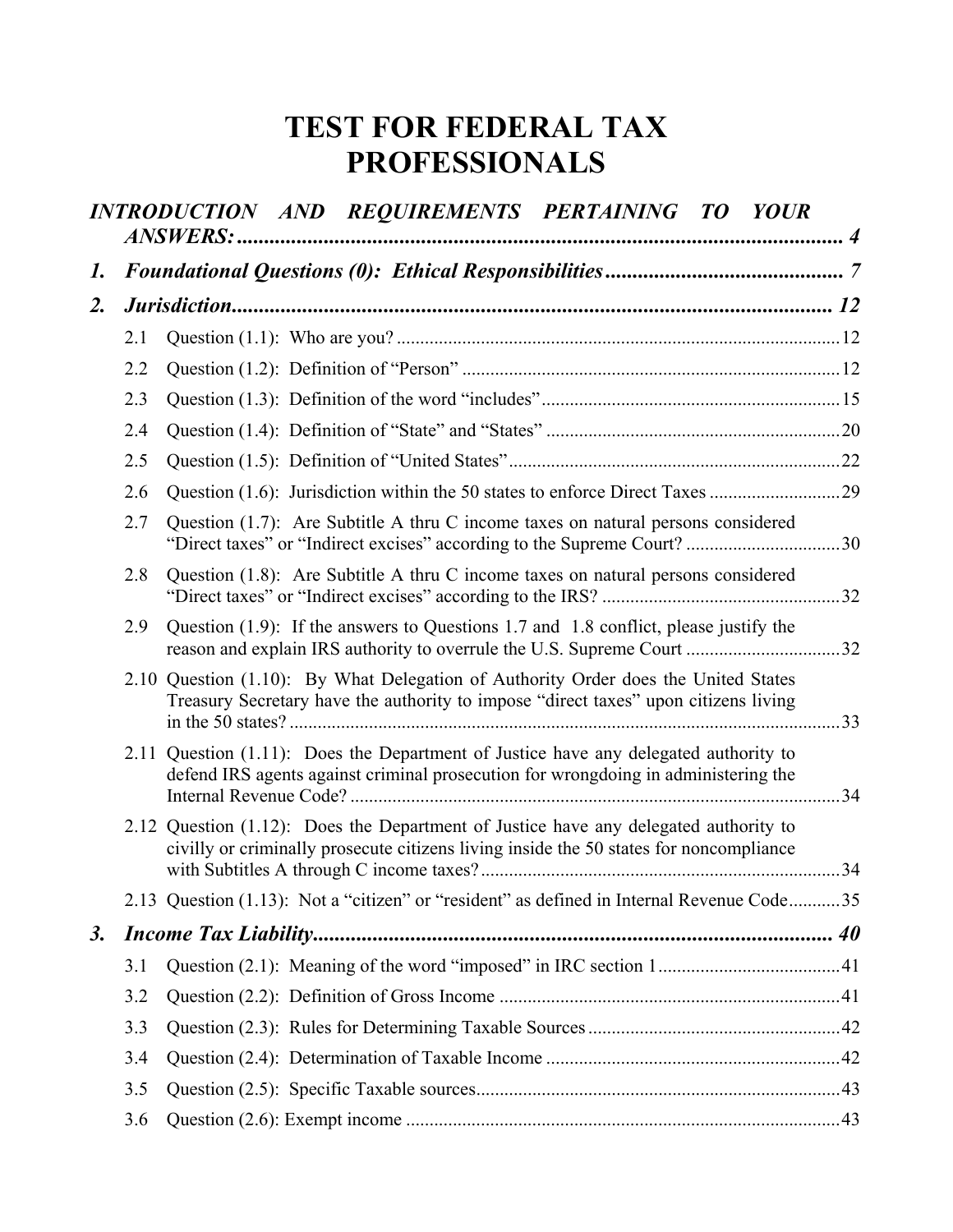|                    | 3.7 |                                                                                               |  |
|--------------------|-----|-----------------------------------------------------------------------------------------------|--|
|                    | 3.8 |                                                                                               |  |
|                    | 3.9 |                                                                                               |  |
|                    |     |                                                                                               |  |
|                    |     |                                                                                               |  |
|                    |     |                                                                                               |  |
|                    |     |                                                                                               |  |
|                    |     |                                                                                               |  |
|                    |     |                                                                                               |  |
| $\boldsymbol{4}$ . |     |                                                                                               |  |
|                    | 4.1 | Question (3.1): Definition of "person" under Subtitle F of the Internal Revenue<br>Code<br>58 |  |
|                    | 4.2 |                                                                                               |  |
|                    | 4.3 | Question (3.3): Implementing Regulations for Subtitle A Income Taxes for                      |  |
|                    | 4.4 |                                                                                               |  |
|                    | 4.5 |                                                                                               |  |
|                    | 4.6 |                                                                                               |  |
|                    | 4.7 | Question (3.7): Not involved with any "tax shelter" or marketing of "abusive tax              |  |
| 5.                 |     |                                                                                               |  |
|                    | 5.1 |                                                                                               |  |
|                    | 5.2 |                                                                                               |  |
|                    | 5.3 |                                                                                               |  |
|                    | 5.4 |                                                                                               |  |
| 6.                 |     |                                                                                               |  |
|                    | 6.1 |                                                                                               |  |
|                    | 6.2 |                                                                                               |  |
|                    | 6.3 |                                                                                               |  |
|                    | 6.4 |                                                                                               |  |
| 7.                 |     |                                                                                               |  |
|                    | 7.1 |                                                                                               |  |
|                    | 7.2 |                                                                                               |  |
|                    | 7.3 |                                                                                               |  |
|                    |     |                                                                                               |  |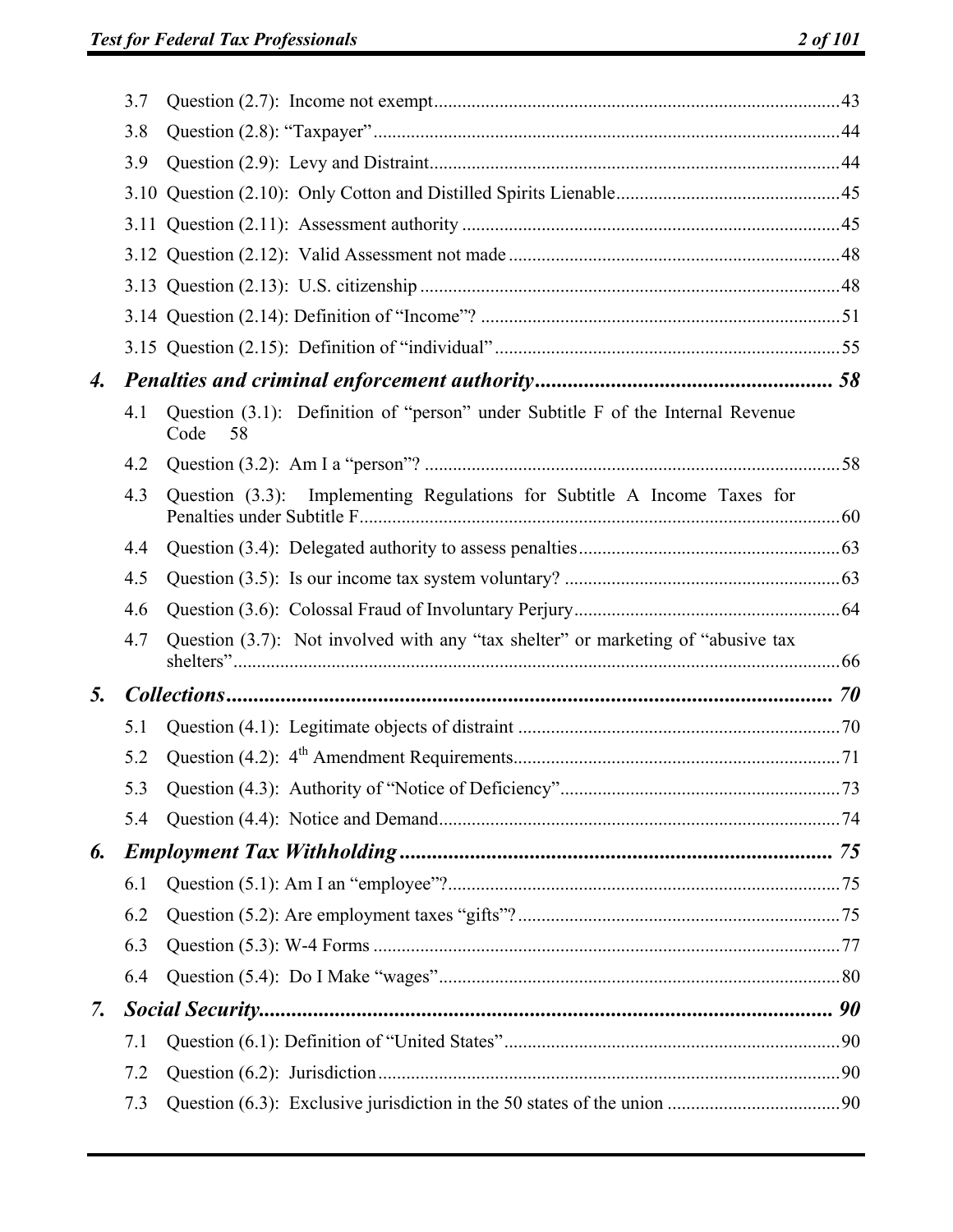| 7.7 |  |
|-----|--|
|     |  |
|     |  |
|     |  |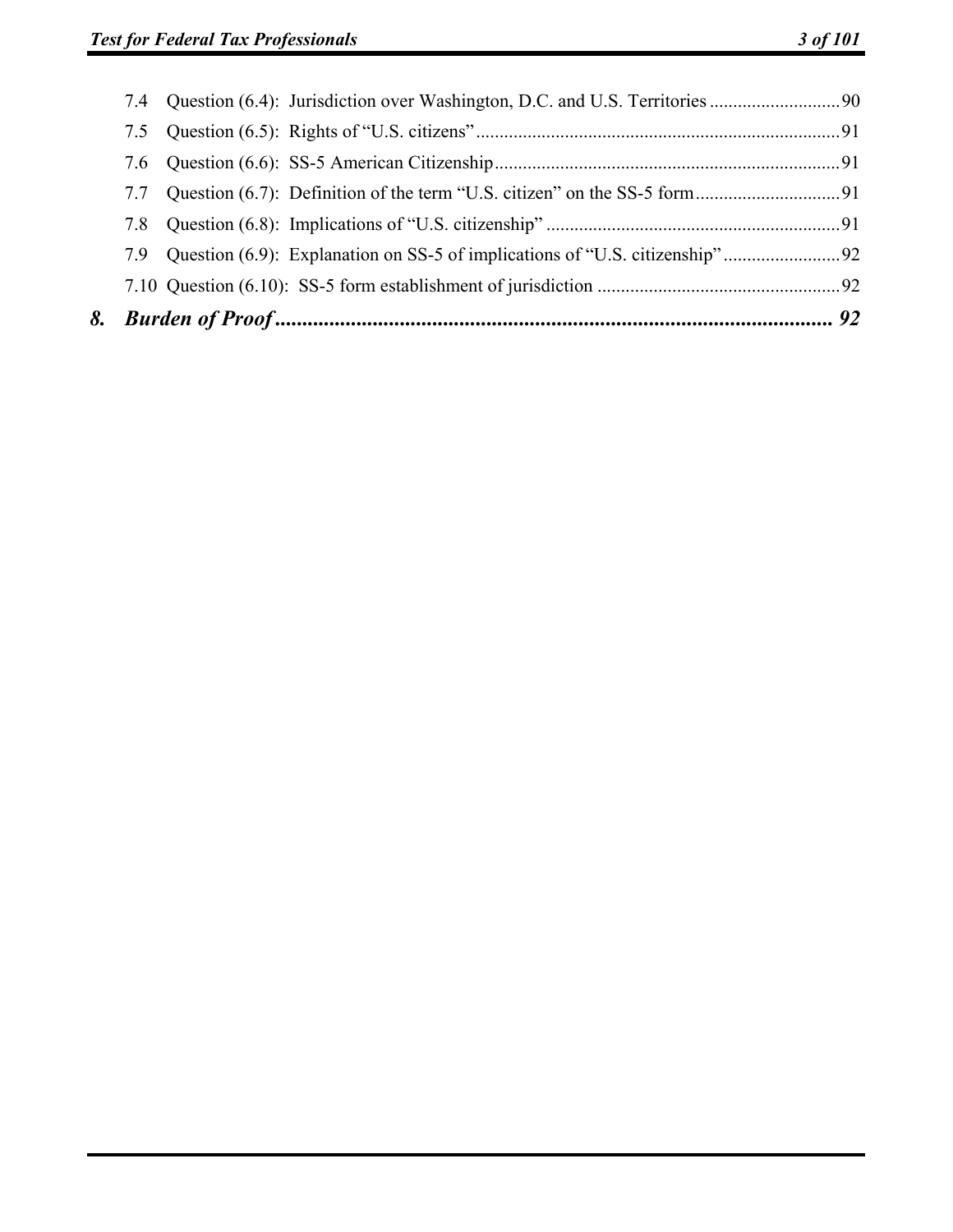# **INTRODUCTION AND REQUIREMENTS PERTAINING TO YOUR ANSWERS:**

*"The whole art of government consists in the art of being honest." --Thomas Jefferson: Rights of British America, 1774. ME 1:209, Papers 1:134* 

*"Silence can only be equated with fraud when there is a legal or moral duty to speak, or when an inquiry left unanswered would be intentionally misleading... We cannot condone this shocking conduct... If that is the case we hope our message is clear. This sort of deception will not be tolerated and if this is routine it should be corrected immediately" U.S. v. Tweel, 550 F2d 297, 299-300* 

This document shall constitute proof of my position relative to my total lack of liability for federal income taxes. Each question appearing in this "Test for Tax Professionals" is designed and intended to:

- 1. Carefully and succinctly document and convey the detailed legal foundations of my good-faith belief of *nonliability* and thereby meet the burden of proof requirement imposed on me.
- 2. Take me out of the characterization of being a "taxpayer" and into the category of being a sovereign "American".
- 3. Offer you an opportunity to refute each and every major point that forms the basis for my beliefs with your own authoritative and carefully-researched legal citations.
- 4. Shift the burden of proof to you to establish any liability for federal taxes whatsoever.

You must complete the following questions identified in this document in order to meet the burden of proof upon you under 5 U.S.C. Section 556 as described in this document. Failure to answer any or all question(s) shall result in the default answer being admitted on your part. In the event the list below is empty, then you are requested to complete ALL of the questions in this document. The list below is provided to be filled in by the American submitting the form to the IRS. The list allows this document to be reused as a general purpose form for multiple circumstances when there is a question of liability. The sender should fill in the question numbers and section numbers in this document that he/she wants the IRS agent or tax professional to answer or address in their response:

#### **Table 1: Questions to complete (DO ALL if blank or if list below does not have the signature of the sender under the last item listed)**

| $\#$                                      | <b>Question</b><br># $(s)$ | <b>Section</b><br>Number(s) | <b>Check mark</b><br>to indicate<br>your<br>completion |
|-------------------------------------------|----------------------------|-----------------------------|--------------------------------------------------------|
| $\mathbf{1}$                              |                            |                             |                                                        |
| $\overline{2}$                            |                            |                             |                                                        |
| $\overline{3}$                            |                            |                             |                                                        |
| $\overline{4}$                            |                            |                             |                                                        |
|                                           |                            |                             |                                                        |
| $\overline{\mathbf{5}}$<br>$\overline{6}$ |                            |                             |                                                        |
|                                           |                            |                             |                                                        |
| $\overline{7}$                            |                            |                             |                                                        |
| $\,8\,$                                   |                            |                             |                                                        |
| $\mathbf{9}$                              |                            |                             |                                                        |
| 10                                        |                            |                             |                                                        |
| 11                                        |                            |                             |                                                        |
| 12                                        |                            |                             |                                                        |
| 13                                        |                            |                             |                                                        |
| 14                                        |                            |                             |                                                        |
| 15                                        |                            |                             |                                                        |
| 16                                        |                            |                             |                                                        |
| 17                                        |                            |                             |                                                        |
| 18                                        |                            |                             |                                                        |
| 19                                        |                            |                             |                                                        |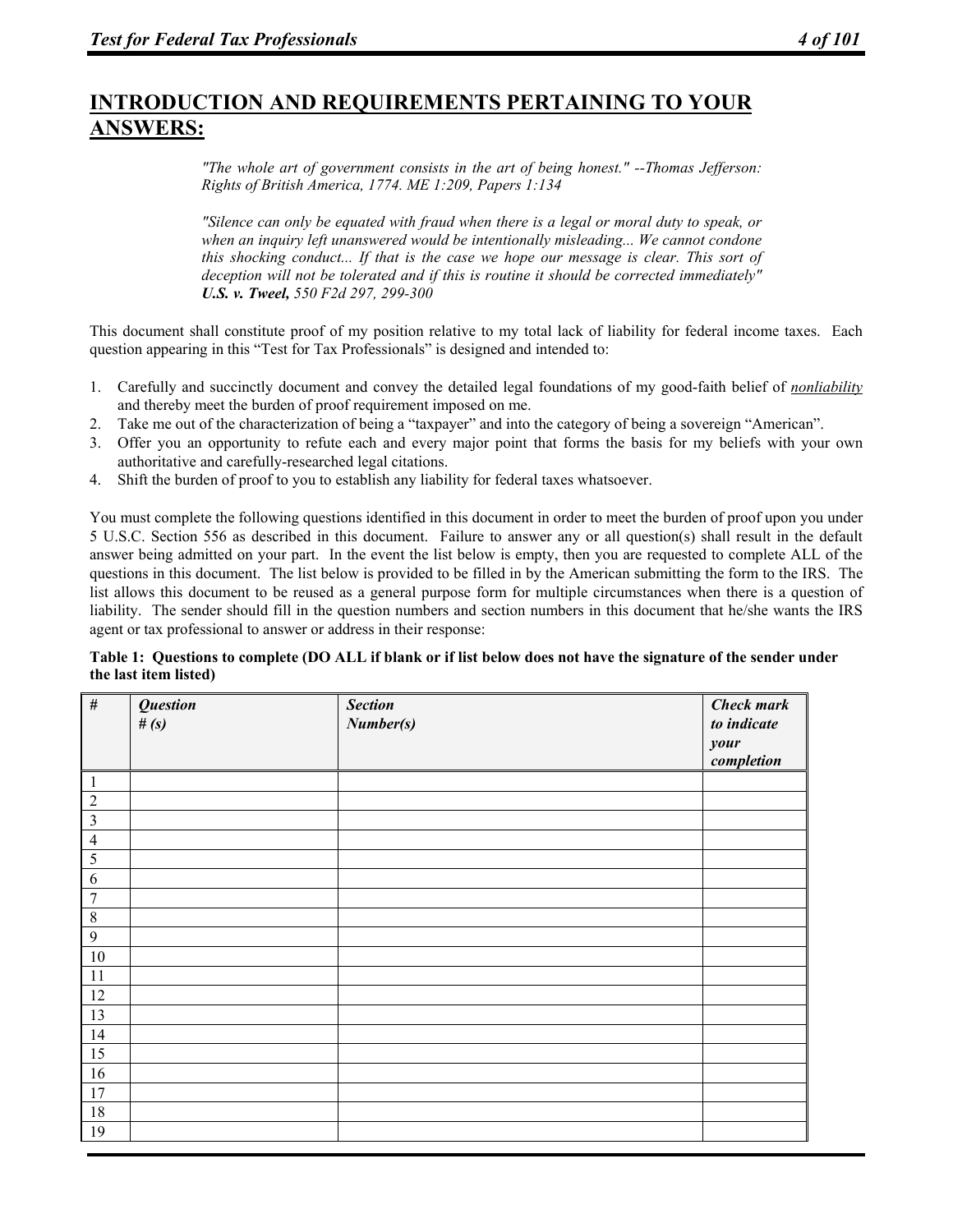|--|

In regards to this good faith inquiry, your answers to all the questions in this document must **include a three part response** by citing the **(1)** the Statute in 26 USC, **(2)** the Implementing Regulation **[IR]** in 26 CFR for that particular Statute in 26 USC, and **(3)** the Volume, Date, and Page Number in the Federal Register as to the promulgation of the Implementing Regulation in **(2)** making the federal law applicable to American Citizens. Each and every question raised in this document has a significant impact on any imputed tax liability I might have and therefore none of the questions can or should be ignored in order to properly and completely address the issues of federal tax liability.

The reason I am asking for these answers is that you need to communicate and document your authority to demand any sum and amount of liability, rather than operate on the mistaken presumption that I have "taxable income" because I have income of any kind. I can follow the law that exists. In your previous correspondence, you have:

- Negligently ignored any and all claims I have made in previous correspondence.
- Failed to identify any legal authority to impose a tax of any sort under **APPLICABLE REVENUE LAW**.
- Made demands under the "color of law" that are unsubstantiated by legal authority.

Your answers will help document either fraud on your part, or will clearly identify any lawful authority that you might be using. Otherwise, there has only been a communication through the mail that is attempting to extort money based on the appearance of some vague law, which is called "extortion under the color of office". Each of my questions clearly documents the legal foundation and proof or evidence justifying my belief of nonliability. Therefore, these questions are designed to *help you* satisfy the burden of proof requirement that applies to you. My authority for asking these questions is as follows, right from the Administrative Procedures Act, which applies directly to you and the Internal Revenue Service:

> *TITLE 5 - GOVERNMENT ORGANIZATION AND EMPLOYEES PART I - THE AGENCIES GENERALLY CHAPTER 5 - ADMINISTRATIVE PROCEDURE SUBCHAPTER II - ADMINISTRATIVE PROCEDURE*

*Sec. 556. Hearings; presiding employees; powers and duties; burden of proof; evidence; record as basis of decision*

*(d) Except as otherwise provided by statute, the proponent of a rule or order has the burden of proof. Any oral or documentary evidence may be received, but the agency as a matter of policy shall provide for the exclusion of irrelevant, immaterial, or unduly repetitious evidence. A sanction may not be imposed or rule or order issued except on consideration of the whole record or those parts thereof cited by a party and supported by and in accordance with the reliable, probative, and substantial evidence. The agency may, to the extent consistent with the interests of justice and the policy of the underlying statutes administered by the agency, consider a violation of section 557(d) of this title sufficient grounds for a decision adverse to a party who has knowingly committed such violation or knowingly caused such violation to occur. A party is entitled to present his case or defense by oral or documentary evidence, to submit rebuttal evidence, and to conduct such cross-examination as may be required for a full and true disclosure of the facts. In rule making or determining claims for money or benefits or applications for initial licenses an agency may, when a party will not be prejudiced thereby, adopt procedures for the submission of all or part of the evidence in written form.* 

This series of questions also satisfies the requirements articulated clearly by the U.S. Supreme Court Ruling as follows:

*"It is not the function of our Government to keep the citizen from falling into error; it is the function of the citizen to keep the government from falling into error." American Communications Association v. Douds, 339 U.S. 382, 442. (1950)* 

**Any Court Decisions lower than the U.S. Supreme Court will be considered a "NON RESPONSE" and will result in your admission that the "DEFAULT ANSWER" is valid and truthful.** As you are no doubt aware, the Judicial Branch of United States Government has no Constitutional authority to "CREATE LAW" or function in the role of the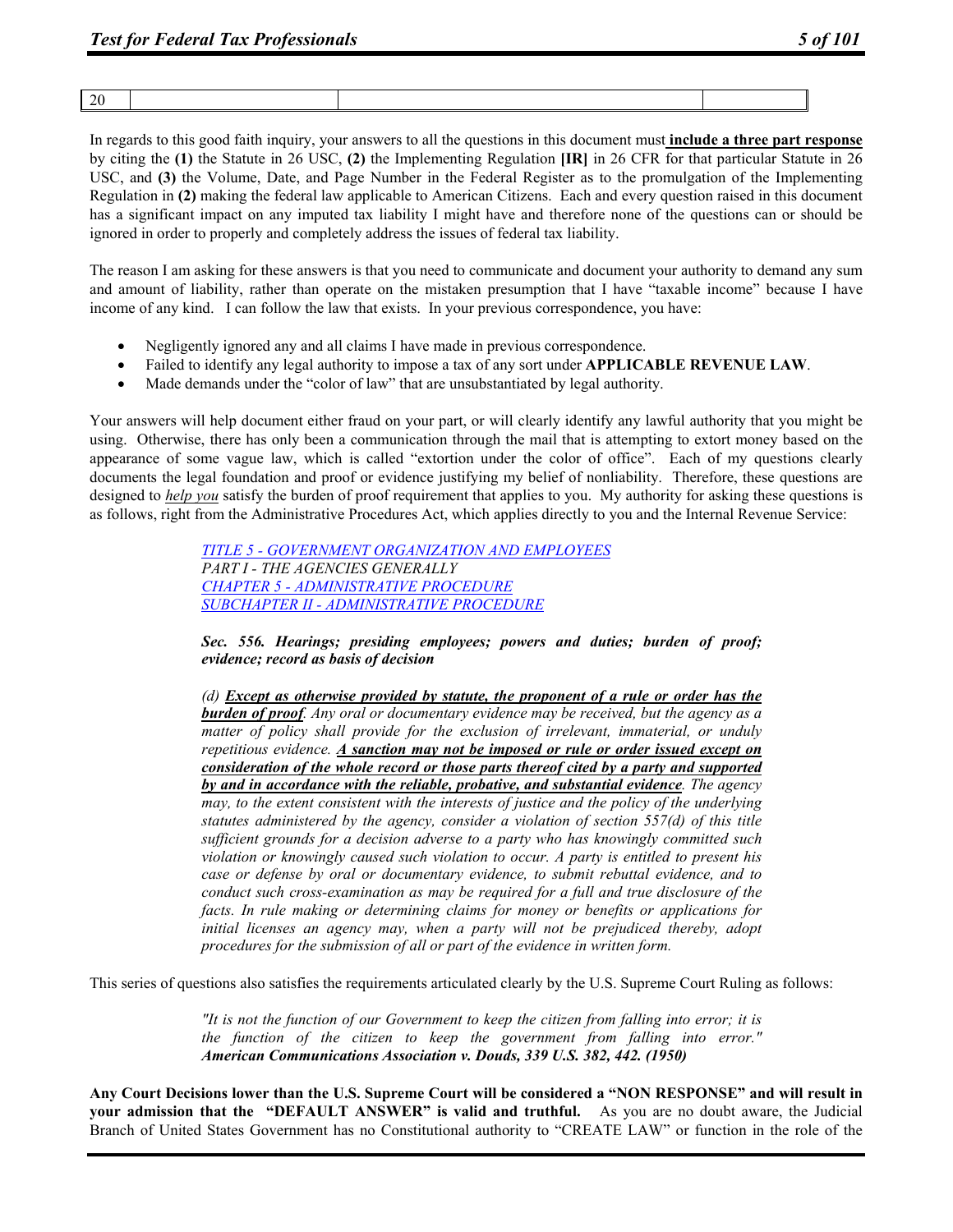Legislative Branch of the Federal Government [Congress of the United States]. Furthermore, your own Internal Revenue Manual says on this very subject:

> *"Decisions made at various levels of the court system... may be used by either examiners or taxpayers to support a position... A case decided by the U.S. Supreme Court becomes the law of the land and takes precedence over decisions of lower courts... Decisions made by lower courts, such as Tax Court, District Courts, or Claims Court, are binding on the Service only for the particular taxpayer and the years litigated. Adverse decisions of lower courts do not require the Service to alter its position for other taxpayers." [IRM, 4.10.7.2.9.8 (05/14/99)]*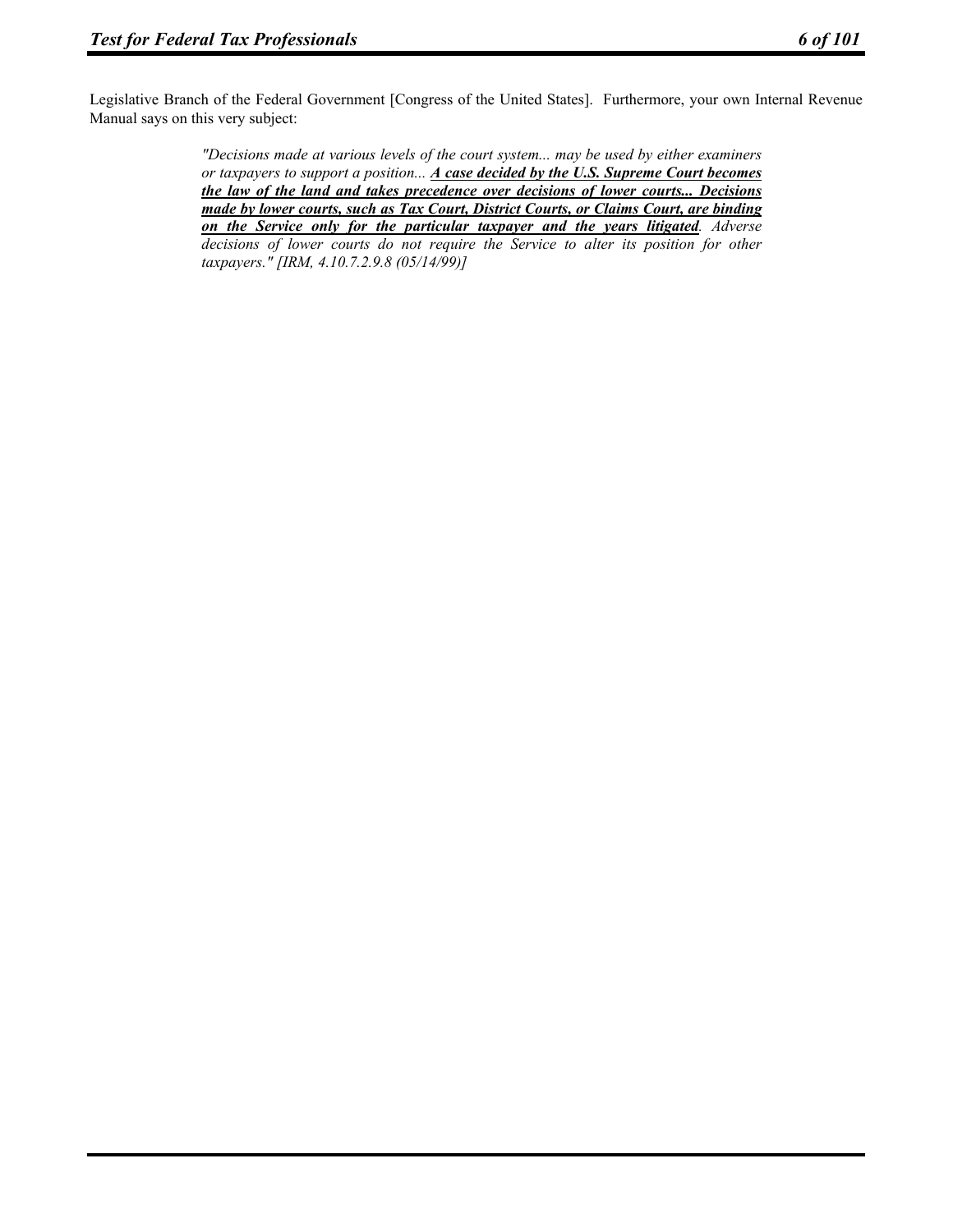# **1. Foundational Questions (0): Ethical Responsibilities**

The law imposes the following ethical and legal requirements upon federal employees and those acting as agents of the federal government:

> *TITLE 5--ADMINISTRATIVE PERSONNEL CHAPTER XVI--OFFICE OF GOVERNMENT ETHICS PART 2635--STANDARDS OF ETHICAL CONDUCT FOR EMPLOYEES OF THE EXECUTIVE BRANCH--Table of Contents Subpart A--General Provisions Sec. 2635.101 Basic obligation of public service.*

> *(a) Public service is a public trust. Each employee has a responsibility to the United States Government and its citizens to place loyalty to the Constitution, laws and ethical principles above private gain. To ensure that every citizen can have complete confidence in the integrity of the Federal Government, each employee shall respect and adhere to the principles of ethical conduct set forth in this section, as well as the implementing standards contained in this part and in supplemental agency regulations.*

> *(b) General principles. The following general principles apply to every employee and may form the basis for the standards contained in this part. Where a situation is not covered by the standards set forth in this part, employees shall apply the principles set forth in this section in determining whether their conduct is proper.*

> *(1) Public service is a public trust, requiring employees to place loyalty to the Constitution, the laws and ethical principles above private gain.*

> *(2) Employees shall not hold financial interests that conflict with the conscientious performance of duty.*

> *(3) Employees shall not engage in financial transactions using nonpublic Government information or allow the improper use of such information to further any private interest.*

> *(4) An employee shall not, except as permitted by subpart B of this part, solicit or accept any gift or other item of monetary value from any person or entity seeking official action from, doing business with, or conducting activities regulated by the employee's agency, or whose interests may be substantially affected by the performance or nonperformance of the employee's duties.*

 *(5) Employees shall put forth honest effort in the performance of their duties.* 

 *(6) Employees shall not knowingly make unauthorized commitments or promises of any kind purporting to bind the Government.* 

 *(7) Employees shall not use public office for private gain.*

 *(8) Employees shall act impartially and not give preferential treatment to any private organization or individual.*

 *(9) Employees shall protect and conserve Federal property and shall not use it for other than authorized activities.* 

 *(10) Employees shall not engage in outside employment or activities, including seeking or negotiating for employment, that conflict with official Government duties and responsibilities.*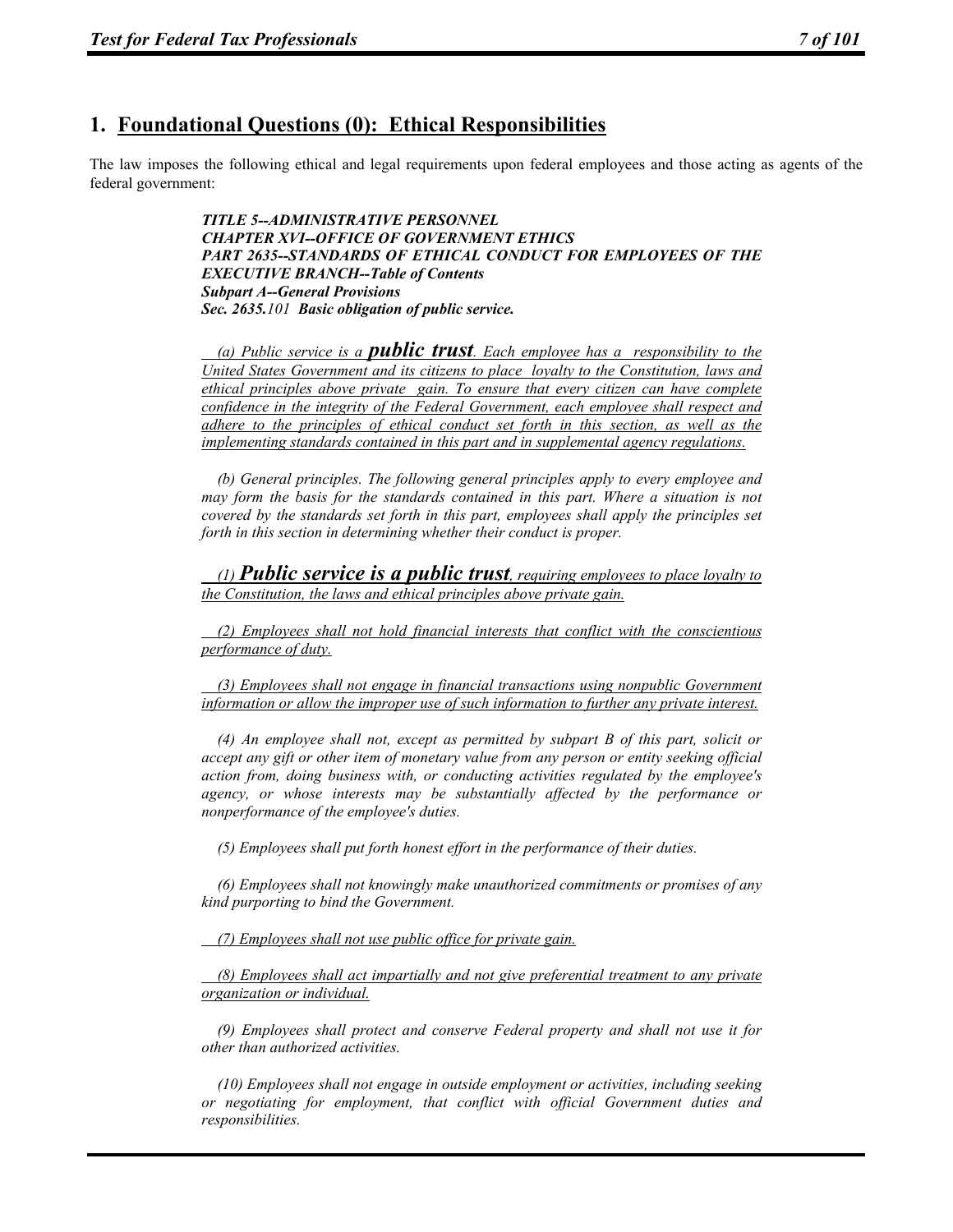*(11) Employees shall disclose waste, fraud, abuse, and corruption to appropriate authorities.* 

 *(12) Employees shall satisfy in good faith their obligations as citizens, including all just financial obligations, especially those--such as Federal, State, or local taxes--that are imposed by law.* 

 *(13) Employees shall adhere to all laws and regulations that provide equal opportunity for all Americans regardless of race, color, religion, sex, national origin, age, or handicap.* 

 *(14) Employees shall endeavor to avoid any actions creating the appearance that they are violating the law or the ethical standards set forth in this part. Whether particular circumstances create an appearance that the law or these standards have been violated shall be determined from the perspective of a reasonable person with knowledge of the relevant facts.* 

 *(c) Related statutes. In addition to the standards of ethical conduct set forth in this part, there are conflict of interest statutes that prohibit certain conduct. Criminal conflict of interest statutes of general applicability to all employees, 18 U.S.C. 201, 203, 205, 208, and 209, are summarized in the appropriate subparts of this part and must be taken into consideration in determining whether conduct is proper. Citations to other generally applicable statutes relating to employee conduct are set forth in subpart I and employees are further cautioned that there may be additional statutory and regulatory restrictions applicable to them generally or as employees of their specific agencies. Because an employee is considered to be on notice of the requirements of any statute, an employee should not rely upon any description or synopsis of a statutory restriction, but should refer to the statute itself and obtain the advice of an agency ethics official as needed.* 

The following definitions help clarify the meaning of the word "public trust" mentioned above:

*Public trust: See Charitable trust; Trust (Black's Law Dictionary, Sixth Edition, page 1232).* 

*Charitable trust: (Black's Law Dictionary, Sixth Edition, page 234) One in which property held by a trustee must be used for* charitable purposes *(advancement of health, religion, etc).* Fiduciary relationship with respect to property *arising as a result of a manifestation of an intention to create it, and subjecting the person by whom the property is held to equitable duties to deal with the property for a charitable purpose. Restatement, Second, Trusts, §348. See Charitable purpose.* 

*Charitable purpose: (Black's Law Dictionary, Sixth Edition, page 234) Term as used for purpose of tax exemption has as its common element the accomplishment of objectives which are beneficial to community or area, and usually recognized charitable purposes, not otherwise limited by statute, are generally classified as: relief of poverty; advancement of education; advancement of religion; protection of health; governmental or municipal purposes; and other varied purposes the accomplishment of which is beneficial to community. Bank of Carthage v. U.S., D.C.Mo., 304 F.Supp. 77,80.* 

*Trust: (Black's Law Dictionary, Sixth Edition, page 1508) A legal entity created by a grantor for the benefit of designated beneficiaries under the laws of the state and the valid trust instrument. The trustee holds a fiduciary responsibility to manage the trust's corpus assets and income for the economic benefit of all of the beneficiaries. A confidence reposed in one person, who is termed trustee, for the benefit of another, who is called the cestui que trust, respecting property which is held by the trustee for the benefit of the cestui que trust. State ex rel. Wirt v. Superior Court for Spokane County, 10 Waxh.2d 362, 116 P.2d 752, 755. Any arrangement whereby property is transferred*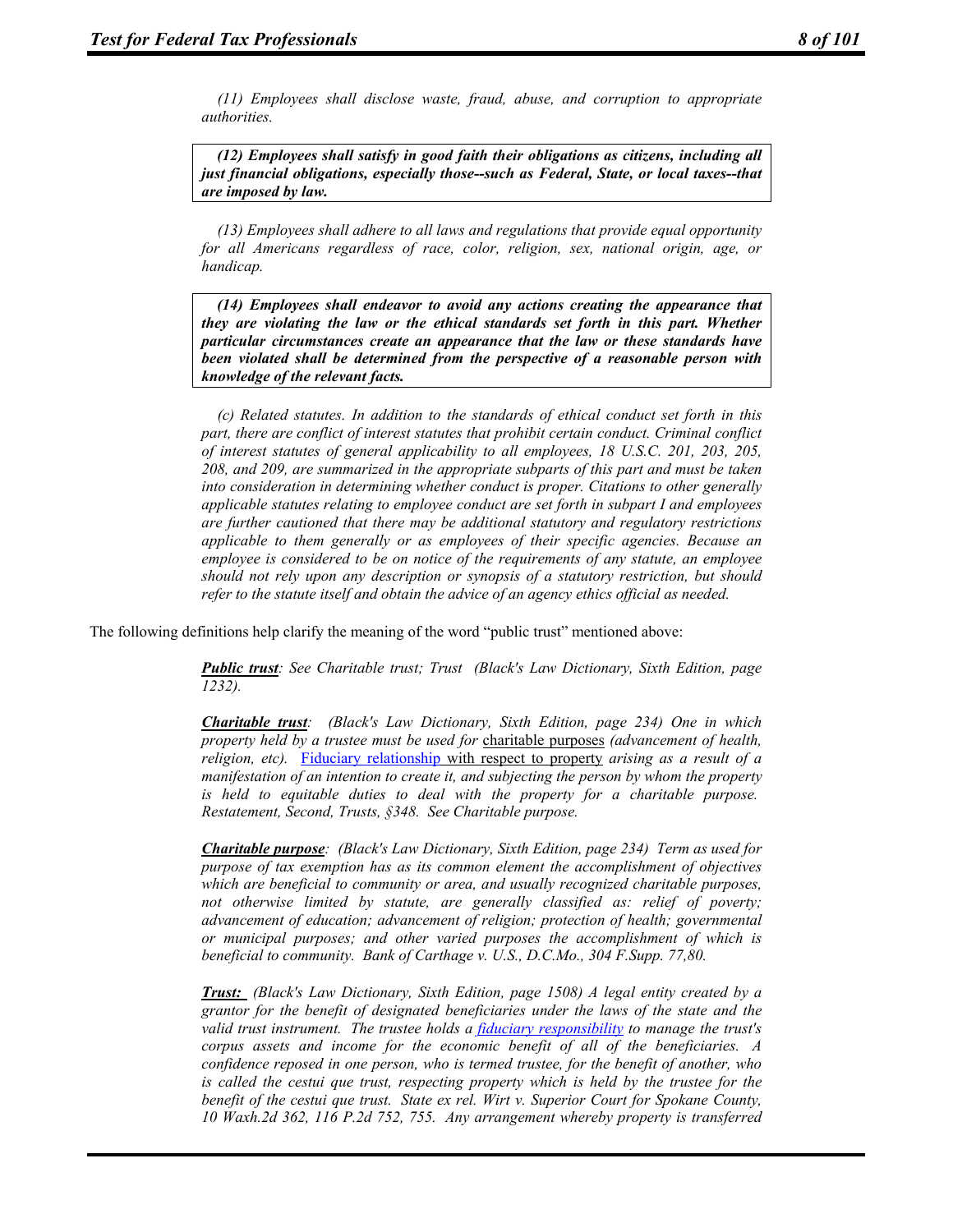*with intention that it be administered by trustee for another's benefit. A fiduciary relationship in which one person is the holder of the title to property subject to an equitable obligation to keep or use the property for the benefit of another.* 

*Fiduciary duty: (Black's Law Dictionary, Sixth Edition, page 625) A duty to act for someone else's benefit, while subordinating one's personal interests to that of the other person. It is the highest standard of duty implied by law (e.g. trustee, guardian).* 

*Fiduciary or confidential relation: (Black's Law Dictionary, Sixth Edition, page 625) A very broad term embracing both technical and fiduciary relations and those informal relations which exist wherever one person trusts in or relies upon another. One founded on trust or confidence reposed by one person in the integrity and fidelity of another. Such relationship arises whenever confidence is reposed on one side, and domination and influence result on the other; the relation can be legal, social, domestic, or merely personal. Heilman's Estate, Matter of, 37 Ill.App.3d 390, 345 N.E.2d 536, 540.* 

*A relation subsisting between two persons in regard to a business, contract, or piece of property, or in regard to the general business or estate of one of them, of such a character that each must repose trust and confidence in the other and must exercise a corresponding degree of fairness and good faith. Out of such a relation, the law raises the rule that neither party may exert influence or pressure upon the other, take selfish advantage of his trust, or deal with the subject-matter of the trust in such a way as to benefit himself or prejudice the other except in the exercise of the utmost good faith and with the full knowledge and consent of that other, business shrewdness, hard bargaining, and astuteness to take advantage of the forgetfulness or negligence of another being totally prohibited as between persons standing in such a relation to each other. Examples of fiduciary relations are those existing between attorney and client, guardian and ward, principal and agent, executor and heir, trustee and cestui que trust, landlord and tenant, etc.* 

**PART A**: Are you an employee of the federal government (YES or NO)? If you fail to respond or ignore the question, then your answer is **"YES."** 

RESPONSE TO QUESTION (0A): 26 USC Section IR in 26 CFR

NARRATIVE RESPONSE:

Federal Register Volume \_\_\_\_\_\_\_\_\_\_\_\_\_ Date \_\_\_\_\_\_\_\_\_\_\_\_\_\_\_\_\_\_\_ Page # \_\_\_\_\_\_\_\_\_\_\_

**PART B**: Are there any IRS regulations, notices or other guidance applicable to your position that authorize you to refuse to use any one of the following means of identification when identifying yourself to members of the public at large who call you about their tax situation (YES or NO)?

 $\mathcal{L}_\mathcal{L} = \{ \mathcal{L}_\mathcal{L} = \{ \mathcal{L}_\mathcal{L} = \{ \mathcal{L}_\mathcal{L} = \{ \mathcal{L}_\mathcal{L} = \{ \mathcal{L}_\mathcal{L} = \{ \mathcal{L}_\mathcal{L} = \{ \mathcal{L}_\mathcal{L} = \{ \mathcal{L}_\mathcal{L} = \{ \mathcal{L}_\mathcal{L} = \{ \mathcal{L}_\mathcal{L} = \{ \mathcal{L}_\mathcal{L} = \{ \mathcal{L}_\mathcal{L} = \{ \mathcal{L}_\mathcal{L} = \{ \mathcal{L}_\mathcal{$ 

- Using your real legal last name but refusing to disclose your first name.
- Using your real legal first name but refusing to disclose your last name.
- Using either a fictitious first name, a fictitious last name, or both a fictitious first AND last name.

 $\mathcal{L}_\mathcal{L} = \{ \mathcal{L}_\mathcal{L} = \{ \mathcal{L}_\mathcal{L} = \{ \mathcal{L}_\mathcal{L} = \{ \mathcal{L}_\mathcal{L} = \{ \mathcal{L}_\mathcal{L} = \{ \mathcal{L}_\mathcal{L} = \{ \mathcal{L}_\mathcal{L} = \{ \mathcal{L}_\mathcal{L} = \{ \mathcal{L}_\mathcal{L} = \{ \mathcal{L}_\mathcal{L} = \{ \mathcal{L}_\mathcal{L} = \{ \mathcal{L}_\mathcal{L} = \{ \mathcal{L}_\mathcal{L} = \{ \mathcal{L}_\mathcal{$ 

If you fail to respond or ignore the question, then your answer is **"NO"** 

RESPONSE TO QUESTION (0B): 26 USC Section \_\_\_\_\_\_\_ IR in 26 CFR

NARRATIVE RESPONSE:

| Federal Register Volume<br>Page $#$<br><b>Date</b> |  |
|----------------------------------------------------|--|
|----------------------------------------------------|--|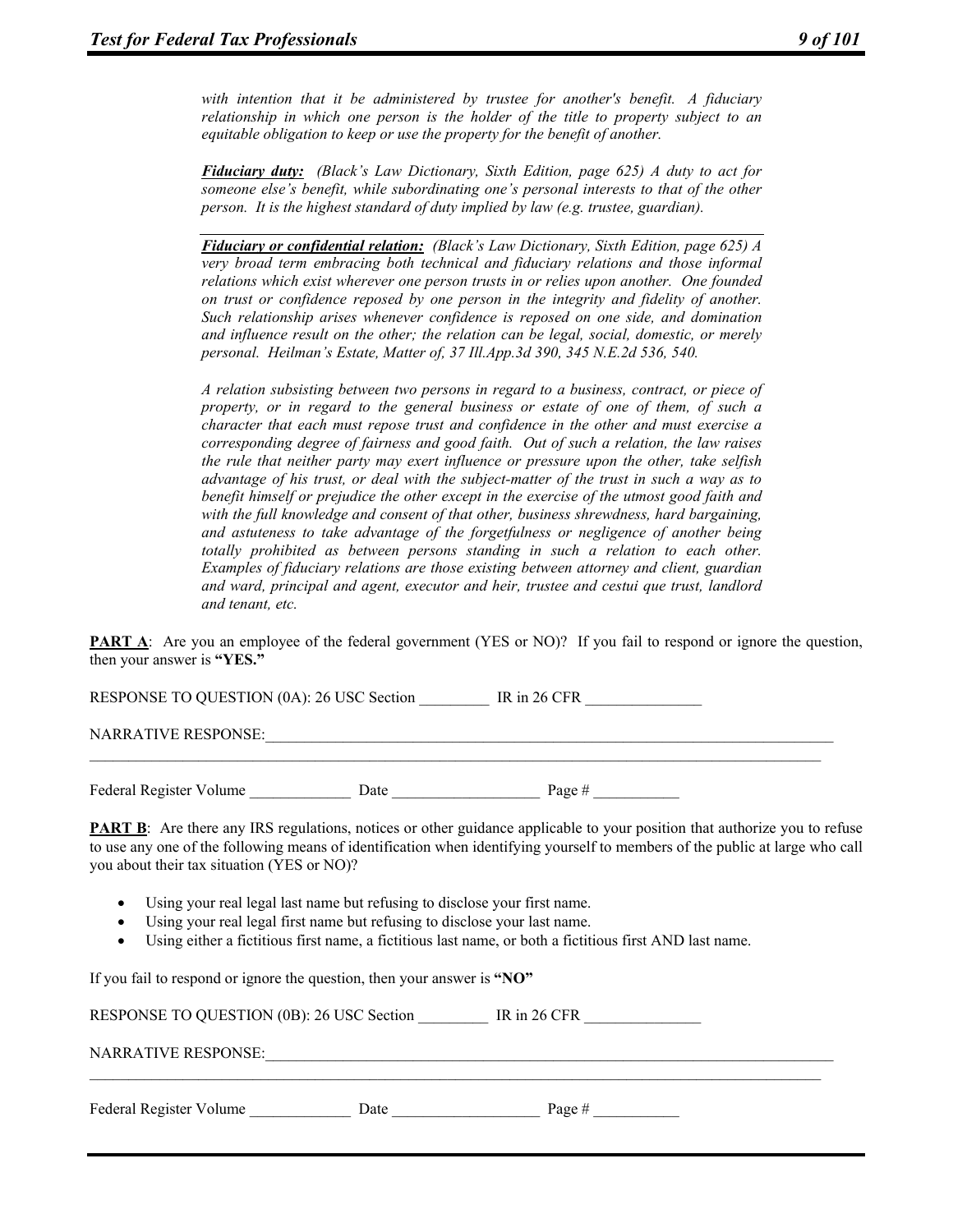**PART C**: If the answer to the above question is "YES", then please identify the following:

- The 26 CFR Treasury Regulation that authorizes you to operate anonymously.
- The section of the Internal Revenue Manual that authorizes you to operate anonymously.
- The section of the Internal Revenue Code that authorizes you to operate anonymously.
- Any verbal instructions your supervisor gave you and the full legal name, work address, and phone number of the supervisor who gave you authority to operate anonymously.

If you fail to respond or ignore the question, then your answer is **"I HAVE NO LEGAL OR DELEGATED AUTHORITY TO INSIST ON ANONYMITY, AND SUCH ANONYMITY VIOLATES THE CODE OF ETHICS BECAUSE IT REMOVES PERSONAL ACCOUNTABILITY TO THE GOVERNMENT ETHICS LAWS."** 

RESPONSE TO QUESTION (0C): 26 USC Section IR in 26 CFR

NARRATIVE RESPONSE:\_\_\_\_\_\_\_\_\_\_\_\_\_\_\_\_\_\_\_\_\_\_\_\_\_\_\_\_\_\_\_\_\_\_\_\_\_\_\_\_\_\_\_\_\_\_\_\_\_\_\_\_\_\_\_\_\_\_\_\_\_\_\_\_\_\_\_\_\_\_\_\_\_

Federal Register Volume Date Date Page #  $\frac{1}{2}$ 

**PART D**: With respect to your legal obligations documented in this question and in 5 U.S.C. 2635.101, does the definition of your job as a "public trust" imply that a fiduciary relationship exists between you and the members of the public in the administration of the tax laws (YES or NO)?

If you fail to respond or ignore the question, then your answer is **"YES, AS A PUBLIC SERVANT WHO IS THE OBJECT OF PUBLIC TRUST, A FIDUCIARY RELATIONSHIP EXISTS BETWEEN MYSELF AND THE MEMBERS OF THE PUBLIC WHO I INTERACT WITH IN FULFILLING MY RESPONSIBILITIES TO ADMINISTER THE PROVISIONS OF THE INTERNAL REVENUE CODE."** 

RESPONSE TO QUESTION (0D): 26 USC Section TR in 26 CFR NARRATIVE RESPONSE: Federal Register Volume Date Date Page # **PART E**: Based on the above, does a *fiduciary relationship* therefore exist between yourself and the members of the public that you serve as part of the public trust of which you are part? (YES or NO)? If you fail to respond or ignore the question, then your answer is **"YES."**  RESPONSE TO QUESTION (0E): 26 USC Section TR in 26 CFR NARRATIVE RESPONSE: Federal Register Volume \_\_\_\_\_\_\_\_\_\_\_\_\_\_\_\_ Date \_\_\_\_\_\_\_\_\_\_\_\_\_\_\_\_\_\_\_\_\_\_\_\_\_\_\_\_\_\_\_\_\_\_\_ Page # \_\_\_\_\_\_\_\_\_\_\_ **PART F**: Am I a member of the "public"? (YES or NO)? If you fail to respond or ignore the question, then your answer is **"YES."**  RESPONSE TO QUESTION (0F): 26 USC Section \_\_\_\_\_\_\_ IR in 26 CFR NARRATIVE RESPONSE: Federal Register Volume Date Date Page #  $\frac{1}{2}$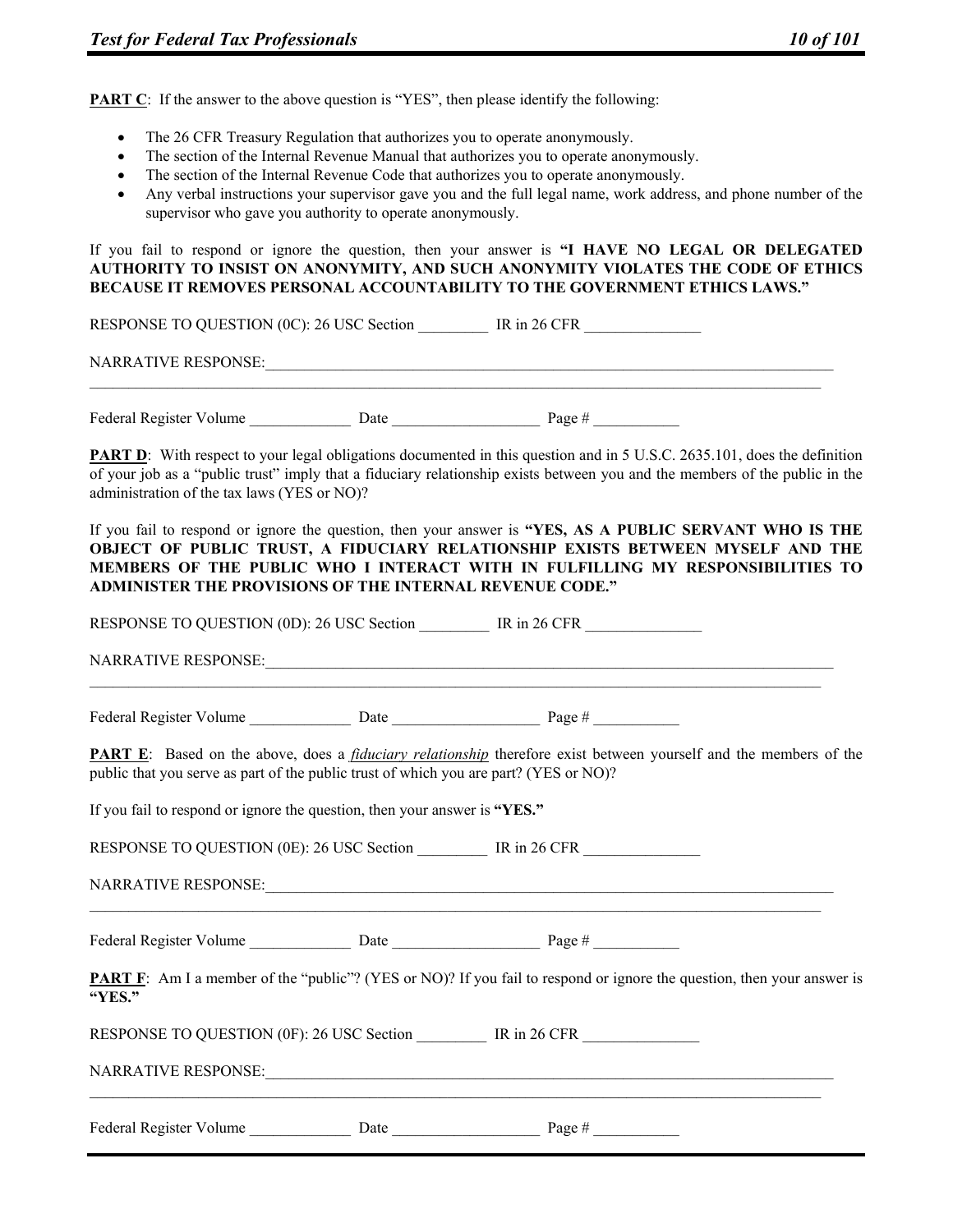| If you fail to respond or ignore the question, then your answer is "YES." |      |                |  |  |
|---------------------------------------------------------------------------|------|----------------|--|--|
| RESPONSE TO QUESTION (0F): 26 USC Section                                 |      | IR in $26$ CFR |  |  |
| NARRATIVE RESPONSE:                                                       |      |                |  |  |
| Federal Register Volume                                                   | Date | Page $#$       |  |  |

**PART H**: Would it be in <u>my</u> best interests as a member of the public to have a full and complete knowledge of my legal obligations and duties with respect to income taxes, including:

- The full extent of your duties and your delegated authority
- Your identity, so that you can be held personally accountable to the public for your responsibilities as a public fiduciary operating as part of the "public trust"?
- Any alleged legal liability I might have for the payment of federal income taxes?
- My completely understanding the laws that explain my legal tax liabilities.
- Your explaining to me by answering these questions what the law says about my legal tax liabilities as you understand them?

 $\mathcal{L}_\mathcal{L} = \{ \mathcal{L}_\mathcal{L} = \{ \mathcal{L}_\mathcal{L} = \{ \mathcal{L}_\mathcal{L} = \{ \mathcal{L}_\mathcal{L} = \{ \mathcal{L}_\mathcal{L} = \{ \mathcal{L}_\mathcal{L} = \{ \mathcal{L}_\mathcal{L} = \{ \mathcal{L}_\mathcal{L} = \{ \mathcal{L}_\mathcal{L} = \{ \mathcal{L}_\mathcal{L} = \{ \mathcal{L}_\mathcal{L} = \{ \mathcal{L}_\mathcal{L} = \{ \mathcal{L}_\mathcal{L} = \{ \mathcal{L}_\mathcal{$  $\mathcal{L}_\mathcal{L} = \{ \mathcal{L}_\mathcal{L} = \{ \mathcal{L}_\mathcal{L} = \{ \mathcal{L}_\mathcal{L} = \{ \mathcal{L}_\mathcal{L} = \{ \mathcal{L}_\mathcal{L} = \{ \mathcal{L}_\mathcal{L} = \{ \mathcal{L}_\mathcal{L} = \{ \mathcal{L}_\mathcal{L} = \{ \mathcal{L}_\mathcal{L} = \{ \mathcal{L}_\mathcal{L} = \{ \mathcal{L}_\mathcal{L} = \{ \mathcal{L}_\mathcal{L} = \{ \mathcal{L}_\mathcal{L} = \{ \mathcal{L}_\mathcal{$  $\mathcal{L}_\mathcal{L} = \{ \mathcal{L}_\mathcal{L} = \{ \mathcal{L}_\mathcal{L} = \{ \mathcal{L}_\mathcal{L} = \{ \mathcal{L}_\mathcal{L} = \{ \mathcal{L}_\mathcal{L} = \{ \mathcal{L}_\mathcal{L} = \{ \mathcal{L}_\mathcal{L} = \{ \mathcal{L}_\mathcal{L} = \{ \mathcal{L}_\mathcal{L} = \{ \mathcal{L}_\mathcal{L} = \{ \mathcal{L}_\mathcal{L} = \{ \mathcal{L}_\mathcal{L} = \{ \mathcal{L}_\mathcal{L} = \{ \mathcal{L}_\mathcal{$  $\mathcal{L}_\mathcal{L} = \{ \mathcal{L}_\mathcal{L} = \{ \mathcal{L}_\mathcal{L} = \{ \mathcal{L}_\mathcal{L} = \{ \mathcal{L}_\mathcal{L} = \{ \mathcal{L}_\mathcal{L} = \{ \mathcal{L}_\mathcal{L} = \{ \mathcal{L}_\mathcal{L} = \{ \mathcal{L}_\mathcal{L} = \{ \mathcal{L}_\mathcal{L} = \{ \mathcal{L}_\mathcal{L} = \{ \mathcal{L}_\mathcal{L} = \{ \mathcal{L}_\mathcal{L} = \{ \mathcal{L}_\mathcal{L} = \{ \mathcal{L}_\mathcal{$  $\mathcal{L}_\mathcal{L} = \{ \mathcal{L}_\mathcal{L} = \{ \mathcal{L}_\mathcal{L} = \{ \mathcal{L}_\mathcal{L} = \{ \mathcal{L}_\mathcal{L} = \{ \mathcal{L}_\mathcal{L} = \{ \mathcal{L}_\mathcal{L} = \{ \mathcal{L}_\mathcal{L} = \{ \mathcal{L}_\mathcal{L} = \{ \mathcal{L}_\mathcal{L} = \{ \mathcal{L}_\mathcal{L} = \{ \mathcal{L}_\mathcal{L} = \{ \mathcal{L}_\mathcal{L} = \{ \mathcal{L}_\mathcal{L} = \{ \mathcal{L}_\mathcal{$  $\mathcal{L}_\mathcal{L} = \{ \mathcal{L}_\mathcal{L} = \{ \mathcal{L}_\mathcal{L} = \{ \mathcal{L}_\mathcal{L} = \{ \mathcal{L}_\mathcal{L} = \{ \mathcal{L}_\mathcal{L} = \{ \mathcal{L}_\mathcal{L} = \{ \mathcal{L}_\mathcal{L} = \{ \mathcal{L}_\mathcal{L} = \{ \mathcal{L}_\mathcal{L} = \{ \mathcal{L}_\mathcal{L} = \{ \mathcal{L}_\mathcal{L} = \{ \mathcal{L}_\mathcal{L} = \{ \mathcal{L}_\mathcal{L} = \{ \mathcal{L}_\mathcal{$  $\mathcal{L}_\mathcal{L} = \{ \mathcal{L}_\mathcal{L} = \{ \mathcal{L}_\mathcal{L} = \{ \mathcal{L}_\mathcal{L} = \{ \mathcal{L}_\mathcal{L} = \{ \mathcal{L}_\mathcal{L} = \{ \mathcal{L}_\mathcal{L} = \{ \mathcal{L}_\mathcal{L} = \{ \mathcal{L}_\mathcal{L} = \{ \mathcal{L}_\mathcal{L} = \{ \mathcal{L}_\mathcal{L} = \{ \mathcal{L}_\mathcal{L} = \{ \mathcal{L}_\mathcal{L} = \{ \mathcal{L}_\mathcal{L} = \{ \mathcal{L}_\mathcal{$  $\mathcal{L}_\mathcal{L} = \{ \mathcal{L}_\mathcal{L} = \{ \mathcal{L}_\mathcal{L} = \{ \mathcal{L}_\mathcal{L} = \{ \mathcal{L}_\mathcal{L} = \{ \mathcal{L}_\mathcal{L} = \{ \mathcal{L}_\mathcal{L} = \{ \mathcal{L}_\mathcal{L} = \{ \mathcal{L}_\mathcal{L} = \{ \mathcal{L}_\mathcal{L} = \{ \mathcal{L}_\mathcal{L} = \{ \mathcal{L}_\mathcal{L} = \{ \mathcal{L}_\mathcal{L} = \{ \mathcal{L}_\mathcal{L} = \{ \mathcal{L}_\mathcal{$  $\mathcal{L}_\mathcal{L} = \{ \mathcal{L}_\mathcal{L} = \{ \mathcal{L}_\mathcal{L} = \{ \mathcal{L}_\mathcal{L} = \{ \mathcal{L}_\mathcal{L} = \{ \mathcal{L}_\mathcal{L} = \{ \mathcal{L}_\mathcal{L} = \{ \mathcal{L}_\mathcal{L} = \{ \mathcal{L}_\mathcal{L} = \{ \mathcal{L}_\mathcal{L} = \{ \mathcal{L}_\mathcal{L} = \{ \mathcal{L}_\mathcal{L} = \{ \mathcal{L}_\mathcal{L} = \{ \mathcal{L}_\mathcal{L} = \{ \mathcal{L}_\mathcal{$ 

If you fail to respond or ignore the question, then your answer to all the above subparts is **"YES."** 

RESPONSE TO QUESTION (0G): 26 USC Section \_\_\_\_\_\_\_ IR in 26 CFR

NARRATIVE RESPONSE:

Federal Register Volume Date Date Page #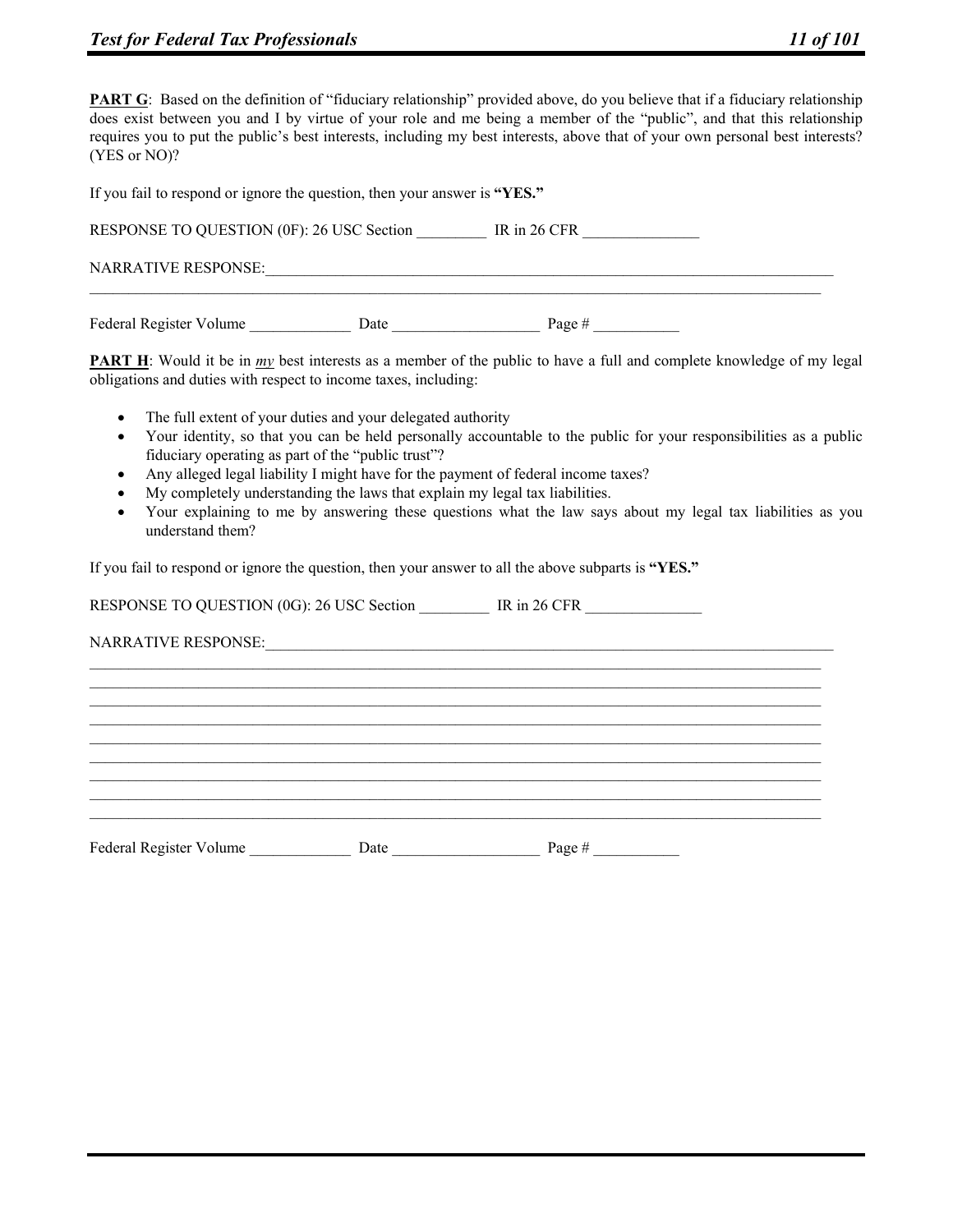# **2. Jurisdiction**

# **2.1 Question (1.1): Who are you?**

A statement of "Department of the Treasury" could be for a corporation, for an educational endowment fund, or just about anything. You must clearly identify yourself so that I might really know who is perpetrating this fraudulent action.

Are you an agency or bureau of the United States Government? (YES or NO)

If you are an agency or bureau of the United States Government, why don't you identify yourself as such in your letterhead as being the "**United States** Department of the Treasury?

If you are an agency or bureau of the United States Government, why did you not clearly state what requirements in the Code and which Tax Regulations were being used to make your determination?

Are you an agent of the International Monetary Fund or the Queen of England? (YES or NO)

If you are an agency or bureau of the United States Government, then explain why the United States Government *"denies that the Internal Revenue Service is an Agency of the United States Government?"*

(see the http://famguardian.org/Subjects/Taxes/Evidence/USGovDeniesIRS/USGovDeniesIRS.htm for evidence of this denial)

See the attached denial that was recovered from the DIVERSIFIED METAL PRODUCTS case [Civil No. 93-405-E-EJL] before the UNITED STATES DISTRICT COURT FOR THE DISTRICT OF IDAHO. The United States Attorney [Richard R. Ward Trial Attorney, Tax Division, US Dept. of Justice], an Officer of the Court and under his Oath of office, told the US DISTRICT COURT the following. **"The United States of America**, through undersigned counsel hereby responds to the numbered paragraphs of plaintiff's complaint as follows;

## **4. Denies that the Internal Revenue Service is an agency of the United States Government…"**

Do you have any FEDERAL authority that you are basing the CLAIM OF TAX LIABILITY upon any other tax than Subtitle A Income Tax? If you fail to respond or ignore the question, then your answer is **"NO."**

RESPONSE TO QUESTION (1): 26 USC Section \_\_\_\_\_\_\_\_\_\_ IR in 26 CFR \_\_\_\_\_\_\_\_\_\_\_\_\_\_\_

Federal Register Volume \_\_\_\_\_\_\_\_\_\_\_\_\_\_\_\_ Date \_\_\_\_\_\_\_\_\_\_\_\_\_\_\_\_\_\_\_\_\_\_\_\_\_\_\_\_\_\_\_\_\_\_\_ Page # \_\_\_\_\_\_\_\_\_\_\_\_\_\_\_\_\_\_\_\_

# **2.2 Question (1.2): Definition of "Person"**

4 U.S.C. Section 110(a) defines the word "person" by pointing to a nonexistent 26 U.S.C. Section 3797. 26 U.S.C. §7701(a)(a) defines "person" as follows:

> *Sec. 7701(a)(1) Person. The term "person" shall be construed to mean and include an individual, a trust, estate, partnership, association, company or corporation. [NOTE: Chapter 61 of the IRC contains sections 6001 and 6011, in which context the word "person" is found. Definitions for certain words in each chapter are usually found*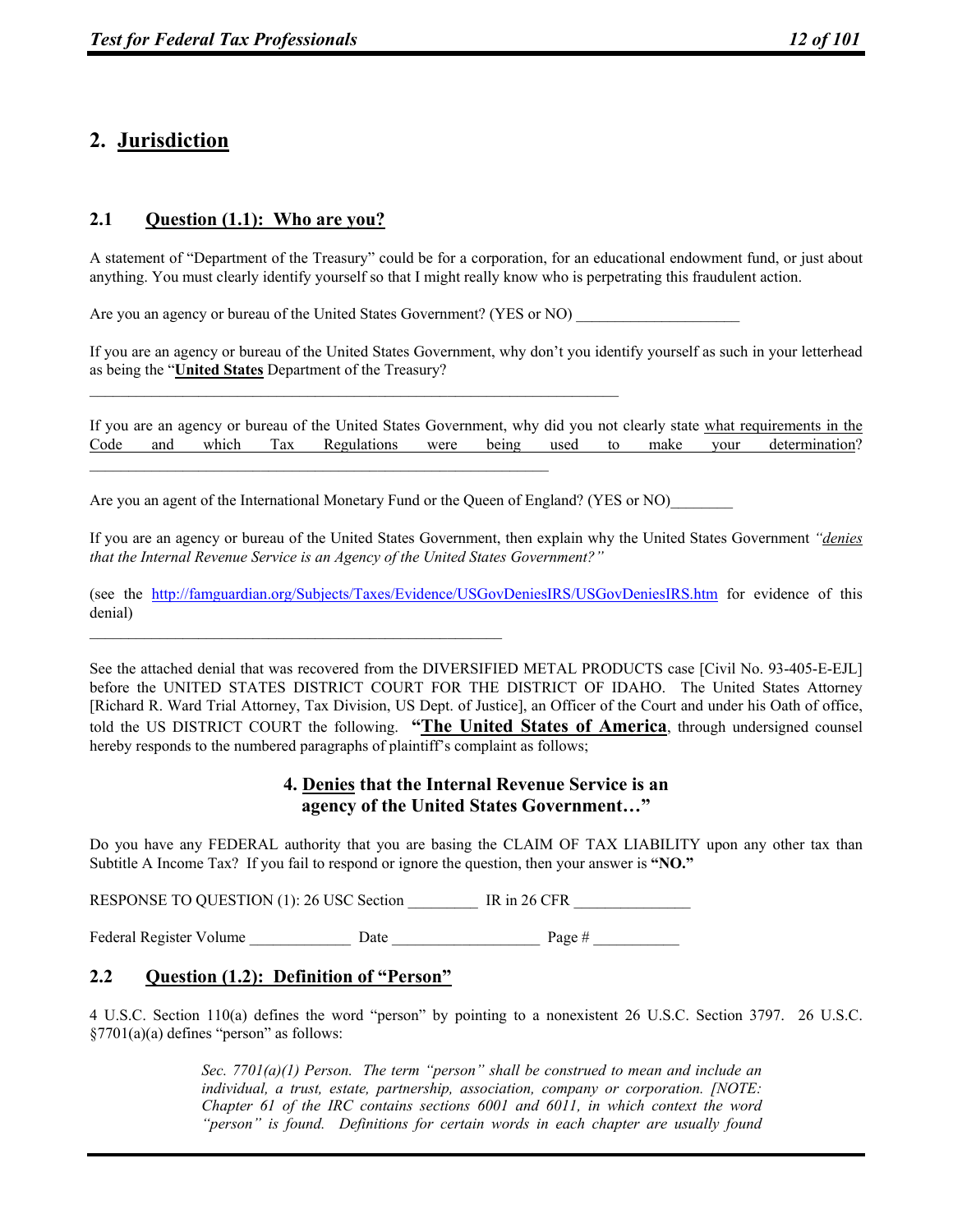*within the chapter. The word "person" is not defined in Chapter 61; thus Chapter 79's definition holds.]* 

Interestingly, the above word "individual" used in the definition of "person" is never defined *anywhere* in the Internal Revenue Code, so we have to use the definition from the legal dictionary. Don't use the definition from the conventional dictionary or you'll really confuse yourself! Here is the definition of "individual" in Black's Law Dictionary, Sixth Edition, page 773, we find:

> *Individual. As a noun, this term denotes a single person as distinguished from a group or class, and also, very commonly, a private or natural person as distinguished from a partnership, corporation, or association; but it is said that this restrictive signification is not necessarily inherent in the word, and that it may, in proper cases, include [be limited to] artificial persons.*

So naming "individuals" as "persons" liable for tax in 26 U.S.C. 7701(a)(1) *still* doesn't imply *natural persons* like you and me, and according to the above legal definition, "individual" most commonly refers to *artificial* persons, which in this case are federal corporations and partnerships as point out in chapter 5 extensively. The only thing Congress has done by using the word "individual" in the definition of "person" is create a circular definition. Such a circular definition is also called a "tautology": a word which is defined using itself, which we would argue doesn't define anything! If Congress wants to include natural persons as those liable for the income tax, then they must *explicity say so* or a Internal Revenue Code is void for vagueness. Therefore, we must conclude that "persons" may only mean artificial entities unless and until Congress explicitly and clearly specifies otherwise.

> *"Keeping in mind the well-settled rule that the citizen is exempt from taxation unless the same is imposed by clear and unequivocal language, and that where the construction of a tax law is doubtful, the doubt is to be resolved in favor of those upon whom the tax is sought to be laid." Spreckels Sugar Refining Co. v. McClain, 192 U.S. 397 (1904)*

People generally consider the term "person" to mean a natural person. But, IRC Section 7701(a)(1), entitled "Definitions", includes an individual, corporation, a trust, an estate, a partnership, an association, or company as being a "person". All of these legal entities are "persons" at law, so it is legally correct but very misleading when the federal income (excise) tax on corporations is described by the deceptive title of "Personal Income Tax". This misleading description leads most people to incorrectly believe that it means a tax on natural persons.

"Persons" are actually divided into two main groups:

- 1. A Natural Born person (what most people think of as a "person").
- 2. A "legal fiction" that exists because of a privilege granted by government, including corporations, associations, partnerships, companies, etc.

There is a big difference between the legal rights of a natural person and an artificial person and the distinction is never explained or clarified anywhere in the U.S. Code or Internal Revenue Code. The latter are subject to the Uniform Commercial Code (U.C.C.) and have no constitutional *rights* under the Bill of Rights. Instead, their *rights* are defined and circumscribed by the *privileges* granted to them solely by the government within the laws written and enforced by that government. Natural born persons, on the other hand, have fundamental constitutional *rights* that "legal fictions" don't. For instance, a natural born person cannot, under the 5th Amendment, be compelled to testify against himself in a court of law, but a "legal fiction", such as a corporation can be compelled because it depends on privileges and recognition granted by the government for its existence and therefore falls under the jurisdiction of that government. That is why the constitution permits income taxes as indirect, excises placed upon "legal fictions", such as corporations, businesses, partnerships, trusts, etc., while it does not permit direct taxes on "natural born persons", which are not "legal fictions" but instead creations of God with inalienable rights, and whose creation and existence precedes and supercedes that of government. You could say that the obligation to pay taxes on the part of a "legal fiction" like a corporation is part of the price paid for the right to exist and have the entity recognized and protected by the government and the courts. For instance, one benefit that corporations have that natural born persons don't have is limited liability, where individuals within the corporation aren't personally liable for the financial obligations of the company. This *privilege or right of a corporation*, which is recognized in the law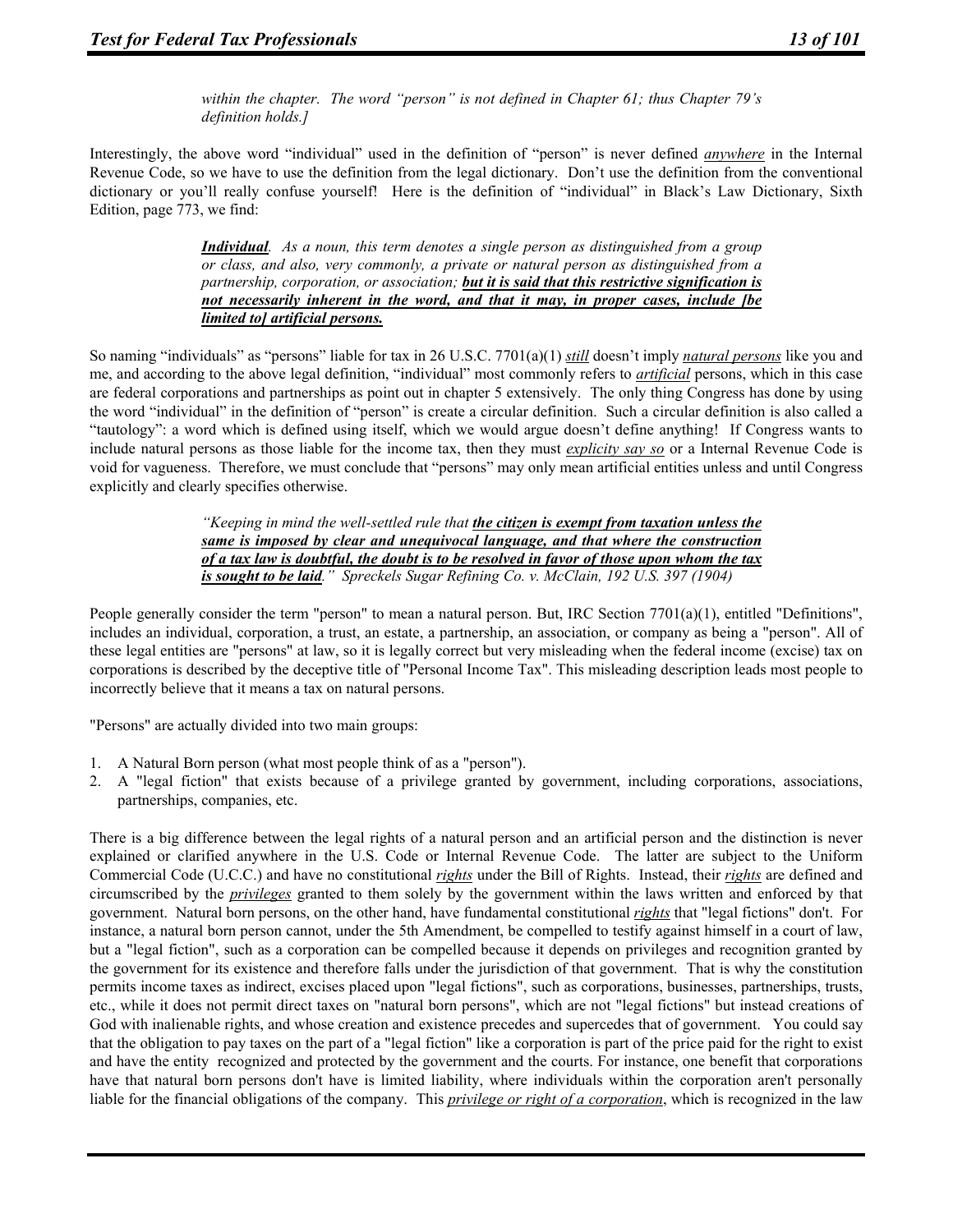and by the courts, comes with a price. That price is the obligation of the corporation to pay income taxes as excises to the government.

The legal term "person" has an even more restricted definition when used in IRC Chapter 75, which contains all the criminal penalties in the Code. In 26 U.S.C. §7343 of that Chapter, a "person" subject to criminal penalties is defined as: ...

> *[A]n officer or employee of a corporation, or a member or employee of a partnership, who, as such officer, employee or member, is under a duty to perform the act in respect of which the violation occurs.*

> *An individual who is not in such a capacity is not defined as a "person" subject to criminal penalties. Unprivileged natural persons, who do not impose the income (excise) tax upon themselves by volunteering to file returns and be liable, are not subject by law to the tax and they are not "persons" who can lawfully be subjected to criminal charges for not filing a return or not paying income tax. Sections of the Code relating to the requirements for filing returns, keeping records, and disclosing information state that those sections apply to "every* person *liable" or "any* person *made liable". These*  descriptions mean "any person who is liable for the tax". They do not state or mean that all persons are liable. *The only* persons *liable are those "persons" (legal entities such as corporations or employees or corporations) who owe an income (excise) tax, and are therefore subject to the requirements of the IRC. If you substitute the word "corporation" for the term "person" (a corporation is a person at law) when reading the Code or other articles and publications relating to income tax, the true meaning of the Code becomes more apparent.*

**PART A:** Please provide an authoritative (from the Supreme Court or the statutes or the law) definition for the word "individual", as none is found in Subtitles A through C. If you fail to respond or ignore the question, then your answer is **"THE WORD 'INDIVIDUAL' MEANS U.S. CORPORATIONS AND PARTNERSHIPS IN RECEIPT OF PRIVILEGES FROM THE UNITED STATES GOVERNMENT."**

RESPONSE TO QUESTION (1.2A): 26 USC Section \_\_\_\_\_\_\_\_ IR in 26 CFR NARRATIVE RESPONSE:  $\mathcal{L}_\mathcal{L} = \{ \mathcal{L}_\mathcal{L} = \{ \mathcal{L}_\mathcal{L} = \{ \mathcal{L}_\mathcal{L} = \{ \mathcal{L}_\mathcal{L} = \{ \mathcal{L}_\mathcal{L} = \{ \mathcal{L}_\mathcal{L} = \{ \mathcal{L}_\mathcal{L} = \{ \mathcal{L}_\mathcal{L} = \{ \mathcal{L}_\mathcal{L} = \{ \mathcal{L}_\mathcal{L} = \{ \mathcal{L}_\mathcal{L} = \{ \mathcal{L}_\mathcal{L} = \{ \mathcal{L}_\mathcal{L} = \{ \mathcal{L}_\mathcal{$ 

Federal Register Volume \_\_\_\_\_\_\_\_\_\_\_\_\_ Date \_\_\_\_\_\_\_\_\_\_\_\_\_\_\_\_\_\_\_ Page # \_\_\_\_\_\_\_\_\_\_\_

**PART B**: Is the definition of "person" intended in 4 U.S.C. Section 110(a) exactly the same as that appearing in 26 CFR 301.6671-1, which reads in part?:

> *[Code of Federal Regulations] [Title 26, Volume 17, Parts 300 to 499] [Revised as of April 1, 2000] From the U.S. Government Printing Office via GPO Access [CITE: 26CFR301.6671-1] [Page 402] TITLE 26--INTERNAL REVENUE Additions to the Tax and Additional Amounts--Table of Contents Sec. 301.6671-1 Rules for application of assessable penalties.*

*…* 

*(b) Person defined. For purposes of subchapter B of chapter 68, the term ``person'' includes an officer or employee of a corporation, or a member or employee of a partnership, who as such officer,*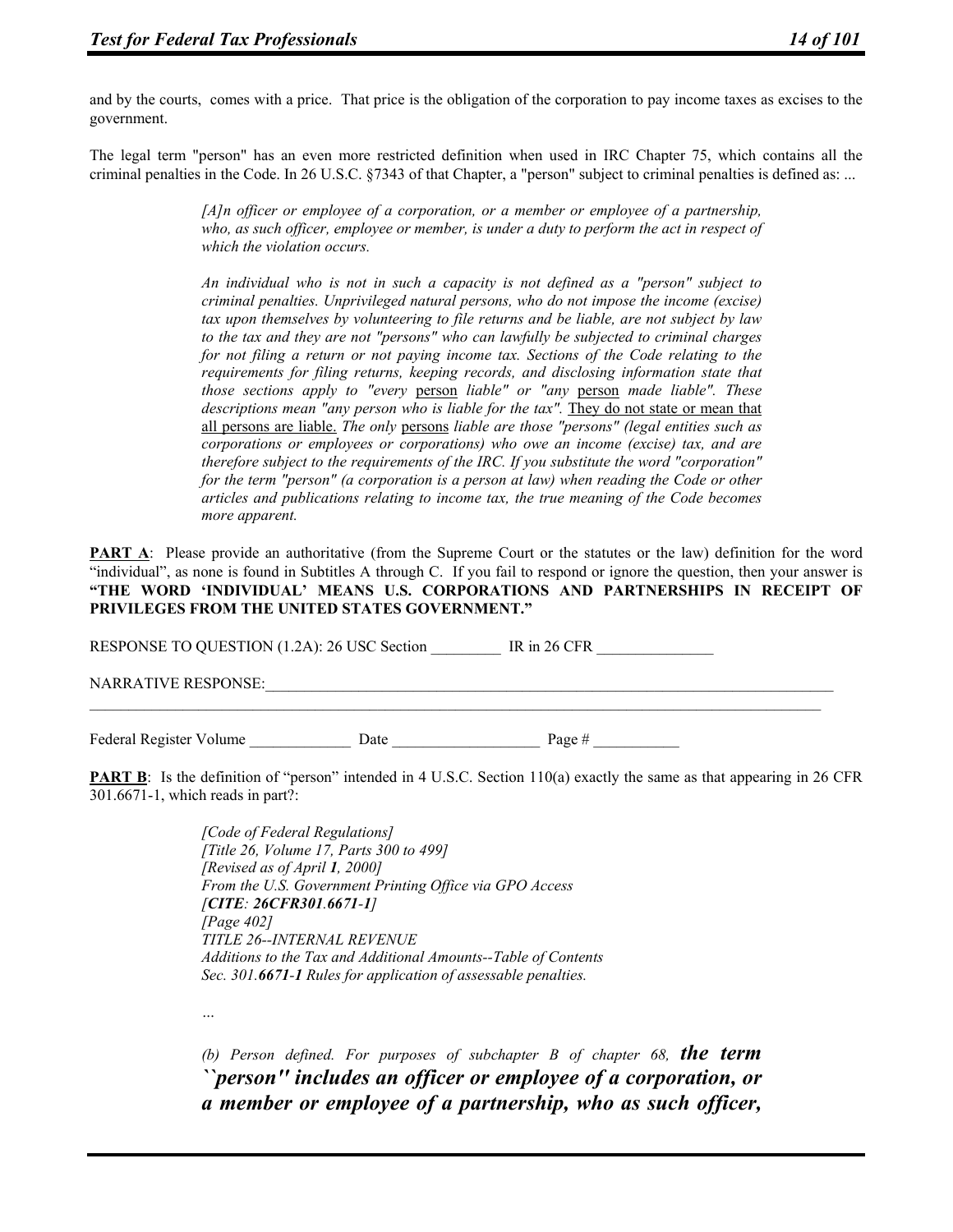# *employee, or member is under a duty to perform the act in respect of which the violation occurs.*

If you fail to respond or ignore the question, then your answer is **"YES."**

RESPONSE TO QUESTION (1.2B): 26 USC Section IR in 26 CFR NARRATIVE RESPONSE: Federal Register Volume \_\_\_\_\_\_\_\_\_\_\_\_\_ Date \_\_\_\_\_\_\_\_\_\_\_\_\_\_\_\_\_\_\_ Page # \_\_\_\_\_\_\_\_\_\_\_

# **2.3 Question (1.3): Definition of the word "includes"**

The word "includes" is defined in the Internal Revenue Code as follows:

*"26 U.S.C. Sec. 7701(c) INCLUDES AND INCLUDING. - The terms 'include' and 'including' when used in a definition contained in this title shall not be deemed to exclude other things otherwise within the meaning of the term defined."* 

Treasury Decision 3980, Vol. 29, January-December, 1927, pgs. 64 and 65 defines the words includes and including as:

*"(1) To comprise, comprehend, or embrace…(2) To enclose within; contain; confine…But granting that the word 'including' is a term of enlargement, it is clear that it only performs that office by introducing the specific elements constituting the enlargement. It thus, and thus only, enlarges the otherwise more limited, preceding general language…The word 'including' is obviously used in the sense of its synonyms, comprising; comprehending; embracing."* 

*"Includes is a word of limitation. Where a general term in Statute is followed by the word, 'including' the primary import of the specific words following the quoted words is to indicate restriction rather than enlargement. Powers ex re. Covon v. Charron R.I., 135 A. 2nd 829, 832 Definitions-Words and Phrases pages 156-156, Words and Phrases under 'limitations'."* 

Black's Law Dictionary, Sixth Edition, page 763 further defines the word "includes consistent with the above as follows:

*"Include. (Lat. Inclaudere, to shut in. keep within.) To confine within, hold as an inclosure. Take in, attain, shut up, contain, inclose, comprise, comprehend, embrace, involve. Term may, according to context, express an enlargement and have the meaning of and or in addition to, or merely specify a particular thing already included within general words theretofore used. "Including" within statute is interpreted as a word of enlargement or of illustrative application as well as a word of limitation. Premier Products Co. v. Cameron, 240 Or. 123, 400 P.2d 227, 228."* 

*[Black's Law Dictionary, Sixth Edition, page 763 (1990): ]* 

So we see from the above that "includes" and "including" are used to embrace or define or circumscribe the things being identified and *to remove doubt about what is being described*. When the word "includes" is used as a word of enlargement, it *must* list the general class of items which constitution the enlargement first. For instance:

*4 U.S.C. §110 Same; definitions* 

*(d) The term ''State'' includes any Territory or possession of the United States.*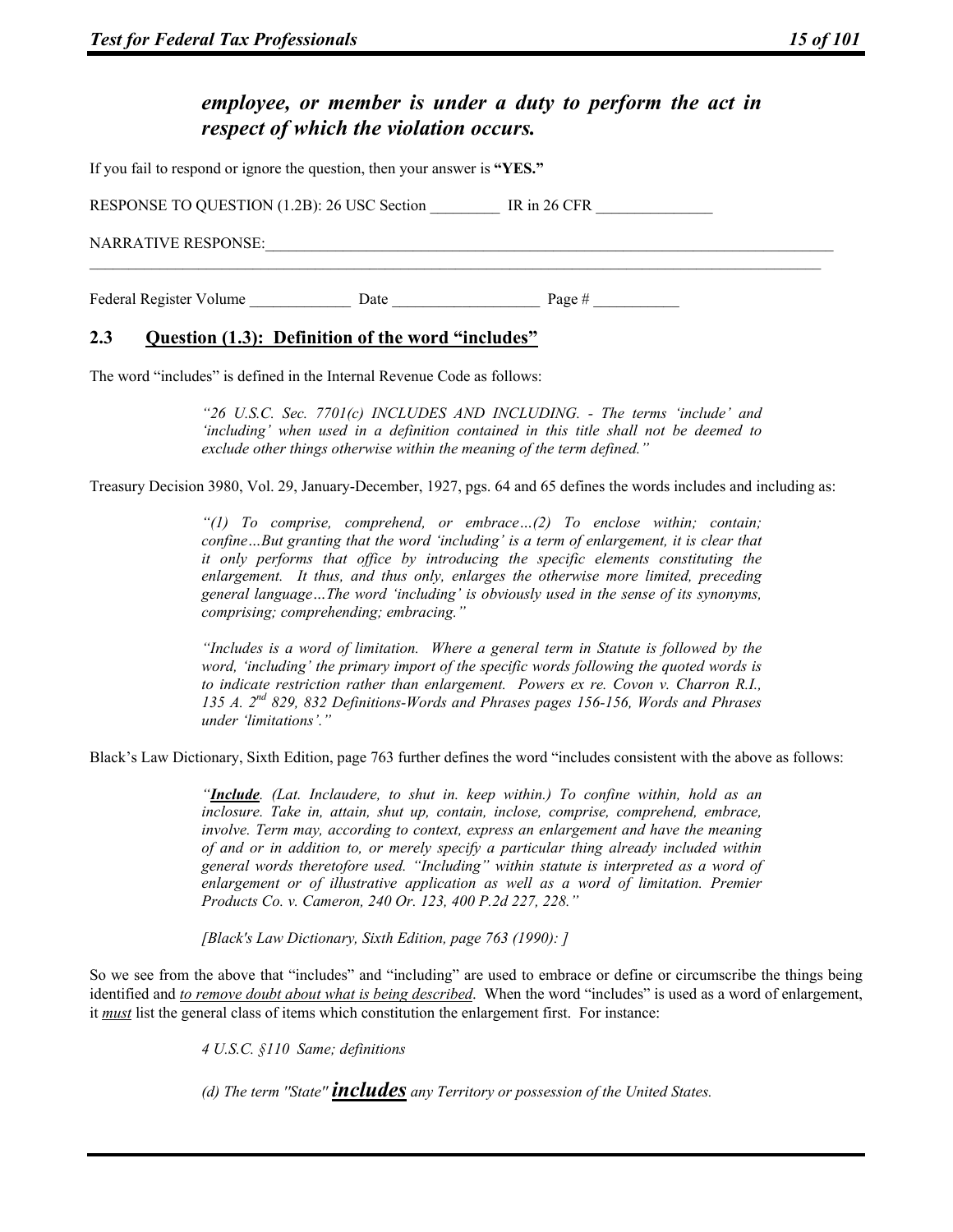A better word to use when clarity is desired is "means", and where Congress intends to be precise, as in 26 U.S.C. Section 61, they will use the word "means" in place of "includes".

> *"Sec. 61. Gross income defined (a) General definition - … gross income means all income from whatever source derived, including (but not limited to) the following items: (1) Compensation for services...; (2) Gross income derived from business; (3) Gains derived from dealings in property; (4) Interest; (5) Rents; (6) Royalties; (7) Dividends;... [more items listed]" [26 USC § 61]*

But when Congress wants to violate due process and create confusion over definitions that the courts can use to illegally enforce a deliberately vague tax statute and expand their limited jurisdiction, they use the word "includes" instead of "means". For instance:

*26 U.S.C. 7701(a)(9) United States* 

*The term ''United States'' when used in a geographical sense includes only the States and the District of Columbia.* 

*26 U.S.C. 7701(a)(10) State* 

*The term ''State'' shall be construed to include the District of Columbia, where such construction is necessary to carry out provisions of this title.* 

The above is an especially and deliberately ambiguous definition, and it is the MOST important definition in all the Internal Revenue Code, because it defines the territorial jurisdiction of the U.S. government to impose income taxes! Since "State" was defined in both 4 U.S.C. 110(d) as 26 U.S.C. 7701(a)(10), we must conclude that personal income taxes found in Subtitles A through C only apply on federal property. This is because by the rules of statutory construction, the plural of a word may not mean a different thing or class of things than the singular.

Regarding statutes levying taxes, the U.S. Supreme Court has agreed with the above conclusions by saying that :

*"In the interpretation of statutes levying taxes, it is the established rule not to extend their provisions by implication beyond the clear import of the language used, or to enlarge their operations so as to embrace matters not specifically pointed out. In case of doubt they are construed most strongly against the government and in favor of the citizen." Gould v. Gould, 245 U.S. 151, at 153.* 

A favorite trick used by the Treasury and the Internal Revenue Service is to abuse the meaning of the word "includes" as a way to violate due process and unlawfully enlarge their authority and jurisdiction when Americans point out that they have no liability for a particular tax or penalty. For instance, below is the Treasury regulation pointing out the "persons" (meaning federal corporations as per *Eisner v. Macomber*, 252 U.S. 189 (1920)) against whom penalties may be applied. We talk about this regulation later in question 3.1:

> *[Code of Federal Regulations] [Title 26, Volume 17, Parts 300 to 499] [Revised as of April 1, 2000] From the U.S. Government Printing Office via GPO Access [CITE: 26CFR301.6671-1] [Page 402]*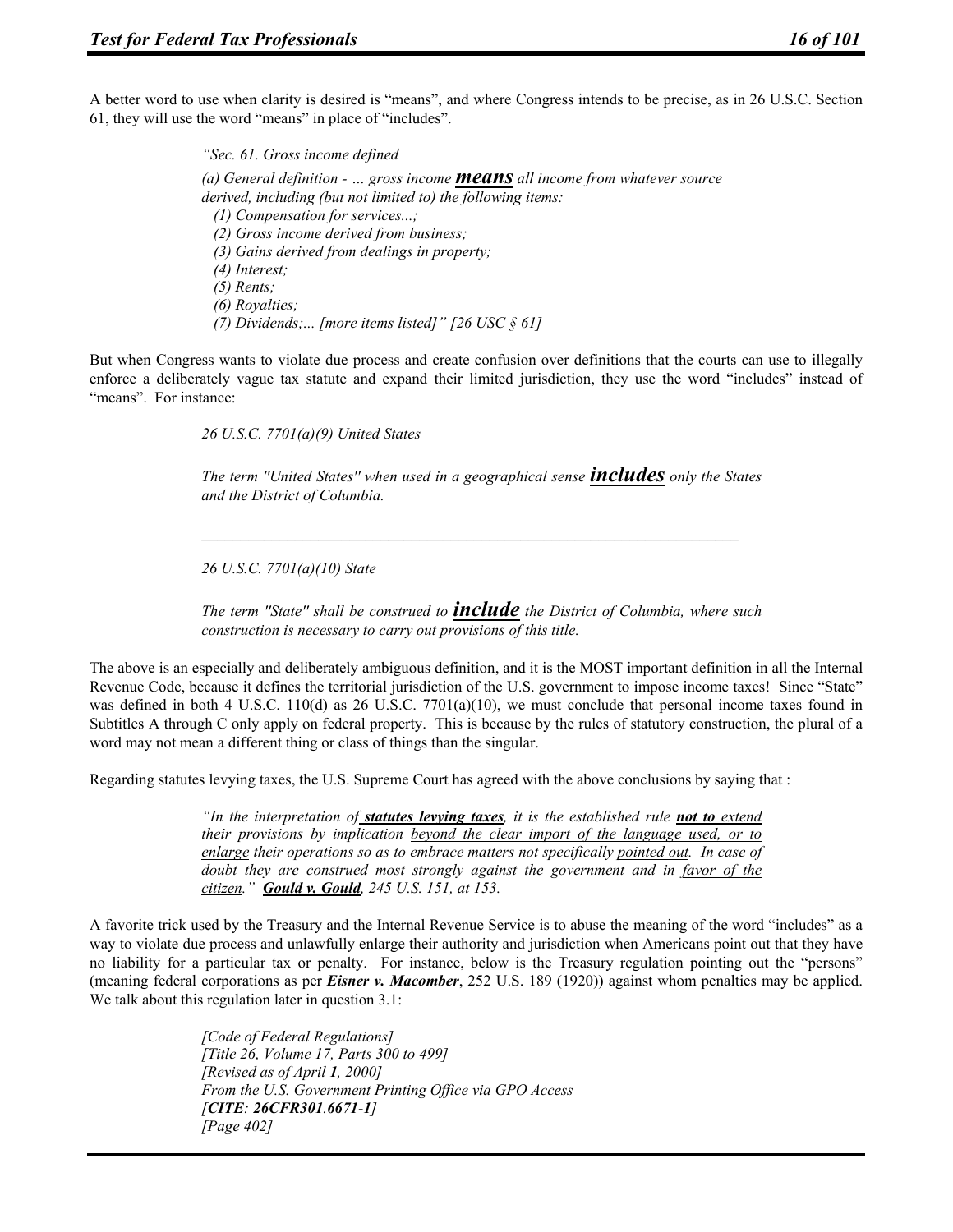*TITLE 26--INTERNAL REVENUE Additions to the Tax and Additional Amounts--Table of Contents Sec. 301.6671-1 Rules for application of assessable penalties.* 

*…* 

*(b) Person defined. For purposes of subchapter B of chapter 68, the term ``person''* 

*includes an officer or employee of a corporation, or a member or employee of a partnership, who as such officer, employee, or member is under a duty to perform the act in respect of which the violation occurs.* 

This regulation clearly states that only federal corporations, federal partnerships, and employees of same can be held liable for payment of assessable penalties, and not natural persons. When you call the IRS to point this out, they will mistakenly conclude that "includes" is used as a "term of enlargement" in the above definition. The will say:

> *"26 U.S.C. §7701(c ) defines the term "includes" as a word of enlargement. That means that it doesn't define everything that is being talked about, and is only giving a few examples. It could mean anything and it certainly includes you as a natural person.*

Of course, we know that the above kinds of fraudulent statements are *inconsistent* with both the U.S. Congressional Research service (see the Congressional Research Service Report 97-59A at http://famguardian.org/Subjects/Taxes/FalseRhetoric/CRS-97-59A-rebuts.pdf) and the U.S. Supreme Court (*Eisner v. Macomber*, 252 U.S. 189 (1920), *Doyle v. Mitchell Brothers Co.*, 247 U.S. 179, 185, 38 S.Ct. 467 (1918); *Stratton's Independence v. Howbert*, 231 U.S. 399, 414, 58 L.Ed. 285, 34 Sup.Ct. 136 (1913), etc) because both of these organizations have determined that:

- 1. Income taxes are *indirect excise taxes*. You must be in receipt of excise taxable privileges from the federal government to be liable for the tax.
- 2. Only the Constitution can define "income" and not Congress, and it can only mean "corporate profit".
- 3. Because income can only mean "federal corporation profit", then the only "persons" who can be liable for income taxes are federal corporations.

Based on the above analysis, the evasive IRS comment above is therefore really just a devious, fraudulent, and abusive power grab and attempt to illegally expand federal jurisdiction to tax. IRS agents who use it, in effect, are saying:

> *1. The law doesn't mean what you think it means. There is no way you can know or understand what the law really means, so give up trying.*

> *2. We are a society of men and not law. Only I am qualified to know what the above definition means and you are wrong, nor am I required to offer you an explanation of why you are wrong, because you have no right to know. You have no legal training and you can't trust your own judgment.*

> *3. You will do what I say and quit asking questions or I will make your life miserable by illegally assessing penalties you don't owe until you shut up. I don't care about your First Amendment right of free speech. You will do what I say or be mercilessly abused by our organization.*

Does the above totalitarian double-speak sound familiar? We have compiled a few questions to illustrate the absurdity, illogic, and abuse of due process resulting from using the word "includes" in the "enlarging way" the IRS mistakenly does.

Now lets examine the word "definition" found in Black's Law Dictionary, Sixth Edition, page 423:

*definition: (Black's Law Dictionary, Sixth Edition, page 423) A description of a thing by its properties; an explanation of the meaning of a word or term. The process of stating the EXACT meaning of a word by means of other*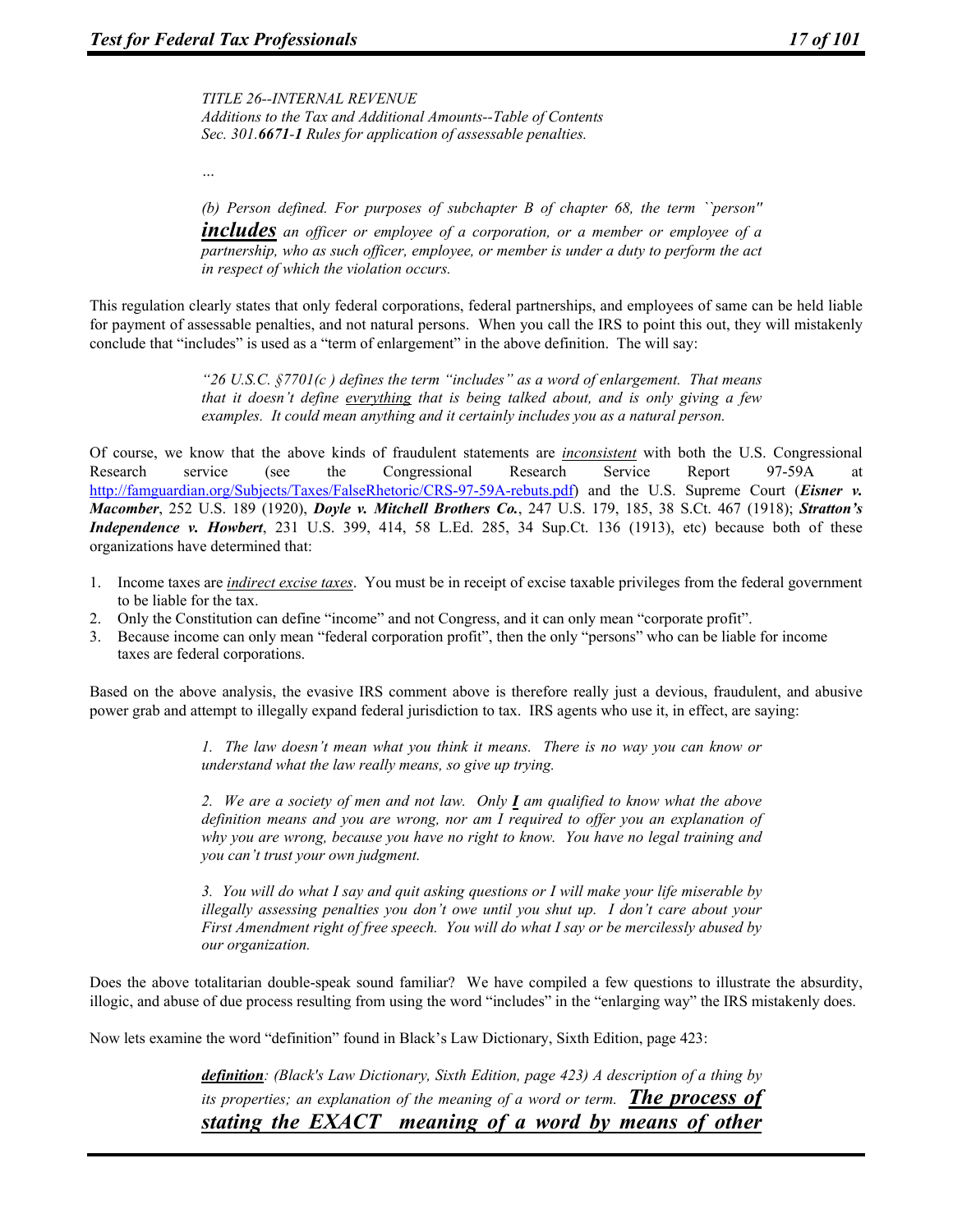# *words. Such a description of the thing defined, including all essential elements and excluding all nonessential, as to distinguish it from all other things and classes."*

**PART A**: The question is, how can *any* definition found in the Internal Revenue Code (I.R.C.) that uses the word "includes" define the "*exact meaning*" of the term if that word is to be used "expansively" or as a term of "enlargement"? Below is a list of a few of the more important definitions that use this word:

- 26 U.S.C. 7701(a)(9) United States
- $\bullet$  26 U.S.C. 3401(c) Employee
- 4 U.S.C. §110(d) State

If you fail to respond or ignore the question, then your answer is **"DEFINITIONS IN THE INTERNAL REVENUE CODE THAT USE THE TERM 'INCLUDES' CAN'T DEFINE** *ANYTHING* **PRECISELY."**

RESPONSE TO QUESTION (1.3A): TITLE IN USC Section IR in CFR

NARRATIVE RESPONSE:

 $\mathcal{L}_\mathcal{L} = \{ \mathcal{L}_\mathcal{L} = \{ \mathcal{L}_\mathcal{L} = \{ \mathcal{L}_\mathcal{L} = \{ \mathcal{L}_\mathcal{L} = \{ \mathcal{L}_\mathcal{L} = \{ \mathcal{L}_\mathcal{L} = \{ \mathcal{L}_\mathcal{L} = \{ \mathcal{L}_\mathcal{L} = \{ \mathcal{L}_\mathcal{L} = \{ \mathcal{L}_\mathcal{L} = \{ \mathcal{L}_\mathcal{L} = \{ \mathcal{L}_\mathcal{L} = \{ \mathcal{L}_\mathcal{L} = \{ \mathcal{L}_\mathcal{$ Federal Register Volume  $\qquad \qquad$  Date  $\qquad \qquad$  Page #

The Sixth Amendment to the U.S. Constitution states:

*In all criminal prosecutions, the accused shall enjoy the right to a speedy and public trial, by an impartial jury of the State and district wherein the crime shall have been* 

*committed, which district shall have been previously ascertained by law, and to be* 

*informed of the nature and cause of the accusation; to be* 

*confronted with the witnesses against him; to have compulsory process for obtaining witnesses in his favor, and to have the Assistance of Counsel for his defense.* 

If the I.R.C. doesn't clearly define what the law requires because it uses the word "includes", then according to the U.S. Supreme Court, it must be declared "void for vagueness". This concept is part of the "void for vagueness doctrine" first advocated by the U.S. Supreme Court. This doctrine is deeply rooted in our right to due process (under the Fifth Amendment) and our right to know the nature and cause of any criminal accusation (under the Sixth Amendment). The latter right goes far beyond the contents of any criminal indictment. The right to know the nature and cause of any accusation starts with the statute which a defendant is accused of violating. A statute must be sufficiently specific and unambiguous in all its terms, in order to define and give adequate notice of the kind of conduct which it forbids.

> *The essential purpose of the "void for vagueness doctrine" with respect to interpretation of a criminal statute, is to warn individuals of the criminal consequences of their conduct. ... Criminal statutes which fail to give due notice that an act has been made criminal before it is done are unconstitutional deprivations of due process of law. [U.S. v. De Cadena, 105 F.Supp. 202, 204 (1952), emphasis added]*

If it fails to indicate with reasonable certainty just what conduct the legislature prohibits, a statute is necessarily void for uncertainty, or "void for vagueness" as the doctrine is called. In the *De Cadena* case, the U.S. District Court listed a number of excellent authorities for the *origin* of this doctrine (see *Lanzetta v. New Jersey*, 306 U.S. 451) and for the *development* of the doctrine (see *Screws v. United States*, 325 U.S. 91, *Williams v. United States*, 341 U.S. 97, and *Jordan v. De George*, 341 U.S. 223). Any prosecution which is based upon a vague statute must fail, together with the statute itself. A vague criminal statute is unconstitutional for violating the 5th and 6th Amendments. The U.S. Supreme Court has emphatically agreed:

> *[1] That the terms of a penal statute creating a new offense must be sufficiently explicit to inform those who are subject to it what conduct on their part will render them liable to its penalties is a well-recognized requirement, consonant alike with ordinary notions of fair*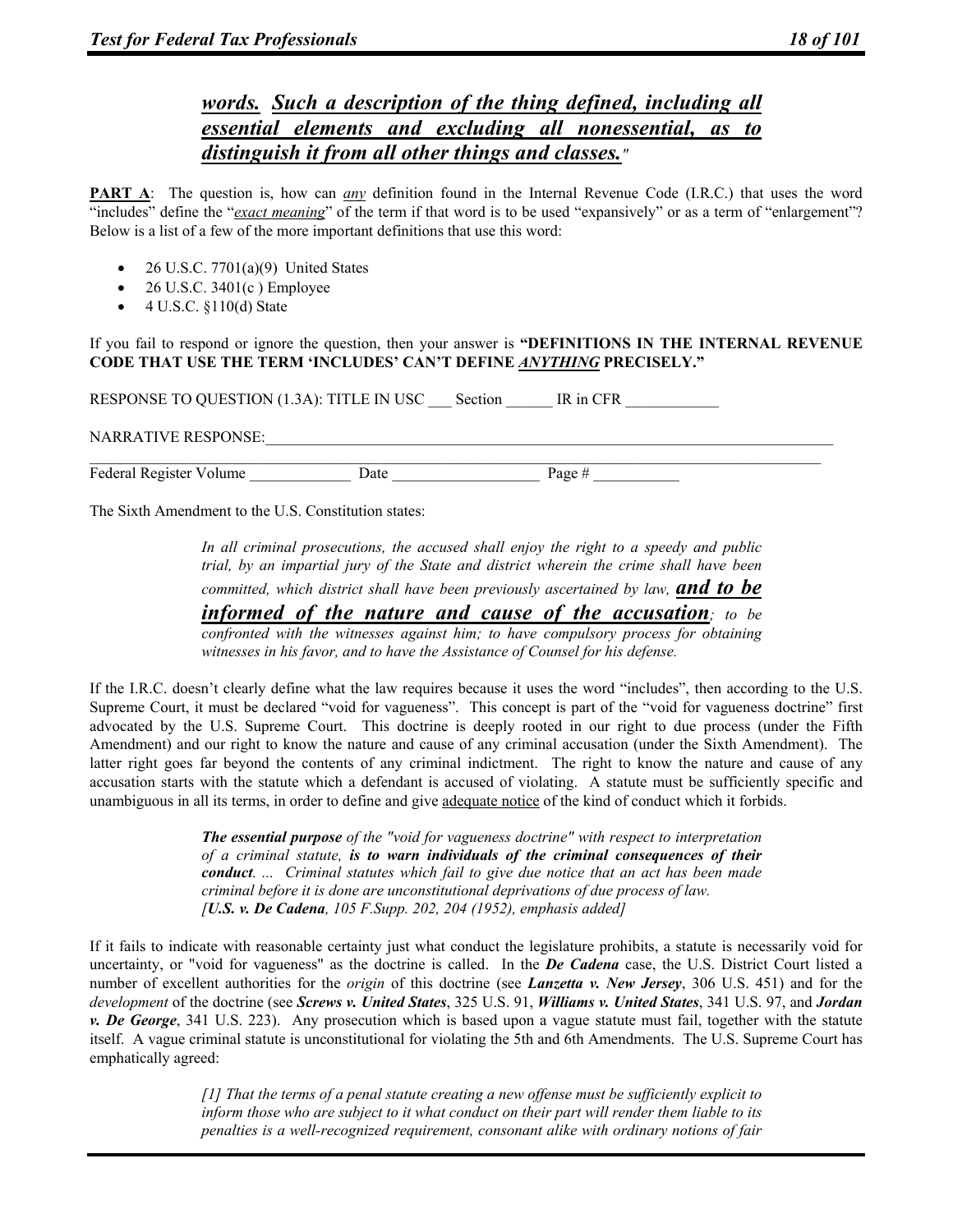*play and the settled rules of law; and a statute which either forbids or requires the doing of an act in terms so vague that men of common intelligence must necessarily guess at its meaning and differ as to its application violates the first essential of due process of law.* 

*[Connally* **et al.** *v. General Construction Co.,269 U.S 385, 391 (1926), emphasis added]* 

The debate that is currently raging over the correct scope and proper application of the IRC is obvious, empirical proof that men of common intelligence are differing with each other. Section 3.16.1 of *The Great IRS Hoax* book (available FREE from http://famguardian.org/Publications/GreatIRSHoax/GreatIRSHoax.htm) entitled "Uncertainty of the Federal Tax Laws" is proof of the extent of the conflicts in interpreting the tax laws by the federal appellate courts. For example, some people advocate definitions of "includes" and "including" which are expansive, not restrictive. The matter could be easily decided if the IRC would instead exhibit sound principles of statutory construction, state clearly and directly that "includes" and "including" are meant to be used in the *expansive* sense, and *itemize* those specific persons, places, and/or things that are "otherwise within the meaning of the terms defined". If the terms "includes" and "including" must be used in the *restrictive* sense, the IRC should explain, clearly and directly, that expressions like "includes only" and "including only" must be used, to eliminate vagueness completely. Instead, they currently define the term "includes" and "including" using the expansive sense and then contradict their own definition in IRC section 61 by adding the phrase "(but not limited to)".

All of this discussion leads to the conclusion that the Internal Revenue Code should have been declared "void for vagueness" a long time ago.

**PART B**: Based on the above background on the Void for Vagueness Doctrine of the Supreme Court, why shouldn't the entire Internal Revenue Code be declared "void for vagueness" because of its sheer size, complexity, and the obvious conflicts resulting from the fuzzy definitions created by the use of the word "includes". If you fail to respond or ignore the question, then your answer is **"WE AGREE THAT THE I.R.C. SHOULD BE DECLARED VOID FOR VAGUENSSS. IT IS NEXT TO IMPOSSIBLE TO ADMINSTER FAIRLY AND IMPARTIALLY, AND TO CLEARLY AND UNAMBIGUOUSLY KNOW WHAT IT EXPECTS OF THE AVERAGE AMERICAN."**

 $\mathcal{L}_\mathcal{L} = \{ \mathcal{L}_\mathcal{L} = \{ \mathcal{L}_\mathcal{L} = \{ \mathcal{L}_\mathcal{L} = \{ \mathcal{L}_\mathcal{L} = \{ \mathcal{L}_\mathcal{L} = \{ \mathcal{L}_\mathcal{L} = \{ \mathcal{L}_\mathcal{L} = \{ \mathcal{L}_\mathcal{L} = \{ \mathcal{L}_\mathcal{L} = \{ \mathcal{L}_\mathcal{L} = \{ \mathcal{L}_\mathcal{L} = \{ \mathcal{L}_\mathcal{L} = \{ \mathcal{L}_\mathcal{L} = \{ \mathcal{L}_\mathcal{$ 

RESPONSE TO QUESTION (1.3B): TITLE IN USC Section IR in CFR

NARRATIVE RESPONSE:

Federal Register Volume Date Date Date Page #

The definition of "employee" found in the Treasury Regulations is as follows:

*26 CFR §31.3401(c ) Employee: "...the term [employee] includes officers and employees,* whether elected or appointed*, of the United States, a [federal] State, Territory, Puerto Rico or any political subdivision, thereof, or the District of Columbia, or any agency or instrumentality of any one or more of the foregoing. The term 'employee' also includes an officer of a corporation."* 

**PART C:** What does the word "employee" found in 26 U.S.C. 3401(c) Employee "include"? If you fail to respond or ignore the question, then your answer is **"IT INCLUDES ONLY ELECTED OR APPOINTED POLITICAL OFFICERS OF THE UNITED STATES GOVERNMENT."**

RESPONSE TO QUESTION (1.3C): TITLE IN USC Section IR in CFR

NARRATIVE RESPONSE:

 $\mathcal{L}_\mathcal{L} = \{ \mathcal{L}_\mathcal{L} = \{ \mathcal{L}_\mathcal{L} = \{ \mathcal{L}_\mathcal{L} = \{ \mathcal{L}_\mathcal{L} = \{ \mathcal{L}_\mathcal{L} = \{ \mathcal{L}_\mathcal{L} = \{ \mathcal{L}_\mathcal{L} = \{ \mathcal{L}_\mathcal{L} = \{ \mathcal{L}_\mathcal{L} = \{ \mathcal{L}_\mathcal{L} = \{ \mathcal{L}_\mathcal{L} = \{ \mathcal{L}_\mathcal{L} = \{ \mathcal{L}_\mathcal{L} = \{ \mathcal{L}_\mathcal{$ Federal Register Volume \_\_\_\_\_\_\_\_\_\_\_\_\_\_\_\_ Date \_\_\_\_\_\_\_\_\_\_\_\_\_\_\_\_\_\_\_\_\_\_\_\_\_\_\_\_\_\_\_\_\_\_\_ Page #

**PART D**: If the answer to the above is *other than* "elected or appointed officers of the U.S. government", then where in the Internal Revenue Code or the Treasury Regulations in 26 CFR can this distinction be found, because it can't be enforced unless it's part of the law, since it would violate the Void for Vagueness Doctrine and ." **Gould v. Gould**, 245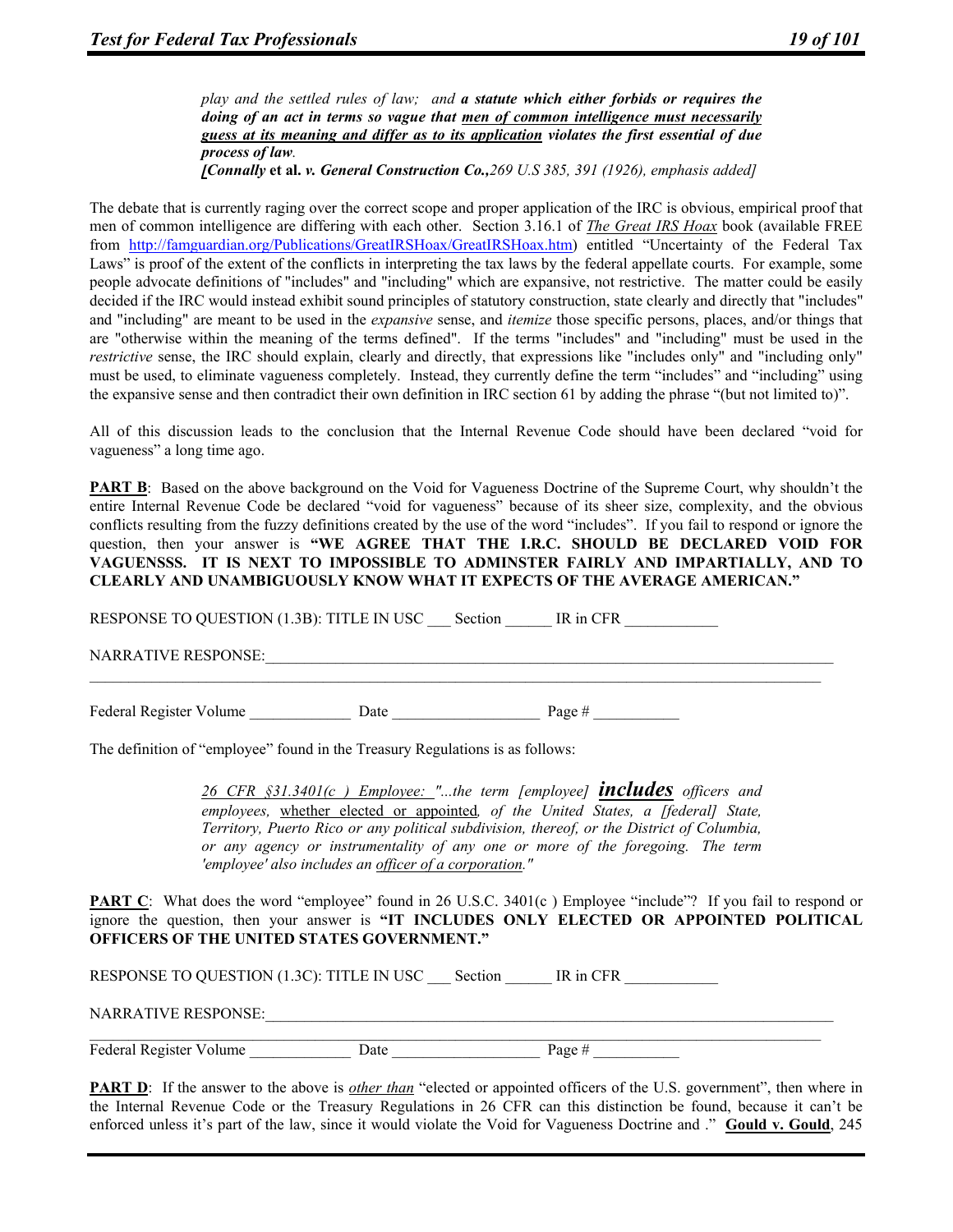U.S. 151, at 153 to reach any other conclusion. If you fail to respond or ignore the question, then your answer is **"THERE IS NO PLACE IN THE LAW THAT DEFINES 'EMPLOYER'. I'M SIMPLY BEING ARBITRARY AND DOING WHATEVER YOU WILL LET ME GET AWAY WITH, EVEN THOUGH I KNOW THE LAW CLEARLY SAYS THAT INCOME TAXES ONLY APPLY TO ELECTED OR APPOINTED OFFICIALS OF THE U.S. GOVERNMENT."**

RESPONSE TO QUESTION (1.3D): TITLE IN USC \_\_\_ Section \_\_\_\_\_ IR in CFR NARRATIVE RESPONSE:  $\frac{Page\#}{Page\#}$ Federal Register Volume Date **Date** 

**PART E**: Now let's have some fun with this controversy. As we said earlier, the term "States" was defined as follows:

*26 U.S.C. 7701(a)(10) State* 

*The term ''State'' shall be construed to include the District of Columbia, where such construction is necessary to carry out provisions of this title.* 

But since this definition uses the word "includes", which is an a term of *enlargement* as per 26 U.S.C. 7701(c ), , then if we follow this illogic, "State" could mean *anything*, including China! And if it doesn't "include" China, how are we supposed to know and how can we be sure we aren't breaking the law and living in constant fear of our government for breaking the law by not understanding what it means? Who decides what it means and how do they decide? After all, Black's law dictionary defines "state" as follows:

> *State, n. A people permanently occupying a fixed territory bound together by commonlaw habits and custom into one body politic exercising, through the medium of an organized government, independent sovereignty and control over all persons and things*  within its boundaries.....The organization of social life which exercises sovereign power *in behalf of the people. …In its largest sense, a "state" is a body politic or a society of men.*

From the above, China fits perfectly the definition of "state" in Black's Law Dictionary, so why can't we "include" it and how do we decide what to include and what not to include if the term "includes" doesn't actually define or enclose or embrace the exact meaning of a definition? It therefore ought to be very clear that we have an arbitrary law on our hands from this question.

If you fail to respond or ignore the question, then your answer is **"THERE IS NO PLACE IN THE LAW THAT DEFINES WHAT 'STATE' MEANS AND THERE IS NO WAY TO DEFINE WHAT IT MEANS IF IT USES THE WORD 'INCLUDES' IN THE DEFINITION. THEREFORE, THE ONLY CONCLUSION A REASONABLE MAN CAN MAKE IS THAT THE WORD INCLUDES** *MUST* **INTRODUCE ALL THE TYPES OF THINGS IT ENCOMPASSES AND BY IMPLICATION IT MUST THEREFORE** *EXCLUDE* **ALL OTHERS, OR THE DEFINITION WOULD BE MEANINGLESS AND WOULD VIOLATE THE 'VOID FOR VAGUENESS' DOCTRINE OF THE U.S. SUPREME COURT."**

RESPONSE TO QUESTION (1.3E): TITLE IN USC Section \_\_\_\_\_ IR in CFR

NARRATIVE RESPONSE:

 $\mathcal{L}_\mathcal{L} = \{ \mathcal{L}_\mathcal{L} = \{ \mathcal{L}_\mathcal{L} = \{ \mathcal{L}_\mathcal{L} = \{ \mathcal{L}_\mathcal{L} = \{ \mathcal{L}_\mathcal{L} = \{ \mathcal{L}_\mathcal{L} = \{ \mathcal{L}_\mathcal{L} = \{ \mathcal{L}_\mathcal{L} = \{ \mathcal{L}_\mathcal{L} = \{ \mathcal{L}_\mathcal{L} = \{ \mathcal{L}_\mathcal{L} = \{ \mathcal{L}_\mathcal{L} = \{ \mathcal{L}_\mathcal{L} = \{ \mathcal{L}_\mathcal{$ Federal Register Volume \_\_\_\_\_\_\_\_\_\_\_\_\_\_\_\_ Date \_\_\_\_\_\_\_\_\_\_\_\_\_\_\_\_\_\_\_\_\_\_\_\_\_\_\_\_\_\_\_\_\_\_\_ Page #

#### **2.4 Question (1.4): Definition of "State" and "States"**

The rules of statutory construction teach that the plural of a word may not have a different meaning that the singular version of the same word. 26 U.S.C. Section 7701(a)(10) defines the word "State" as follows: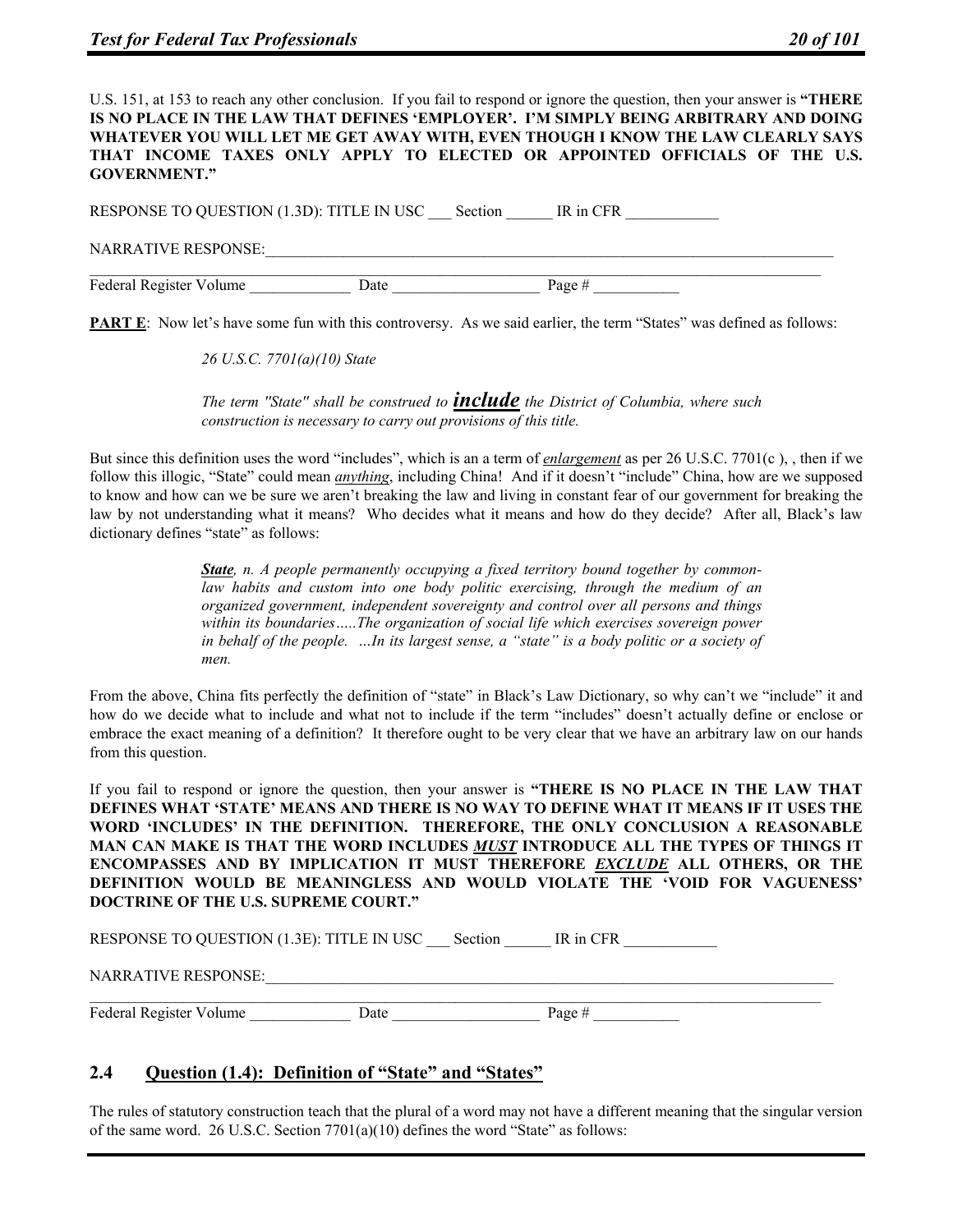*When used in this title, where not otherwise distinctly expressed or manifestly incompatible with the intent thereof -- ...* 

*State. -- The term "State" shall be construed to include the District of Columbia, where such construction is necessary to carry out provisions of this title.* 

*[IRC 7701(a)(10)]* 

*[emphasis added]* 

Questions:

**PART A:** In the context of Subtitles A through C income taxes applied to natural persons, does the word "States" used in the definition of "United States" 26 U.S.C. Section 7701(a)(9) also mean *only* the District of Columbia?

If you fail to respond or ignore the question, then your answer is **"YES."**

| RESPONSE TO QUESTION (1.4A): 26 USC Section |      | IR in $26$ CFR |  |
|---------------------------------------------|------|----------------|--|
| <b>NARRATIVE RESPONSE:</b>                  |      |                |  |
| Federal Register Volume                     | Date | Page $#$       |  |

**PART B**: If the answer to Part A above is "NO", then in the context of Subtitles A through C income taxes applied to natural persons, does the meaning of "States" used in 26 U.S.C. Section 7701(a)(9) mean *only* the District of Columbia *and* other federal possessions defined in 4 U.S.C. Section 110(d), which says:

*(d) The term ''State'' includes any Territory or possession of the United States.*

 $\mathcal{L}_\mathcal{L} = \{ \mathcal{L}_\mathcal{L} = \{ \mathcal{L}_\mathcal{L} = \{ \mathcal{L}_\mathcal{L} = \{ \mathcal{L}_\mathcal{L} = \{ \mathcal{L}_\mathcal{L} = \{ \mathcal{L}_\mathcal{L} = \{ \mathcal{L}_\mathcal{L} = \{ \mathcal{L}_\mathcal{L} = \{ \mathcal{L}_\mathcal{L} = \{ \mathcal{L}_\mathcal{L} = \{ \mathcal{L}_\mathcal{L} = \{ \mathcal{L}_\mathcal{L} = \{ \mathcal{L}_\mathcal{L} = \{ \mathcal{L}_\mathcal{$ 

If you fail to respond or ignore the question, then your answer is **"NO."** 

RESPONSE TO QUESTION (1.4B): 26 USC Section \_\_\_\_\_\_\_ IR in 26 CFR

NARRATIVE RESPONSE:

Federal Register Volume Date Date Page #  $\frac{1}{2}$ 

**PART C**: If the answer to Part B above is "NO", then in the context of Subtitles A through C income taxes applied to natural persons, does the meaning of "States" used in 26 U.S.C. Section 7701(a)(9) mean *only* the District of Columbia *and* other federal possessions defined in 4 U.S.C. Section 110(d), which says:

*(d) The term ''State'' includes any Territory or possession of the United States.*

and the 50 sovereign states which are not possessions of the "United States"? If you fail to respond or ignore the question, then your answer is **"NO."**

| RESPONSE TO QUESTION (1.4C): 26 USC Section | IR in $26$ CFR |  |
|---------------------------------------------|----------------|--|
| NARRATIVE RESPONSE:                         |                |  |
|                                             |                |  |

Federal Register Volume Date Date Page #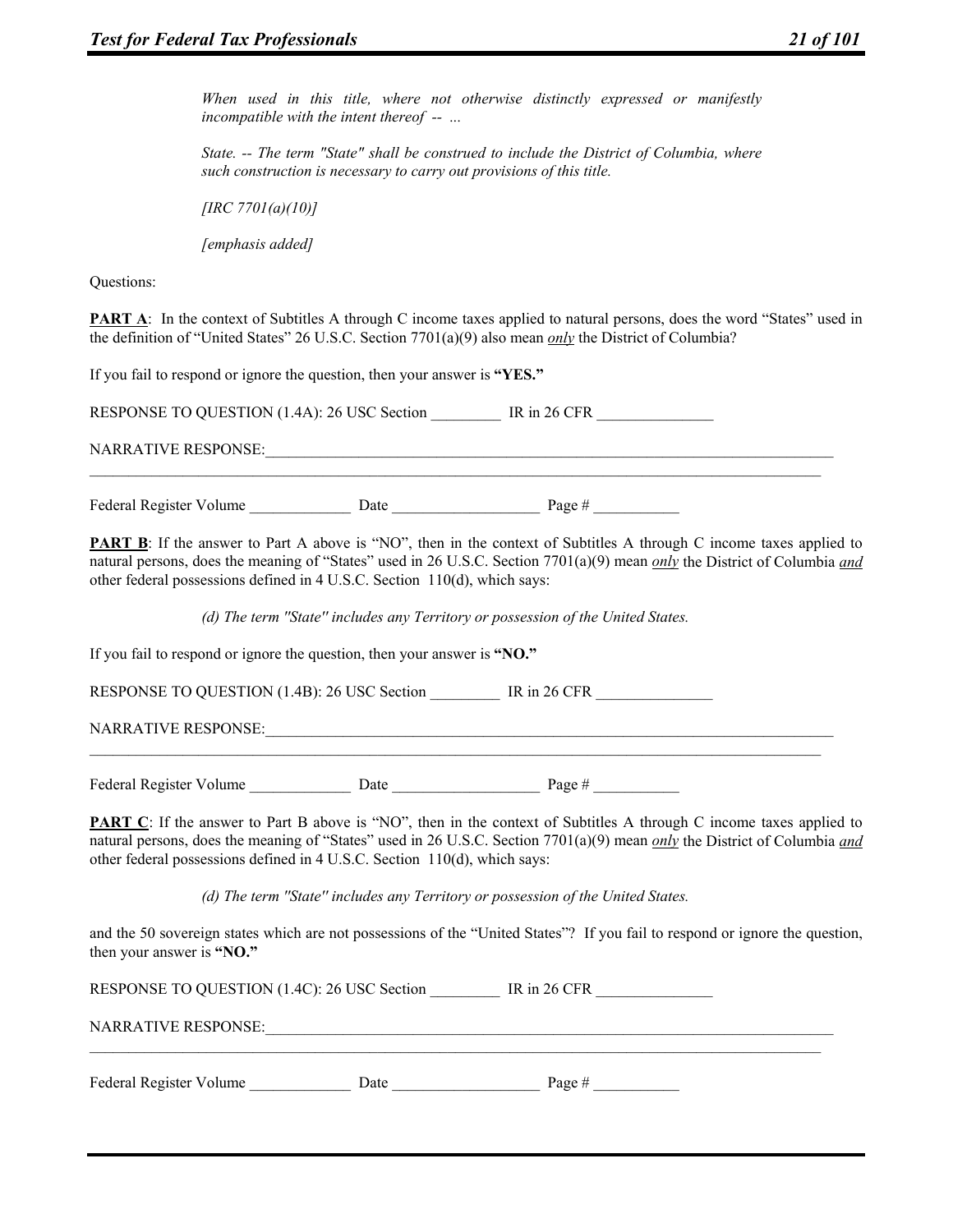# **2.5 Question (1.5): Definition of "United States"**

We must always remember that our Congress legislates for *two* territorial jurisdictions as ruled by the U.S. Supreme Court in the case of *U.S. v. Bevans*, 16 U.S. 336, (1818):

> *"The exclusive jurisdiction which the United States have in forts and dock-yards ceded to them, is derived from the express assent of the states by whom the cessions are made. It could be derived in no other manner; because without it, the authority of the state would be supreme and exclusive therein,"*

*…* 

*"The article which describes the judicial power of the United States is not intended for the cession of territory or of general jurisdiction. ... Congress has power to exercise exclusive jurisdiction over this district, and over all places purchased by the consent of the legislature of the state in which the same shall be, for the erection of forts, magazines, arsenals, dock-yards, and other needful buildings."* 

*"It is observable that the power of exclusive legislation (which is jurisdiction) is united with cession of territory, which is to be the free act of the states. It is difficult to compare the two sections together, without feeling a conviction, not to be strengthened by any commentary on them, that, in describing the judicial power, the framers of our constitution had not in view any cession of territory; or, which is essentially the same, of general jurisdiction," 3 Wheat., at 388."* 

The territorial jurisdiction that all Congressional legislation is intended to apply to absent a *clearly expressed intent to the contrary is the federal zone*, which are federal properties coming under Article 1, Section 8, Clause 17 of the U.S. Constitution as revealed by the U.S. Supreme Court below in *U.S. v. Spelar*, 338 U.S. 217 at 222 (1949):

> *"A canon of construction which teaches that of Congress, unless a contrary intent appears, is meant to apply only within the territorial jurisdiction of the United States."*

As you will learn more fully later, the Internal Revenue Code only applies within the *territorial jurisdiction* of the "United States" and has *no jurisdiction* over natural persons (biological people) outside that jurisdiction because of limits on direct taxation found in Article 1, Section 9, Clause 4 and Article 1, Section 2, Clause 3 of the U.S. Constitution. The term "United States" is defined in the Internal Revenue Code section  $7701(a)(9)$  as:

*"United States* 

*The term ''United States'' when used in a geographical sense includes only the States and the District of Columbia."* 

And in that same section, "State" is defined as follows:

*"State* 

*The term ''State'' shall be construed to include the District of Columbia, where such construction is necessary to carry out provisions of this title."* 

You will note that "States" is the plural of "State", and that "State" refers only to the District of Columbia, which is part of the federal zone and is a federal **S**tate. This conclusion is further explained in section 5.6.10.2 of *The Great IRS Hoax* book. But wait, there is only *one* District of Columbia and they used the plural form of "**S**tate" in the definition of "United States". What other federal "**S**tates" do we have? Here they are below in an excerpt from the Buck Act of 1940:

*TITLE 4 - FLAG AND SEAL, SEAT OF GOVERNMENT, AND THE STATES* 

*CHAPTER 4 - THE STATES*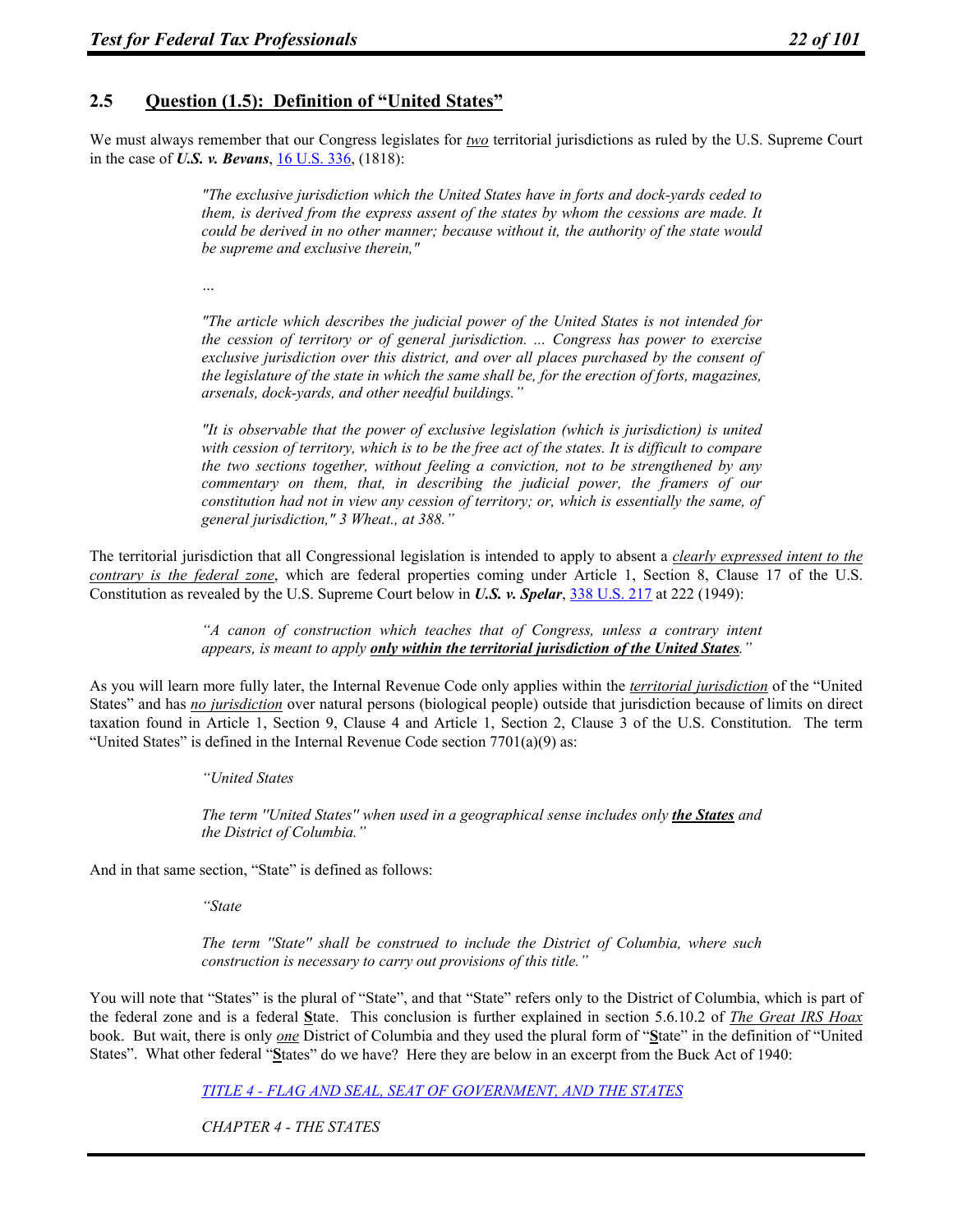#### *Sec. 110. Same; definitions (d) The term ''State'' includes any Territory or possession of the United States.*

Notice the title of the Chapter above, which is "The **States**". These are federal states, and the same "the States" appearing in the definition of the term "United States" found in 26 U.S.C. §7701(a)(9) above. These same *federal* **S**tates are also the only **S**tates subject to the federal income tax or the territorial jurisdiction of the federal government! The above is from 4 U.S.C. Sections 104-113, also called the Buck Act of 1940, which was enacted by the federal government to allow states to institute state income or sales taxes inside of federal enclaves within sovereign states or in federal possessions like the Virgin Islands. An "enclave" is property within a sovereign state that has been ceded to the federal government by a state for use, for instance, as a military base or federal courthouse. As we explained in section 4.15 of *The Great IRS Hoax*, there are 50 artificial or federal "**S**tates" within the borders of the sovereign 50 "**s**tates" under the Buck Act. If we took all of the federal property within one of these sovereign "states" and grouped it together, this would be called a "**S**tate". The definition of "United States" found in the Treasury Regulations confirm our conclusions:

*26 CFR 1.911-2 Qualified Individuals* 

*(g) United States.* 

#### *The term "United States" when used in a geographical sense includes any territory*

*under the sovereignty of the United States. It includes the states, the District of Columbia, the possessions and territories of the United States, the territorial waters of the United States, the air space over the United States, and the seabed and subsoil of those submarine areas which are adjacent to the territorial waters of the United States and over which the United States has exclusive rights, in accordance with international law, with respect to the exploration and exploitation of natural resources.* 

Did you notice the Secretary of the Treasury who wrote the regulation above didn't capitalize "the states"? Apparently, the Secretary of the Treasury wanted to avoid confusing the term "the States" found in 26 U.S.C.  $\S7701(a)(9)$  with the sovereign 50 states so he made it lower case to avoid confusion, because he was the one who had to administer the tax code! Since the sovereign 50 states are not under the sovereignty of the national government, then they are *not* part of the definition of the term "United States" found throughout the Internal Revenue Code!

Going back to the definitions of "Untied States" and "State" again found in  $26$  U.S.C. 7701(a)(9)-(10) above, then by the rules of statutory construction, the plural of the word "State" may not have a different meaning or category than the singular of a word. The definition of "United States" also cannot have *two* different meanings either that depend on the context used, meaning that it can't mean the *federal zone* for individuals and the geographical United States\* (the entire country) for other artificial entities, because Section 7701(a)(9) doesn't provide *two* definitions or contexts. It can *only* have *one* meaning that can consistently be applied throughout the Internal Revenue Code.

Do either the definition of "United States" or "State" above express a *clear intent* to apply to areas *outside* the federal United States (federal properties coming under Article 1, Section 8, Clause 17 of the U.S. Constitution)? The answer is NO! Therefore, the term "United States" can *only* mean the "federal zone" within the context of the entire Internal Revenue Code as per *U.S. v. Spelar*, 338 U.S. 217 at 222 (1949). We have no choice, as per the rulings of the Supreme Court, to reach any other conclusion. We wish to emphasize, however, that there are exceptions to this rule, as found in 26 U.S.C. Sections 3121 and 4612. These sections redefine the term "United States" within selected portions of the code and for special purposes related to excise taxes and FICA taxes. We therefore must conclude that the income tax, *by default* and absent an alternate definition of "United States", *only* applies in the District of Columbia and other portions of the federal United States, based on the definitions above, and that the only exceptions to this conclusion are those portions of the Internal Revenue Code which use another definition of the term "United States"!  $\frac{40 \text{ U.S.C. } §255}{40 \text{ U.S.C. } }$ coffin on this issue, in defining the extent of criminal jurisdiction of the "United States\*\*" government:

> *United States Code TITLE 40 - PUBLIC BUILDINGS, PROPERTY, AND WORKS CHAPTER 3 - PUBLIC BUILDINGS AND WORKS GENERALLY*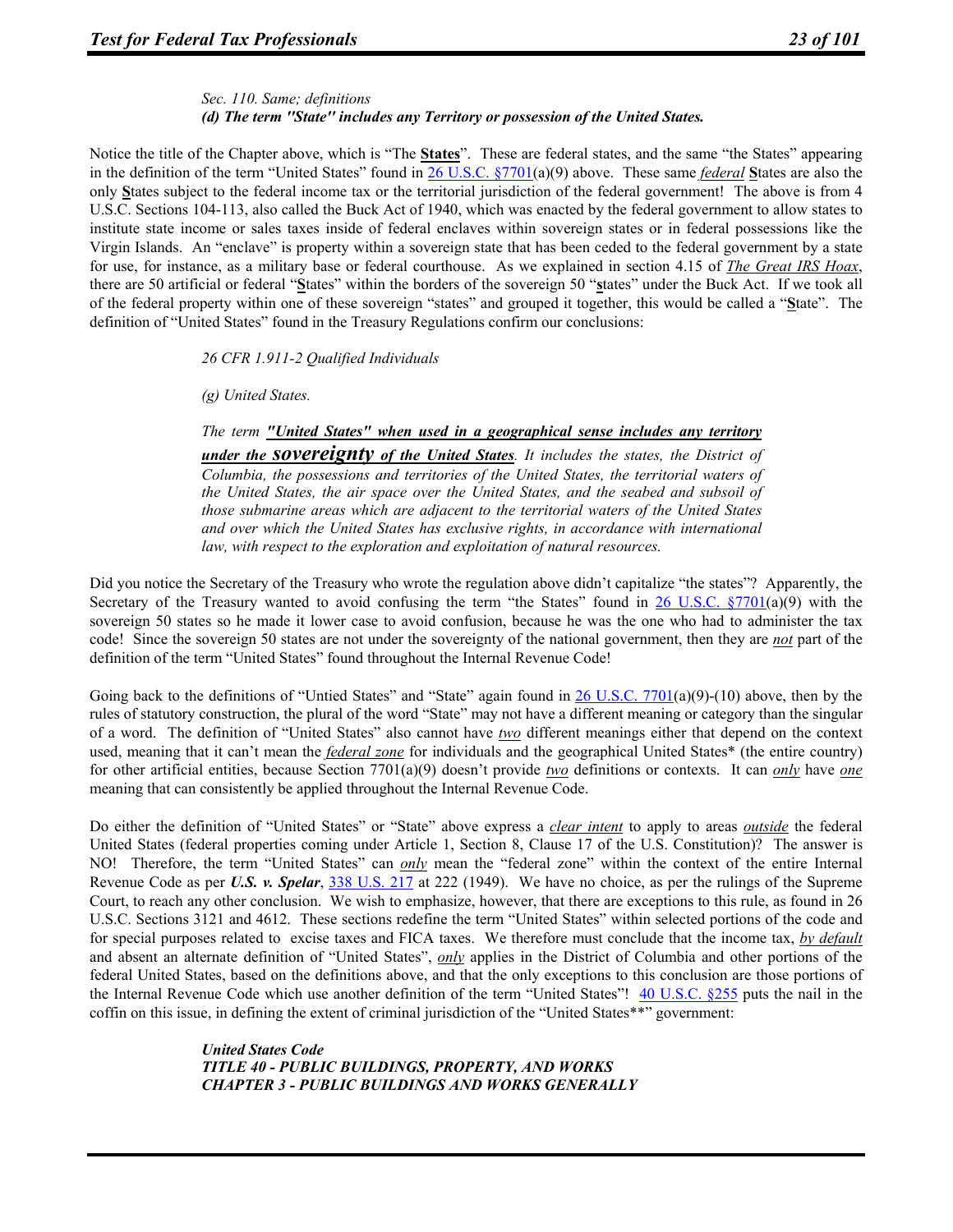*40 U.S.C. Sec. 255. Approval of title prior to Federal land purchases; payment of title expenses; application to Tennessee Valley Authority; Federal jurisdiction over acquisitions* 

*Unless the Attorney General gives prior written approval of the sufficiency of the title to land for the purpose for which the property is being acquired by the United States, public money may not be expended for the purchase of the land or any interest therein.* 

*The Attorney General may delegate his responsibility under this section to other departments and agencies, subject to his general supervision and in accordance with regulations promulgated by him.* 

*Any Federal department or agency which has been delegated the responsibility to approve land titles under this section may request the Attorney General to render his opinion as to the validity of the title to any real property or interest therein, or may request the advice or assistance of the Attorney General in connection with determinations as to the sufficiency of titles.* 

*Except where otherwise authorized by law or provided by contract, the expenses of procuring certificates of titles or other evidences of title as the Attorney General may require may be paid out of the appropriations for the acquisition of land or out of the appropriations made for the contingencies of the acquiring department or agency.* 

*The foregoing provisions of this section shall not be construed to affect in any manner any existing provisions of law which are applicable to the acquisition of lands or interests in land by the Tennessee Valley Authority.* 

*Notwithstanding any other provision of law, the obtaining of exclusive jurisdiction in the United States over lands or interests therein which have been or shall hereafter be acquired by it shall not be required; but the head or other authorized officer of any department or independent establishment or agency of the Government may, in such cases and at such times as he may deem desirable, accept or secure from the State in which any lands or interests therein under his immediate jurisdiction, custody, or control are situated, consent to or cession of such jurisdiction, exclusive or partial, not theretofore obtained, over any such lands or interests as he may deem desirable and indicate acceptance of such jurisdiction on behalf of the United States by filing a notice of such acceptance with the Governor of such State or in such other manner as may be prescribed by the laws of the State where such lands are situated. Unless and until* 

*the United States has accepted jurisdiction over lands hereafter to be acquired as aforesaid, it shall be conclusively presumed that no such jurisdiction has been accepted.* 

(Don't confuse yourself. The above use of the word "State" is different from that in Title 26, the I.R.C. It means the states of the Union and not the federal states.) So there you have it above! The United States government does *not* have *territorial jurisdiction* over any land within the states of the union not explicitly ceded to it in writing by the state. Why then would it have any jurisdiction over your *private property* or residence within a state, which also was never ceded to the federal government *in writing*? Worse yet, why would they have any jurisdiction over *you* if you weren't a U.S. citizen and were instead a U.S. national? The answer is the U.S. government's jurisdiction inside the states on land outside the federal zone doesn't exist, other than to regulate and tax foreign commerce! Only the states have territorial jurisdiction there.

Another issue to consider is deciding whether "United States" means the "District of Columbia" or the "federal zone" is the definition of the term "employee". Here's the definition from  $26 \text{ CFR } \S 31.3401(c)$ :

> *26 CFR §31.3401(c ) Employee: "...the term [employee] includes officers and employees,*  whether elected or appointed*, of the United States, a [federal] State, Territory, Puerto Rico or any political subdivision, thereof, or the District of Columbia, or any agency or*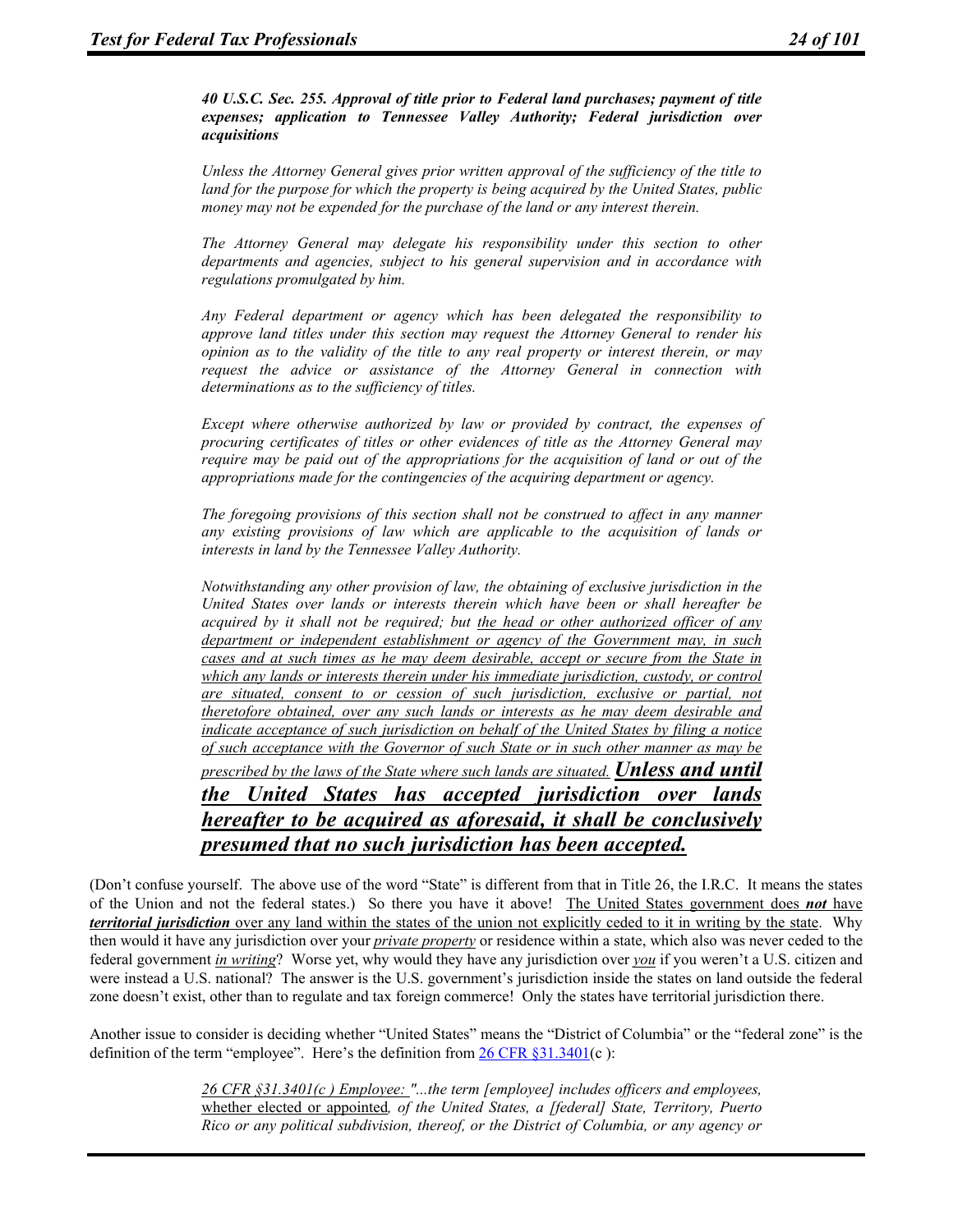*instrumentality of any one or more of the foregoing. The term 'employee' also includes an officer of a corporation."* 

Here's what the code says about such officer "employees", and note that they all work *only* in the *District of Columbia*:

*United States Code TITLE 4 - FLAG AND SEAL, SEAT OF GOVERNMENT, AND THE STATES CHAPTER 3 - SEAT OF THE GOVERNMENT § 72. Public offices; at seat of government.* 

*All offices attached to the seat of government shall be exercised in the District of Columbia, and not elsewhere, except as otherwise expressly provided by law.* 

Some people look at the above logic, and then say that the U.S. Supreme Court has already ruled that the income tax is an *indirect excise tax and that indirect taxes can apply anywhere throughout the country under Article 1, Section 8, Clause 1 of the U.S. Constitution* and that the Internal Revenue Code can therefore only define "United States" as applying to the entire country rather than just the federal zone. However, the excise taxes on petroleum found in Subtitle D (sections 4041 through 5000 of the Internal Revenue Code) ) use a *different* definition of the term "United States" found in 26 U.S.C. §4612 that *does* explicitly indeed include nonfederal areas (referred to as the "50 states")!

> *Title 26 Subtitle D-Miscellaneous Excise Taxes Chapter 38-Environmental Taxes Subchapter A- Tax on Petroleum 26 U.S.C. Sec. 4612(a)(4) - United States*

*(A) In general* 

*The term ''United States'' means the 50 States, the District of Columbia, the Commonwealth of Puerto Rico, any possession of the United States, the Commonwealth of the Northern Mariana Islands, and the Trust Territory of the Pacific Islands* 

How come the U.S. government can apply the excise tax on gasoline legally within the borders of sovereign states? Because most of the gasoline is *imported* (foreign commerce) and the federal government has subject matter (but not territorial) jurisdiction and regulatory authority within the borders of the sovereign states to regulate *foreign commerce* under Article 1, Section 8, Clause 3 of the U.S. Constitution. The power to regulate also implies the power to tax.

Getting back to the Buck Act of 1940 and these federal "**S**tates" , the question is, are the 50 sovereign "**s**tates" possessions or territories of the "United States\*\*". The answer is emphatically **NO**. The 50 "states" of the United States *of America* are sovereign and are foreign jurisdictions with respect to the federal government and with respect to each other, as shown below:

> *Foreign government: "The government of the United States of America, as distinguished from the government of the several states." (Black's Law Dictionary, 5th Edition)*

*Foreign Laws: "The laws of a foreign country or sister state." (Black's Law Dictionary, 6th Edition)* 

As we read the above, we should recognize that *what makes the federal and the state governments "foreign" with respect to each other is that they are mutually exclusive territorial jurisdictions and each have sovereignty within their respective territories*. Because they are mutually exclusive territorial jurisdictions, that is why the U.S. Constitution requires the states to collect taxes for the federal government through apportionment in 1:9:4 and 1:2:3. Thomas Jefferson confirmed this

> *"With respect to our State and federal governments, I do not think their relations are correctly understood by foreigners. They generally suppose the former subordinate to the latter. But this is not the case. They are co-ordinate departments of one simple and integral whole. To the State governments are reserved all legislative and administration,*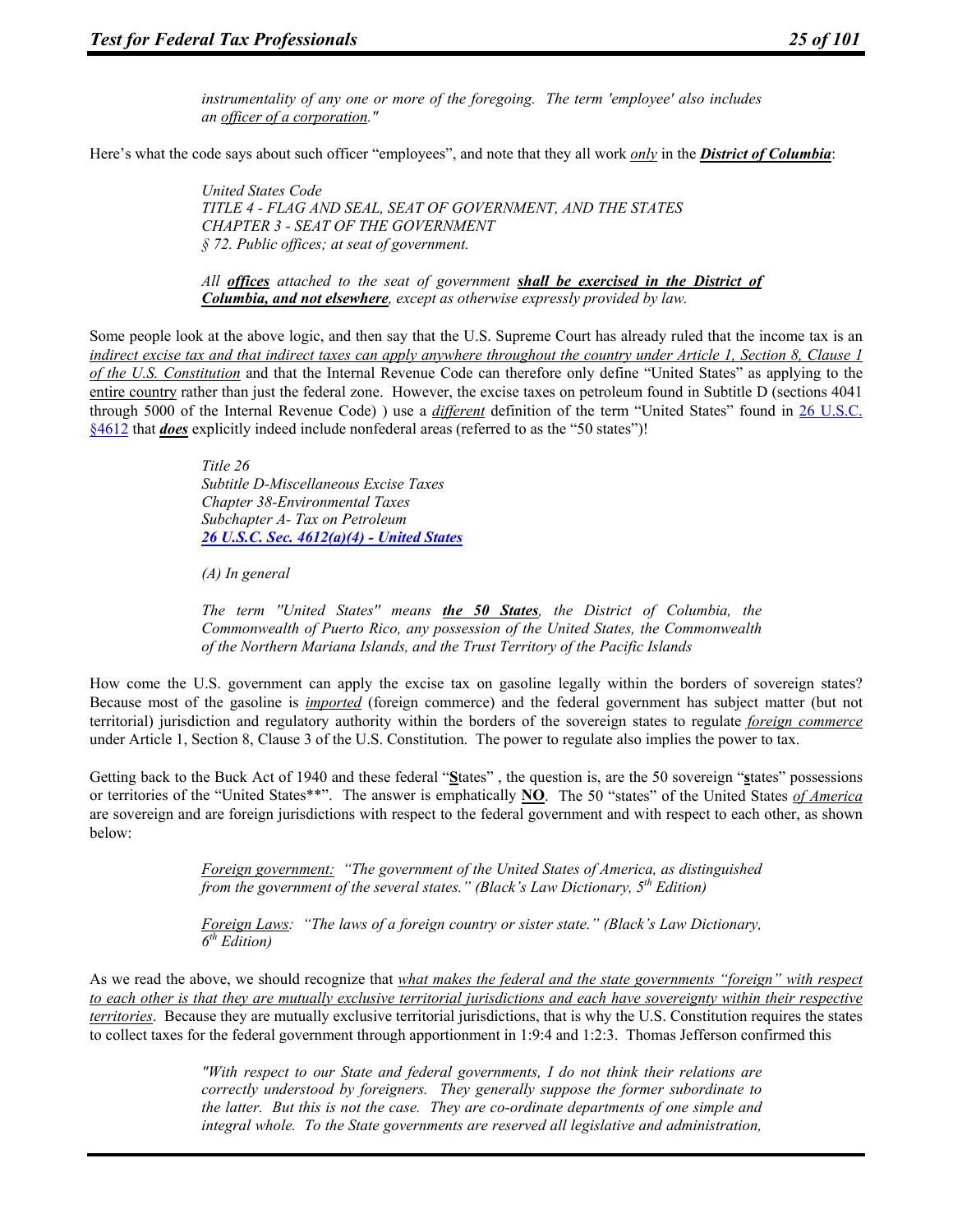*in affairs which concern their own citizens only, and to the federal government is given whatever concerns foreigners, or the citizens of the other States; these functions alone being made federal. The one is domestic, the other the foreign branch of the same government; neither having control over the other, but within its own department." -- Thomas Jefferson ["Writing of Thomas Jefferson" pub by Taylor & Maury, Washington DC, 1854, quote number VII 355-61, from correspondence to Major John Cartwright, June 5, 1824.]* 

The above conclusions of Thomas Jefferson are no accident. The U.S. Supreme Court very eloquently described why we have such a separation of powers between the federal and state governments and why they must be foreign with respect to each other in the case of *U.S. v. Lopez*, 514 U.S. 549 (1995):

> *We start with first principles. The Constitution creates a Federal Government of enumerated powers. See U.S. Const., Art. I, 8. As James Madison wrote, "[t]he powers delegated by the proposed Constitution to the federal government are few and defined. Those which are to remain in the State governments are numerous and indefinite." The Federalist No. 45, pp. 292-293 (C. Rossiter ed. 1961). This constitutionally mandated division of authority "was adopted by the Framers to ensure protection of our fundamental liberties." Gregory v. Ashcroft, 501 U.S. 452, 458 (1991) (internal quotation marks omitted). "Just as the separation and independence of the coordinate branches of the Federal Government serves to prevent the accumulation of excessive power in any one branch, a healthy balance of power between the States and the Federal Government will reduce the risk of tyranny and abuse from either front." Ibid.*

Therefore, the Internal Revenue Code DOES NOT apply to you, as it is a *municipal tax* that applies only on federal property, having territorial jurisdiction *only* within the District of Columbia and other federal possessions or territories, hereafter referred to as the "federal zone". This is no accident, but is a direct result of the restrictions imposed on the U.S. Government in Article 1, Section 8, clauses 1 and 3 of the U.S. Constitution. The Federalist Paper No. 36 drafted by the founding fathers confirms the limited ability of the federal government to tax individuals within the borders of the sovereign states:

> *"The more intelligent adversaries of the new Constitution admit the force of this reasoning; but they qualify their admission by a distinction between what they call INTERNAL and EXTERNAL taxation. The former they would reserve to the State governments; the latter, which they explain into commercial imposts, or rather duties on imported articles, they declare themselves willing to concede to the federal head.", Alexander Hamilton, Federalist 36*

Even if the IRS wants to assert that you are a citizen of the United States\*\* (which most people are not because they were not born or naturalized inside the federal zone), they will still not be able to extend the jurisdiction of the federal courts or their taxing authority beyond the boundaries of the District of Columbia and foreign lands for the purposes of the Internal Revenue Code because of the above limitations. Incidentally, have you ever asked yourself what the Revenue Code is *Internal* **TO?** It's Internal to the federal zone/United States\*\*! This may have something to do with why the Internal Revenue Code was never enacted into positive law and still stands only as prima facie evidence of law or special/municipal law..because it has no effect on natural born Citizens of the 50 states living outside of the federal zone anyway! The more correct way to refer to yourself is not as a "resident or citizen of the United States\*\*", but as an American Citizen or natural born Citizen of a state of the United States *of America*, which DOES NOT include the District of Columbia or the federal zone. You are a nonresident alien with respect to the foreign jurisdiction of the United States Internal Revenue Code!

The U.S. Supreme Court, in the case of *Hooven & Allison Co. v. Evatt*, 324 U.S. 652 (1945) defined the term "United States" as follows:

*"The term 'United States' may be used in any one of several senses.* 

*[1] It may be merely the name of a sovereign occupying the position analogous to that of other sovereigns in the family of nations.*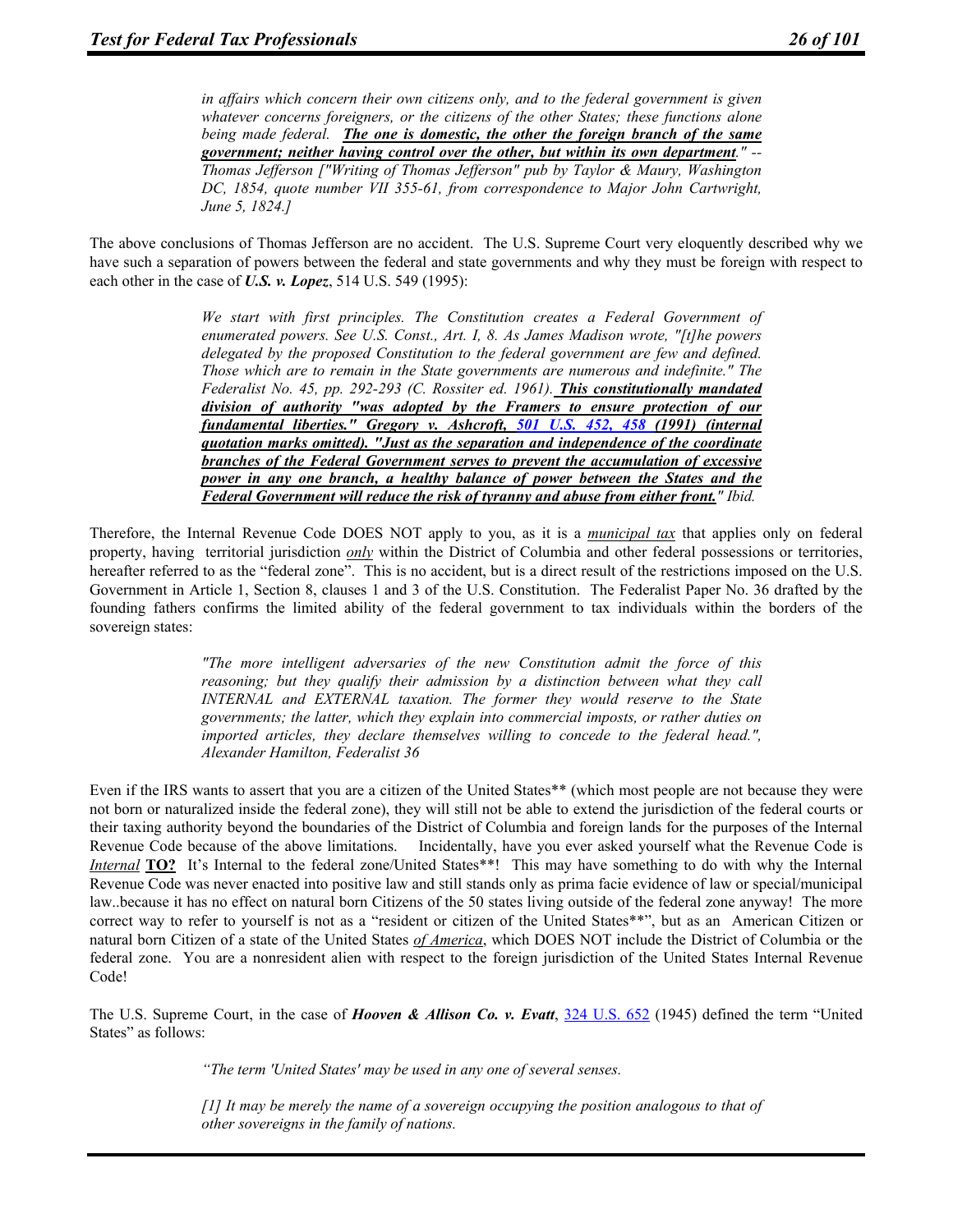*[2] It may designate the territory over which the sovereignty of the United States ex- [324 U.S. 652, 672] tends,* 

*[3] or it may be the collective name of the states which are united by and under the Constitution."* 

It is of utmost importance to understand the exact meaning of the term "United States" as it relates income taxes and to the definitions of "United States" given by the Supreme Court. Understanding this is the foundation of understanding the jurisdiction of the United States Government to impose Subtitles A through C income taxes on "natural persons".

Questions:

All of the parts of the questions indicated below refer to the meaning of the term "United States" within the context of Subtitles A through C income taxes as applied to "natural persons" (as opposed to corporations or partnerships in receipt of indirect excise taxable privileges).

**PART A**: Based on the above citation of *Hooven and Allison v. Evatt*, 324 U.S. 652, please complete the following checklist defining the jurisdiction of the Internal Revenue Service as it relates to the indicated definitions of the term "United States" found in the internal revenue code. Please circle YES or NO under under each of the three definition columns that apply to each of the three definitions given of "United States" found in the Internal Revenue Code. Default answers that apply if you refuse to answer the question are also shown in the table.

As you complete each box in the table below, be aware of the following Constitutional restrictions imposed upon taxation by the U.S. Government:

#### *Article 1, Section 2, Clause 3:*

*3 Representatives and direct Taxes shall be apportioned among the several States which may be included within this Union, according to their respective Numbers, which shall be determined by adding to the whole Number of free Persons, including those bound to Service for a Term of Years, and excluding Indians not taxed, three fifths of all other Persons.* 

#### *Article 1, Section 8, Clause 1 thru 3:*

*SECTION. 8. Clause 1 The Congress shall have Power To lay and collect Taxes, Duties, Imposts and Excises, to pay the Debts and provide for the common Defence and general Welfare of the United States; but all Duties, Imposts and Excises shall be uniform throughout the United States;* 

*…* 

*Clause 3 To regulate Commerce with foreign Nations, and among the several States, and with the Indian Tribes;* 

#### *Article 1, Section 9, Clauses 4 through 5: No direct taxes or taxes on export from states*

*4 No Capitation, or other direct, Tax shall be laid, unless in Proportion to the Census or Enumeration herein before directed to be taken.7* 

*5 No Tax or Duty shall be laid on Articles exported from any State.* 

And the definition of "direct tax" is shown below: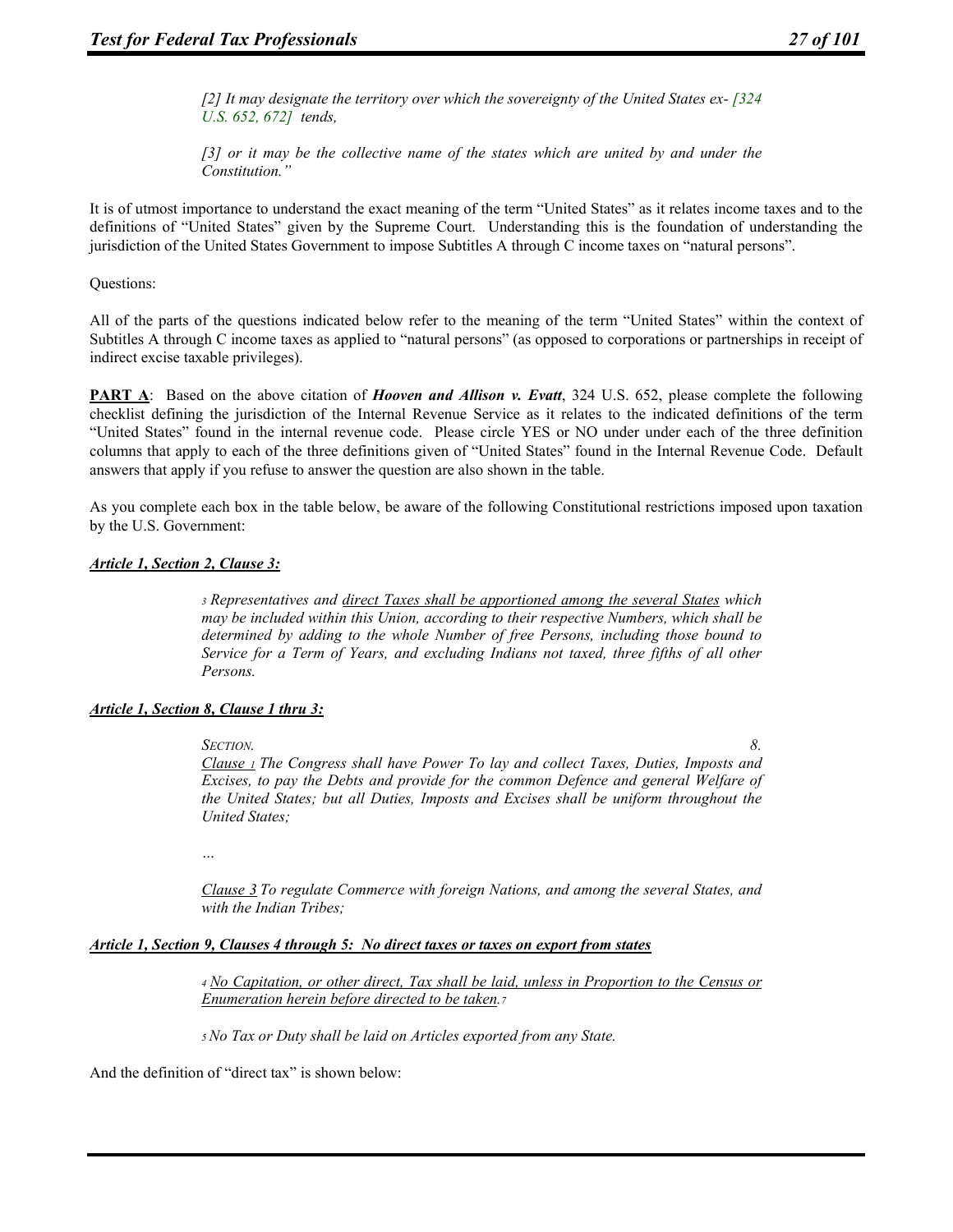*One that is imposed directly upon property, according to its value. It is generally spoken of as a property tax or an ad valorem tax. Distinguishable from an indirect tax which is levied upon some right or privilege.* 

And finally, keep in mind that "labor" and consequently the wages that result from labor are "property" as defined by the U.S. Supreme Court in *Butcher's Union Co. v. Crescent City Co.*, 111 U.S. 746 (1884)

> *"As in our intercourse with our fellow-men certain principles of morality are assumed to exist, without which society would be impossible, so certain inherent rights lie at the foundation of all action, and upon a recognition of them alone can free institutions be maintained. These inherent rights have never been more happily expressed than in the declaration of independence, that new evangel of liberty to the people: 'We hold these truths to be self-evident'-that is, so plain that their truth is recognized upon their mere statement-'that all men are [111 U.S. 746, 757] endowed'-not by edicts of emperors, or deerees of parliament, or acts of congress, but 'by their Creator with certain inalienable rights.'-that is, rights which cannot be bartered away, or given away, or taken away, except in punishment of crime-'and tha among these are life, liberty, and the pursuit of happiness; and to secure these'-not grant them, but secure them- 'governments are instituted among men, deriving their just powers from the consent of the governed.' Among these inalienable rights, as proclaimed in that great document, is the right of men to pursue their happiness, by which is meant the right to pursue any lawful business or*  vocation, in any manner not inconsistent with the equal rights of others, which may *increase their prosperity or develop their faculties, so as to give to them their highest enjoyment. The common business and callings of life, the ordinary trades and pursuits, which are innocuous in themselves, and have been followed in all communities from time immemorial, must therefore be free in this country to all alike upon the same conditions. The right to pursue them, without let or hinderance, except that which is applied to all persons of the same age, sex, and condition, is a distinguishing privilege of citizens of the United States, and an essential element of that freedom which they claim as their birthright. It has been well said that 'the property which every man has in his own labor, as it is the original foundation of all other property, so it is the most sacred and inviolable. The patrimony of the poor man lies in the strength and dexterity of his own hands, and to hinder his employing this strength and dexterity in what manner he thinks proper, without injury to his neighbor, is a plain violation of this most sacred property. It is a manifest encroachment upon the just liberty both of the workman and of those who might be disposed to employ him. As it hinders the one from working at what he thinks proper, so it hinders the others from employing whom they think proper.' Smith, Wealth Nat. bk. 1, c. 10."*

Based on the above, it is quite reasonable to conclude (and I DO conclude) that since "direct taxes" are taxes on property, and that tax especially the wages of sovereign natural persons in the 50 states must, of necessity, be "direct taxes" as defined above. It is also reasonable to conclude that wages cannot be taxed on the basis that they are earned in the process of exercising the *right* to support oneself enumerated above by the Supreme Court, and courts say the following about the exercise of rights:

> *"Legislature…cannot name something to be a taxable privilege unless it is first a privilege." [Taxation West Key 43]…"The Right to receive income or earnings is a right belonging to every person and realization and receipt of income is therefore not a 'privilege', that can be taxed." [Taxation West Key 933]-Jack Cole Co. v. MacFarland, 337 S.E. 2d 453, Tenn.*

> *"The individual, unlike the corporation, cannot be taxed for the mere privilege of existing. The corporation is an artificial entity which owes its existence and charter power to the State, but the individual's right to live and own property are natural rights for the enjoyment of which an excise cannot be imposed." Redfield v. Fisher, 292 Oregon 814, 817*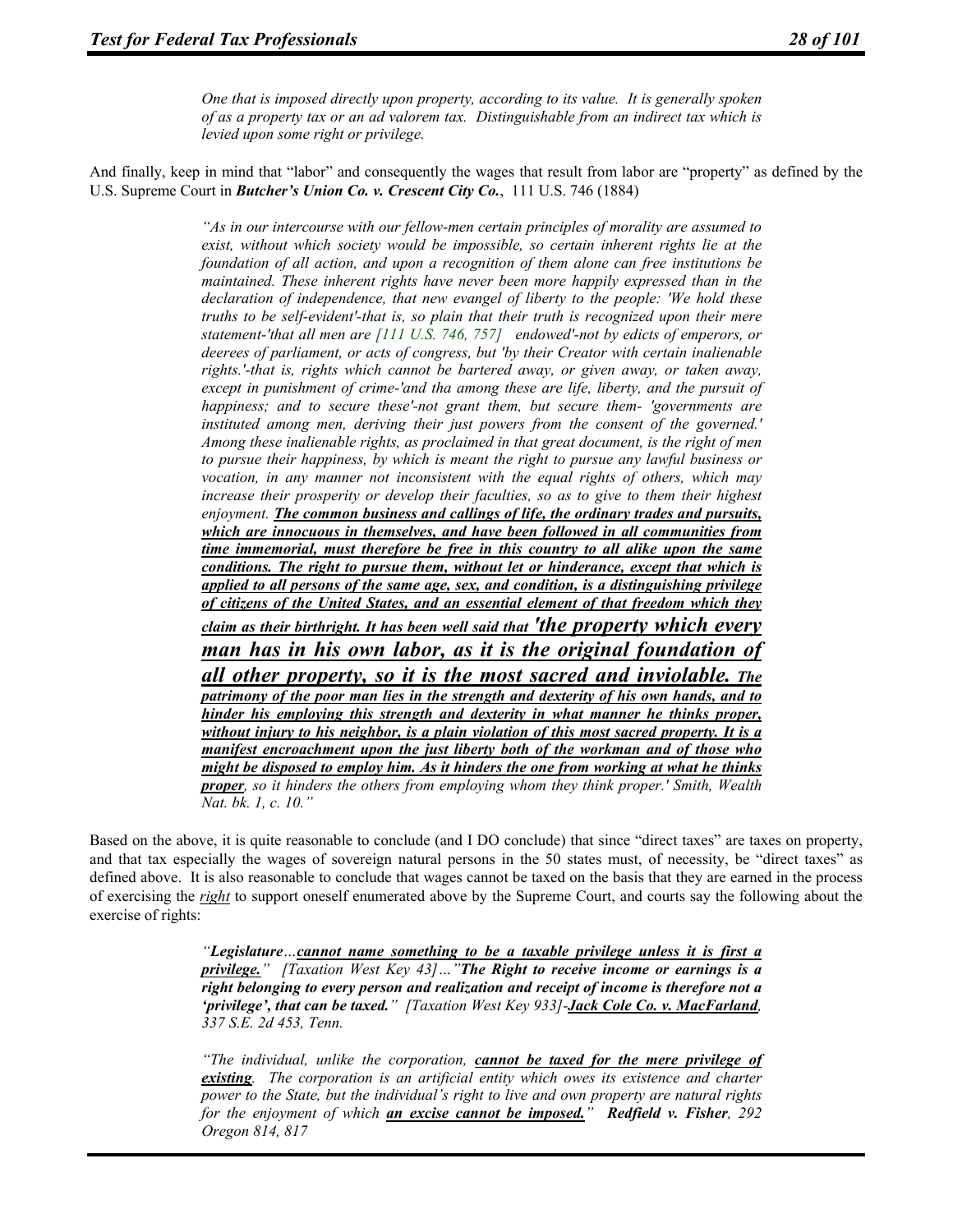| Table 2-1: Definition of "United States": Jurisdiction of Subtitles A thru E on "natural persons"                                                                                                                                                                                                                                                                                                                                                                                             |                                       |                                                            |                                                                                                                                                                         |                                                                               |  |
|-----------------------------------------------------------------------------------------------------------------------------------------------------------------------------------------------------------------------------------------------------------------------------------------------------------------------------------------------------------------------------------------------------------------------------------------------------------------------------------------------|---------------------------------------|------------------------------------------------------------|-------------------------------------------------------------------------------------------------------------------------------------------------------------------------|-------------------------------------------------------------------------------|--|
| <b>Subtitle</b>                                                                                                                                                                                                                                                                                                                                                                                                                                                                               | 26 U.S.C./<br><b>Internal Revenue</b> | Hooven & Allison Definition of "United States"             |                                                                                                                                                                         |                                                                               |  |
|                                                                                                                                                                                                                                                                                                                                                                                                                                                                                               | <b>Code Section</b>                   | [1] The country                                            | (circle YES or NO in answer to each box below)<br>[2] Territory over which<br>U.S. govt is sovereign<br>under Article 1, Section 8,<br><b>Clause 17 of Constitution</b> | $\{3\}$ The collective name of<br>the states united under the<br>constitution |  |
| C: Employment Taxes                                                                                                                                                                                                                                                                                                                                                                                                                                                                           | 26 U.S.C. §3121(e)(2)                 | Your answer (circle one):<br>YES NO<br>Default answer: NO  | Your answer (circle one):<br>YES NO<br>Default answer: YES                                                                                                              | Your answer (circle one):<br>YES NO<br>Default answer: NO                     |  |
| D: Miscellanous Excise Taxes                                                                                                                                                                                                                                                                                                                                                                                                                                                                  | 26 U.S.C. §4612(a)(4)                 | Your answer (circle one):<br>YES NO<br>Default answer: YES | Your answer (circle one):<br><b>YES NO</b><br>Default answer: YES                                                                                                       | Your answer (circle one):<br>YES NO<br>Default answer: YES                    |  |
| F: Procedures and<br>Administration                                                                                                                                                                                                                                                                                                                                                                                                                                                           | 26 U.S.C. §7701(a)(9)                 | Your answer (circle one):<br>YES NO<br>Default answer: NO  | Your answer (circle one):<br>YES NO<br>Default answer: YES                                                                                                              | Your answer (circle one):<br>YES NO<br>Default answer: NO                     |  |
|                                                                                                                                                                                                                                                                                                                                                                                                                                                                                               |                                       |                                                            |                                                                                                                                                                         |                                                                               |  |
| RESPONSE TO QUESTION $(1.5A)$ : 26 USC Section IR in 26 CFR                                                                                                                                                                                                                                                                                                                                                                                                                                   |                                       |                                                            |                                                                                                                                                                         |                                                                               |  |
|                                                                                                                                                                                                                                                                                                                                                                                                                                                                                               |                                       |                                                            |                                                                                                                                                                         |                                                                               |  |
|                                                                                                                                                                                                                                                                                                                                                                                                                                                                                               |                                       |                                                            |                                                                                                                                                                         |                                                                               |  |
|                                                                                                                                                                                                                                                                                                                                                                                                                                                                                               |                                       |                                                            |                                                                                                                                                                         |                                                                               |  |
| <b>PART B</b> : The question is, does the term "United States" mean only the District of Columbia and possessions of the                                                                                                                                                                                                                                                                                                                                                                      |                                       |                                                            |                                                                                                                                                                         |                                                                               |  |
| United States but not the 50 sovereign states? If you fail to respond or ignore the question, then your answer is "YES."                                                                                                                                                                                                                                                                                                                                                                      |                                       |                                                            |                                                                                                                                                                         |                                                                               |  |
|                                                                                                                                                                                                                                                                                                                                                                                                                                                                                               |                                       |                                                            |                                                                                                                                                                         |                                                                               |  |
| RESPONSE TO QUESTION (1.5B): 26 USC Section IR in 26 CFR                                                                                                                                                                                                                                                                                                                                                                                                                                      |                                       |                                                            |                                                                                                                                                                         |                                                                               |  |
|                                                                                                                                                                                                                                                                                                                                                                                                                                                                                               |                                       |                                                            |                                                                                                                                                                         |                                                                               |  |
|                                                                                                                                                                                                                                                                                                                                                                                                                                                                                               |                                       |                                                            |                                                                                                                                                                         |                                                                               |  |
|                                                                                                                                                                                                                                                                                                                                                                                                                                                                                               |                                       |                                                            |                                                                                                                                                                         |                                                                               |  |
|                                                                                                                                                                                                                                                                                                                                                                                                                                                                                               |                                       |                                                            |                                                                                                                                                                         |                                                                               |  |
| 2.6                                                                                                                                                                                                                                                                                                                                                                                                                                                                                           |                                       |                                                            | <b>Question (1.6): Jurisdiction within the 50 states to enforce Direct Taxes</b>                                                                                        |                                                                               |  |
| The U.S. Constitution, in Article 1, Section 9, Clause 4, and Article 1, Section 2, Clause 3, requires that direct taxes applied<br>to natural persons shall be apportioned among the 50 states. Direct taxes are taxes levied against natural persons.                                                                                                                                                                                                                                       |                                       |                                                            |                                                                                                                                                                         |                                                                               |  |
| <b>PART A:</b> Did the Sixteenth Amendment, according to the Supreme Court, relieve the requirement for apportionment of<br>direct taxes on natural persons? (YES or NO) If you fail to respond or ignore the question, then your answer is "NO."                                                                                                                                                                                                                                             |                                       |                                                            |                                                                                                                                                                         |                                                                               |  |
|                                                                                                                                                                                                                                                                                                                                                                                                                                                                                               |                                       |                                                            |                                                                                                                                                                         |                                                                               |  |
|                                                                                                                                                                                                                                                                                                                                                                                                                                                                                               |                                       |                                                            |                                                                                                                                                                         |                                                                               |  |
|                                                                                                                                                                                                                                                                                                                                                                                                                                                                                               |                                       |                                                            |                                                                                                                                                                         |                                                                               |  |
| <b>PART B</b> : Does the constitutional requirement for apportionment of direct taxes on natural persons as indicated above<br>apply on federal property under the exclusive jurisdiction of the United States Government under Article 1, Section 8,<br>Clause 17 of the U.S. Constitution? (YES or NO and cite the legal foundation of your belief, including the supreme court<br>case, statute, or regulation). If you fail to respond or ignore the question, then your answer is "YES." |                                       |                                                            |                                                                                                                                                                         |                                                                               |  |
| RESPONSE TO QUESTION (1.6B): 26 USC Section IR in 26 CFR                                                                                                                                                                                                                                                                                                                                                                                                                                      |                                       |                                                            |                                                                                                                                                                         |                                                                               |  |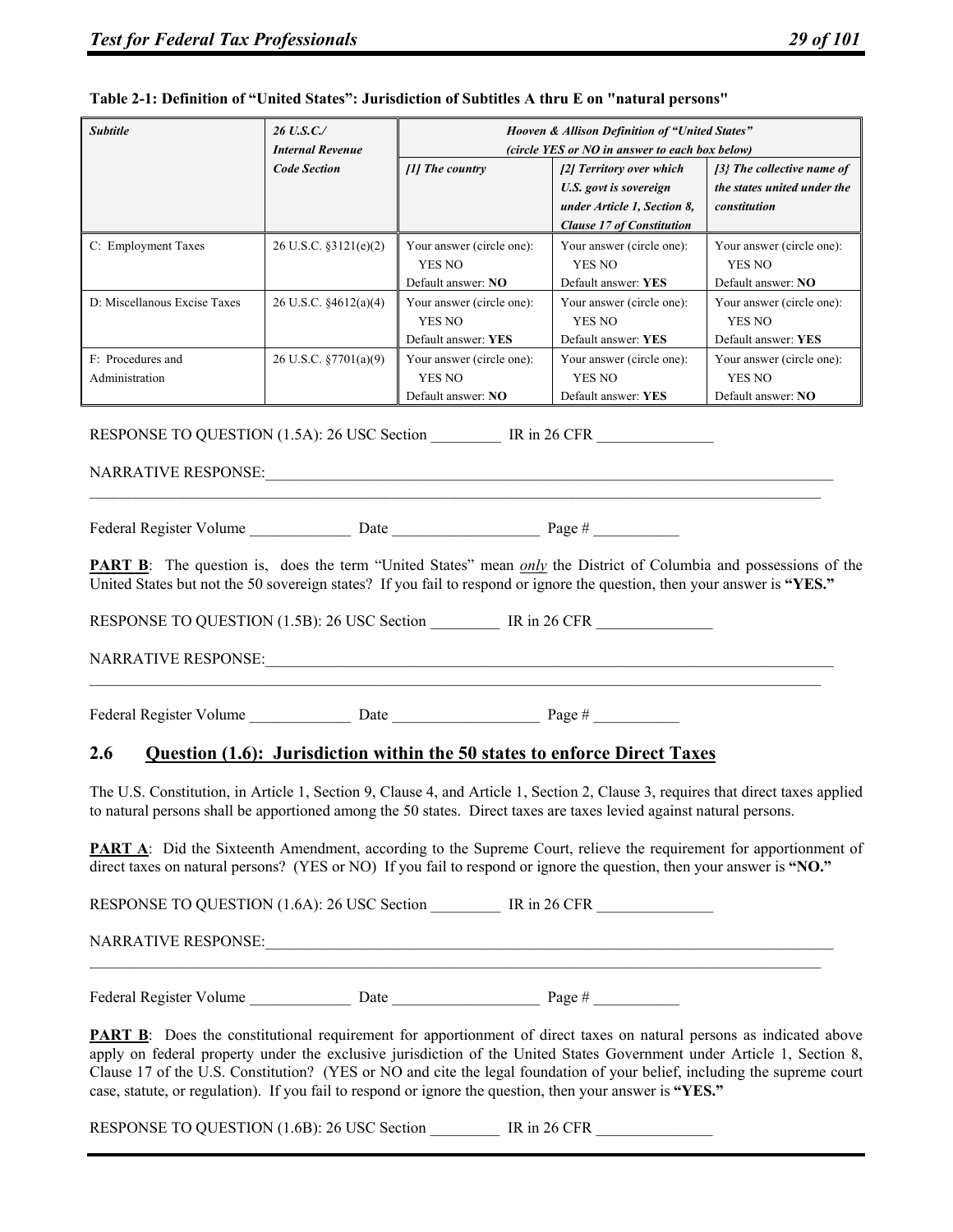NARRATIVE RESPONSE:

Federal Register Volume Date Date Page #  $\frac{1}{2}$ 

## **2.7 Question (1.7): Are Subtitle A thru C income taxes on natural persons considered "Direct taxes" or "Indirect excises" according to the Supreme Court?**

According to Congressional Research Service Report 97-59A, dated May 7, 2001 written by John R. Luckey of the American Law Division, the income tax is an "indirect excise tax". The rebutted version of this report is available on the World Wide Web at:

http://famguardian.org/Subjects/Taxes/FalseRhetoric/CRS-97-59A-rebuts.pdf

Page CRS-9 of this report states:

*"The Court noted that the inherent character of an income tax was that of an indirect tax" [speaking of the Supreme Court Case of Brushaber v. Union Pacific Railroad, 240 U.S. 1(1916)]* 

And also stated on page CRS-18:

*When a court refers to an income tax as being in the nature of an excise, it is merely stating that the tax is not on the property itself, but rather it is a tax on the transaction of receiving gain from the property or labor. The tax is based upon the amount of the gain, not on the value of the property.* 

Reading through the rest of the report, it is clear that Subtitle A through C income taxes are indirect excise taxes.

**PART A:** Do you agree that Subtitle A through C income taxes on natural persons are indirect excise taxes? (YES or NO, and explain why). If you fail to respond or ignore the question, then your answer is **"YES."** 

All excise taxes are taxes on "privileges" received by the taxpayer from the entity the tax is paid to.

*"*The term 'excise tax' is synonymous with 'privilege tax'*, and the two have been used interchangeably.* Foster & C. Co. v. Graham*, 154 Tenn. 412, 285 S.W. 570, 47 ALR 971. Whether a tax is characterized in a statute imposing it, as a privilege tax or an excise tax is merely a choice of synonymous words, for an excise tax is a privilege tax.*" Bank of Commerce & T. Co. v. Senter*, 149 Tenn. 569, 260 SW 144,* American Airways v. Wallace*, 57 F.2d 877, 880.* 

And the definition of privilege is:

*Privilege: "A particular benefit or advantage enjoyed by a person, company, or class beyond the common advantages of other citizens..." Black's Law Dictionary, Sixth Edition.* 

An essential feature of excise taxes is that they may not be coerced and are voluntary:

*"The obligation to pay an excise tax is based upon the* voluntary *action of the person taxed in performing the act, enjoying the* **privilege***, or engaging in the occupation which is the subject of the excise, and the element of absolute and unavoidable demand is lacking."* **People ex. rel. Atty Gen. v. Naglee***, 1 Cal. 232,* **Bank of Commerce & T.Co. v. Senter***, 149 Tenn. 441, 381 SW 144* 

RESPONSE TO QUESTION (1.6A): 26 USC Section FR in 26 CFR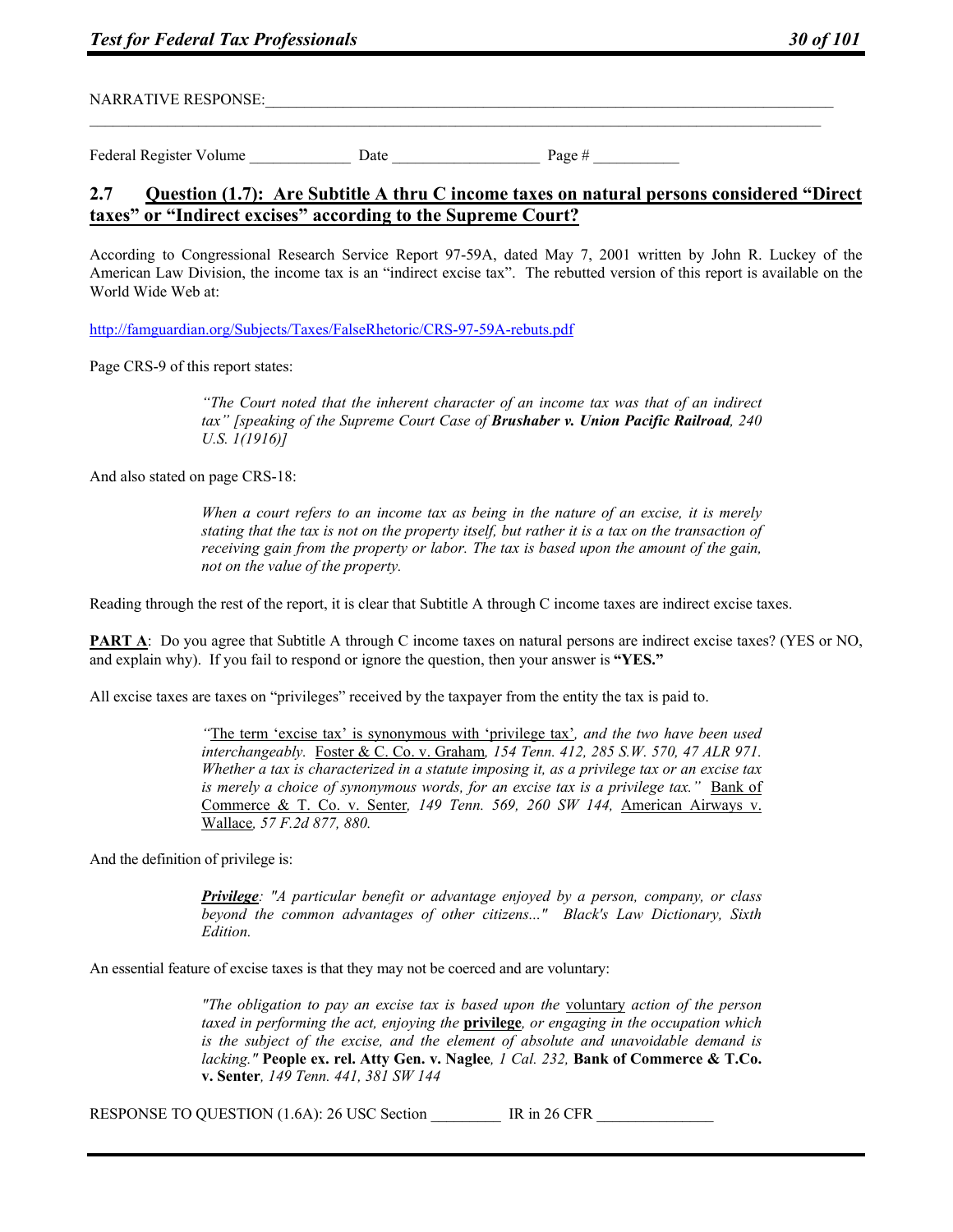| If you fail to respond or ignore the question, then your answer is "NONE." | <b>PART B</b> : What 'privilege' are we in receipt of from the government that makes us liable for the excise tax known as the<br>income tax, and how does this privilege exceed those granted to other citizens, based on the definition of privilege above?                                                                                                             |  |
|----------------------------------------------------------------------------|---------------------------------------------------------------------------------------------------------------------------------------------------------------------------------------------------------------------------------------------------------------------------------------------------------------------------------------------------------------------------|--|
|                                                                            |                                                                                                                                                                                                                                                                                                                                                                           |  |
|                                                                            |                                                                                                                                                                                                                                                                                                                                                                           |  |
|                                                                            |                                                                                                                                                                                                                                                                                                                                                                           |  |
| you fail to respond or ignore the question, then your answer is "NONE."    | <b>PART C</b> : What aspect of our behavior, other than the exercise of constitutionally protected rights of life, liberty, and the<br>pursuit of happiness, causes us to "volunteer" to be liable for the excise tax known as the I.R.C. Subtitle A Income tax? If                                                                                                       |  |
|                                                                            | RESPONSE TO QUESTION (1.7C): 26 USC Section IR in 26 CFR                                                                                                                                                                                                                                                                                                                  |  |
|                                                                            |                                                                                                                                                                                                                                                                                                                                                                           |  |
|                                                                            |                                                                                                                                                                                                                                                                                                                                                                           |  |
| are mandatory."                                                            | <b>PART D:</b> What "voluntary" behavior must we eliminate to remove liability for paying Subtitle A (excise) income taxes?<br>Don't tell me working, because everyone has an obligation to support themselves. If you fail to respond or ignore the<br>question, then your answer is "NONE. Subtitle A through C income taxes on natural persons are not voluntary. They |  |
|                                                                            |                                                                                                                                                                                                                                                                                                                                                                           |  |
| <b>NARRATIVE RESPONSE:</b>                                                 | <u> 1989 - John Stone, Amerikaansk politiker (* 1989)</u>                                                                                                                                                                                                                                                                                                                 |  |
|                                                                            |                                                                                                                                                                                                                                                                                                                                                                           |  |
|                                                                            | <b>PART E:</b> Is it a privilege to live and eat and breath and to be responsible for supporting oneself with labor and the wages<br>that result from that labor? If you fail to respond or ignore the question, then your answer is "NO."                                                                                                                                |  |
|                                                                            | RESPONSE TO QUESTION (1.7E): 26 USC Section ___________ IR in 26 CFR ___________                                                                                                                                                                                                                                                                                          |  |
|                                                                            | <u> 1980 - Johann Barbara, martin amerikan basal dan berasal dalam basal dalam basal dalam basal dalam basal dala</u>                                                                                                                                                                                                                                                     |  |
|                                                                            |                                                                                                                                                                                                                                                                                                                                                                           |  |
| by the government:                                                         | In fact, it's a right guaranteed through the Constitution, and the exercise of rights cannot be taxed or penalized or punished                                                                                                                                                                                                                                            |  |
| 325, 331                                                                   | "That the right toaccept employment as a laborer for hire is a fundamental right is<br>inherent to every free citizen, and is indisputable." United States v. Morris, 125 F.Rept.                                                                                                                                                                                         |  |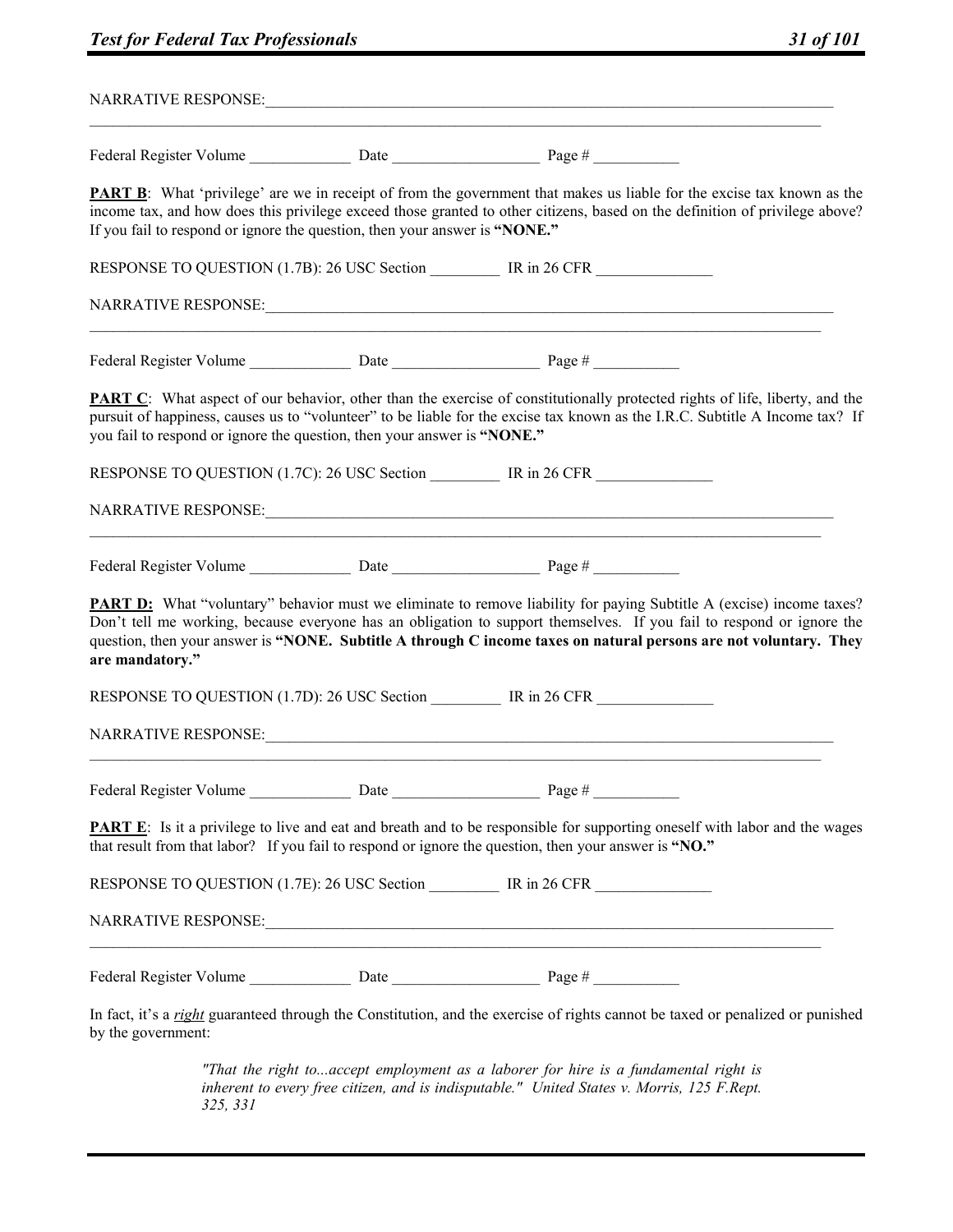However, I.R.C. Subtitle A income taxes amount to a tax on the exercise of rights, which is unconstitutional. What the government has done, in effect, is to turn the exercise of a right into a taxable privilege and then tax the exercise of that created privilege, which violates and encroaches on our rights and violates the Constitution and our humanity and dignity:

> *"Legislature…cannot name something to be a taxable privilege unless it is first a privilege [Taxation West Key 53]…The Right to receive income or earnings is a right belonging to every person and realization and receipt of income, is therefore, not a privilege that can be taxed." [Taxation West Key 533]-Jack Cole Co. v. MacFarland, 337 S.W. 2d 453, Tenn.*

**PART F**: Do you have a rebuttal for the above based on Supreme Court, U.S.C., and Treasury regulation citations? If you fail to respond or ignore the question, then your answer is **"NO. I AGREE WITH THE CONCLUSIONS ABOVE."**

RESPONSE TO QUESTION (1.7F): 26 USC Section \_\_\_\_\_\_\_ IR in 26 CFR

NARRATIVE RESPONSE:

Federal Register Volume \_\_\_\_\_\_\_\_\_\_\_\_\_ Date \_\_\_\_\_\_\_\_\_\_\_\_\_\_\_\_\_\_\_ Page # \_\_\_\_\_\_\_\_\_\_\_

# **2.8 Question (1.8): Are Subtitle A thru C income taxes on natural persons considered "Direct taxes" or "Indirect excises" according to the IRS?**

 $\mathcal{L}_\mathcal{L} = \{ \mathcal{L}_\mathcal{L} = \{ \mathcal{L}_\mathcal{L} = \{ \mathcal{L}_\mathcal{L} = \{ \mathcal{L}_\mathcal{L} = \{ \mathcal{L}_\mathcal{L} = \{ \mathcal{L}_\mathcal{L} = \{ \mathcal{L}_\mathcal{L} = \{ \mathcal{L}_\mathcal{L} = \{ \mathcal{L}_\mathcal{L} = \{ \mathcal{L}_\mathcal{L} = \{ \mathcal{L}_\mathcal{L} = \{ \mathcal{L}_\mathcal{L} = \{ \mathcal{L}_\mathcal{L} = \{ \mathcal{L}_\mathcal{$ 

**PART A:** According to the Internal Revenue Service's official policy, are 26 U.S.C. Subtitle A through C income taxes on natural persons considered "direct taxes" or "indirect excises"? (Choose only one). If you fail to respond or ignore the question, then your answer is **"SUBTITLE A THROUGH C INCOME TAXES ON NATURAL PERSONS ARE DIRECT TAXES"** 

RESPONSE TO QUESTION (1.8A): 26 USC Section \_\_\_\_\_\_\_ IR in 26 CFR NARRATIVE RESPONSE:  $\mathcal{L}_\mathcal{L} = \{ \mathcal{L}_\mathcal{L} = \{ \mathcal{L}_\mathcal{L} = \{ \mathcal{L}_\mathcal{L} = \{ \mathcal{L}_\mathcal{L} = \{ \mathcal{L}_\mathcal{L} = \{ \mathcal{L}_\mathcal{L} = \{ \mathcal{L}_\mathcal{L} = \{ \mathcal{L}_\mathcal{L} = \{ \mathcal{L}_\mathcal{L} = \{ \mathcal{L}_\mathcal{L} = \{ \mathcal{L}_\mathcal{L} = \{ \mathcal{L}_\mathcal{L} = \{ \mathcal{L}_\mathcal{L} = \{ \mathcal{L}_\mathcal{$ Federal Register Volume Date Date Page # **PART B:** If the answer to Part A above is "direct taxes", cite even one supreme Court ruling that supports the position of the IRS on this matter? If you fail to respond or ignore the question, then your answer is **"THERE ARE NO SUPREME COURT RULINGS THAT SUPPORT THIS POSITION OF THE INTERNAL REVENUE SERVICE."** RESPONSE TO QUESTION (1.8B): 26 USC Section \_\_\_\_\_\_\_ IR in 26 CFR NARRATIVE RESPONSE:  $\mathcal{L}_\mathcal{L} = \{ \mathcal{L}_\mathcal{L} = \{ \mathcal{L}_\mathcal{L} = \{ \mathcal{L}_\mathcal{L} = \{ \mathcal{L}_\mathcal{L} = \{ \mathcal{L}_\mathcal{L} = \{ \mathcal{L}_\mathcal{L} = \{ \mathcal{L}_\mathcal{L} = \{ \mathcal{L}_\mathcal{L} = \{ \mathcal{L}_\mathcal{L} = \{ \mathcal{L}_\mathcal{L} = \{ \mathcal{L}_\mathcal{L} = \{ \mathcal{L}_\mathcal{L} = \{ \mathcal{L}_\mathcal{L} = \{ \mathcal{L}_\mathcal{$ Federal Register Volume Date Date Page # **2.9 Question (1.9): If the answers to Questions 1.7 and 1.8 conflict, please justify the reason and explain IRS authority to overrule the U.S. Supreme Court**

**PART A:** If the answer to Questions (1.7) and (1.8) earlier conflict, then can you explain the legal authority by which the IRS disregards the rulings of the U.S. Supreme Court and only cites or uses conflicting lower court rulings on this matter? If you fail to respond or ignore the question, then your answer is **"WE HAVE NO AUTHORITY TO DO THIS. WE DO THIS ONLY BECAUSE IT SERVES OUR OWN FINANCIAL INTEREST."**

RESPONSE TO QUESTION (1.9A): 26 USC Section \_\_\_\_\_\_ IR in 26 CFR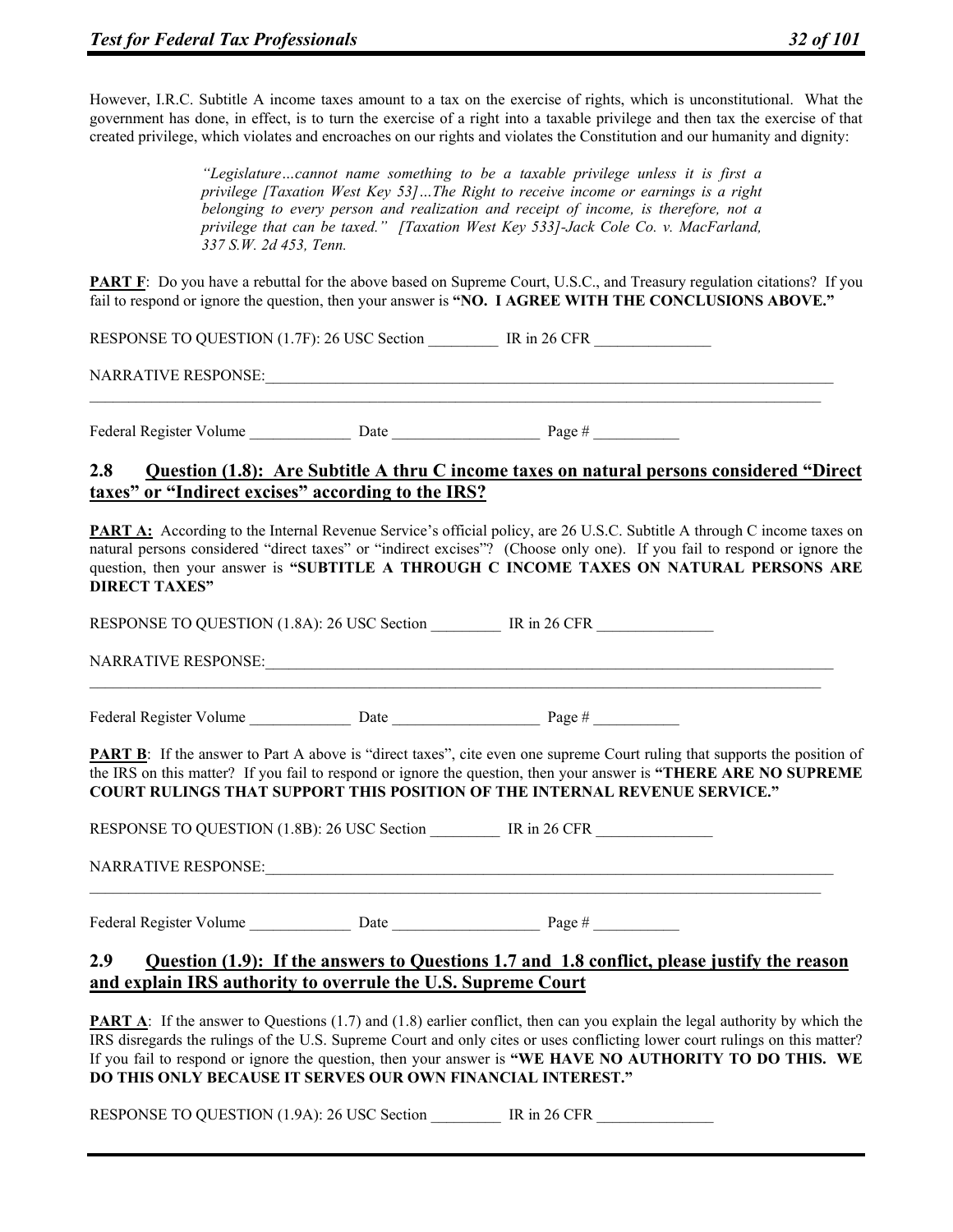|  |  | <b>Test for Federal Tax Professionals</b> |  | 33 of 101 |
|--|--|-------------------------------------------|--|-----------|
|--|--|-------------------------------------------|--|-----------|

NARRATIVE RESPONSE:

Federal Register Volume  $\qquad \qquad$  Date  $\qquad \qquad$  Page #

**PART B:** If the answer to Questions (1.7) and (1.8) earlier conflict, then can you explain the legal authority by which the IRS disregards not only the rulings of the U.S. Supreme Court, but disregards its own Internal Revenue Manual as follows?

> *"Decisions made at various levels of the court system... may be used by either examiners or taxpayers to support a position... A case decided by the U.S. Supreme Court becomes the law of the land and takes precedence over decisions of lower courts... Decisions made by lower courts, such as Tax Court, District Courts, or Claims Court, are binding on the Service only for the particular taxpayer and the years litigated. Adverse decisions of lower courts do not require the Service to alter its position for other taxpayers." [IRM, 4.10.7.2.9.8 (05/14/99)]*

If you fail to respond or ignore the question, then your answer is **"WE HAVE NO AUTHORITY TO DISREGARD OUR OWN INTERNAL REVENUE MANUAL AND THE SUPREME COURT. WE DO THIS ONLY BECAUSE IT SERVES OUR OWN FINANCIAL INTEREST."**

RESPONSE TO QUESTION (1.9B): 26 USC Section \_\_\_\_\_\_\_ IR in 26 CFR

 $\mathcal{L}_\mathcal{L} = \{ \mathcal{L}_\mathcal{L} = \{ \mathcal{L}_\mathcal{L} = \{ \mathcal{L}_\mathcal{L} = \{ \mathcal{L}_\mathcal{L} = \{ \mathcal{L}_\mathcal{L} = \{ \mathcal{L}_\mathcal{L} = \{ \mathcal{L}_\mathcal{L} = \{ \mathcal{L}_\mathcal{L} = \{ \mathcal{L}_\mathcal{L} = \{ \mathcal{L}_\mathcal{L} = \{ \mathcal{L}_\mathcal{L} = \{ \mathcal{L}_\mathcal{L} = \{ \mathcal{L}_\mathcal{L} = \{ \mathcal{L}_\mathcal{$ 

NARRATIVE RESPONSE:

Federal Register Volume Date Date Page #

## **2.10 Question (1.10): By What Delegation of Authority Order does the United States Treasury Secretary have the authority to impose "direct taxes" upon citizens living in the 50 states?**

**PART A:** Under the Freedom of Information Act (FOIA), 5 U.S.C. 552, please provide a copy of the Delegation of Authority Order that authorizes the United States Treasury Secretary to impose either "direct taxes" or "indirect excises" under I.R.C. Subtitles A through C upon natural persons living inside the 50 sovereign states. If you fail to respond or ignore the question, then your answer is **"THE SECRETARY OF THE TREASURY DOESN'T HAVE A DELEGATION OF AUTHORITY ORDER AUTHORIZING THIS."** 

RESPONSE TO QUESTION (1.10A): 26 USC Section IR in 26 CFR

NARRATIVE RESPONSE:\_\_\_\_\_\_\_\_\_\_\_\_\_\_\_\_\_\_\_\_\_\_\_\_\_\_\_\_\_\_\_\_\_\_\_\_\_\_\_\_\_\_\_\_\_\_\_\_\_\_\_\_\_\_\_\_\_\_\_\_\_\_\_\_\_\_\_\_\_\_\_\_\_

Federal Register Volume Date Date Page #

**PART B:** By what legal authority does the United States Secretary of the Treasury or his delegate, the Commissioner of the Internal Revenue Service, impose either "direct taxes" or "indirect excises" upon natural persons living inside the 50 sovereign states? If you fail to respond or ignore the question, then your answer is **"THERE IS NO LEGAL AUTHORITY TO DO THIS, SINCE THE CONSTITUTION FORBIDS DIRECT TAXES WITHOUT APPORTIONMENT UNDER 1:9:4 and 1:2:3."** 

 $\mathcal{L}_\mathcal{L} = \{ \mathcal{L}_\mathcal{L} = \{ \mathcal{L}_\mathcal{L} = \{ \mathcal{L}_\mathcal{L} = \{ \mathcal{L}_\mathcal{L} = \{ \mathcal{L}_\mathcal{L} = \{ \mathcal{L}_\mathcal{L} = \{ \mathcal{L}_\mathcal{L} = \{ \mathcal{L}_\mathcal{L} = \{ \mathcal{L}_\mathcal{L} = \{ \mathcal{L}_\mathcal{L} = \{ \mathcal{L}_\mathcal{L} = \{ \mathcal{L}_\mathcal{L} = \{ \mathcal{L}_\mathcal{L} = \{ \mathcal{L}_\mathcal{$ 

RESPONSE TO QUESTION (1.10B): 26 USC Section \_\_\_\_\_\_\_ IR in 26 CFR

 $\mathcal{L}_\mathcal{L} = \{ \mathcal{L}_\mathcal{L} = \{ \mathcal{L}_\mathcal{L} = \{ \mathcal{L}_\mathcal{L} = \{ \mathcal{L}_\mathcal{L} = \{ \mathcal{L}_\mathcal{L} = \{ \mathcal{L}_\mathcal{L} = \{ \mathcal{L}_\mathcal{L} = \{ \mathcal{L}_\mathcal{L} = \{ \mathcal{L}_\mathcal{L} = \{ \mathcal{L}_\mathcal{L} = \{ \mathcal{L}_\mathcal{L} = \{ \mathcal{L}_\mathcal{L} = \{ \mathcal{L}_\mathcal{L} = \{ \mathcal{L}_\mathcal{$ 

NARRATIVE RESPONSE:

Federal Register Volume \_\_\_\_\_\_\_\_\_\_\_\_\_ Date \_\_\_\_\_\_\_\_\_\_\_\_\_\_\_\_\_\_\_ Page # \_\_\_\_\_\_\_\_\_\_\_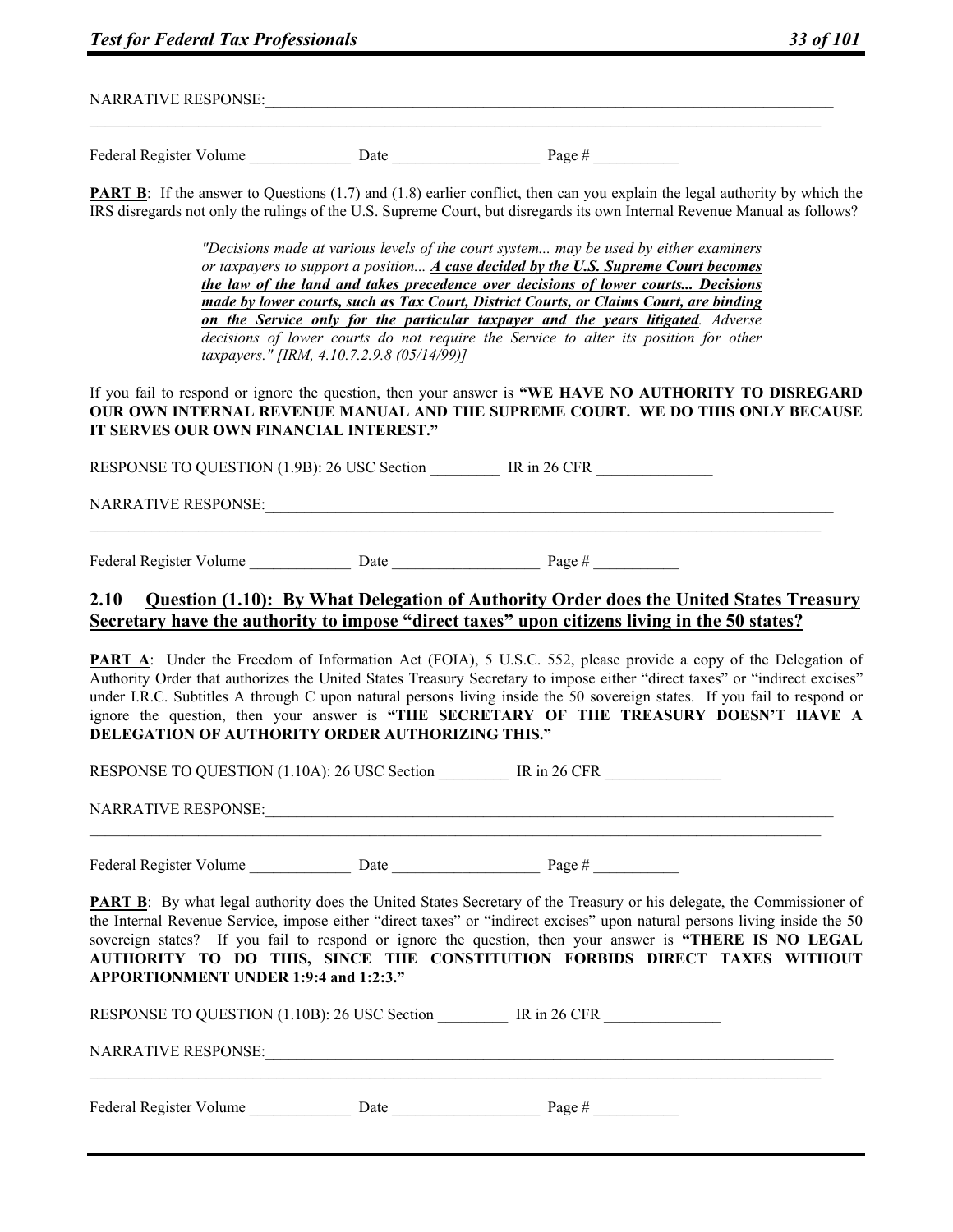### **2.11 Question (1.11): Does the Department of Justice have any delegated authority to defend IRS agents against criminal prosecution for wrongdoing in administering the Internal Revenue Code?**

**PART A:** Does the Department of Justice have any delegated authority to defend IRS agents against criminal prosecution for wrongdoing in administering the Internal Revenue Code? (YES or NO) If you fail to respond or ignore the question, then your answer is **"NO"** 

RESPONSE TO QUESTION (1.11A): 26 USC Section IR in 26 CFR

 $\mathcal{L}_\mathcal{L} = \{ \mathcal{L}_\mathcal{L} = \{ \mathcal{L}_\mathcal{L} = \{ \mathcal{L}_\mathcal{L} = \{ \mathcal{L}_\mathcal{L} = \{ \mathcal{L}_\mathcal{L} = \{ \mathcal{L}_\mathcal{L} = \{ \mathcal{L}_\mathcal{L} = \{ \mathcal{L}_\mathcal{L} = \{ \mathcal{L}_\mathcal{L} = \{ \mathcal{L}_\mathcal{L} = \{ \mathcal{L}_\mathcal{L} = \{ \mathcal{L}_\mathcal{L} = \{ \mathcal{L}_\mathcal{L} = \{ \mathcal{L}_\mathcal{$ 

NARRATIVE RESPONSE:\_\_\_\_\_\_\_\_\_\_\_\_\_\_\_\_\_\_\_\_\_\_\_\_\_\_\_\_\_\_\_\_\_\_\_\_\_\_\_\_\_\_\_\_\_\_\_\_\_\_\_\_\_\_\_\_\_\_\_\_\_\_\_\_\_\_\_\_\_\_\_\_\_

Federal Register Volume Date Date Page #  $\frac{1}{2}$ 

**PART B:** Please cite the section of the U.S. Attorney Manual and, under the Freedom of Information Act, 5 U.S.C. 552, provide a copy of any delegation of authority order which gives the DOJ authority to defend IRS revenue officers for criminal wrongdoing in administering the Internal Revenue Code. If you fail to respond or ignore the question, then your answer is **"THE DOJ HAS NO LAWFUL AUTHORITY TO DEFEND IRS AGENTS FOR CRIMINAL WRONGDOING IN ADMINISTERING THE PROVISIONS OF THE I.R.C."** 

RESPONSE TO QUESTION (1.11B): 26 USC Section IR in 26 CFR

 $\mathcal{L}_\mathcal{L} = \{ \mathcal{L}_\mathcal{L} = \{ \mathcal{L}_\mathcal{L} = \{ \mathcal{L}_\mathcal{L} = \{ \mathcal{L}_\mathcal{L} = \{ \mathcal{L}_\mathcal{L} = \{ \mathcal{L}_\mathcal{L} = \{ \mathcal{L}_\mathcal{L} = \{ \mathcal{L}_\mathcal{L} = \{ \mathcal{L}_\mathcal{L} = \{ \mathcal{L}_\mathcal{L} = \{ \mathcal{L}_\mathcal{L} = \{ \mathcal{L}_\mathcal{L} = \{ \mathcal{L}_\mathcal{L} = \{ \mathcal{L}_\mathcal{$ 

NARRATIVE RESPONSE:

Federal Register Volume Date Date Page #

# **2.12 Question (1.12): Does the Department of Justice have any delegated authority to civilly or criminally prosecute citizens living inside the 50 states for noncompliance with Subtitles A through C income taxes?**

**PART A:** Under the Freedom of Information Act (FOIA), 5 U.S.C. 552, please provide a copy of the Delegation of Authority Order that authorizes the Department of Justice to prosecute natural persons living in the 50 states for noncompliance with any provision of Subtitles A through C of the Internal Revenue Code. If you fail to respond or ignore the question, then your answer is **"THE DEPARTMENT OF JUSTICE HAS NO DELEGATION OF AUTHORITY ORDER TO ENFORCE DIRECT TAXES ON NATURAL PERSONS LIVING IN THE 50 STATES."** 

|  | RESPONSE TO QUESTION (1.12A): 26 USC Section IR in 26 CFR                                                                                                                                                                                                                                                                                                                                                                      |  |
|--|--------------------------------------------------------------------------------------------------------------------------------------------------------------------------------------------------------------------------------------------------------------------------------------------------------------------------------------------------------------------------------------------------------------------------------|--|
|  |                                                                                                                                                                                                                                                                                                                                                                                                                                |  |
|  |                                                                                                                                                                                                                                                                                                                                                                                                                                |  |
|  | <b>PART B</b> : By what legal authority does the Department of Justice prosecute natural persons living in the 50 states for<br>noncompliance with any provision of Subtitles A through C of the Internal Revenue Code. If you fail to respond or ignore<br>the question, then your answer is "THE DEPARTMENT OF JUSTICE HAS NO LEGAL AUTHORITY TO<br><b>ENFORCE DIRECT TAXES ON NATURAL PERSONS LIVING IN THE 50 STATES."</b> |  |
|  | RESPONSE TO QUESTION (1.12B): 26 USC Section IR in 26 CFR                                                                                                                                                                                                                                                                                                                                                                      |  |
|  |                                                                                                                                                                                                                                                                                                                                                                                                                                |  |
|  |                                                                                                                                                                                                                                                                                                                                                                                                                                |  |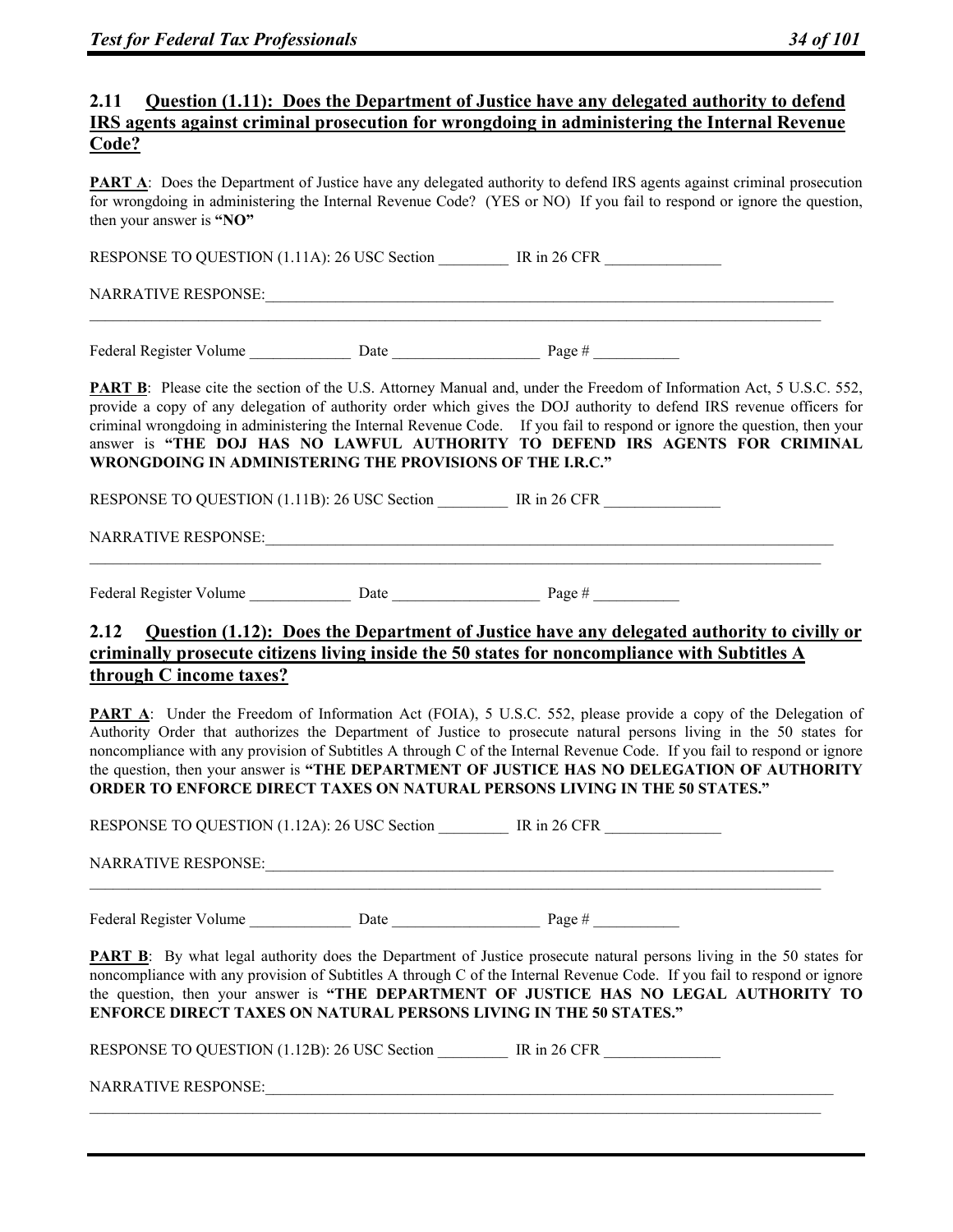Federal Register Volume Date Date Date Page #

## **2.13 Question (1.13): Not a "citizen" or "resident" as defined in Internal Revenue Code**

The term "citizen" is nowhere defined within the Internal Revenue Code and is defined twice within the implementing regulations at 26 CFR §1.1-1 and 26 CFR §31.3121(e)-1. Below is the first of these two definitions:

*26 CFR §1.1-1 Income tax on individuals* 

*(c)* **Who is a citizen.** *Every person born or naturalized in the United States and subject to its jurisdiction is a citizen. For other rules governing the acquisition of citizenship, see chapters 1 and 2 of title III of the Immigration and Nationality Act (8 U.S.C. 1401- 1459). For rules governing loss of citizenship, see sections 349 to 357, inclusive, of such Act (8 U.S.C. 1481-1489), Schneider v. Rusk, (1964) 377 U.S. 163, and Rev. Rul. 70-506, C.B. 1970-2, 1. For rules pertaining to persons who are nationals but not citizens at birth, e.g., a person born in American Samoa, see section 308 of such Act (8 U.S.C. 1408). For special rules applicable to certain expatriates who have lost citizenship with a principal purpose of avoiding certain taxes, see section 877. A foreigner who has filed his declaration of intention of becoming a citizen but who has not yet been admitted to citizenship by a final order of a naturalization court is an alien.* 

Notice the term "born or naturalized in the United States and subject to **its** jurisdiction", which means the exclusive legislative jurisdiction of the federal government within its territories and possessions only under Title 48 of the U.S. Code. If they meant to include states of the Union or the District of Columbia, they would have used "**their** jurisdiction" or "**the** jurisdiction" as used in section 1 of the Fourteenth Amendment instead of "**its** jurisdiction". The above definition of "citizen" applying exclusively to the Internal Revenue Code reveals that it depends on 8 U.S.C. §1401, which we said earlier in section 4.11.3 and its subsections means a person born in the *federal* United States/federal zone. These people posses a special "non-constitutional" class of citizenship that is not covered by the Fourteenth Amendment or any other part of the Constitution.

We also showed in section 4.11.6 of the *Great IRS Hoax* that people born in states of the Union are technically not "citizens" and nationals of the United States" under 8 U.S.C. §1401, but instead are "nationals but not citizens of the United States" under 8 U.S.C. §1408. The term "national" is defined in 8 U.S.C. §1101(a)(21) as "(a) (21) The term "national" means a person owing permanent allegiance to a state." In the case of "nationals but not citizens of the United States" under 8 U.S.C. §1408, these are people who owe their permanent allegiance to the confederation of states in the Union called the "United States of America".

The definition of "citizen of the United States" found in 26 CFR  $\S 31.3121(e)$ -1 corroborates the above conclusions, keeping in mind that "United States" within that definition means the federal zone instead of the states of the Union, which is what "United States" or "United States of American" means in the Constitution.

*26 CFR §31.3121(e)-1 State, United States, and citizen* 

*(e)…The term 'citizen of the United States' includes a citizen of the Commonwealth of Puerto Rico or the Virgin Islands, and, effective January 1, 1961, a citizen of Guam or American Samoa.* 

Puerto Rico, the Virgin Islands, Guam, and American Samoa are all U.S. *territories* and *federal* "States" that are within the federal zone. They are not "states" under the Internal Revenue Code. The proper subjects of Subtitle A of the Internal Revenue Code are *only* the people who are born in these federal "States", and these people are the *only* people who are in fact "citizens and nationals of the United States" under 8 U.S.C. §1401 and under 26 CFR §1.1-1(c ).

The basis of citizenship in the United States is the English doctrine under which nationality meant "birth within allegiance of the king". The U.S. Supreme Court helped explain this concept precisely in the case of *U.S. v. Wong Kim Ark*, 169 U.S. 649 (1898) :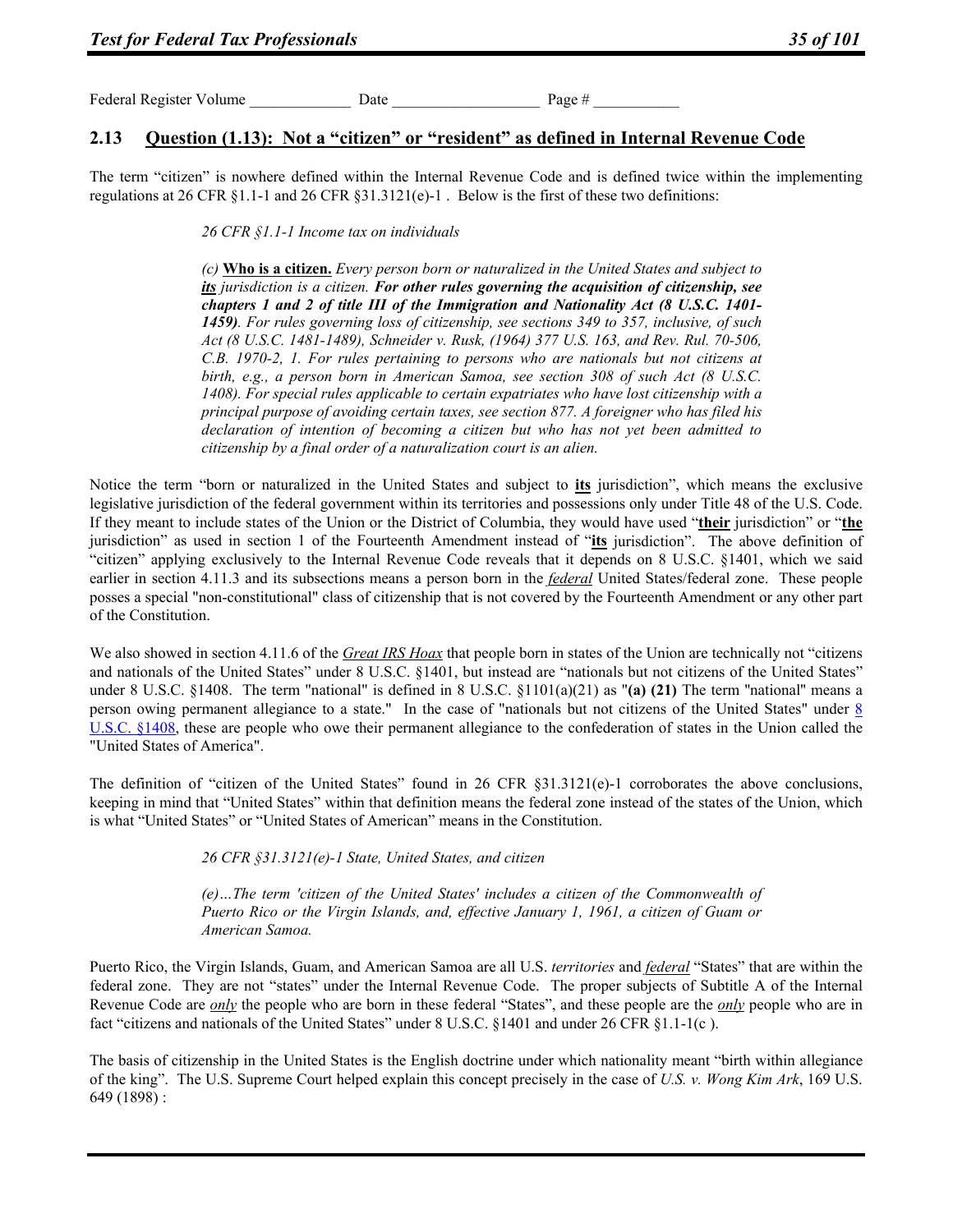*"The supreme court of North Carolina, speaking by Mr. Justice Gaston, said: 'Before our Revolution, all free persons born within the dominions of the king of Great Britain, whatever their color or complexion, were native-born British subjects; those born out of his allegiance were aliens.' 'Upon the Revolution, no other change took place in the law of North Carolina than was consequent upon the transition from a colony dependent on an European king to a free and sovereign [169 U.S. 649, 664] state.' 'British subjects in North Carolina became North Carolina freemen;' 'and all free persons born within the state are born citizens of the state.' 'The term 'citizen,' as understood in our law, is precisely analogous to the term 'subject' in the common law, and the change of phrase has entirely resulted from the change of government. The sovereignty has been transferred from the man to the collective body of the people; and he who before was a 'subject of the king' is now 'a citizen of the state." State v. Manuel (1838) 4 Dev. & b. 20, 24-26. " [U.S. v. Wong Kim Ark, 169 U.S. 649 (1898)]* 

In our country following the victorious Revolution of 1776, the "king" was therefore replaced by "the people", who are collectively and individually the "sovereigns" within our republican form of government. The group of people within whatever "body politic" one is referring to who live within the territorial limits of that "body politic" are the thing that you claim allegiance to when you claim nationality to any one of the following three distinctive political bodies:

- 1. A state the Union.
- 2. The *country* "United States", as defined in our Constitution.
- 3. The municipal government of the federal zone called the "District of Columbia", which was chartered as a federal corporation under 16 Stat. 419 §1 and 28 U.S.C. §3002(A).

Each of the three above political bodies have "citizens" who are distinctively their own. When you claim to be a "citizen" of any one of the three, you aren't claiming allegiance to the *government* of that "body politic", but to the *people* (the sovereigns) that the government *serves*. If that government is rebellious to the will of the people, and is outside the boundaries of the Constitution that defines its authority so that it becomes a "de facto" government rather than the original "de jure" government it was intended to be, then your allegiance to the *people* must be *superior* to that of the *government* that *serves* the people. In the words of Jesus Himself in John 15:20:

> *"Remember the word that I said to you, 'A servant is not greater than his master.'" [John 15:20, Bible, NKJV]*

The "master" or "sovereign" in this case, is the *people*, who have expressed their sovereign will through a written and unchangeable Constitution.

> *"The glory of our American system of government is that it was created by a written constitution which protects the people against the exercise of arbitrary, unlimited power, and the limits of which instrument may not be passed by the government it created, or by any branch of it, or even by the people who ordained it, except by amendment or change of its provisions." [Downes v. Bidwell, 182 U.S. 244; 21 S.Ct. 770 (1901)]*

This is a crucial distinction you *must* understand in order to fully comprehend the foundations of our republican system of government. Let's look at the definition of "citizen" according to the U.S. Supreme Court in order to clarify the points we have made so far on what it means to be a "citizen" of our glorious republic:

> *"There cannot be a nation without a people. The very idea of a political community, such as a nation is, implies an [88 U.S. 162, 166] association of persons for the promotion of their general welfare. Each one of the persons associated becomes a member of the nation formed by the association. He owes it allegiance and is entitled to its protection. Allegiance and protection are, in this connection, reciprocal obligations. The one is a compensation for the other; allegiance for protection and protection for allegiance.*

> *"For convenience it has been found necessary to give a name to this membership. The object is to designate by a title the person and the relation he bears to the nation. For*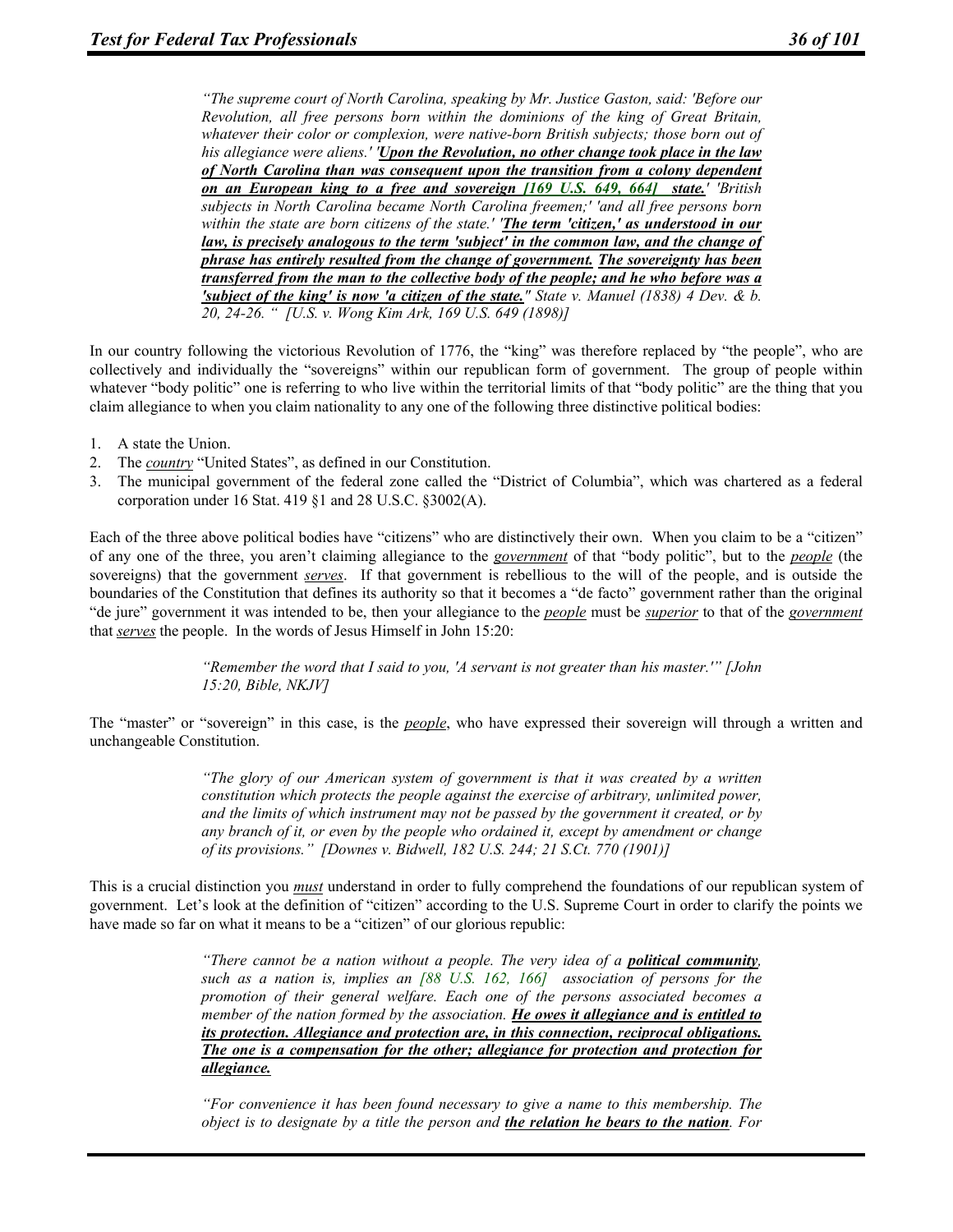$\overline{a}$ 

*this purpose the words 'subject,' 'inhabitant,' and 'citizen' have been used, and the choice between them is sometimes made to depend upon the form of the government. Citizen is now more commonly employed, however, and as it has been considered better suited to the description of one living under a republican government, it was adopted by nearly all of the States upon their separation from Great Britain, and was afterwards adopted in the Articles of Confederation and in the Constitution of the United States. When used in this sense it is understood as conveying the idea of membership of a nation, and nothing more."* 

*"To determine, then, who were citizens of the United States before the adoption of the amendment it is necessary to ascertain what persons originally associated themselves together to form the nation, and what were afterwards admitted to membership.* 

*"Looking at the Constitution itself we find that it was ordained and established by 'the people of the United States,'3 and then going further back, we find that these were the people of the several States that had before dissolved the political bands which connected them with Great Britain, and assumed a separate and equal station among the powers of the earth,4 and that had by Articles of Confederation and Perpetual Union, in which they took the name of 'the United States of America,' entered into a firm league of [88 U.S. 162, 167] friendship with each other for their common defence, the security of their liberties and their mutual and general welfare, binding themselves to assist each other against all force offered to or attack made upon them, or any of them, on account of religion, sovereignty, trade, or any other pretence whatever. 5* 

*"Whoever, then, was one of the people of either of these States when the Constitution of the United States was adopted, became ipso facto a citizen-a member of the nation created by its adoption. He was one of the persons associating together to form the nation, and was, consequently, one of its original citizens. As to this there has never been a doubt. Disputes have arisen as to whether or not certain persons or certain classes of persons were part of the people at the time, but never as to their citizenship if they were. " [Minor v. Happersett, 88 U.S. 627 (1874), emphasis added]* 

The thing to focus on in the above is the phrase "he owes allegiance and is entitled to its protection". People living in states of the Union have *dual* allegiance and *dual* nationality: They owe allegiance to *two* governments not one, so they are "*dualnationals*". They are "dual nationals" because the states of the Union are independent nations<sup>1</sup>:

> *Dual citizenship. Citizenship in two different countries. Status of citizens of United States who reside within a state; i.e., person who are born or naturalized in the U.S. are citizens of the U.S. and the state wherein they reside. [Black's Law Dictionary, Sixth Edition, page 498]*

Likewise, those people who live in a federal "State" like Puerto Rico also owe dual allegiance: one to the District of Columbia, which is their *municipal* government and which possesses the police powers that protect them, and the other allegiance to the government of the United States *of America*, which is the general government for the whole *country*. As we said before, Congress wears *two* hats and operates in *two* capacities or jurisdictions simultaneously, each of which covers a different and mutually exclusive geographical area:

1. As the *municipal* government for the District of Columbia and all U.S. territories. All "acts of Congress" or federal statutes passed in this capacity are referred to as "private international law".

<sup>&</sup>lt;sup>1</sup> See *Bank of Augusta v. Earle, 38 U.S. (13 Pet.) 519; 10 L.Ed. 274 (1839)*, in which the Supreme Court ruled: *"The States between each other are sovereign and independent. They are distinct and separate sovereignties, except so far as they have parted with some of the attributes of sovereignty by the Constitution.* **They continue to be nations,** *with all their rights, and under all their national obligations, and with all the rights of nations in every particular; except in the surrender by each to the common purposes and objects of the Union, under the Constitution. The rights of each State, when not so yielded up, remain absolute."*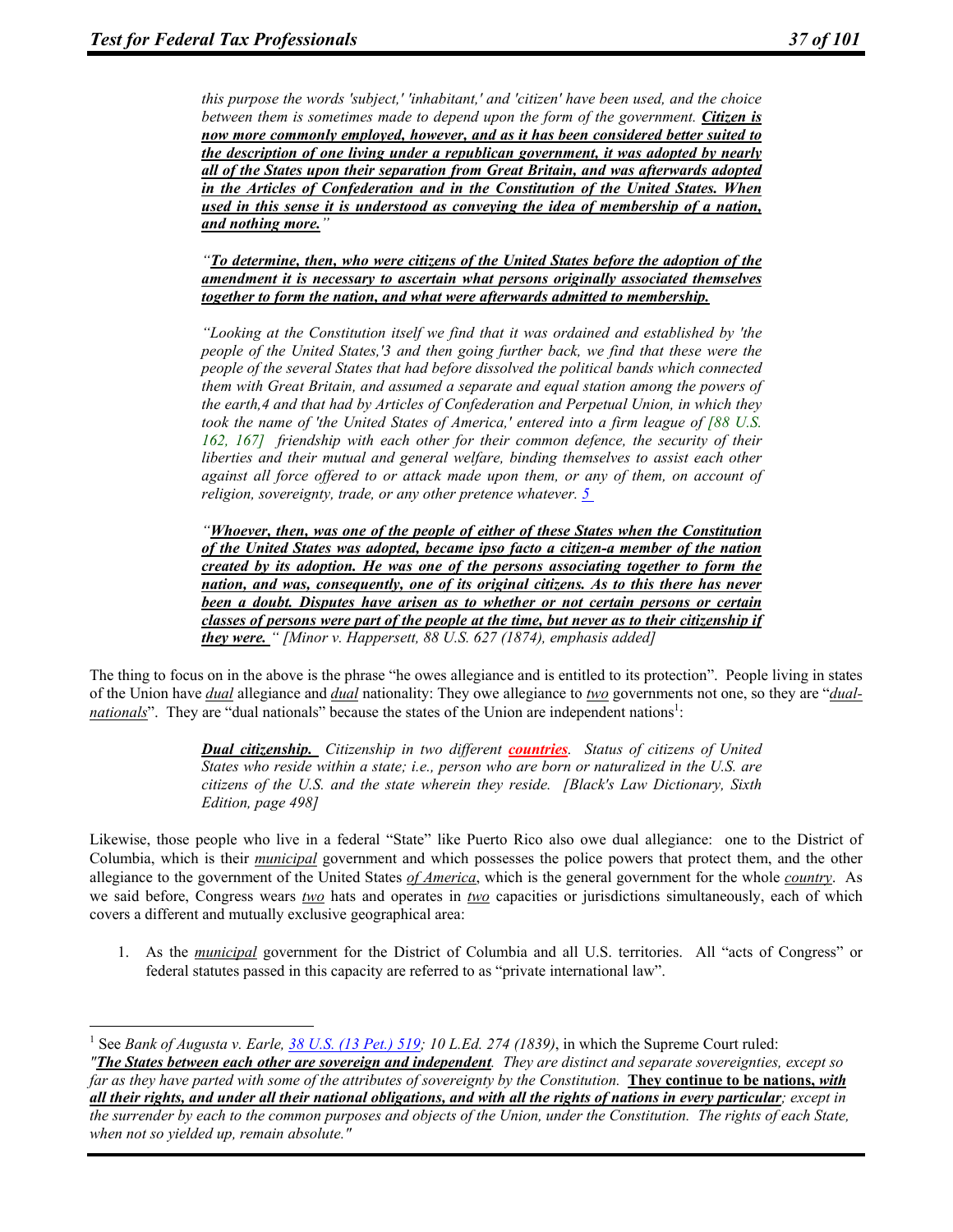2. As the *general* government for the states of the Union. All "acts of Congress" or federal statutes passed in this capacity are called "public international law".

Each of the two capacities above has *different* types of "citizens" within it and each is a unique and separate "body politic". Most laws that Congress writes pertain to the *first* jurisdiction above *only*. Below is a summary of these two classes of "citizens":

**Table 3-1: Types of citizens** 

| # | <b>Jurisdiction</b>                                      | <b>Land area</b>          | Name of "citizens"                                  |  |
|---|----------------------------------------------------------|---------------------------|-----------------------------------------------------|--|
|   | Municipal government of the District of   "Federal zone" |                           | "citizens and nationals of the United               |  |
|   | Columbia and all U.S. territories                        | (District of Columbia $+$ | States" as defined in 8 U.S.C. §1401                |  |
|   |                                                          | federal "States")         |                                                     |  |
|   | General government for the states of the                 | "United<br><b>States</b>  | of $\int$ "nationals but not citizens of the United |  |
|   | Union                                                    | America"                  | States" as defined in $8$ U.S.C. $§1408(2)$         |  |
|   |                                                          | (50 Union "states")       |                                                     |  |

As we pointed out in section 4.11.6 of the *Great IRS Hoax*, federal statutes and "acts of Congress" *do not* and *cannot* prescribe the citizenship status of persons born in states of the Union and *outside* of the legislative reach of Congress. 8 U.S.C. §1408(2) comes the closest to defining their citizenship status, but even that definition doesn't address most persons born in states of the Union neither of whose parents ever resided in the federal zone. No federal statute or "act of Congress" directly can or does prescribe the citizenship status of people born in states of the Union because *state law*, and *not federal law*, prescribes their status under the *Law of Nations*. 2 The reason is because no government may write laws that apply *outside* of their subject matter or territorial jurisdiction, and states of the Union are "foreign" to the United States government for the purposes of police powers and legislative jurisdiction. Here is confirmation of that fact:

> *"Judge Story, in his treatise on the Conflict of Laws, lays down, as the basis upon which all reasonings on the law of comity must necessarily rest, the following maxims: First, 'that every nation possesses an exclusive sovereignty and jurisdiction within its own territory'; secondly, 'that no state or nation can by its laws directly affect or bind property out of its own territory, or bind persons not resident therein, whether they are natural born subjects or others.' The learned judge then adds: 'From these two maxims or propositions there follows a third, and that is that whatever force and obligation the laws of one country have in another depend solely upon the laws and municipal regulation of the matter; that is to say, upon its own proper jurisdiction and polity, and upon its own express or tacit consent.' Story on Conflict of Laws, §23." [Baltimore & Ohio Railroad Co. v. Chambers, 73 Ohio St. 16; 76 N.E. 91; 11 L.R.A., N.S., 1012 (1905)]*

Congress is given the authority under the Constitution, Article 1, Section 8, Clause 4 to write "an uniform Rule of Naturalization" and they have done this in Title 8 of the U.S. Code called the "Aliens and Nationality", but they were *never* given any authority under the Constitution to prescribe laws for the states of the Union relating to citizenship by birth *rather than* naturalization. That subject is, and always has been, under the *exclusive* jurisdiction of states of the Union. Naturalization is only one of *two* ways by which a person can acquire citizenship, and Congress has jurisdiction only over *one* of the two ways of acquiring citizenship.

> *"The question, now agitated, depends upon another question; whether the State of Pennsylvania, since the 26th of March, 1790, (when the act of Congress was passed) has a right to naturalize an alien? And this must receive its answer from the solution of a third question; whether, according to the constitution of the Untied States, the authority to naturalize is exclusive, or concurrent? We are of the opinion, then, that the States, individually, still enjoy a concurrent authority upon this subject; but that their individual authority cannot be exercised so as to contravene the rule established by the authority of the Union.*

 $\overline{a}$ 

<sup>&</sup>lt;sup>2</sup> See *The Law of Nations* by Vattel, available on our website at: http://famguardian.org/Publications/LawOfNations/vattel.htm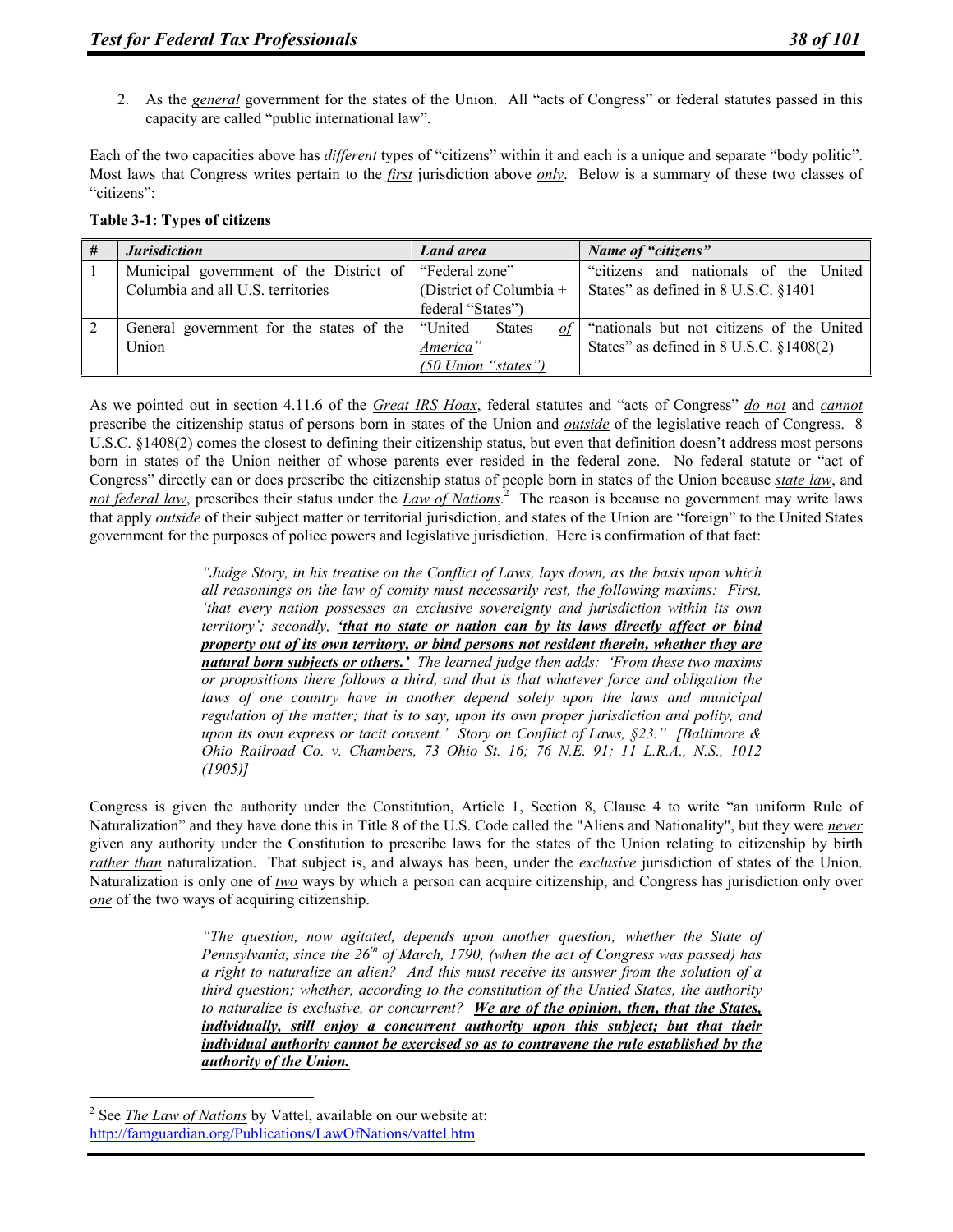*"The true reason for investing Congress with the power of naturalization has been assigned at the Bar: --It was to guard against too narrow, instead of too liberal, a mode of conferring the rights of citizenship. Thus, the individual States cannot exclude those citizens, who have been adopted by the United States; but they can adopt citizens upon easier terms, than those which Congress may deem it expedient to impose.* 

*"But the act of Congress itself, furnishes a strong proof that the power of naturalization is concurrent. In the concluding proviso, it is declared, 'that no person heretofore proscribed by any State, shall be admitted a citizen as aforesaid, except by an act of the Legislature of the State, in which such person was proscribed.' Here, we find, that Congress has not only circumscribed the exercise of its own authority, but has recognized the authority of a State Legislature, in one case, to admit a citizen of the United States; which could not be done in any case, if the power of naturalization, either by its own nature, or by the manner of its being vested in the Federal Government, was an exclusive power." [Collet v. Collet, 2 U.S. 294; 1 L.Ed. 387 (1792)]* 

Many freedom fighters overlook the fact that the "citizen" mentioned in 26 CFR §1.1-1 can also be a corporation, and this misunderstanding is why many of them think that they are the only proper subject of the Subtitle A federal income tax. In fact, a corporation is also a "person" and an "individual" and a "citizen" within the meaning of the Internal Revenue Code. Corporations, however, *cannot* have a legal existence outside of the sovereignty that they were created in. Consequently, the only corporations who are "citizens" and the only "corporate profits" that are subject to tax under Subtitle A of the Internal Revenue Code are those that are formed under the laws of the District of Columbia, and *not* those under the laws of states of the Union. Here is why:

> *"Now, a grant of corporate existence is a grant of special privileges to the corporators, enabling them to act for certain designated purposes as a single individual, and exempting them (unless otherwise specifically provided) from individual liability. The corporation being the mere creation of local law, can have no legal existence beyond the limits of the sovereignty where created. As said by this court in Bank of Augusta v. Earle, 'It must dwell in the place of its creation and cannot migrate to another sovereignty.' The recognition of its existence even by other States, and the enforcement of its contracts made therein, depend purely upon the comity of those States—a comity which is never extended where the existence of the corporation or the exercise of its powers are prejudicial to their interests or repugnant to their policy." [Paul v. Virginia, 8 Wall (U.S.) 168; 19 L.Ed. 357 (1868)]*

In conclusion, you *aren't* the "citizen" described in 26 CFR §1.1-1 who is the proper subject of Subtitle A of the Internal Revenue Code, nor are you a "resident" of the "United States" defined in 26 U.S.C.  $\S7701(a)(9)$  if you were born in a state of the Union. Subtitle A of the Internal Revenue Code *only* applies within the federal zone. Consequently, the only type of "individual" you can be as a person born in a state of the Union is a "national but not citizen of the United States" as defined in 8 U.S.C. §1408(2) and a "nonresident alien" as defined in 26 U.S.C. §7701(b)(1)(B). If you still find yourself confused or uncertain about citizenship in the context of the Internal Revenue Code after having read this section, you might want to go back and reread sections 4.11 through 4.11.11 again to refresh your memory, because these sections are foundational to understanding this section.

**PART A:** Please refute any inaccuracies, one by one, contained in the above exposition, and provide legal cites to back up your answers. If you fail to respond or ignore the question, then the above exposition shall be admitted as truthful and accurate. Anything you likewise don't refute shall be considered fact.

| RESPONSE TO QUESTION (1.13A): TITLE IN USC Section<br>IR in CFR |      |          |  |  |  |
|-----------------------------------------------------------------|------|----------|--|--|--|
| <b>NARRATIVE RESPONSE:</b>                                      |      |          |  |  |  |
| Federal Register Volume                                         | Date | Page $#$ |  |  |  |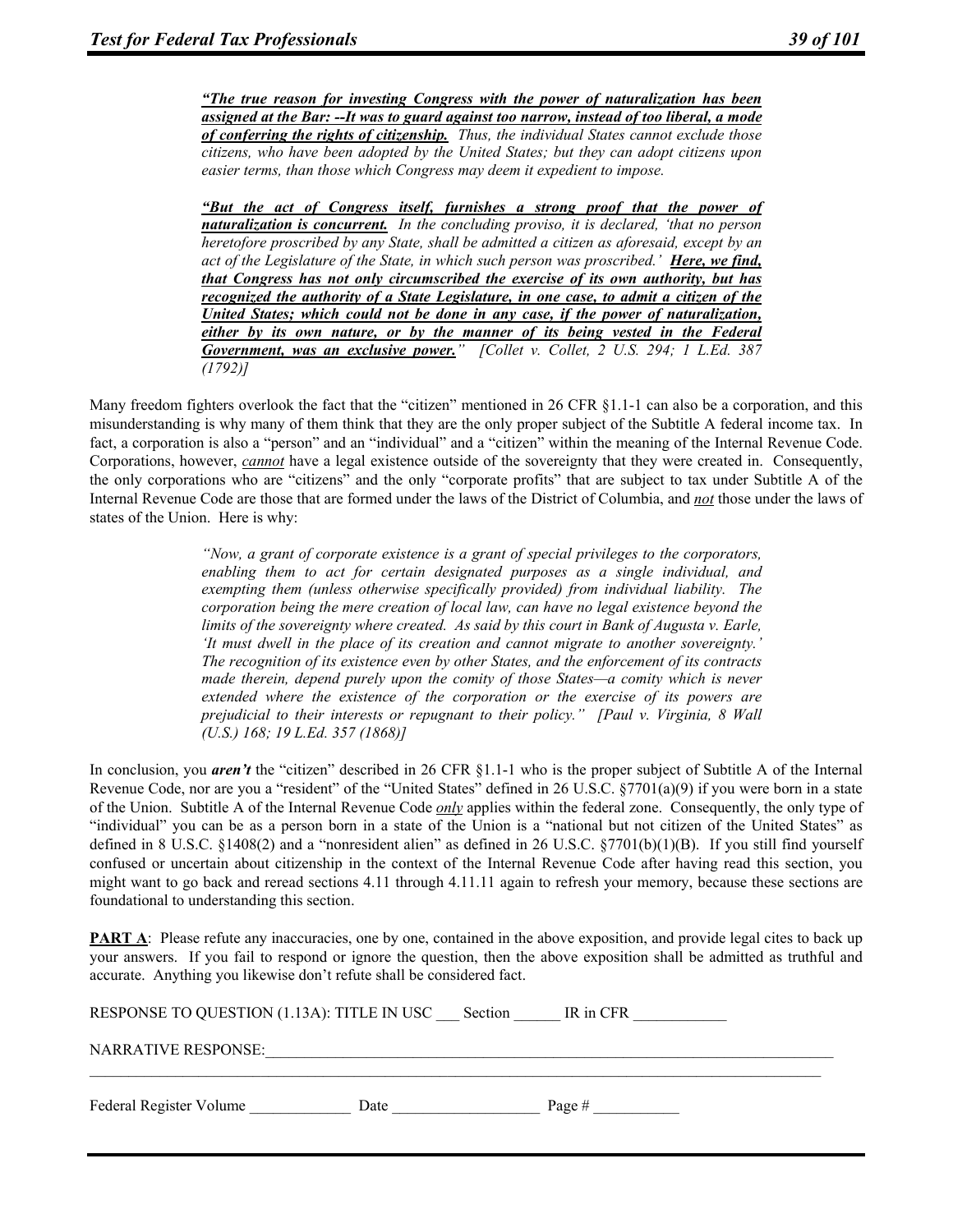| <b>PART B</b> :<br>Read<br>http://famguardian.org/TaxFreedom/Forms/Discovery/Deposition/Section%2014.htm. Admit that the term "United States"                                                                                                                                                                                                                                                                                                                                                                                                                                                                         |  | questions 77 through 82 of the IRS Deposition Questions<br>at: |
|-----------------------------------------------------------------------------------------------------------------------------------------------------------------------------------------------------------------------------------------------------------------------------------------------------------------------------------------------------------------------------------------------------------------------------------------------------------------------------------------------------------------------------------------------------------------------------------------------------------------------|--|----------------------------------------------------------------|
| as defined in Title 8 of the U.S. Code means and includes only "District of Columbia, Guam, Puerto Rico, American<br>Samoa, the Virgin Islands, and Alaska and Hawaii when they were territories". If you fail to respond or ignore the<br>question, then your answer is "THIS IS CORRECT."                                                                                                                                                                                                                                                                                                                           |  |                                                                |
| RESPONSE TO QUESTION (1.13B): TITLE IN USC Section IR in CFR                                                                                                                                                                                                                                                                                                                                                                                                                                                                                                                                                          |  |                                                                |
|                                                                                                                                                                                                                                                                                                                                                                                                                                                                                                                                                                                                                       |  |                                                                |
|                                                                                                                                                                                                                                                                                                                                                                                                                                                                                                                                                                                                                       |  |                                                                |
| <b>PART C</b> : Please provide evidence in the possession of the government supporting the conclusion that I am a "citizen" as<br>defined in 26 U.S.C. §1.1-1(c) and 8 U.S.C. §1401 If you fail to respond or ignore the question, then your default answer<br>shall be: "WE DON'T HAVE ANY EVIDENCE TO PROVE THAT YOU ARE A 'CITIZEN' UNDER EITHER 26<br>U.S.C. §1.1-1(c) OR 8 U.S.C. §1401. CONSEQUENTLY, WE MUST ASSUME THAT YOU ARE A 'CITIZEN OF<br>THE UNITED STATES' UNDER SECTION 1 OF THE FOURTEENTH AMENDMENT AND THAT YOU WERE<br>NOT BORN ON A FEDERAL TERRITORY, BECAUSE FEW AMERICANS ARE IN PRACTICE." |  |                                                                |
| RESPONSE TO QUESTION (1.13C): TITLE IN USC Section IR in CFR                                                                                                                                                                                                                                                                                                                                                                                                                                                                                                                                                          |  |                                                                |
|                                                                                                                                                                                                                                                                                                                                                                                                                                                                                                                                                                                                                       |  |                                                                |
|                                                                                                                                                                                                                                                                                                                                                                                                                                                                                                                                                                                                                       |  |                                                                |
| <b>PART D:</b> Please provide evidence in possession of the government supporting the conclusion that I am a "resident" of the<br>"United States" as defined in 26 U.S.C. $\S 7701(b)(1)(A)$ . If you fail to respond or ignore the question, then your answer is<br>"WE DON"T HAVE ANY EVIDENCE THAT YOU ARE A 'RESIDENT' OF THE UNITED STATES AS<br>DEFINED IN THE INTERNAL REVENUE CODE."                                                                                                                                                                                                                          |  |                                                                |
| RESPONSE TO QUESTION (1.13D): TITLE IN USC Section IR in CFR                                                                                                                                                                                                                                                                                                                                                                                                                                                                                                                                                          |  |                                                                |
| NARRATIVE RESPONSE:                                                                                                                                                                                                                                                                                                                                                                                                                                                                                                                                                                                                   |  |                                                                |
|                                                                                                                                                                                                                                                                                                                                                                                                                                                                                                                                                                                                                       |  |                                                                |
| <b>PART E:</b> Admit that the citizenship status of a natural person who was born in a state of the Union to parents who were<br>both "nationals of the United States" is not defined in 8 U.S.C. §1408. If you fail to respond or ignore the question, then<br>your answer is "THIS IS CORRECT."                                                                                                                                                                                                                                                                                                                     |  |                                                                |
| RESPONSE TO QUESTION (1.13E): TITLE IN USC Section IR in CFR                                                                                                                                                                                                                                                                                                                                                                                                                                                                                                                                                          |  |                                                                |
|                                                                                                                                                                                                                                                                                                                                                                                                                                                                                                                                                                                                                       |  |                                                                |
|                                                                                                                                                                                                                                                                                                                                                                                                                                                                                                                                                                                                                       |  |                                                                |
| 3. Income Tax Liability                                                                                                                                                                                                                                                                                                                                                                                                                                                                                                                                                                                               |  |                                                                |

The foundation of our lack of income tax liability is found in 26 U.S.C. Section 861 and the accompanying regulations found in 26 CFR 1.861-8(f). These laws taken together constitute the 861 Source position described in *The Great IRS Hoax: Why We Don't Owe Income Tax* (available for FREE from http://famguardian.org) under section 5.8.2 et seq. (legal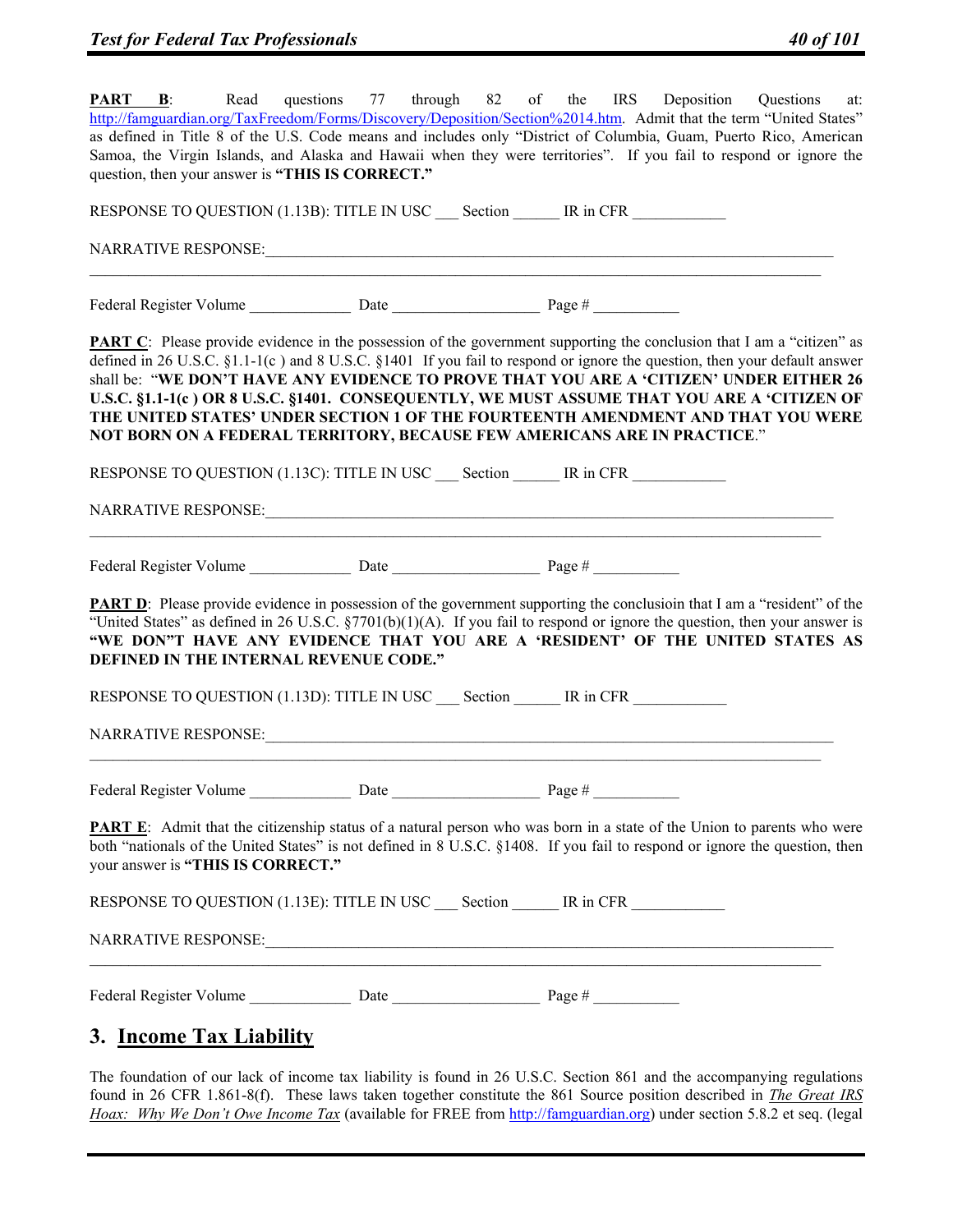lingo for "and following"). All of the questions appearing in this section derive from the explanations in that section and the subsections under it.

## **3.1 Question (2.1): Meaning of the word "imposed" in IRC section 1**

Section 1 of the Internal Revenue Code uses the word "imposed" to create obligation to pay tax:

#### *(a) There is hereby imposed on the taxable income of - …*

This wording is very similar to the wording used in California Revenue and Taxation Code 17041 for the California State Income Tax. However, the federal income tax nowhere uses the word "liable" in the context of any tax imposed within subtitles A through C,. even though all other types of taxes that appear in the Internal Revenue Code specifically use the word "liable" in the context of payment, keeping of records, and submittal of returns. See, for example, the following sections of the I.R.C. clearly establish a tax *liability* and use the word "liable":

> *26 U.S.C. Section 5005: Persons liable for tax 26 U.S.C. 4374 Liability for tax 26 U.S.C. 4401(c ) Persons liable for tax 26 U.S.C. 5043 Collection of taxes on wines 26 U.S.C. Sec. 5703 Liability for tax and method of payment*

We have in our possession a letter from a U.S. Congressman that clearly states that there is no statute in all the Internal Revenue Code making a person "liable" for paying federal income taxes. Therefore, we must conclude that the payment of federal, and by implication state, income taxes is completely and entirely voluntary.

**PART A:** What statute in the Internal Revenue Code makes a natural person "liable" for the payment of personal income taxes? If you fail to respond or ignore the question, then your answer is **"THERE IS NO SUCH STATUTE."**

|                                                                               | RESPONSE TO QUESTION (2.1A): TITLE IN USC Section IR in CFR                                                                |  |
|-------------------------------------------------------------------------------|----------------------------------------------------------------------------------------------------------------------------|--|
|                                                                               |                                                                                                                            |  |
|                                                                               |                                                                                                                            |  |
| NO)? If you fail to respond or ignore the question, then your answer is "NO". | <b>PART B:</b> Can a person be considered "liable" with the use of the word "imposed" found in 26 U.S.C. Section 1 (YES or |  |
|                                                                               | RESPONSE TO QUESTION (2.2B): TITLE IN USC __ Section ______ IR in CFR __________                                           |  |
|                                                                               |                                                                                                                            |  |
| Federal Register Volume Date Date Page #                                      |                                                                                                                            |  |

## **3.2 Question (2.2): Definition of Gross Income**

I refer you to the following section in 26 USC to indicate that the terms **Taxable Income** and **Gross Income** indicate, "Gross Income means all income from whatever **source** derived ..."

In 26 USC Section 63. **Taxable Income** defined. (a) *"In general. Except as provided in subsection (b), for purposes of this subtitle [subtitle A], the term 'taxable income' means gross income minus the deductions allowed by this chapter."* In 26 USC Section 61. **Gross Income** defined. (a) General definition. *"Except as otherwise provided in this subtitle [subtitle A], gross income means all income from whatever source derived…"*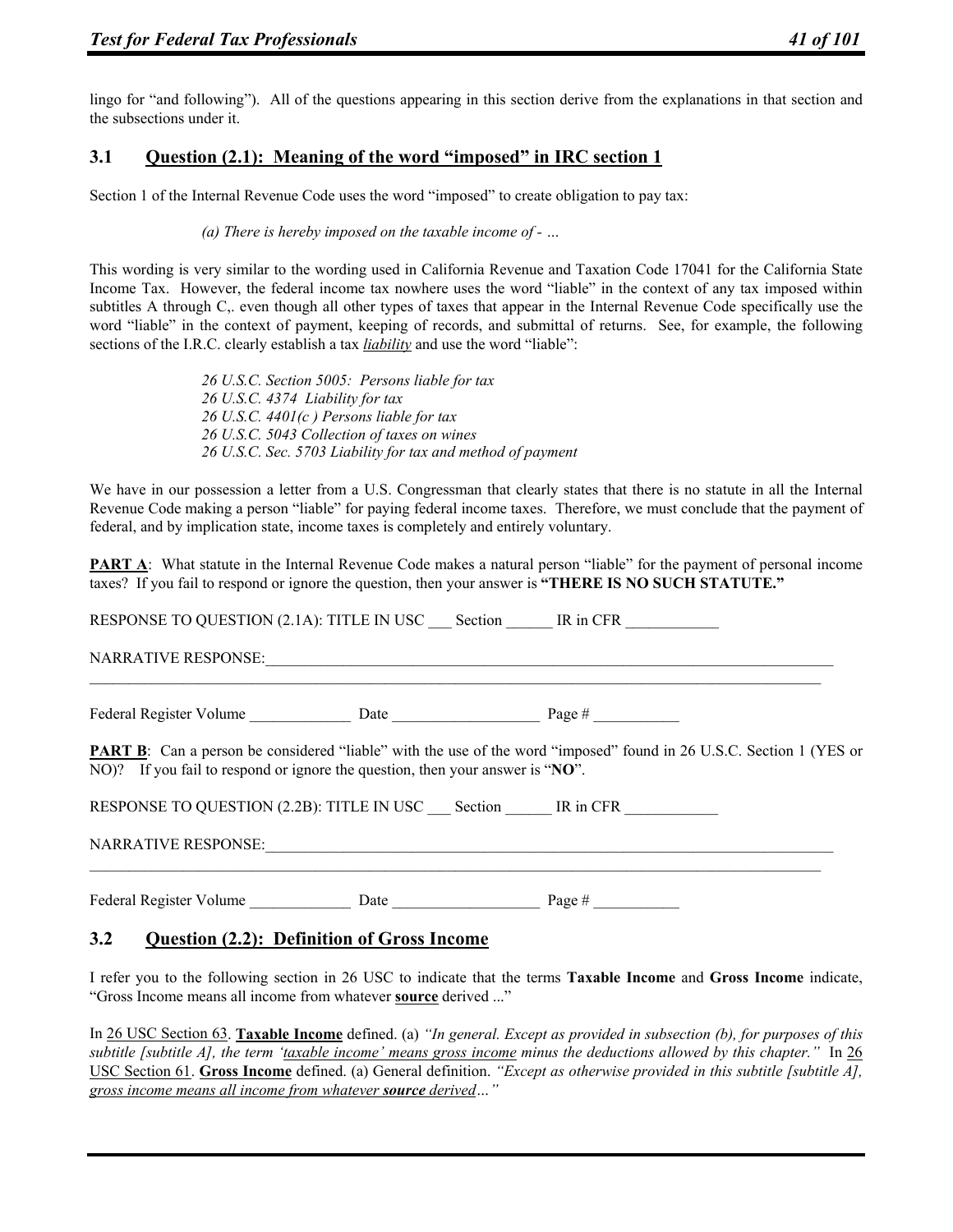Do you have any other authority, other than what is stated in Question (1), that you are defining the term Gross Income to mean anything other than "all income from whatever **source** derived?" If you fail to respond or ignore the question, then your answer is **"NO."**

RESPONSE TO QUESTION (2.2): 26 USC Section \_\_\_\_\_\_\_ IR in 26 CFR NARRATIVE RESPONSE: Federal Register Volume Date Date Page #  $\frac{1}{2}$ 

# **3.3 Question (2.3): Rules for Determining Taxable Sources**

I submit the following section in 26 USC that indicates the rules to determine the source of taxable income from within or without the United States.

In **26 USC Section 863** you will find the section discussing '**Special rules for determining source**.' Under 26 USC 863(a) Allocation under regulations, you will find stated "*Items of gross income, expenses, losses and deductions other than those specified in sections 861(a) and 862(a), shall be allocated or apportioned to sources within or without the United States, under regulations prescribed by the Secretary."*

The Implementing Regulation for 26 USC Section 863 is **26CFR 1.863-1**. In 26CFR 1.863-1 (c) **Determination of taxable income**. *"The taxpayer's income from sources within or without the United States will be determined under the rules of sections 1.861-8 through 1.861-14T for determining taxable <i>income from sources within the United States."* As previously shown, taxable income is gross income, which is 'all income from whatever source.'

Do you have any other authority; other than what is stated in Question (2.2), that you can base the determination of the **taxable sources of income** from within or without the United States? If you fail to respond or ignore the question, then your answer is **"NO."**

 $\mathcal{L}_\mathcal{L} = \{ \mathcal{L}_\mathcal{L} = \{ \mathcal{L}_\mathcal{L} = \{ \mathcal{L}_\mathcal{L} = \{ \mathcal{L}_\mathcal{L} = \{ \mathcal{L}_\mathcal{L} = \{ \mathcal{L}_\mathcal{L} = \{ \mathcal{L}_\mathcal{L} = \{ \mathcal{L}_\mathcal{L} = \{ \mathcal{L}_\mathcal{L} = \{ \mathcal{L}_\mathcal{L} = \{ \mathcal{L}_\mathcal{L} = \{ \mathcal{L}_\mathcal{L} = \{ \mathcal{L}_\mathcal{L} = \{ \mathcal{L}_\mathcal{$ 

RESPONSE TO QUESTION (2.3): 26 USC Section IR in 26 CFR

NARRATIVE RESPONSE:

Federal Register Volume Date Date Page #

## **3.4 Question (2.4): Determination of Taxable Income**

I refer you to the following section in 26 CFR that indicates the area to locate the taxable income sources promulgated in 26 CFR. As previously shown, taxable income is gross income, which is 'all income from whatever source derived.'

The Implementing Regulation for 26 USC Section 863 is **26CFR 1.863-1**. In **26CFR 1.863-1 (c) Determination of taxable income**. *"The taxpayer's income from sources within or without the United States will be determined under the rules of sections 1.861-8 through 1.861-14T for determining taxable income from sources within the United States."*

Do you have any other authority; other than what is stated in Question (2.4) that indicates another **source of taxable income from within or without the United States**? If you fail to respond or ignore the question, then your answer is **"NO."**

RESPONSE TO QUESTION (2.4): 26 USC Section \_\_\_\_\_\_\_ IR in 26 CFR

NARRATIVE RESPONSE: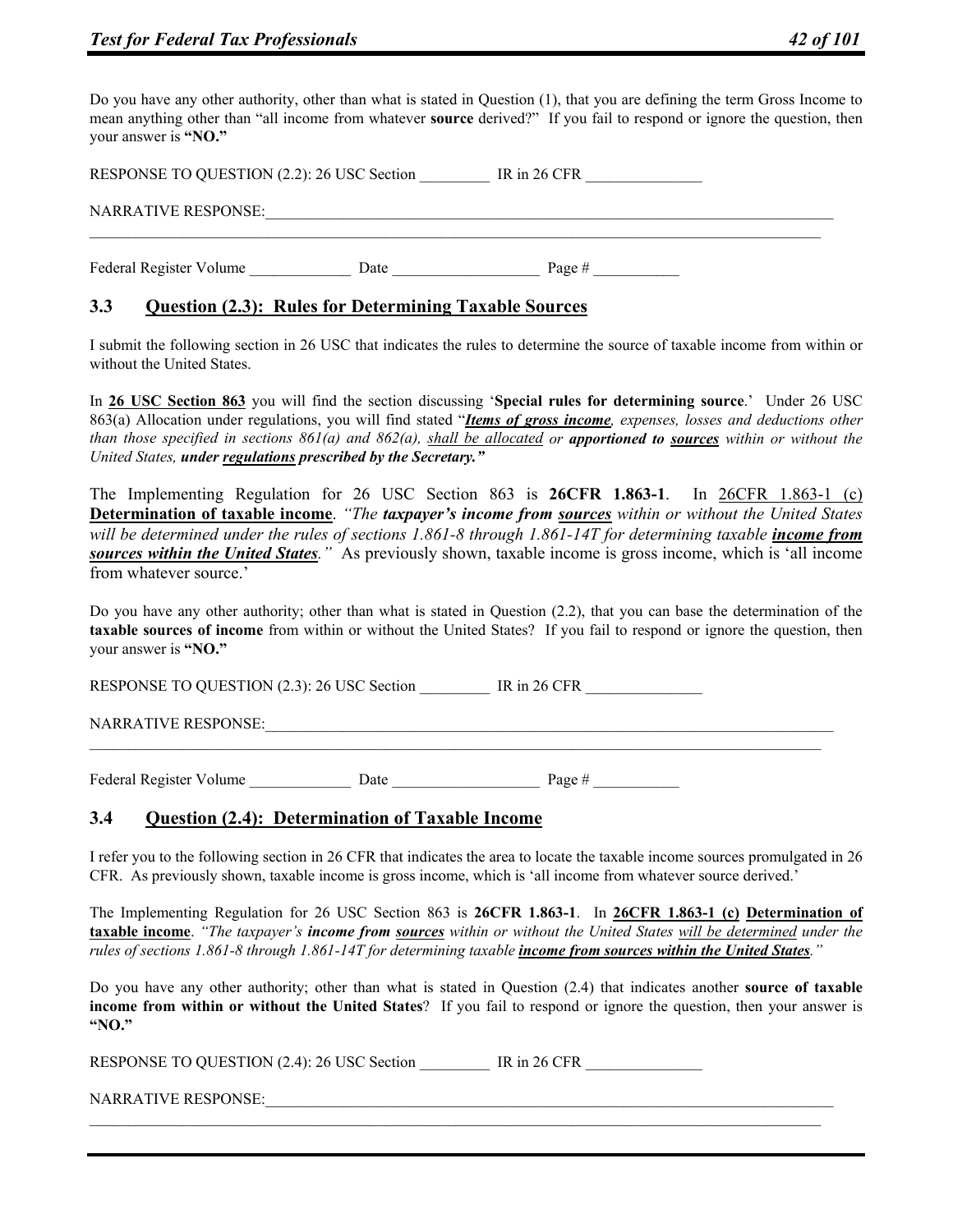Federal Register Volume  $\qquad \qquad$  Date  $\qquad \qquad$  Page #

# **3.5 Question (2.5): Specific Taxable sources**

I refer you to the following section in 26 CFR that indicates the complete list, excluding all others, of all the sources of taxable income from within the United States.

The list of all sources of taxable income from within the United States, complete and total, is located in **26 CFR Section 1.861-8(f)(1).** This is an implementing regulation. The list is specific as to the **sources** that are considered to be taxable income and items of gross income only apply to these specifically listed sources.

However, **there does not appear anywhere in this regulation** any reference to American Citizens, the general public, citizens of the 50 states of the union, citizens residing in the 50 states earning domestic income or such. The clear and purposeful **exclusion** of any taxable liability of those natural persons living within the 50 states of the union [the United States of the America] is strongly conclusive that I do not have a taxable source of income.

Do you have any other authority; other than what is stated in Question (2.5) that identifies any other taxable sources of income from within the United States? If you fail to respond or ignore the question, then your answer is **"NO."**

RESPONSE TO QUESTION (2.5): 26 USC Section \_\_\_\_\_\_\_\_\_ IR in 26 CFR \_\_\_\_\_\_\_\_\_\_\_\_\_\_

#### NARRATIVE RESPONSE:

Federal Register Volume \_\_\_\_\_\_\_\_\_\_\_\_\_ Date \_\_\_\_\_\_\_\_\_\_\_\_\_\_\_\_\_\_\_ Page # \_\_\_\_\_\_\_\_\_\_\_

#### **3.6 Question (2.6): Exempt income**

I refer you to the following section in 26 CFR that defines the term "**EXEMPT**."

In **26 CFR Section 1.861-8T(d)(2)(ii)(A)** you will find stated *"In general. For purposes of this section, the term 'exempt income' means any income that is in whole or in part, exempt, excluded, or eliminated for federal income tax purposes."* **Exclusion** is defined in Black's Law Dictionary as meaning "denial of entry or admittance."

The only **list of Income that is not considered as tax exempt** is found in **26CFR Section 1.861-8T(d)(2)(iii).** There is no listed reference including income from American Citizens, citizens of the 50 states of the union, citizens earning domestic income or anything closely resembling the citizens of the United States of the America. I am obviously '**exempt'** from your federal income tax.

Do you have any other authority; other than what is stated in Question (2.6) that defines "**EXEMPT**" by any other manner? If you fail to respond or ignore the question, then your answer is **"NO."**

RESPONSE TO QUESTION (2.6): 26 USC Section IR in 26 CFR

#### NARRATIVE RESPONSE:

Federal Register Volume Date Date Page #  $\frac{1}{2}$ 

## **3.7 Question (2.7): Income not exempt**

I refer you to the following section in 26 CFR that indicates the only **list** of income that is **not considered as tax exempt**. There is no listed reference in this 26 CFR section that references income from American Citizens, citizens of the 50 states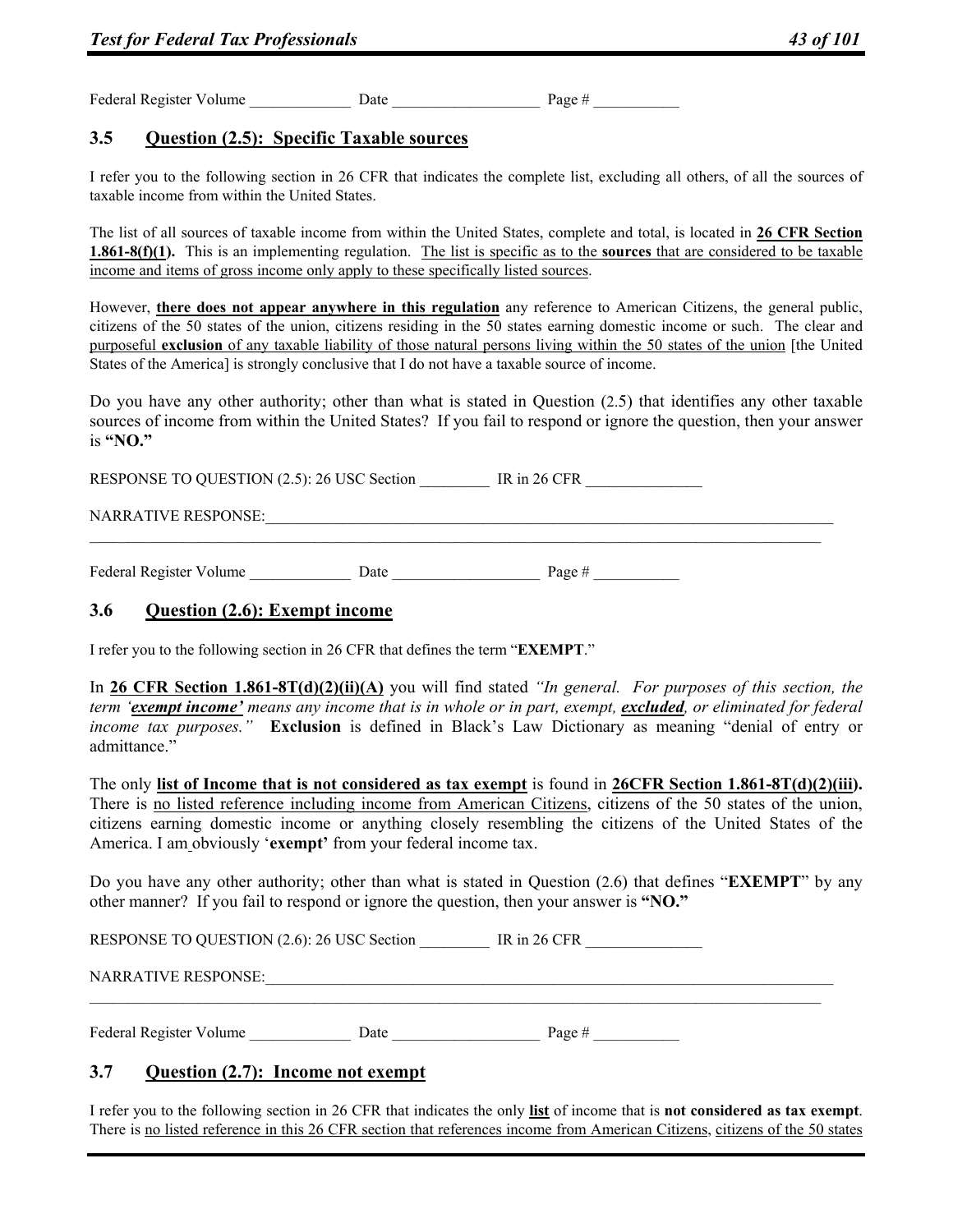of the union, citizens earning domestic income or anything closely resembling the citizens of the united States of the America.

In **26CFR Section 1.861-8T(d)(2)(iii).** "(A) In the case of a foreign taxpayer…(B) In computing the combined taxable income of a DISC or FSC…(C) …combined taxable income of a possessions corporation…(D) Foreign earned income…"

Do you have any other authority, other than what is stated in Question (2.7), that identifies other income that is not exempt and references citizens born, living, residing, and earning a domestic income in the fifty States of the union? If you fail to respond or ignore the question, then your answer is **"NO."** 

RESPONSE TO QUESTION (2.7): 26 USC Section \_\_\_\_\_\_\_\_\_\_\_ IR in 26 CFR \_\_\_\_\_\_\_\_\_\_\_\_

NARRATIVE RESPONSE:

Federal Register Volume Date Date Page #  $\frac{1}{2}$ 

# **3.8 Question (2.8): "Taxpayer"**

I refer you to the following section in 26 USC to locate and define the term '**Taxpayer**.' How can anyone be a 'Taxpayer' until their liability for paying the taxes is established? I assert that I have no liability for income taxes because I have no taxable income, or gross income which derives from taxable sources. These questions demonstrate that I have no Subtitle A tax liability and therefore, by the Administrative Procedures Act, the Burden of Proof is yours, not mine, to demonstrate such liability:

*26 U.S.C. Sec. 7491. Burden of proof* 

*(a) Burden shifts where taxpayer produces credible evidence* 

*(1) General rule If, in any court proceeding, a taxpayer introduces credible evidence with respect to any factual issue relevant to ascertaining the liability of the taxpayer for any tax imposed by subtitle A or B, the Secretary shall have the burden of proof with respect to such issue.* 

In **26 USC 1313(b)** you will find stated, "...the term taxpayer means any person subject to a tax under the **applicable revenue law**." As you have clearly seen, the Subtitle A Income Tax does not apply to me since I have no tax liability and have no income deriving from taxable sources.

Do you have any other legal authority that establishes a Subtitle A income tax liability for me that would supercede 26 CFR 1.861-8(f) and thereby make me into a "taxpayer"? If you fail to respond or ignore the question, then your answer is **"NO."** 

RESPONSE TO QUESTION (2.8): 26 USC Section \_\_\_\_\_\_\_\_\_\_\_\_ IR in 26 CFR \_\_\_\_\_\_\_\_\_\_\_

NARRATIVE RESPONSE:

Federal Register Volume Date Date Date Page #

## **3.9 Question (2.9): Levy and Distraint**

As an American Citizen, I have the right to **rebut 26 USC, which is not positive law** and stand on the **Statutes at Large** when the Title conflicts with the Statutes at Large. In 26 USC Section 6331, you will find this Subtitle F section references Levy by Distraint. In a legal search for the origin of authority to Levy by Distraint as stated in Section 6331, the search revealed that 6331 was derived from Section 3690 of the 1939 code.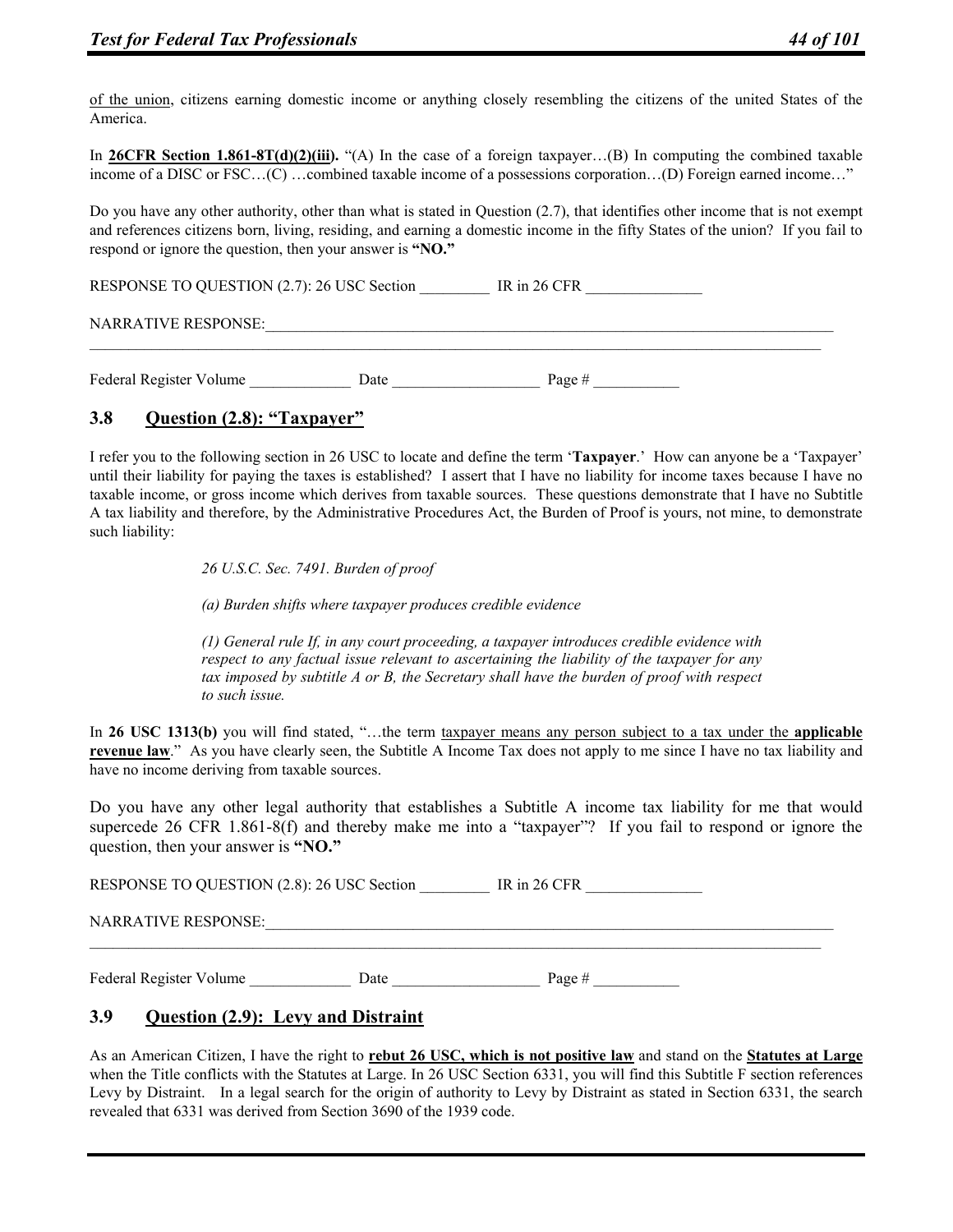In the Statutes at Large you will find Section 3690 [1939 Code] was derived from the *Revised Statutes of 1874 Section 3187* and is titled **"***Taxes Collectible by Distraint***."** There is no reference in this section of the Statutes at Large authorizing any Levy by Distraint on Federal Income Tax. The only species of tax for this type of enforcement is for distilled spirits and cotton. These are Excise Taxes.

Do you have any other authority; other than what is stated in Question (2.9) that authorizes the IRS to LEVY BY DISTRAINT upon anyone for non-payment of the Federal Income Tax? If you fail to respond or ignore the question, then your answer is **"NO."** 

RESPONSE TO QUESTION (2.9): 26 USC Section IR in 26 CFR

NARRATIVE RESPONSE:

Federal Register Volume \_\_\_\_\_\_\_\_\_\_\_\_\_\_\_\_\_\_\_\_ Date \_\_\_\_\_\_\_\_\_\_\_\_\_\_\_\_\_\_\_\_\_\_ Page #

#### **3.10 Question (2.10): Only Cotton and Distilled Spirits Lienable**

As an American Citizen, I have the right to **rebut 26 USC, which have not been enacted into positive law** and stand on the **Statutes at Large** when the Title has not been enacted into law. In 26 USC Section 6321, you will find this Subtitle F section references Liens. The IRS has stated as their authority to place **Liens**, on Bank Accounts and other personal property rests in **26 USC Section 6321**.

In the Statutes at Large you will find Section 3670 [1939 Code] was derived from the *Revised Statutes of 1874 Section 3186* and is titled "**Lien for Taxes."** There is no reference in this section of the Statutes at Large authorizing any Liens for taxes on the Federal Income Tax. This section was derived from the actual Statute passed by Congress on July 13, 1866. This Act identifies **only Excise Taxes on Cotton and Distilled Spirits** as lienable. These are Excise Taxes.

Do you have any other authority, other than what is stated in Question (2.10), that authorizes the IRS to place a LIEN FOR TAXES upon anyone for non-payment of the Federal Income Tax? If you fail to respond or ignore the question, then your answer is **"NO."**

 $\mathcal{L}_\mathcal{L} = \{ \mathcal{L}_\mathcal{L} = \{ \mathcal{L}_\mathcal{L} = \{ \mathcal{L}_\mathcal{L} = \{ \mathcal{L}_\mathcal{L} = \{ \mathcal{L}_\mathcal{L} = \{ \mathcal{L}_\mathcal{L} = \{ \mathcal{L}_\mathcal{L} = \{ \mathcal{L}_\mathcal{L} = \{ \mathcal{L}_\mathcal{L} = \{ \mathcal{L}_\mathcal{L} = \{ \mathcal{L}_\mathcal{L} = \{ \mathcal{L}_\mathcal{L} = \{ \mathcal{L}_\mathcal{L} = \{ \mathcal{L}_\mathcal{$ 

RESPONSE TO QUESTION (2.10): 26 USC Section FR in 26 CFR

NARRATIVE RESPONSE:

Federal Register Volume \_\_\_\_\_\_\_\_\_\_\_\_\_ Date \_\_\_\_\_\_\_\_\_\_\_\_\_\_\_\_\_\_\_ Page # \_\_\_\_\_\_\_\_\_\_\_

## **3.11 Question (2.11): Assessment authority**

As an American Citizen, I have the right to **rebut 26 USC, which has not been enacted into positive law,** and stand on the **Statutes at Large** when the Title has not been enacted into law. In 26 USC Section 6201, you will find this Subtitle F section references ASSESSMENT. The IRS has stated as their authority to ASSESS A TAX rests in **26 USC Section 6201**.

The IRS **Assessment Authority** as stated in **26 USC Section 6201** was derived from **Section 3182 of the Revised Statutes of 1874**. The type of taxes authorized by Congress to be assessed are described in crystal clarity in the Statutes-at-Large enacted on December 24, 1872, Chapter 13, Section 2, Volume 17, page 402, which describes authorized assessment of taxes by the Secretary and apply **only to Tobacco and Distilled Spirits**. The intent of Congress has not changed, as there has been no amendment to the law as expressed in the Statutes-at-Large to date.

The regulation associated with 26 U.S.C. Section 6201 also states the following regarding assessments:

*[Code of Federal Regulations]*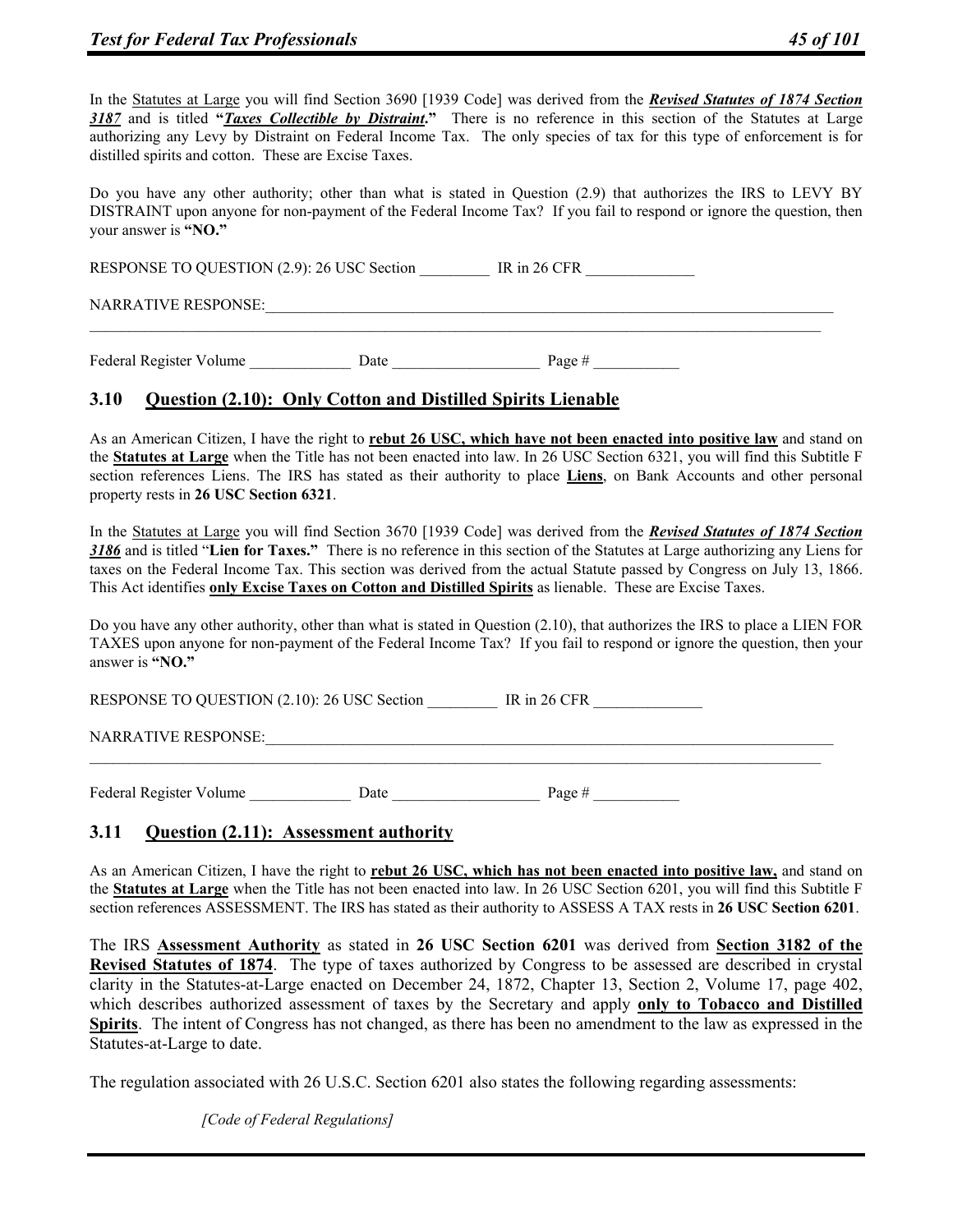*[Title 26, Volume 17] [Revised as of April 1, 2001] From the U.S. Government Printing Office via GPO Access [CITE: 26CFR301.6201-1]* 

*Sec. 301.6201-1 Assessment authority.* 

*(a) IN GENERAL.* 

*…* 

*The district director is authorized and required to make all inquiries necessary to the determination and assessment of all taxes imposed by the Internal Revenue Code of 1954 or any prior internal revenue law. The district director is further authorized and required, and the director of the regional service center is authorized, to make the determinations and the assessments of such taxes. However, certain inquiries and determinations are, by direction of the Commissioner, made by other officials, such as assistant regional commissioners. The term "taxes" includes interest, additional amounts, additions to the taxes, and assessable penalties. The authority of the district director and the director of the regional service center to make assessments includes the following:* 

*(1) TAXES SHOWN ON RETURN. The district director or the director of the regional service center shall assess all taxes determined by the taxpayer or by the district director or the director of the regional service center and disclosed on a return or list.*

#### *(2) UNPAID TAXES PAYABLE BY STAMP.*

*(i) If without the use of the proper stamp:* 

*(a) Any article upon which a tax is required to be paid by means of a stamp is sold or removed for sale or use by the manufacturer thereof, or* 

*(b) Any transaction or act upon which a tax is required to be paid by means of a stamp occurs; The district director, upon such information as he can obtain, must estimate the amount of the tax which has not been paid and the district director or the director of the regional service center must make assessment therefor upon the person the district director determines to be liable for the tax. However, the district director or the director of the regional service center may not assess any tax which is payable by stamp unless the taxpayer fails to pay such tax at the time and in the manner provided by law or regulations.*

*(ii) If a taxpayer gives a check or money order as a payment for stamps but the check or money order is not paid upon presentment, then the district director or the director of the regional service center shall assess the amount of the check or money order against the taxpayer as if it were a tax due at the time the check or money order was received by the district director.* 

The above regulation clearly shows that the only types of tax for which an assessment may be made by the Secretary of the Treasury rather than the person liable for tax are taxes involving stamps on liquor and cigarettes. Note that income taxes are NOT mentioned. This leads to the conclusion that the Secretary of Treasury or his delegate may not prepare assessments upon a person under Subtitles A through C, which means that they may not either estimate taxes or prepare either Form 23C or any of the other return forms, including 1040, 1040NR, or 2555. Furthermore, no IRS agents have in their possession a Delegation Order authorizing them to sign either form 23C or forms 1040, 1040NR, or 2555 on behalf of a taxpayer to establish a tax liability.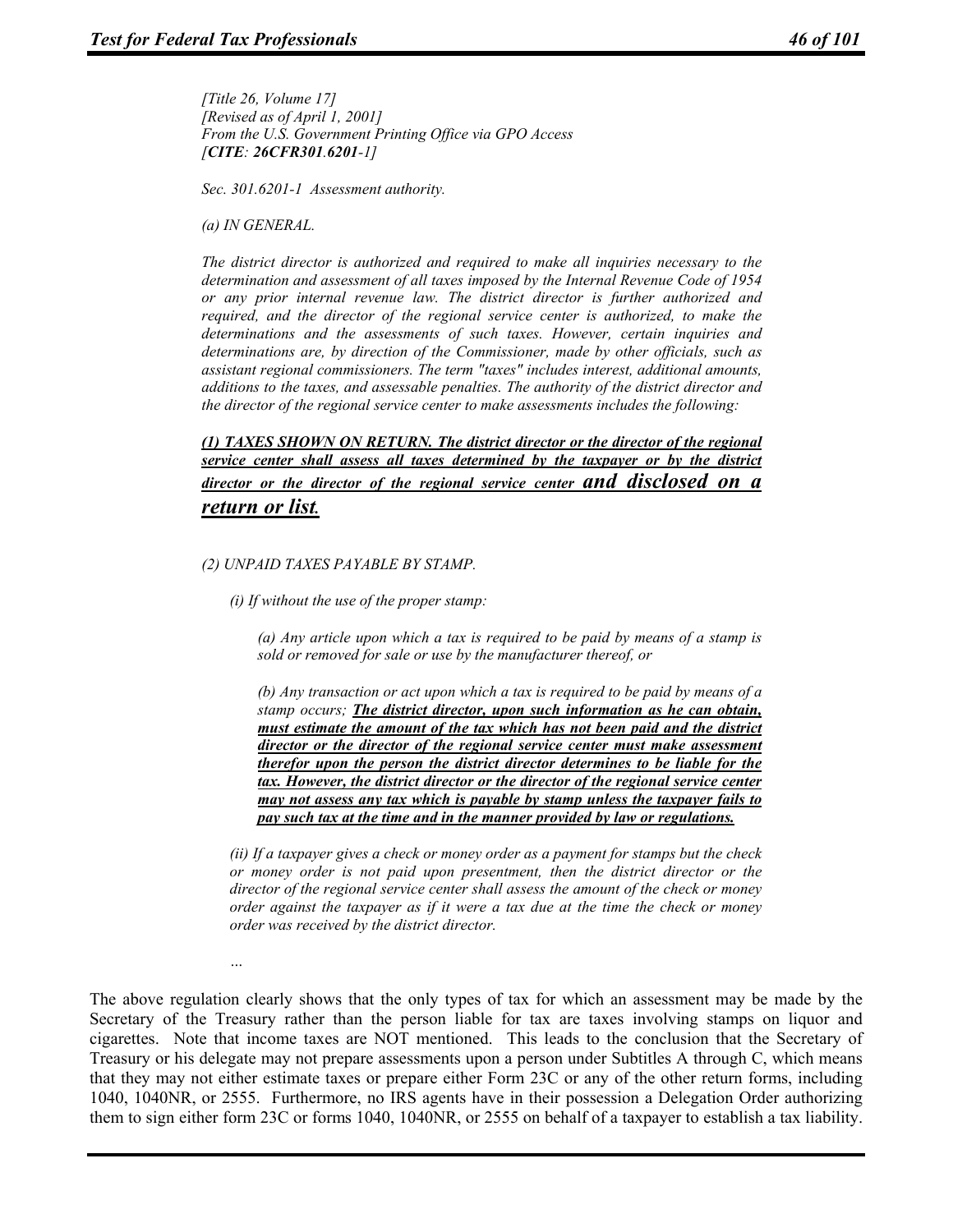These findings are entirely consistent with the definition of income taxes as being voluntary, as indicated in the cites below:

> *"Our system of taxation is based upon voluntary assessment and payment, not upon distraint."*

*Flora v. U.S., 362 U.S. 145 (1959)* 

The following quotes help underscore these conclusions:

*Our tax system is based on individual self-assessment and voluntary compliance." (emphasis added) Mortimer Caplin, Internal Revenue Audit Manual, 1975* 

*Because the American tax system is based on voluntary compliance and selfassessment, each year taxpayers make their own determination of their tax liability and file returns reporting the correct tax." (emphasis added) WELCOME to the United States of America Form I-357, Re. 7-19-80, the United States Department of Justice, Immigration and Naturalization Service* 

Questions:

PART A: Does anyone in the IRS have any Delegation Order or delegated authority that authorizes them to ASSESS TAXES upon any natural person for non-payment of the Federal Income Tax or non-filing of a tax return by that person? (*NOTE*: Substitute for Returns are *not* included because they are not legitimate assessments) If you fail to respond or ignore the question, then your answer is **"NO."**

RESPONSE TO QUESTION (2.11A): 26 USC Section IR in 26 CFR

NARRATIVE RESPONSE:

Federal Register Volume Date Date Page #  $\frac{1}{2}$ 

PART B: Are there *any* IRS agents or officers who have Delegation Orders *provided by the Secretary of Treasury*, to sign Form 23C Assessment forms or forms 1040, 1040NR, or 2555 on behalf of natural persons for Subtitles A through C income taxes applied to that person (YES or NO)? If you fail to respond or ignore the question, then your answer is **"NO."**

 $\mathcal{L}_\mathcal{L} = \{ \mathcal{L}_\mathcal{L} = \{ \mathcal{L}_\mathcal{L} = \{ \mathcal{L}_\mathcal{L} = \{ \mathcal{L}_\mathcal{L} = \{ \mathcal{L}_\mathcal{L} = \{ \mathcal{L}_\mathcal{L} = \{ \mathcal{L}_\mathcal{L} = \{ \mathcal{L}_\mathcal{L} = \{ \mathcal{L}_\mathcal{L} = \{ \mathcal{L}_\mathcal{L} = \{ \mathcal{L}_\mathcal{L} = \{ \mathcal{L}_\mathcal{L} = \{ \mathcal{L}_\mathcal{L} = \{ \mathcal{L}_\mathcal{$ 

RESPONSE TO QUESTION (2.11B): 26 USC Section IR in 26 CFR

 $\mathcal{L}_\mathcal{L} = \{ \mathcal{L}_\mathcal{L} = \{ \mathcal{L}_\mathcal{L} = \{ \mathcal{L}_\mathcal{L} = \{ \mathcal{L}_\mathcal{L} = \{ \mathcal{L}_\mathcal{L} = \{ \mathcal{L}_\mathcal{L} = \{ \mathcal{L}_\mathcal{L} = \{ \mathcal{L}_\mathcal{L} = \{ \mathcal{L}_\mathcal{L} = \{ \mathcal{L}_\mathcal{L} = \{ \mathcal{L}_\mathcal{L} = \{ \mathcal{L}_\mathcal{L} = \{ \mathcal{L}_\mathcal{L} = \{ \mathcal{L}_\mathcal{$ 

NARRATIVE RESPONSE:

Federal Register Volume Date Date Date Page #

PART C: If the answer to Part B above is YES, please provide a copy of a sample Delegation Order showing the delegation of authority issued by the Secretary of the Treasury for signing forms 23C, 1040, 1040NR, or 2555 on behalf of a natural person (not corporations) for imposition of Subtitles A through C income taxes. If you fail to respond or ignore the question, then your answer is **"WE HAVE NO OFFICERS OR AGENTS WITH SUCH ASSESSMENT AUTHORITY BECAUSE THE INCOME TAX SYSTEM IS BASED ON SELF ASSESSMENT BY THE ADMISSION OF THE IRS COMMISSIONER."**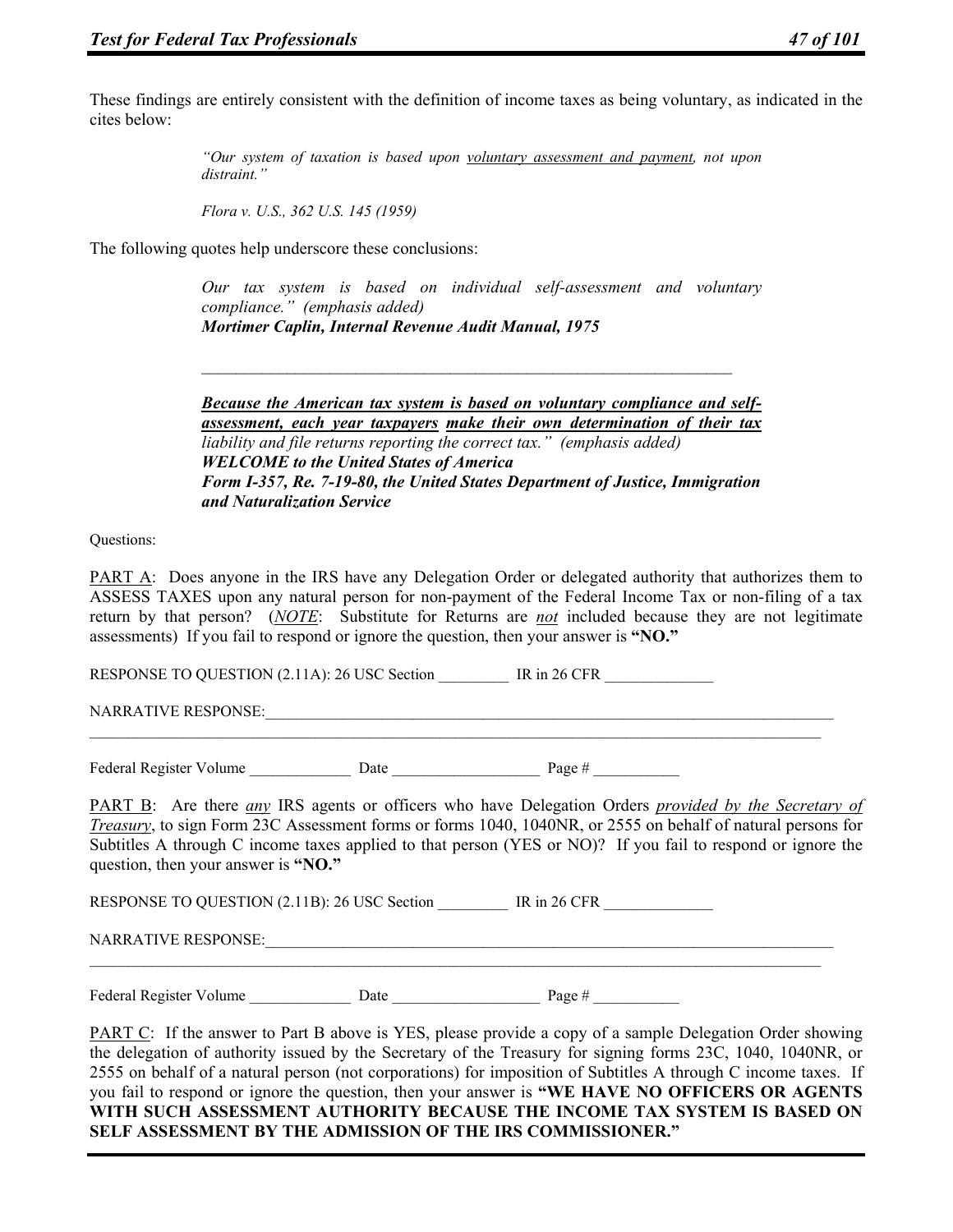| <b>Test for Federal Tax Professionals</b>    | 48 of 101 |                |  |
|----------------------------------------------|-----------|----------------|--|
| RESPONSE TO QUESTION (2.11C): 26 USC Section |           | IR in $26$ CFR |  |
| <b>NARRATIVE RESPONSE:</b>                   |           |                |  |
| Federal Register Volume                      | Date      | Page #         |  |

#### **3.12 Question (2.12): Valid Assessment not made**

In order for a tax assessment to occur, an IRS Assessment Officer is charged with completing **Form 23 C and Supporting Documents**. Form 23C and Supporting Documents are one of the very few documents that the IRS requires their own personnel to certify by signing and dating the Form 23C and supporting documents under Penalties of Perjury. Certification only occurs upon signing and dating both.

According to the Internal Revenue Manual, IRS Assessment Officers are not authorized to assess taxes under Subtitles A, B, and C.

Do you have in your possession a **CERTIFIED [UNDER PENALTIES OF PERJURY] FORM 23C AND SUPPORTING DOCUMENTS** signed and dated by an IRS Assessment Officer identifying myself or a nom de guerre in my name format? If so, send me a certified copy signed and dated under penalties of perjury upon the Assessment Officer.

Do you have any other authority, other than what is stated in Question (2.11), that authorizes the IRS to ASSESS TAXES upon anyone for non-payment of the Federal Income Tax by any other means than the Form 23C and Supporting Documents which must be certified by signature and date from a IRS Assessment Officer? If you fail to respond or ignore the question, then your answer is **"NO."**

RESPONSE TO QUESTION (2.12): 26 USC Section \_\_\_\_\_\_\_\_\_\_\_ IR in 26 CFR \_\_\_\_\_\_\_\_\_\_\_

 $\mathcal{L}_\mathcal{L} = \{ \mathcal{L}_\mathcal{L} = \{ \mathcal{L}_\mathcal{L} = \{ \mathcal{L}_\mathcal{L} = \{ \mathcal{L}_\mathcal{L} = \{ \mathcal{L}_\mathcal{L} = \{ \mathcal{L}_\mathcal{L} = \{ \mathcal{L}_\mathcal{L} = \{ \mathcal{L}_\mathcal{L} = \{ \mathcal{L}_\mathcal{L} = \{ \mathcal{L}_\mathcal{L} = \{ \mathcal{L}_\mathcal{L} = \{ \mathcal{L}_\mathcal{L} = \{ \mathcal{L}_\mathcal{L} = \{ \mathcal{L}_\mathcal{$ 

NARRATIVE RESPONSE:

Federal Register Volume \_\_\_\_\_\_\_\_\_\_\_\_\_ Date \_\_\_\_\_\_\_\_\_\_\_\_\_\_\_\_\_\_\_ Page # \_\_\_\_\_\_\_\_\_\_\_

#### **3.13 Question (2.13): U.S. citizenship**

Below is the ONLY definition of "citizen of the United States" found anywhere in the Internal Revenue Code or the Treasury Regulations:

*26 CFR 31.3121(e)-1 State, United States, and citizen.* 

*(b)…The term 'citizen of the United States' includes a citizen of the Commonwealth of Puerto Rico or the Virgin Islands, and, effective January 1, 1961, a citizen of Guam or American Samoa.* 

**PART A:** Please identify any other definition of "U.S. citizen" or "citizen of the United States" that might supercede or clarify this definition elsewhere in the Internal Revenue Code or Treasury Regulations. If you fail to respond or ignore the question, then your answer is **"THERE ARE NO OTHER DEFINITIONS OF 'U.S. citizen' or "citizen of the United States' FOUND ANYWHERE IN THE INTERNAL REVENUE CODE, SO THIS DEFINITIONS GOVERNS."**

| RESPONSE TO QUESTION (2.13A): 26 USC Section |      |          |  |
|----------------------------------------------|------|----------|--|
| <b>NARRATIVE RESPONSE:</b>                   |      |          |  |
| Federal Register Volume                      | Date | Page $#$ |  |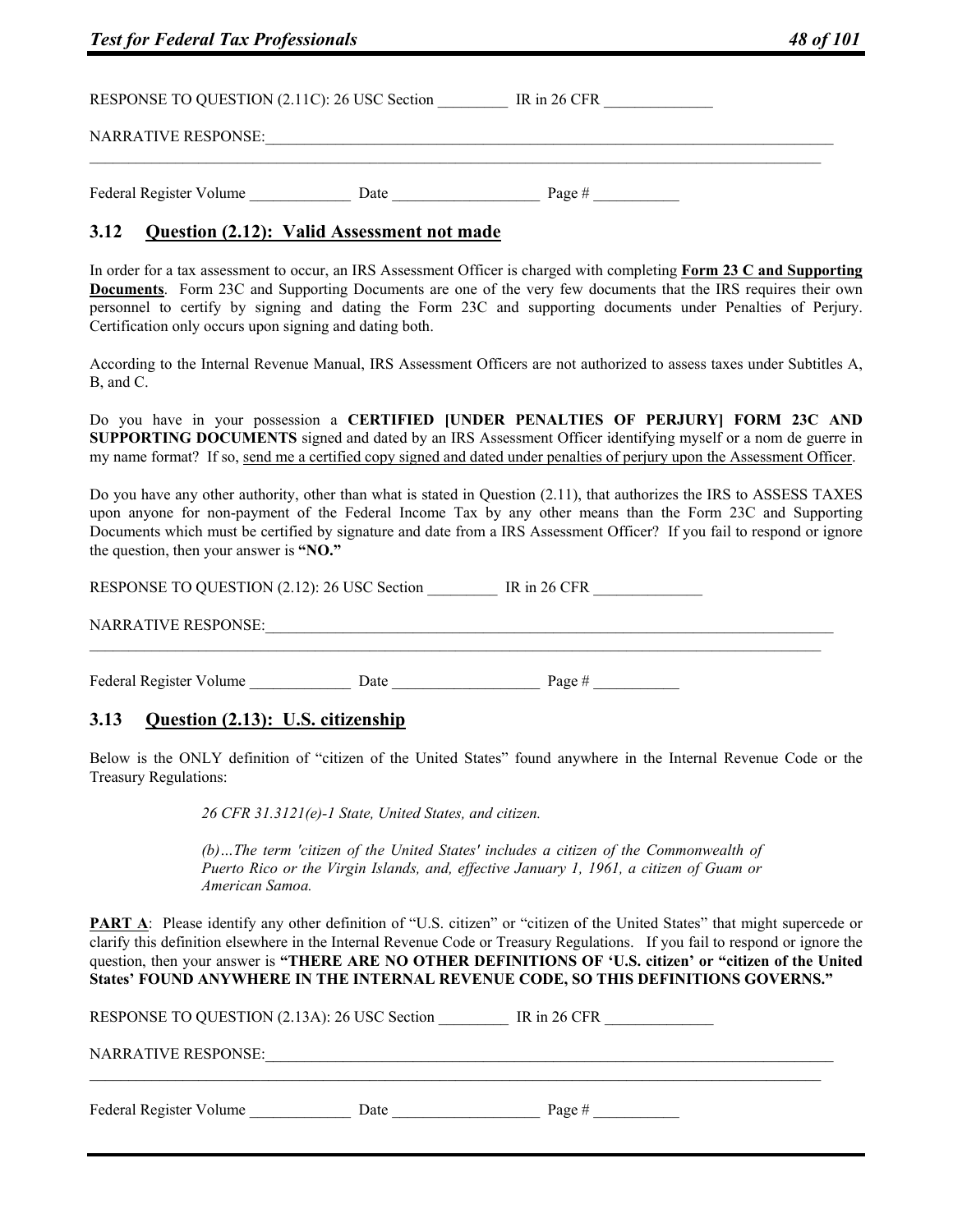**PART B**: The term "**U.S. citizen"** which is defined by Title 8 Immigration & Naturalization Act means a *'citizen under the sovereign jurisdiction of the United States Government.'* This definition reflects only those persons and citizens residing in the U.S. Territorial possessions of the Congress of the United States and who have no Constitutional Rights or Protections. I declare under penalty of perjury that I am not now and never have been a "U.S. citizen". Do you have any documentation, records, or evidence in your administrative records on me that identifies myself, or a created nom de guerre resembling my name [artificial corporate entity identified by all capital letters with no punctuation] as a **"U.S. citizen?"** If you fail to respond or ignore the question, then your answer is **"The Internal Revenue Service has** *no records* **or evidence in your administrative file or anywhere else that would prove you are a U.S. citizen."**

RESPONSE TO QUESTION (2.13B): 26 USC Section IR in 26 CFR

NARRATIVE RESPONSE:

Federal Register Volume \_\_\_\_\_\_\_\_\_\_\_\_\_ Date \_\_\_\_\_\_\_\_\_\_\_\_\_\_\_\_\_\_\_ Page # \_\_\_\_\_\_\_\_\_\_\_

**PART C**: I have never knowingly or willingly subverted, renounced, or voluntarily declared a change in my citizenship status from that of an American Citizen [*a human being, not to be confused with the term person, who under the Constitution and the laws of the united States or of a particular State, is entitled to the enjoyment of full civil rights. The rights are those as enumerated in the Bill of Rights to the Constitution for the united States of America and because of these rights this man is not subject to the exclusive or sovereign jurisdiction of any government at birth*]. Any attempt to declare, modify, or cause by method of a deception regarding my American Citizenship into a citizenship status of servitude as indicated by that of a "U.S. Citizen" [with no Constitutional Rights and Protections] is a fraud.

Do you have any identification format, **including that of a Social Security Number**, for the purpose of creating such a fraudulent act in your records or database relating to my natural person or a fraudulently created nom de guerre? If you fail to respond or ignore the question, then your answer is **"NO."** 

**PART D:** If such an identification method exists in your records and/or database; by what authority do you claim to possess, under Federal Law, a legal right which permits your firm to violate my Constitutionally protected rights as an American Citizen by such a fraud? There are no statutes of limitations in situations regarding fraudulent activity.

If you fail to respond or ignore the question, then your answer is **"NO RECORDS OR DATABASE ENTRY, INCLUDING A SOCIAL SECURITY NUMBER, EXIST THAT IDENTIFY MY NATURAL PERSON OR ANY FRAUDULENTLY CREATED NOM DE GUERRE AS BEING A U.S.CITIZEN."**

RESPONSE TO QUESTION (2.13D): 26 USC Section FR in 26 CFR

NARRATIVE RESPONSE:

Federal Register Volume Date Date Page #  $\frac{1}{2}$ 

*"A law is not self-executing and imposes no reporting duties until implementing regulations have been promulgated…an individual cannot be prosecuted unless he violates regulations have been promulgated…an individual cannot be prosecuted unless he violates implementing regulations." United States v. Murphy, 809 F2d 1427, 9th Cir, 1987.* 

*"We think it important to note that the Act's civil and criminal penalties attach only upon violation of implementing regulations promulgated by the Secretary; if the Secretary were to do nothing, the Act itself would impose no penalties on anyone." California Bankers Assn. v. Schultz, 416 U.S. 21, 1974.* 

The **Federal Register Act, 44 USC 1501** identifies '*document'* to mean *"…an order, regulation, rule…"* It further defines '*Federal agency or agency'* to mean *"…establishment, bureau, agency, institution, commission or separate office of the*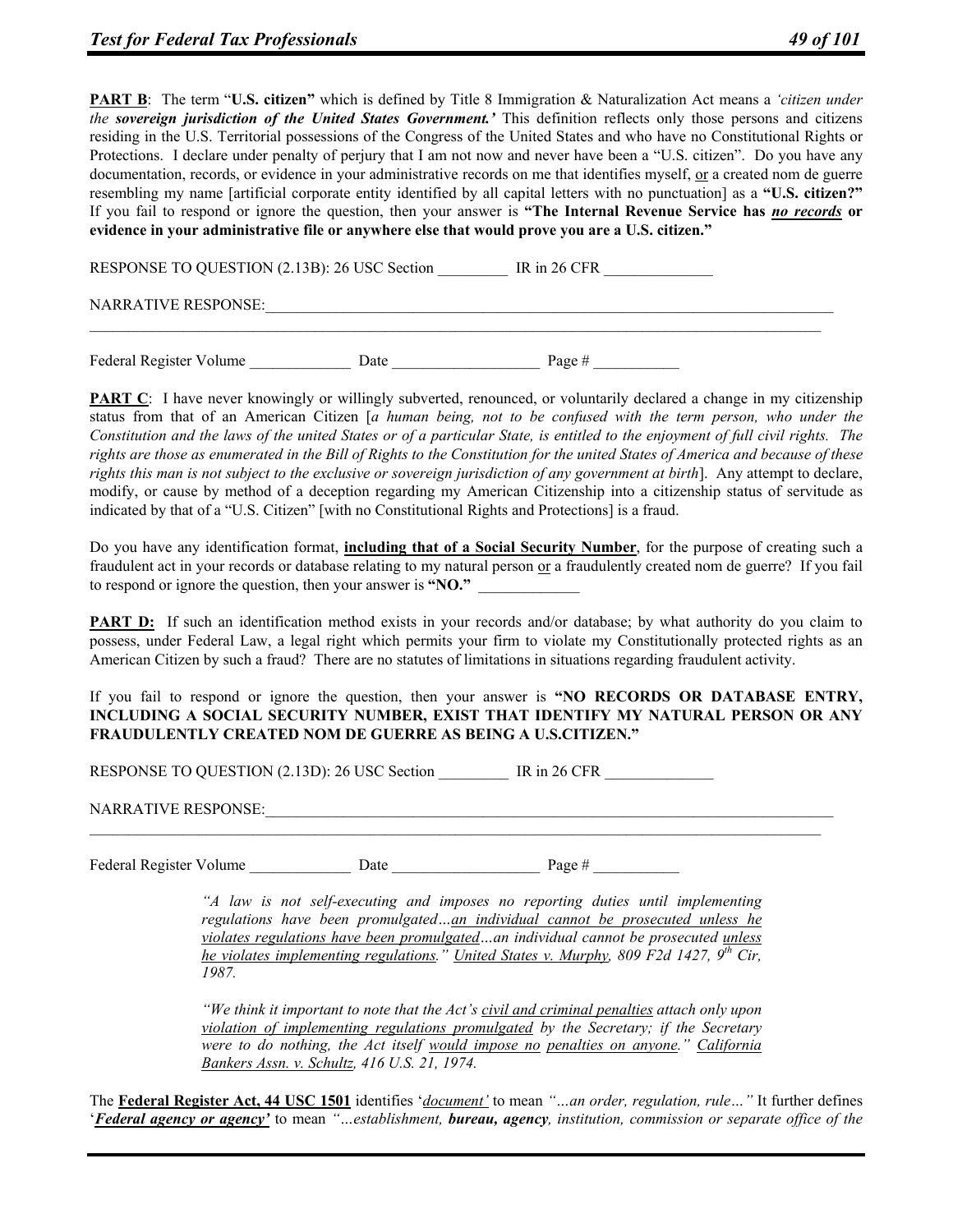*administrative branch of the Government of the United States but not the legislative or judicial branches of the Government"*

Furthermore, **44 USC Section 1505**. Documents to be published in Federal Register, states in (a) *"…Documents Required To Be Published by Congress"* and in 1505(a)(3) *"documents or classes of documents that may be required so to be published by Act of Congress."*

It is quite clear that **all Implementing Regulations that are applicable must be published in the Federal Register before anyone can be held liable and be penalized for a violation**.

Mr. Michael White, Attorney, Office of the Federal Register, National Archives, recently provided federal legal opinion. He stated in his legal opinion letter dated May 18, 1994, that *"the Internal Revenue Service has not incorporated by reference in the Federal Register* [meaning they have not published in the Federal Register] *a requirement to make an income tax return."*

He also answered a separate question as to the **enforcement** [implementing] regulations applying to 26 USC Section 6321 & 6331 [Liens & Levy by distraint] and other sections in the letter. He stated in his letter *"there are no corresponding entries* [meaning no Implementing Regulations] *for Title 26*." Note that Sections 6321 & 6331 falls under Subtitle F. As mentioned earlier, Subtitle F has no enactment date and the IRS has no enforcement authority.

The IRS also has no enforcement authority to according to Federal Law. This statement is made in light of **[1]** 26 **USC Section 7851 (a)(6)(A)** showing no enactment date for subtitle F [enforcement], [2] Mr. White's legal opinion letter from the **Office of the Federal Register** indicating no promulgation of any implementing regulations in 26 CFR for Sections 6321 & 6331, and **[3]** the **Treasury Organizational Chart** proving that no enforcement authority is in existence.

The <u>Implementing Regulation for Levy by Distraint applies only to Title 27</u> or the Bureau of Alcohol, Tobacco, & Firearms. This agency collects stamp taxes, which are the species of tax applicable to cotton, and distilled spirits. According to **1 CFR 1 Section 21.21**, each agency shall publish its own regulations and may not cross-reference to another agency. As a result, there exists no statutory authority for the IRS to assess, lien, levy or collect income taxes by distraint. To do so and to impose Civil Penalties without such authority is an act of violation upon a person under color of law.

As previously stated the lack of legal IRS enforcement is further validated by the **Treasury Organizational Chart**. The chart was published in the Federal Register [Vol.60, No. 92, Friday, May 12, 1995, Page 25765 and signed by Robert E. Rubin, Sec of the Treasury], and clearly shows the IRS has no enforcement authority.

The **Statutes-at-Large (SAL) takes precedent over 26 USC**. Title 26 has not been enacted into positive law and is only prima facie [rebuttable] evidence of the real law in the SAL. You will find this stated in "The Code of the Laws of the United States" and that 26 USC has not been enacted as law in "Titles of United States Code."

The **SAL imposes no income tax liability on any natural person**, human being, or citizen residing [and earning a living] in the fifty states of the union. Let me be clear, there is no reference to an income tax upon natural persons in a search of the SAL.

**PART E:** I must ask that you prove you are acting within the bounds of your authority if you are an agent of the US Government by providing the following documents pursuant to the Freedom of Information Act, 5 USC Section 552 and the Privacy Act, 5 USC552a. This request is based on 5 U.S.C. §556(d), which states:

> *TITLE 5 - GOVERNMENT ORGANIZATION AND EMPLOYEES PART I - THE AGENCIES GENERALLY CHAPTER 5 - ADMINISTRATIVE PROCEDURE SUBCHAPTER II - ADMINISTRATIVE PROCEDURE*

*Sec. 556. Hearings; presiding employees; powers and duties; burden of proof; evidence; record as basis of decision*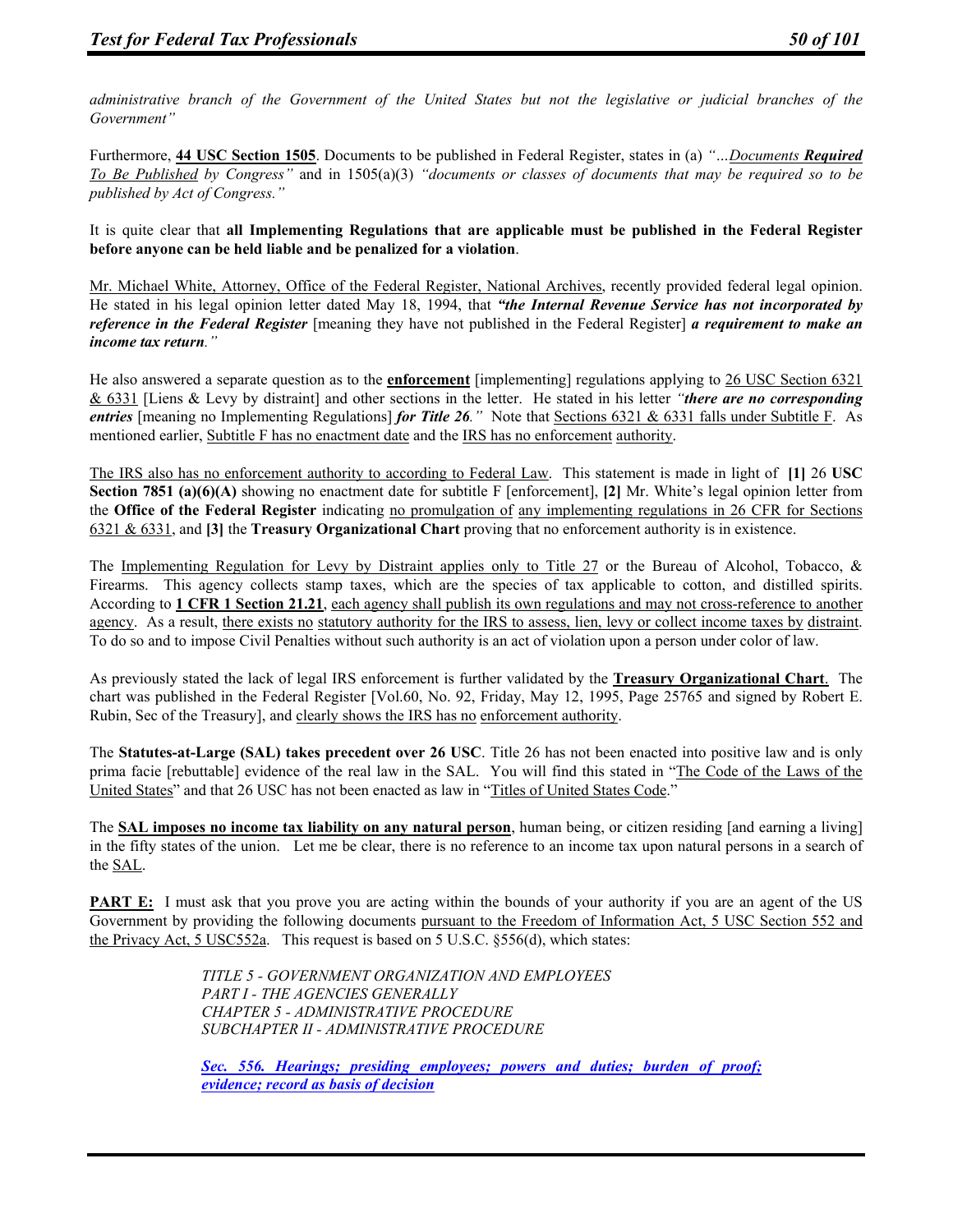*(d) Except as otherwise provided by statute, the proponent of a rule or order has the burden of proof. Any oral or documentary evidence may be received, but the agency as a matter of policy shall provide for the exclusion of irrelevant, immaterial, or unduly repetitious evidence. A sanction may not be imposed or rule or order issued except on consideration of the whole record or those parts thereof cited by a party and supported by and in accordance with the reliable, probative, and substantial evidence.*

Therefore, the burden of proof falls on you to demonstrate your authority to enforce and collect income taxes. The documents that are needed to meet this burden of proof are to be attached to your response to this Test for Federal Tax Professionals are:

- 1. A copy of your identification card which identifies you as an Agent of the United States Government.
- 2. A copy of your Appointment Affidavit and a copy of your Bond.
- 3. A copy of the Charter of the Internal Revenue Service identifying them as an Agency of the US Government.
- 4. The page in the Federal Register where the IRS has listed their central and field organizations as required of all federal agencies pursuant to 5 USC.
- 5. A copy of the document that show the exact effective date of Subtitle F [Enforcement] of the Internal Revenue Code pursuant to 26 USC 7851(a)(6)(A).
- 6. A copy of the document that shows the date the Internal Revenue Code was enacted into positive law.
- 7. A copy of your "Enforcement" Pocket Commission identifying you as an Enforcement officer who may be involved in collection, assessment, or summons activity. This means that you must have a "E" in the last digit of the serial number for your pocket commission. Refer to the following for further information:

#### http://famguardian.org/Subjects/Taxes/Articles/PocketComm/PocketComm.htm

Any further attempt to perpetuate this fraudulent claim of tax liability and penalties is a misuse or abuse of power. Such an act would not have occurred but for the individual committing the act was willfully acting as an official exercising his assumed powers but outside the bounds of lawful authority.

If you fail to respond or ignore the question, then your answer is **"I have no delegated authority to enforce (that is, use distraint to assess, collect, or penalize for noncompliance, or require persons to keep records) under Subtitles A through C of the Internal Revenue Code against American Citizens and 'U.S. nationals' who are not 'U.S. citizens'."**

## **3.14 Question (2.14): Definition of "Income"?**

The U.S. Supreme Court has stated the following about who or what is the authority on the definition of "income" within the meaning of the Internal Revenue Code. The cite below is a quote from the U.S. Supreme Court in the Case of *Eisner v. Macomber*, 252 U.S. 189, 207, 40 S.Ct. 189, 9 A.L.R. 1570 (1920), and this case has not been overruled:

> *"In order, therefore, that the [apportionment] clauses cited from article I [§2, cl. 3 and §9, cl. 4] of the Constitution may have proper force and effect …[I]t becomes essential to distinguish between what is an what is not 'income,'…according to truth and substance, without regard to form. Congress cannot by any definition it may adopt conclude the matter, since it cannot by legislation alter the Constitution, from which alone, it derives its power to legislate, and within those limitations alone that power can be lawfully exercised… [pg. 207]…After examining dictionaries in common use we find little to add to the succinct definition adopted in two cases arising under the Corporation Tax Act of 1909, Stratton's Independence v. Howbert, 231 U.S. 399, 415, 34 S.Sup.Ct. 136, 140 [58 L.Ed. 285] and Doyle v. Mitchell Bros. Co., 247 U.S. 179, 185, 38 S.Sup.Ct. 467, 469, 62 L.Ed. 1054…" [emphasis added]*

So we see that the Internal Revenue Code (I.R.C.), which is legislation by Congress, may NOT properly define income. *Only the Constitution* may define income. The two cases cited above are as follows. First, we cite *Doyle v. Mitchell Brothers Co.*, 247 U.S. 179, 185, 38 S.Ct. 467 (1918):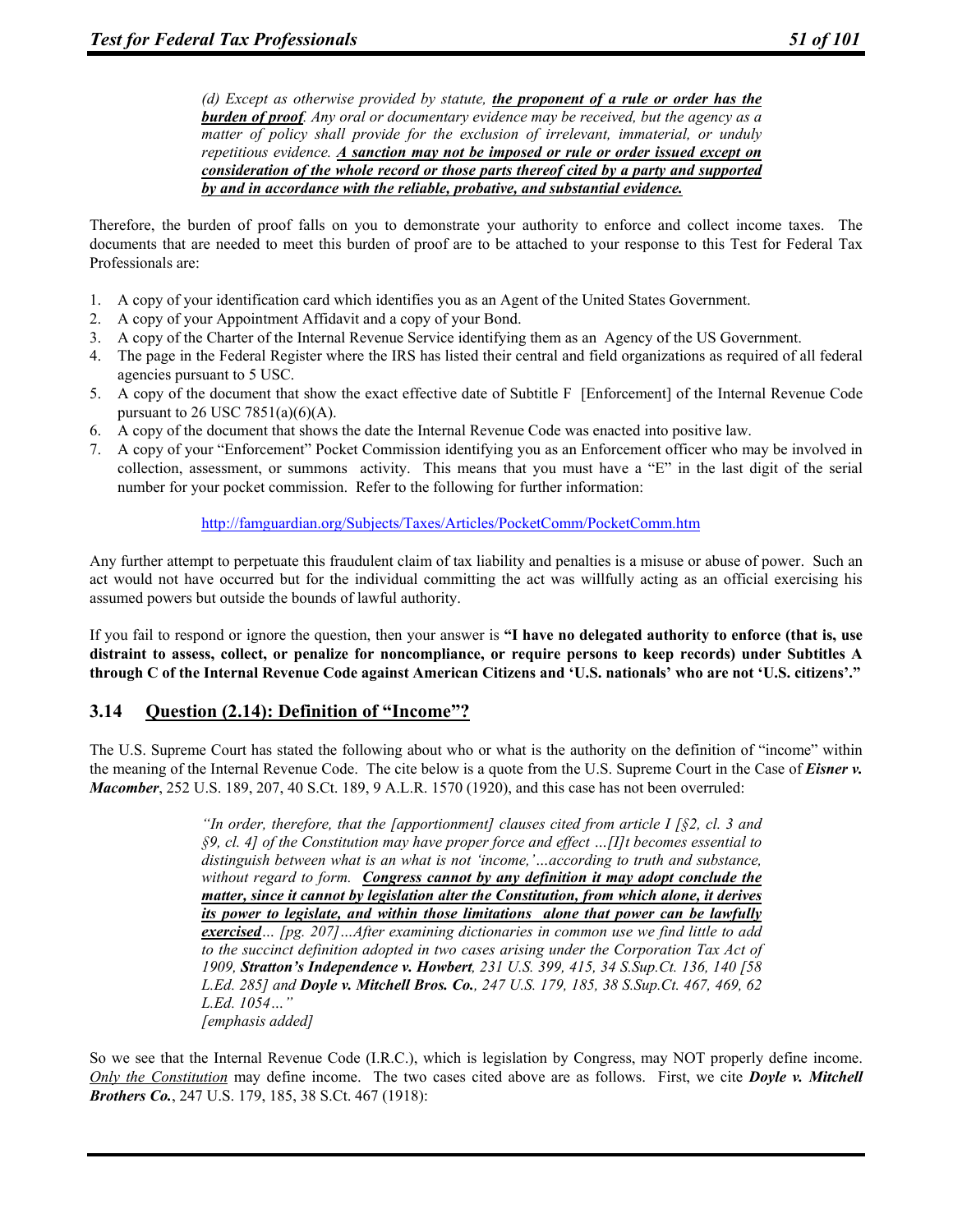*"…Whatever difficulty there may be about a precise scientific definition of 'income,' it imports, as used here, something entirely distinct from principal or capital either as a subject of taxation or as a measure of the tax; conveying rather the idea of gain or increase arising from corporate activities." [emphasis added]* 

And in *Stratton's Independence v. Howbert*, 231 U.S. 399, 414, 58 L.Ed. 285, 34 Sup.Ct. 136 (1913):

*"This court had decided in the Pollock Case that the income tax law of 1894 amounted in effect to a direct tax upon property, and was invalid because not apportioned according to populations, as prescribed by the Constitution. The act of 1909 avoided this difficulty by imposing not an income tax, but an excise tax upon the conduct of business in a corporate capacity, measuring, however, the amount of tax by the income of the corporation…Flint v. Stone Tracy Co., 220 U.S. 107, 55 L.Ed. 389, 31 Sup.Ct.Rep. 342, Ann. Cas."* 

Here are some additional cites further defining "income":

*"Income has been taken to mean the same thing as used in the Corporation Excise Tax Act of 1909 (36 Stat. 112) in the 16th Amendment, and in the various revenue acts subsequently passed." Bowers v. Kerbaugh-Empire Co., 271 U.S. 170, 174, (1926)* 

*\_\_\_\_\_\_\_\_\_\_\_\_\_\_\_\_\_\_\_\_\_\_\_\_\_\_\_\_\_\_\_\_\_\_\_\_\_\_\_\_\_\_\_\_\_\_\_\_\_\_\_\_\_\_\_\_\_\_\_\_\_\_\_\_\_\_\_\_\_*

*"As repeatedly pointed out by this court, the Corporation Tax Law of 1909..imposed an excise or privilege tax, and not in any sense, a tax upon property or upon income merely as income. It was enacted in view of the decision of Pollock v. Farmer's Loan & T. Co., 157 U.S. 429, 29 L. Ed. 759, 15 Sup. St. Rep. 673, 158 U.S. 601, 39 L. Ed. 1108, 15 Sup. Ct. Rep. 912, which held the income tax provisions of a previous law to be unconstitutional because amounting in effect to a direct tax upon property within the meaning of the Constitution, and because not apportioned in the manner required by that instrument."* 

*U.S. v. Whiteridge, 231 U.S. 144, 34 S.Sup. Ct. 24 (1913)* 

*"The conclusion reached in the Pollack case.. recognized the fact that taxation on income was, in its nature, an excise…"* 

*\_\_\_\_\_\_\_\_\_\_\_\_\_\_\_\_\_\_\_\_\_\_\_\_\_\_\_\_\_\_\_\_\_\_\_\_\_\_\_\_\_\_\_\_\_\_\_\_\_\_\_\_\_\_\_\_\_\_\_\_\_\_\_\_\_\_\_\_\_*

*\_\_\_\_\_\_\_\_\_\_\_\_\_\_\_\_\_\_\_\_\_\_\_\_\_\_\_\_\_\_\_\_\_\_\_\_\_\_\_\_\_\_\_\_\_\_\_\_\_\_\_\_\_\_\_\_\_\_\_\_\_\_\_\_\_\_\_\_\_*

*Brushaber v. Union Pacific Railroad Co., 240 U.S. 1, 16-17 (1916)* 

*""We must reject in this case, as we have rejected in cases arising under the Corporation Excise Tax Act of 1909 (Doyle, Collector, v. Mitchell Brothers Co., 247 U.S. 179, 38 Sup. Ct. 467, 62 L. Ed.--), the broad contention submitted on behalf of the government that all receipts—everything that comes in-are income within the proper definition of the term 'gross income,' and that the entire proceeds of a conversion of capital assets, in whatever form and under whatever circumstances accomplished, should be treated as gross income.* Certainly the term "income' has no broader meaning in the 1913 act than in *that of 1909 (see Stratton's Independence v. Howbert, 231 U.S. 399, 416, 417 S., 34 Sup. Ct. 136), and for the present purpose we assume there is not difference in its meaning as used in the two acts."* 

*Southern Pacific Co., v. Lowe, 247 U.S. 330, 335, 38 S.Ct. 540 (1918)* 

Clearly, then, we have firmly established based on the above cites from the Supreme Court that:

- Congress has no authority to redefine the meaning of income. The Constitution defines it.
- Any attempt by Congress to redefine the meaning of income in the Internal Revenue Code can safely be disregarded if it is inconsistent with the above definitions by the U.S. Supreme Court.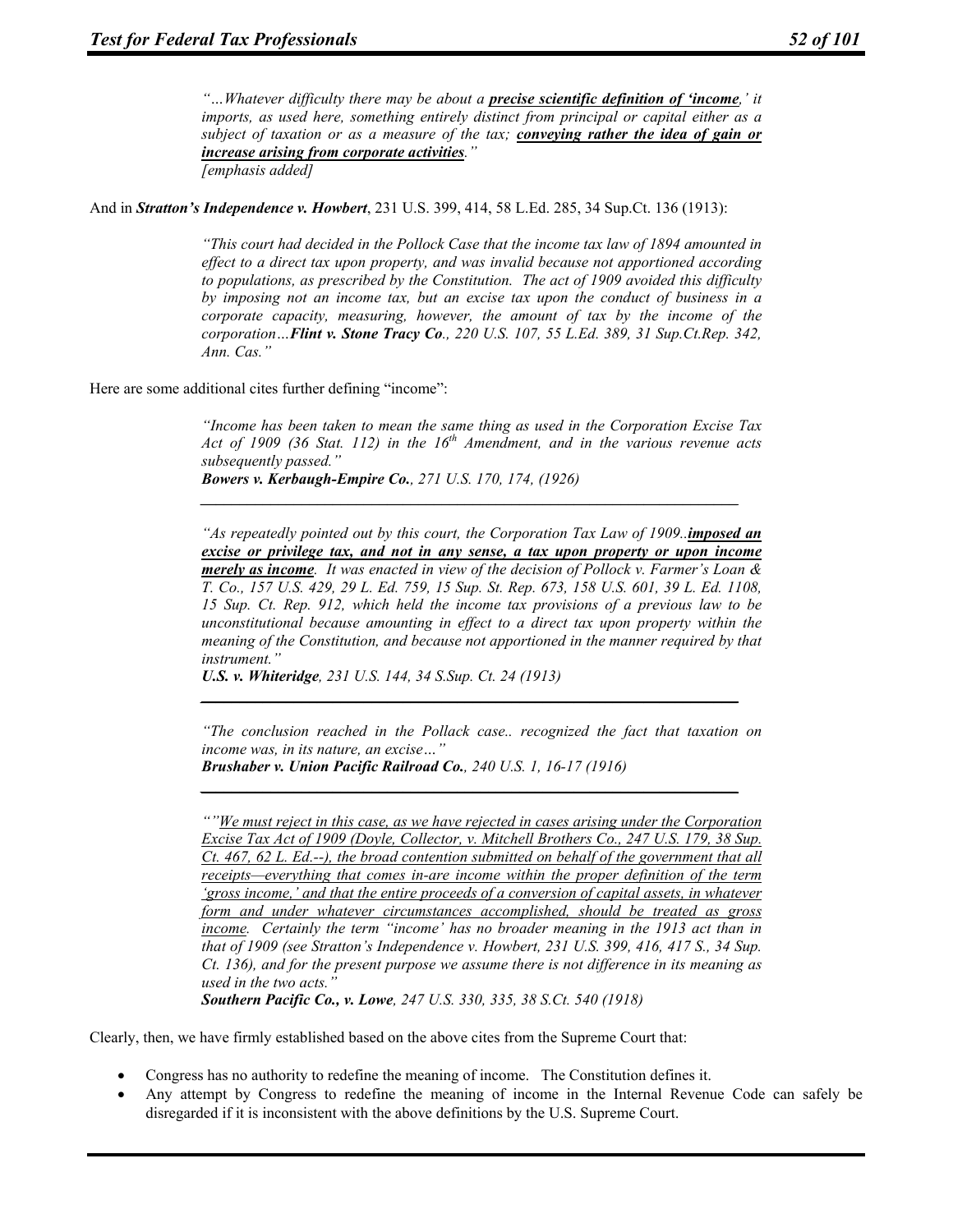- Income taxes authorized by the Sixteenth Amendment starting in 1913 are *indirect excise taxes* only on U.S. corporations (those registered in the District of Columbia only)
- The tax is not on income, it is a tax on *gain* derived from the sale or conversion of U.S. (not state) corporate assets and the amount of tax is computed based on the amount of gain (income).
- Because the income tax is an indirect excise tax and all excise taxes are taxes on privileges, the tax must be paid by the corporation to the entity granting the privilege. A state-chartered corporation would *NOT* pay income tax to the federal government because the federal government did not grant it the privilege of existing. Likewise, a federally-chartered corporation would *NOT* pay income tax to a state because the state did not grant it the privilege of existing.
- Regardless of what any circuit court says about the meaning of income, the U.S. Supreme Court's ruling above supercedes all circuit courts. This finding agrees with the Internal Revenue Manual:

*"Decisions made at various levels of the court system... may be used by either examiners or taxpayers to support a position... A case decided by the U.S. Supreme Court becomes the law of the land and takes precedence over decisions of lower courts... Decisions made by lower courts, such as Tax Court, District Courts, or Claims Court, are binding on the Service only for the particular taxpayer and the years litigated. Adverse decisions of lower courts do not require the Service to alter its position for other taxpayers." [IRM, 4.10.7.2.9.8 (05/14/99)]* 

The findings above are entirely consistent with the sources listed as taxable in 26 CFR 1.861-8(f), which are all either income earned by Americans living overseas or income from federally chartered corporate activities.

Questions:

**PART A:** Am I being treated by the IRS in this case as a federally-chartered U.S. corporation (YES or NO)?If you fail to respond or ignore the question, then your answer is **"NO."**

RESPONSE TO QUESTION (2.14A): TITLE IN USC Section IR in CFR NARRATIVE RESPONSE:  $\mathcal{L}_\mathcal{L} = \{ \mathcal{L}_\mathcal{L} = \{ \mathcal{L}_\mathcal{L} = \{ \mathcal{L}_\mathcal{L} = \{ \mathcal{L}_\mathcal{L} = \{ \mathcal{L}_\mathcal{L} = \{ \mathcal{L}_\mathcal{L} = \{ \mathcal{L}_\mathcal{L} = \{ \mathcal{L}_\mathcal{L} = \{ \mathcal{L}_\mathcal{L} = \{ \mathcal{L}_\mathcal{L} = \{ \mathcal{L}_\mathcal{L} = \{ \mathcal{L}_\mathcal{L} = \{ \mathcal{L}_\mathcal{L} = \{ \mathcal{L}_\mathcal{$ 

Federal Register Volume Date Date Page #  $\frac{1}{2}$ 

**PART B**: Is the income tax authorized by the Sixteenth Amendment as described above an indirect excise tax on federally chartered corporate privileges (YES or NO)? If you fail to respond or ignore the question, then your answer is **"YES"**.

RESPONSE TO QUESTION (2.14B): TITLE IN USC Section IR in CFR NARRATIVE RESPONSE:

 $\mathcal{L}_\mathcal{L} = \{ \mathcal{L}_\mathcal{L} = \{ \mathcal{L}_\mathcal{L} = \{ \mathcal{L}_\mathcal{L} = \{ \mathcal{L}_\mathcal{L} = \{ \mathcal{L}_\mathcal{L} = \{ \mathcal{L}_\mathcal{L} = \{ \mathcal{L}_\mathcal{L} = \{ \mathcal{L}_\mathcal{L} = \{ \mathcal{L}_\mathcal{L} = \{ \mathcal{L}_\mathcal{L} = \{ \mathcal{L}_\mathcal{L} = \{ \mathcal{L}_\mathcal{L} = \{ \mathcal{L}_\mathcal{L} = \{ \mathcal{L}_\mathcal{$ 

Federal Register Volume \_\_\_\_\_\_\_\_\_\_\_\_\_\_\_\_\_\_\_\_ Date \_\_\_\_\_\_\_\_\_\_\_\_\_\_\_\_\_\_\_\_\_\_\_\_ Page #

**PART C**: By what lawful authority does the IRS include in the definition of 'income' gains or profits from other than federally chartered corporate activities? Please cite the legal references below in your answer, as opinions are not a reasonable basis for good faith belief on this issue.

*NOTE*: Citing federal circuit or lower court cases in your answer is *not* permitted, as the *Supreme Court's findings take precedence* per the Internal Revenue Manual cited above. Furthermore, the Circuit courts have no authority to make law, and especially law that conflicts with the Constitution.

If you fail to respond or ignore the question, then your answer is **"WE HAVE NO AUTHORITY TO DEFINE INCOME AS OTHER THAN AN INDIRECT EXCISE TAX ON FEDERALLY CHARTERED CORPORATIONS."**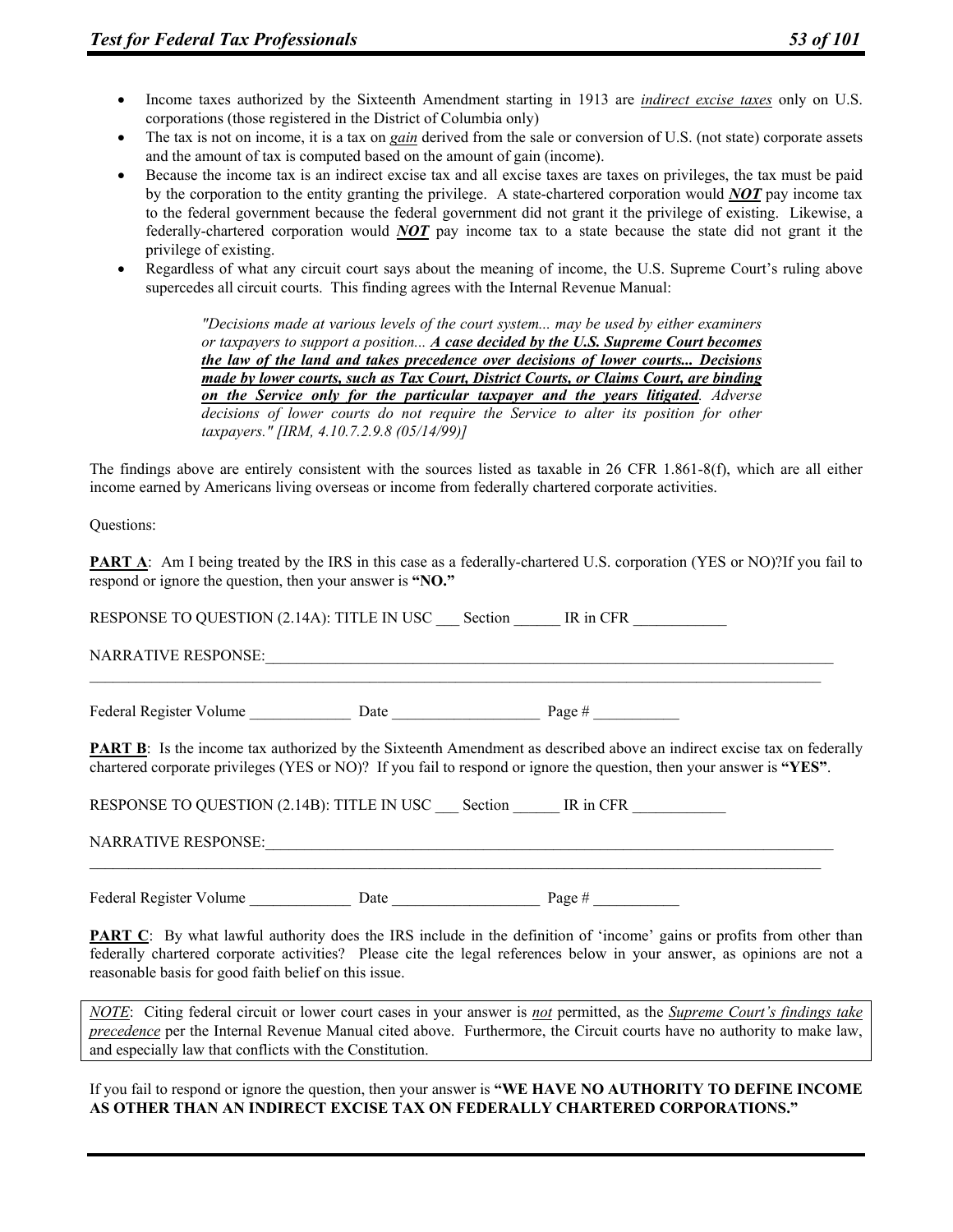| <b>Test for Federal Tax Professionals</b>                                         |                                                                                                                                                                                                                                                       | 54 of 101 |
|-----------------------------------------------------------------------------------|-------------------------------------------------------------------------------------------------------------------------------------------------------------------------------------------------------------------------------------------------------|-----------|
|                                                                                   | RESPONSE TO QUESTION (2.14C): TITLE IN USC Section FR THE IN CFR                                                                                                                                                                                      |           |
|                                                                                   |                                                                                                                                                                                                                                                       |           |
|                                                                                   |                                                                                                                                                                                                                                                       |           |
| belief. If you fail to respond or ignore the question, then your answer is "YES." | <b>PART D:</b> Must my income derive from federally chartered corporate activities in order to be considered taxable income or<br>"gross income" as defined in 26 U.S.C. Section 61 (YES or NO)? Please cite legal references below that justify your |           |
|                                                                                   | RESPONSE TO QUESTION (2.14D): TITLE IN USC Section IR in CFR                                                                                                                                                                                          |           |
|                                                                                   |                                                                                                                                                                                                                                                       |           |
|                                                                                   |                                                                                                                                                                                                                                                       |           |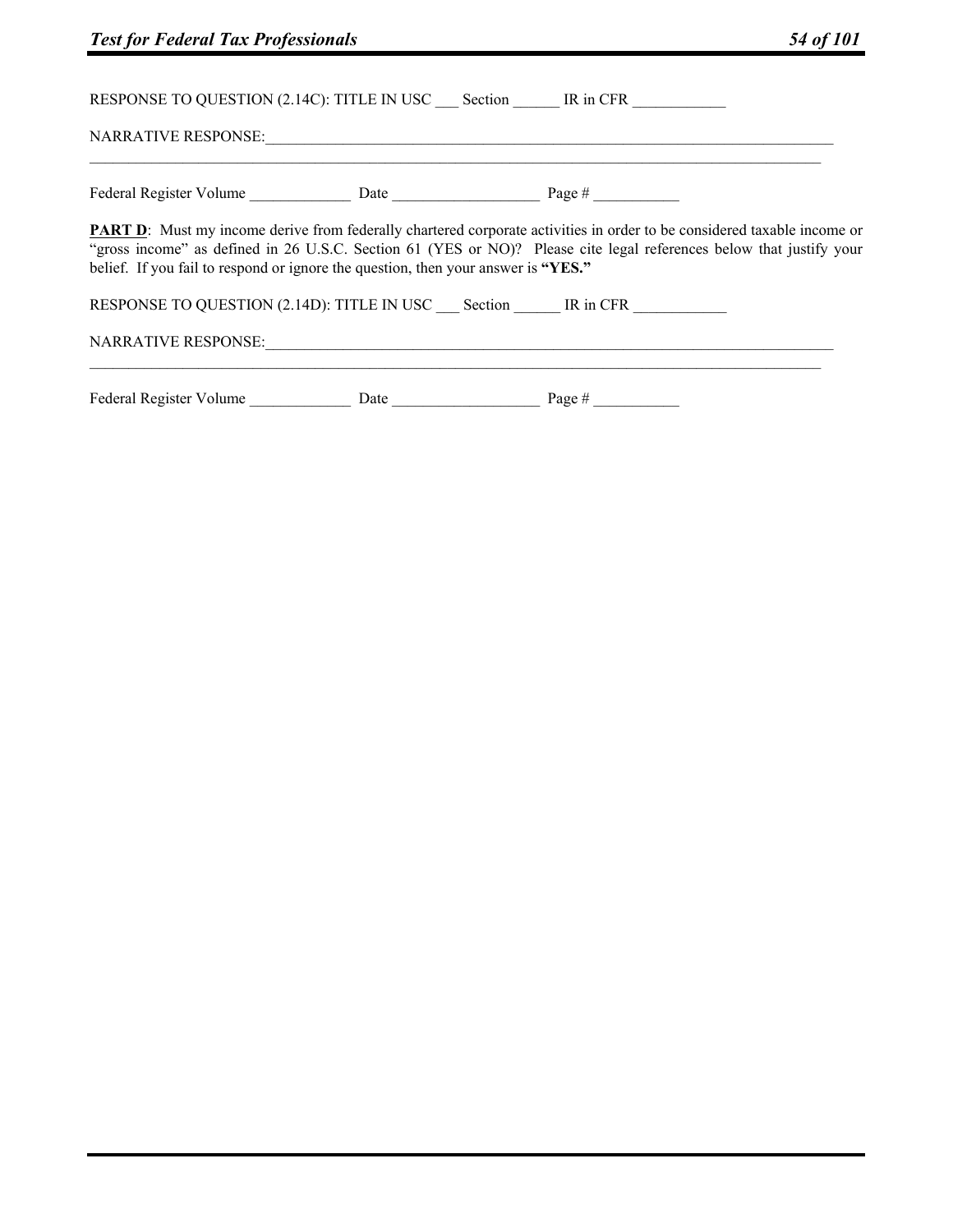# **3.15 Question (2.15): Definition of "individual"**

This term "individual" is used in sections 26 U.S.C. §1 and 26 U.S.C. §6012(a). It is never defined anywhere in the I.R.C. The reason it is not defined is that it would give away the IRS' ruse. Therefore, we have to look in the legal dictionary for the definition. Below is the definition found in Black's Law Dictionary, Sixth Edition, on page 773:

> *Individual. As a noun, this term denotes a single person as distinguished from a group or class, and also, very commonly, a private or natural person as distinguished from a partnership, corporation, or association; but it is said that this restrictive signification is not necessarily inherent in the word, and that it may, in proper cases, include [be limited to] artificial persons.*

Note that this definition above does not necessarily imply a natural (biological) person. Therefore, the Internal Revenue Code cannot be said to necessarily apply to natural persons. Here is the proper definition of "individual" in the context of the IRS form 1040 and within the meaning of the code, as we understand it:

#### *Individual*

*An artificial federally-chartered entity, meaning a federal (but not state) chartered corporation or partnership or trust. Also, an alien or nonresident alien with U.S. source income as defined in 26 CFR 1.861-8(f). This "individual" is NOT a natural person with income from outside the district (federal) United States who is living and working for a private employer in the 50 united States of America because of the restrictions on direct taxes imposed by Article 1, Section 9, Clause 4, and Article 1, Section 2, Clause 3 of the U.S. Constitution..3*

We will now examine the definition of "individual" found in 26 CFR  $\S 1.1441-1(c)(3)$ :

*26 CFR 1.1441-1 Requirement for the deduction and withholding of tax on payments to foreign persons.* 

*(c ) Definitions* 

*(3) Individual.* 

*(i) Alien individual.* 

*The term alien individual means an individual who is not a citizen or a national of the United States. See Sec. 1.1-1(c).* 

*(ii) Nonresident alien individual.* 

*The term nonresident alien individual means a person described in section 7701(b)(1)(B), an alien individual who is a resident of a foreign country under the residence article of an income tax treaty and Sec. 301.7701(b)-7(a)(1) of this chapter, or an alien individual who is a resident of Puerto Rico, Guam, the Commonwealth of Northern Mariana Islands, the U.S. Virgin Islands, or American Samoa as determined under Sec. 301.7701(b)-1(d) of this chapter. An alien individual who has made an election under section 6013 (g) or (h) to be treated as a resident of the United States is nevertheless treated as a nonresident alien individual for purposes of withholding under chapter 3 of the Code and the regulations thereunder.* 

 $\overline{a}$  $3$  See 26 U.S.C. section 861 for a list of the taxable "sources" of income for this fictitious "person".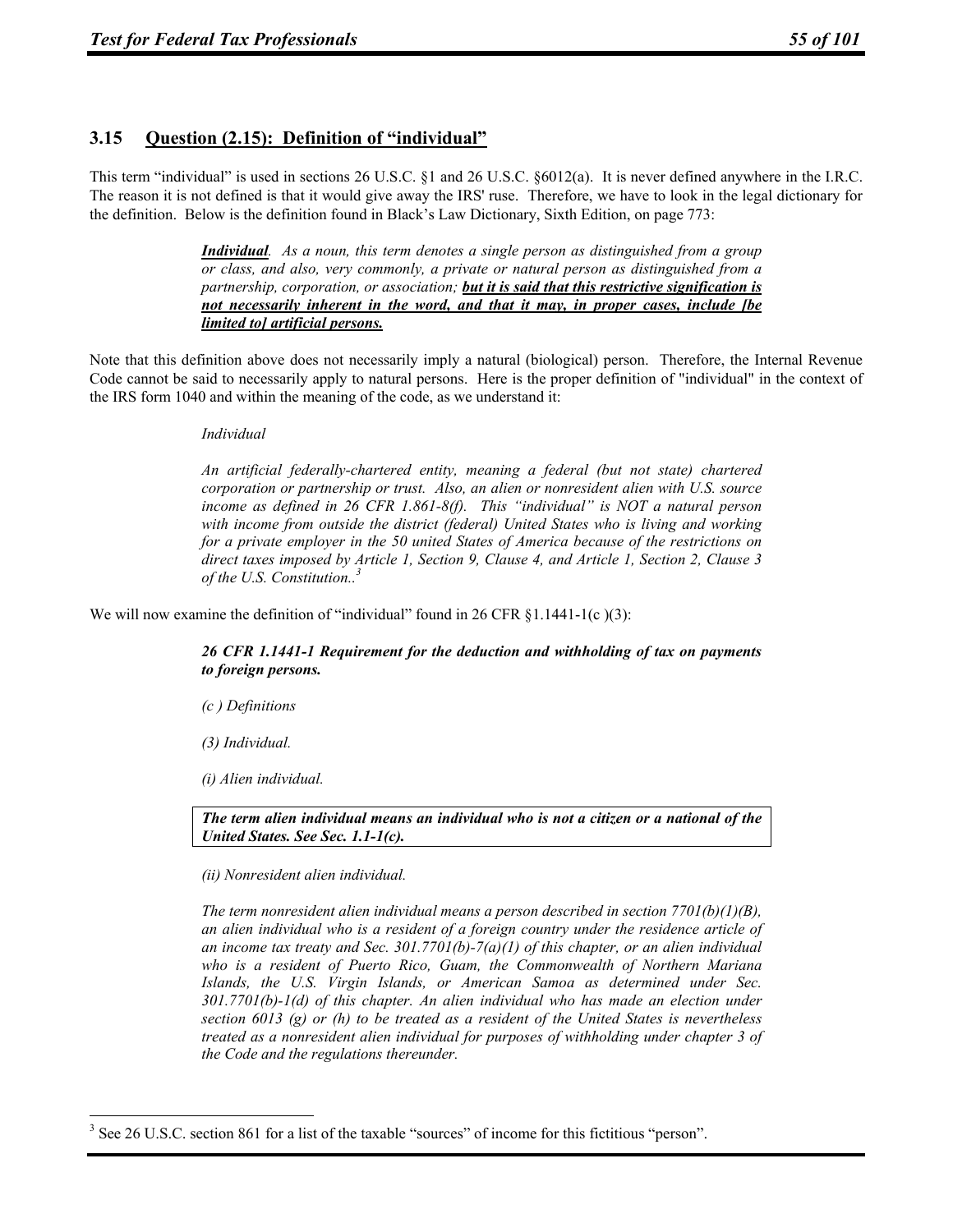*The above definition ought to raise some BIG red flags!* First of all, if you live in the [federal] United States\*\* as a natural person, you aren't an "individual" because the definition of *"individual" doesn't include citizens or residents of the United States\*\**! This is the ONLY definition of the term "individual" found ANYWHERE in either the Internal Revenue Code or the Regulations. Therefore, the tax code can't apply to you even if you claim to be a U.S.\*\* citizen or a U.S.\*\* resident! This is also consistent with our findings earlier. It also explains why a U.S. citizen is defined as someone who lives in the Virgin Islands, Guam, Puerto Rico, or American Samoa, as follows:

*26 CFR 31.3121(e)-1 State, United States, and citizen.* 

*(b)…The term 'citizen of the United States' includes a citizen of the Commonwealth of Puerto Rico or the Virgin Islands, and, effective January 1, 1961, a citizen of Guam or American Samoa.* 

You therefore can't be a "individual" who can be the "person" against whom the income tax is imposed under 26 U.S.C. §1 unless you either reside OUTSIDE the "United States\*\*" under 26 CFR §1.1441-1(c)(3) or you reside INSIDE the United States\*\* and are not a U.S.\*\* citizen. That's why they created a definition of "U.S. citizen" that means you are living *outside* the United States (in the Virgin Islands) so they can "pretend" that you are taxable! That way, even when you tell them you live in the "United States" by giving them an address in the 50 states on your tax return, they can still claim that you live in Puerto Rico or the Virgin Islands because of your status as a "U.S. citizen"! This whole scheme can be confirmed by ordering a copy of your Individual Master File (IMF) from the IRS and looking at the transaction codes on the IMF. If you look at your IMF and you have been filing 1040 forms for a while, chances are your record reflects that you reside in the Virgin Islands, even if you really live in one of the 50 states outside the federal zone! That's why the IRS made the Publication 6209, which is used for decoding the IMF file, "For Official Use Only", which is short for "Don't let Citizens get their hands on this at all costs!". They know they are committing fraud and they don't want you, the Citizen, to know the horrible truth and expose that fraud, because then they lose their ability to claim "plausible deniability".

I bet this all sounds pretty crazy to you, right, but I swear to God it's the truth! These are the kinds of sneaky tricks that IRS lawyers make their living dreaming up in order to make the illegal fraud and extortion called the income tax look more "civilized" and believable and well hidden from public view. If they wanted it in public view, they would have put the definitions of "U.S. citizen" and "individual" in the Internal Revenue Code right? But they instead buried it deep inside regulations that few Citizens ever view and only the agency itself usually looks at because they wanted to hide it!

The above definitions of "Alien individual" and "Nonresident alien individual" in 26 CFR §1.1441(c)(3) can also seem a little confusing initially. You will find out that we suggest to people in section 5.6.9 of The Great IRS Hoax book (http://famguardian.org/Publications/GreatIRSHoax/GreatIRSHoax.htm) that it's a good idea to enounce their "U.S.\*\* citizenship" and become "U.S.\*\*\* nationals". But looking at 26 CFR 1.1441-1(c)(3)(i) above at first leads one to believe that they *cannot* be a nonresident alien if they are a U.S. national. However, 26 U.S.C. 7701(b)(1)(B) reveals that:

*(B) Nonresident alien* 

*An individual is a nonresident alien if such individual is neither a citizen of the United States nor a resident of the United States (within the meaning of subparagraph (A)).* 

A person can therefore be a "U.S. national" and not a "U.S. citizen" and live outside the federal zone in a state and be a nonresident alien individual. Our guidance is sound and based on the law.

**PART A:** Is the above definition of "individual" found in 26 CFR §1441-1(c)(3) the *only* definition of that term found anywhere in either the Internal Revenue Code or the Treasury Regulations (YES or NO)? Please list any other definitions if you are aware of others. If you fail to respond or ignore the question, then your answer is **"YES, THIS IS THE ONLY DEFINITION OF THE TERM 'INDIVIDUAL' FOUND ANYWHERE IN EITHER THE INTERNAL REVENUE CODE OR 26 CFR."**

 $\mathcal{L}_\mathcal{L} = \{ \mathcal{L}_\mathcal{L} = \{ \mathcal{L}_\mathcal{L} = \{ \mathcal{L}_\mathcal{L} = \{ \mathcal{L}_\mathcal{L} = \{ \mathcal{L}_\mathcal{L} = \{ \mathcal{L}_\mathcal{L} = \{ \mathcal{L}_\mathcal{L} = \{ \mathcal{L}_\mathcal{L} = \{ \mathcal{L}_\mathcal{L} = \{ \mathcal{L}_\mathcal{L} = \{ \mathcal{L}_\mathcal{L} = \{ \mathcal{L}_\mathcal{L} = \{ \mathcal{L}_\mathcal{L} = \{ \mathcal{L}_\mathcal{$ 

| RESPONSE TO QUESTION (2.15A): TITLE IN USC | <b>Section</b> | IR in CFR |
|--------------------------------------------|----------------|-----------|
|--------------------------------------------|----------------|-----------|

NARRATIVE RESPONSE: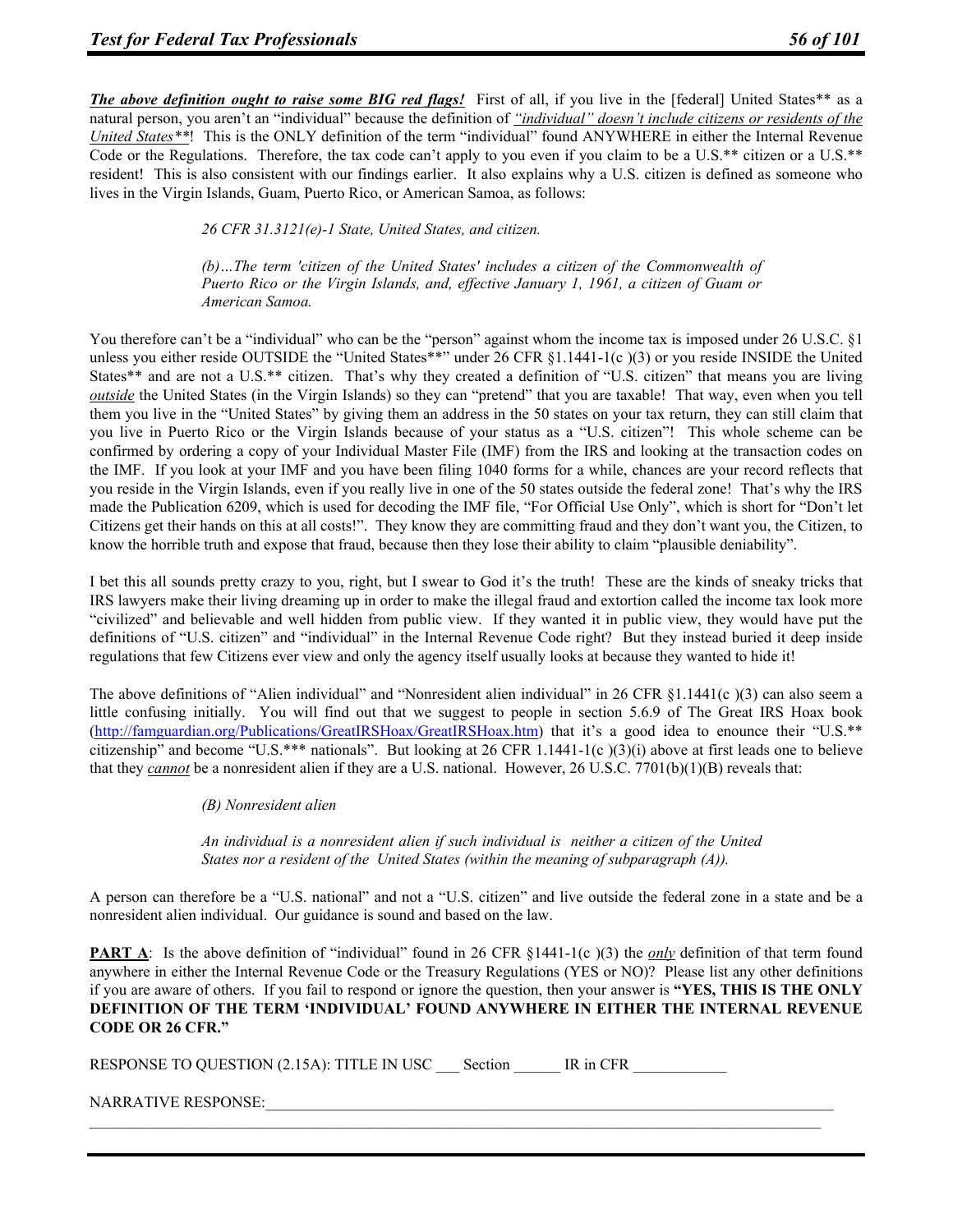|                                                              | <b>PART B</b> : Is a person who fills out a 1040 "U.S. Individual Tax Return" either a nonresident alien or an alien as defined in<br>26 CFR §1.1441-1(c)(3) (YES or NO)? If you fail to respond or ignore the question, then your answer is "YES. THAT<br>IS THE ONLY THING THEY CAN BE BECAUSE THAT IS WHAT 26 CFR §1.1441-1(c)(3) says."                                                                                                                                                                                                                                                                                                                                                                                                                                                                                                            |
|--------------------------------------------------------------|--------------------------------------------------------------------------------------------------------------------------------------------------------------------------------------------------------------------------------------------------------------------------------------------------------------------------------------------------------------------------------------------------------------------------------------------------------------------------------------------------------------------------------------------------------------------------------------------------------------------------------------------------------------------------------------------------------------------------------------------------------------------------------------------------------------------------------------------------------|
|                                                              | RESPONSE TO QUESTION (2.15B): TITLE IN USC Section IR in CFR                                                                                                                                                                                                                                                                                                                                                                                                                                                                                                                                                                                                                                                                                                                                                                                           |
|                                                              |                                                                                                                                                                                                                                                                                                                                                                                                                                                                                                                                                                                                                                                                                                                                                                                                                                                        |
|                                                              |                                                                                                                                                                                                                                                                                                                                                                                                                                                                                                                                                                                                                                                                                                                                                                                                                                                        |
| <b>BOTH AT THE SAME TIME."</b>                               | <b>PART C</b> : Can a person be a "U.S. citizen" and also an "individual" as defined above <u>at the same time</u> (YES or NO)? If<br>you fail to respond or ignore the question, then your answer is "NO. THE TERM 'U.S. CITIZEN' AND<br>'INDIVIDUAL' ARE MUTUALLY EXCLUSIVE AND YOU CAN ONLY BE ONE OR THE OTHER BUT NOT                                                                                                                                                                                                                                                                                                                                                                                                                                                                                                                             |
|                                                              | RESPONSE TO QUESTION (2.15C): TITLE IN USC Section IR in CFR                                                                                                                                                                                                                                                                                                                                                                                                                                                                                                                                                                                                                                                                                                                                                                                           |
|                                                              |                                                                                                                                                                                                                                                                                                                                                                                                                                                                                                                                                                                                                                                                                                                                                                                                                                                        |
|                                                              |                                                                                                                                                                                                                                                                                                                                                                                                                                                                                                                                                                                                                                                                                                                                                                                                                                                        |
| SO THEY SHOULDN'T USE THE FORM 1040."<br>NARRATIVE RESPONSE: | alien" or an "alien", the only other status an individual can have that is not covered by 26 CFR $\S1.1441-1(c)(3)$ is that of an<br>"alien". Which of the two statuses, either "nonresident alien" or "alien", is required to fill out and submit the IRS Form<br>1040?? If you fail to respond or ignore the question, then your answer is "ALIEN. THE IRS FORM 1040 IS ONLY<br>INTENDED FOR USE BY ALIENS AND NOT U.S. CITIZENS. U.S. CITIZENS AREN'T 'INDIVIDUALS' AND<br>RESPONSE TO QUESTION (2.15D): TITLE IN USC ___ Section ______ IR in CFR                                                                                                                                                                                                                                                                                                  |
|                                                              |                                                                                                                                                                                                                                                                                                                                                                                                                                                                                                                                                                                                                                                                                                                                                                                                                                                        |
| <b>REVENUE CODE OR 26 CFR."</b>                              | <b>PART E:</b> If IRS form 1040 is not the proper form to be used by "U.S. citizens" because this form is for "aliens" and as per<br>26 CFR §1.1441-1(c)(3), and if the 1040NR form is for "nonresident aliens", then are "U.S. citizens" required by law<br>under any circumstances to submit <u>any</u> kind of income tax return (YES or NO) and if so, what form are they supposed to<br>use if it isn't the 1040 or the 1040NR? If you fail to respond or ignore the question, then your answer is "NO. 'U.S.<br>CITIZENS' ARE NOT REQUIRED BY LAW TO COMPLETE OR FILE FEDERAL INCOME TAX RETURNS,<br>BECAUSE THEY ARE NOT 'ALIENS' OR 'NONRESIDENT ALIENS', EITHER OF WHOM ARE THE ONLY<br>NATURAL PERSONS WHO QUALIFY AS TAXABLE 'INDIVIDUALS' UNDER EITHER THE INTERNAL<br>RESPONSE TO QUESTION (2.15E): TITLE IN USC Section MESSIE IR in CFR |
|                                                              |                                                                                                                                                                                                                                                                                                                                                                                                                                                                                                                                                                                                                                                                                                                                                                                                                                                        |
|                                                              |                                                                                                                                                                                                                                                                                                                                                                                                                                                                                                                                                                                                                                                                                                                                                                                                                                                        |
|                                                              |                                                                                                                                                                                                                                                                                                                                                                                                                                                                                                                                                                                                                                                                                                                                                                                                                                                        |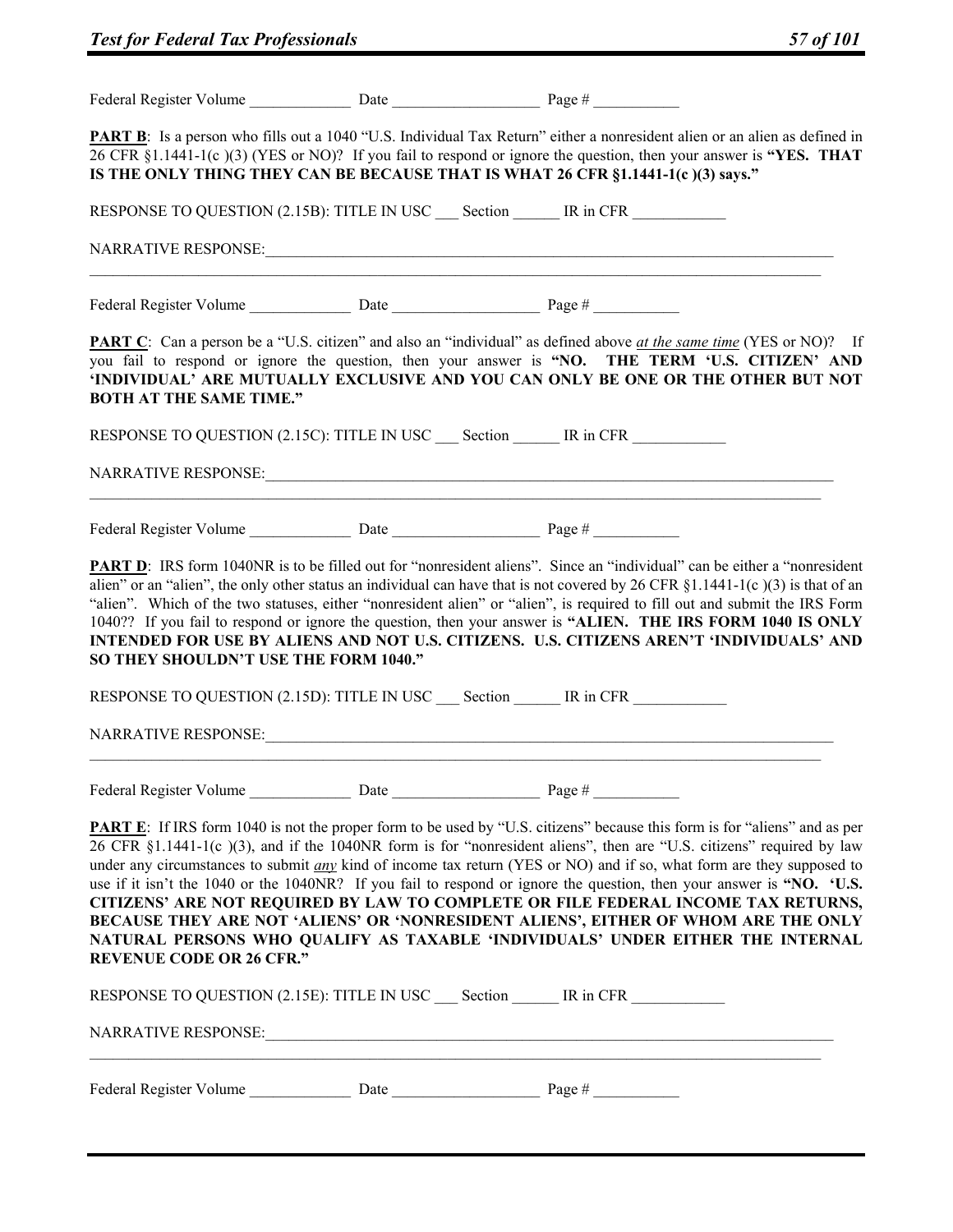# **4. Penalties and criminal enforcement authority**

The sections below deal with why penalties cannot be enforced upon natural persons. They are derived from the following sections of the free book *The Great IRS Hoax: Why We Don't Owe Income Tax*, available from http://famguardian.org/:

| Section(s) | <b>Subject</b>                                                                 |
|------------|--------------------------------------------------------------------------------|
|            | The Truth About "Voluntary" Aspect of Income Taxes                             |
| 5.6.1      | IRS Has NO Authority to Assess Penalties on Subtitles A through C Income Taxes |

## **4.1 Question (3.1): Definition of "person" under Subtitle F of the Internal Revenue Code**

Treasury Regulation 26 CFR 301.6671-1 defines the term "person", who is the *only* subject of penalties under Subtitle F, as follows:

> *[Code of Federal Regulations] [Title 26, Volume 17, Parts 300 to 499] [Revised as of April 1, 2000] From the U.S. Government Printing Office via GPO Access [CITE: 26CFR301.6671-1] [Page 402] TITLE 26--INTERNAL REVENUE Additions to the Tax and Additional Amounts--Table of Contents Sec. 301.6671-1 Rules for application of assessable penalties.*

*…* 

*(b) Person defined. For purposes of subchapter B of chapter 68, the term ``person'' includes an officer or employee of a corporation, or a member or employee of a partnership, who as such officer, employee, or member is under a duty to perform the act in respect of which the violation occurs.* 

Is 26CFR301.6671-1 the only section that defines who is subject to penalties under any Subtitle of the Internal Revenue Code and if there are others, what are they? If you fail to respond or ignore the question, then your answer is **"YES."**

 $\mathcal{L}_\mathcal{L} = \{ \mathcal{L}_\mathcal{L} = \{ \mathcal{L}_\mathcal{L} = \{ \mathcal{L}_\mathcal{L} = \{ \mathcal{L}_\mathcal{L} = \{ \mathcal{L}_\mathcal{L} = \{ \mathcal{L}_\mathcal{L} = \{ \mathcal{L}_\mathcal{L} = \{ \mathcal{L}_\mathcal{L} = \{ \mathcal{L}_\mathcal{L} = \{ \mathcal{L}_\mathcal{L} = \{ \mathcal{L}_\mathcal{L} = \{ \mathcal{L}_\mathcal{L} = \{ \mathcal{L}_\mathcal{L} = \{ \mathcal{L}_\mathcal{$ 

RESPONSE TO QUESTION (3.1): TITLE IN USC Section IR in CFR

| <b>NARRATIVE RESPONSE:</b> |  |
|----------------------------|--|
|                            |  |

Federal Register Volume Date Date Page #  $\frac{1}{2}$ 

## **4.2 Question (3.2): Am I a "person"?**

Under the rules of statutory construction, the reader of a statute may not infer any meaning to a word which is not included in the definition, whether or not the word "includes" is used in the definition:

> *"Expressio unius est exclusio alterius. A maxim of statutory interpretation meaning that the expression of one thing is the exclusion of another. Burgin v. Forbes, 293 Ky. 456, 169 S.W.2d 321, 325; Newblock v. Bowles, 170 Okl. 487, 40 P.2d 1097, 1100. Mention of one thing implies exclusion of another. When certain persons or things are specified in a law, contract, or will, an intention to exclude all others from its operation may be inferred. Under this maxim, if statute specifies one exception to a general rule or*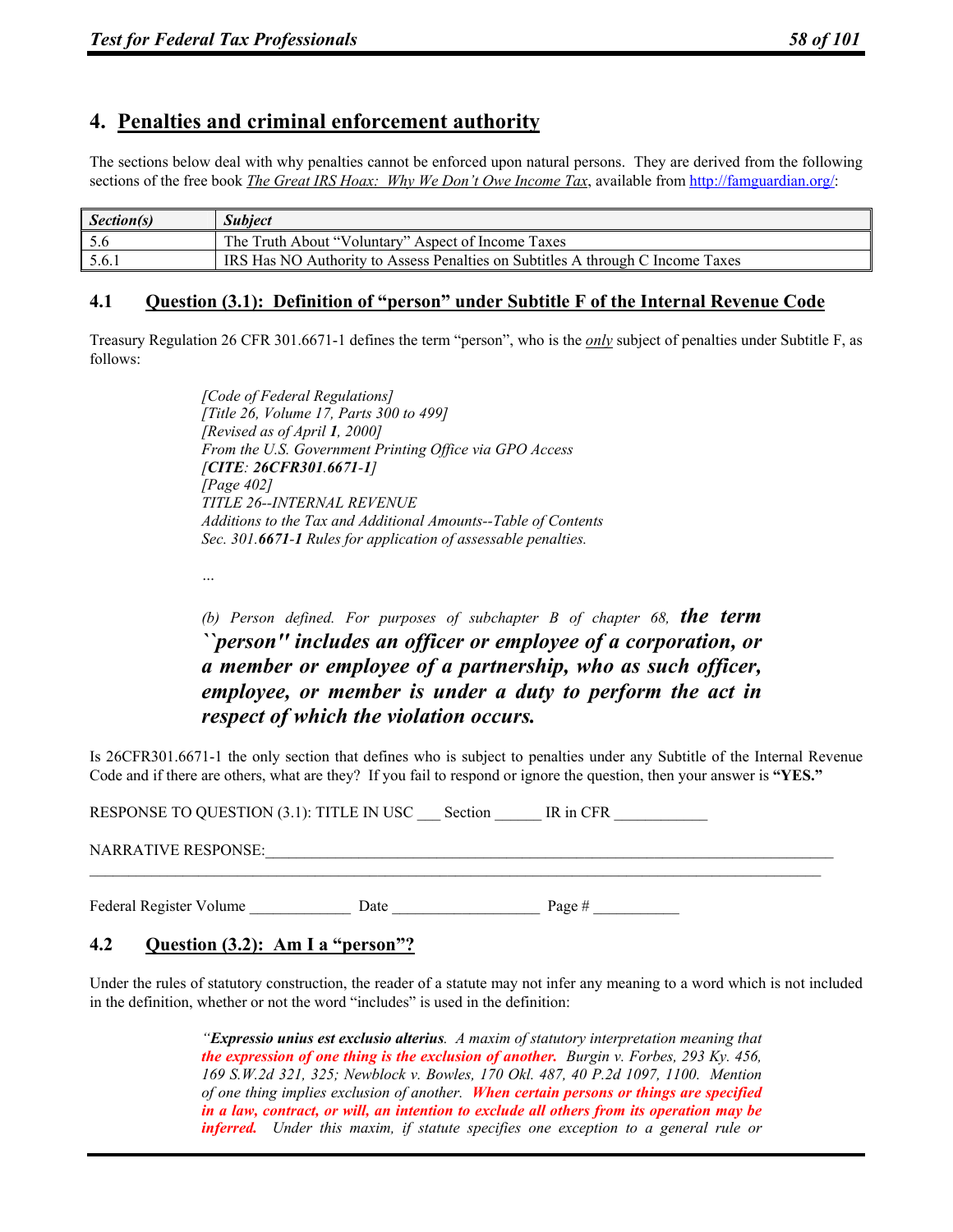*assumes to specify the effects of a certain provision, other exceptions or effects are excluded." [Black's Law Dictionary, Sixth Edition, page 581]* 

*"Ejusdem generis. Of the same kind, class, or nature. In the construction of laws, wills, and other instruments, the "ejusdem generis rule" is, that where general words follow an enumeration of persons or things, by words of a particular and specific meaning, such general words are not to be construed in their widest extent, but are to be held as applying only to persons or things of the same general kind or class as those specifically mentioned. U.S. v. LaBrecque, D.C. N.J., 419 F.Supp. 430, 432. The rule, however, does not necessarily require that the general provision be limited in its scope to the identical things specifically named. Nor does it apply when the context manifests a contrary intention.* 

*Under "ejusdem generis" cannon of statutory construction, where general words follow the enumeration of particular classes of things, the general words will be construed as applying only to things of the same general class as those enumerated. Campbell v. Board of Dental Examiners, 53 Cal.App.3d 283, 125 Cal.Rptr. 694, 696."* 

So when the word "includes" is used in a definition, then anything not specified is presumed excluded by the first rule of statutory construction above "Expressio Unius est exclusio alterius". The second rule of statutory construction above says that when the word "includes" introduces a list of items, then the list must be presumed to be of the same kind or class.

The following U.S. Supreme Court Rulings establish that the term "person" *does not* include natural persons such as myself, who it refers to as "sovereigns":

> *"People of a state are entitled to all rights which formerly belong to the King, by his prerogative." Lansing v. Smith, (1829)*

> *"In common usage, the term 'person' does not include the sovereign, and statutes employing the word are ordinarily construed to exclude it." Wilson v. Omaha Indian Tribe 442 US 653, 667 (1979)*

> *"Since in common usage the term `person' does not include the sovereign, statutes employing that term are ordinarily construed to exclude it." U.S. v. Cooper, 312 US 600,604, 61 SCt 742 (1941)*

> *"In common usage, the term `person' does not include the sovereign and statutes employing it will ordinarily not be construed to do so." U.S. v. United Mine Workers of America, 330 U.S. 258 67 SCt677 (1947)*

> *"Since in common usage, the term `person' does not include the sovereign, statutes employing the phrase are ordinarily construed to exclude it." US v. Fox, 94 US 315*

Under penalty of perjury, I declare myself to be a "natural person" rather than the "person" described above in Question (2) and request that you provide any evidence, information, or legal citations that might lead you to believe otherwise.

**PART** A: Do I, as a "natural person" and a "sovereign", come within the meaning of "person" as defined in 26CFR301.6671-1 (YES or NO)? If you fail to respond or ignore the question, then your answer is **"NO."**

 $\mathcal{L}_\mathcal{L} = \{ \mathcal{L}_\mathcal{L} = \{ \mathcal{L}_\mathcal{L} = \{ \mathcal{L}_\mathcal{L} = \{ \mathcal{L}_\mathcal{L} = \{ \mathcal{L}_\mathcal{L} = \{ \mathcal{L}_\mathcal{L} = \{ \mathcal{L}_\mathcal{L} = \{ \mathcal{L}_\mathcal{L} = \{ \mathcal{L}_\mathcal{L} = \{ \mathcal{L}_\mathcal{L} = \{ \mathcal{L}_\mathcal{L} = \{ \mathcal{L}_\mathcal{L} = \{ \mathcal{L}_\mathcal{L} = \{ \mathcal{L}_\mathcal{$ 

RESPONSE TO QUESTION (3.1): TITLE IN USC Section IR in CFR

NARRATIVE RESPONSE:

Federal Register Volume Date Date Date Page #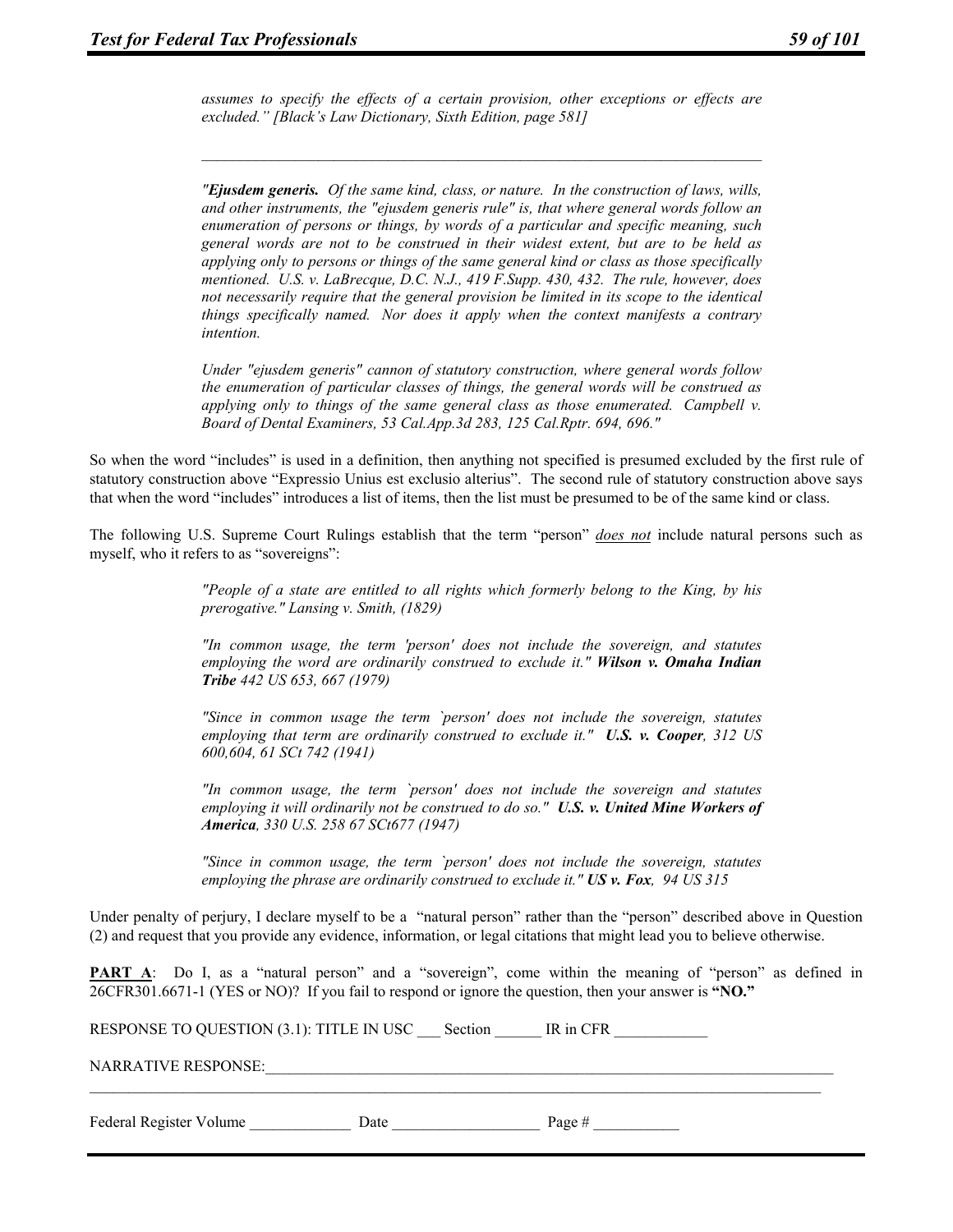**PART B:** Based on the definition of "person" provided in Treasury Regulation 26 CFR 301.6671-1 in the previous question (3.1), do you have any evidence to demonstrate any conclusion contrary to this claim or any citation in law that would make me into the "person" against whom penalties may be applied (please provide copies of such evidence or legal citation(s) with your answer)? If you fail to respond or ignore the question, then your answer is **"NO."**

| RESPONSE TO QUESTION (3.2): TITLE IN USC |      | Section | IR in CFR |  |
|------------------------------------------|------|---------|-----------|--|
| <b>NARRATIVE RESPONSE:</b>               |      |         |           |  |
| Federal Register Volume                  | Date |         | Page $#$  |  |

# **4.3 Question (3.3): Implementing Regulations for Subtitle A Income Taxes for Penalties under Subtitle F**

The following legal citations establish that penalties may not be assessed without implementing regulations:

*"…we think it important to note that the Act's civil and criminal penalties attach only upon violation of regulations promulgated by the Secretary; if the Secretary were to do nothing, the Act itself would impose no penalties on anyone." California Bankers Assn. v. Shultz, 416 U.S. 21 (1974)* 

*"An individual cannot be prosecuted for violating the act unless he violates the implementing regulations." United States v. Reinis, 794 F. 2d 506 (9th Cir. 1986), United States v. Murphy, 809 F.2d 1427 (9th Cir. 1987)* 

*"Criminal penalties…can attach only upon violation of regulations promulgated by the Secretary." U.S. v. Reinis, 794 F.2d 506.* 

According to a letter in our possession (Enclosure (1)) from the Congressional Research Service, there are no implementing regulations in place for the filing of "Frivolous Returns" under 26 U.S.C. 6702 and 6703. We assert that the same situation exists for violation of any statute under Subtitles A through C. This fact is also confirmed in the Parallel Table of Authorities for 26 CFR, which reveals that the Bureau of Alcohol, Tobacco, and Firearms is the *only* authority authorized to use distraint or assess penalties for nonpayment of income taxes under Title 27 ONLY. The following is taken from the Parallel Table of Authorities in the back of the Title 26 Code of Federal Regulations [CFR]. It is a list of the ONLY 26 CFR Part 301 Regulations that derive their Authority for implementation from Title 26 USCS or 26 IRC [Income Taxes]. Note the conspicuous absence of any penalty, interest, levy or seizure for the Title 26 Voluntary Income Tax. Again, it is inconceivable that the Congress would legislate penalties for the individual income tax, since the supreme Court and the IRS have both substantiated that such a Tax is voluntary and NOT based upon distraint. It would be absurd to impose penalties for non-compliance, when such an option is what made the tax voluntary to begin with!

Table 1: Parallel Table of Authorities 26 CFR to 26 USCS

| <b>CFR</b> to USCS     |                              |  |
|------------------------|------------------------------|--|
| <b>IRS</b> Regulations | <b>Internal Revenue Code</b> |  |
| 26 Part 301            | 26 §6011                     |  |
| 26 Part 301            | 31 §3720A                    |  |
| 26 Part 301            | 26 §6245                     |  |
| 26 Part 301            | 26 §7805                     |  |
| 26 Part 301            | 26 §6233                     |  |
| 26 Part 301            | 26 §6326                     |  |
| 26 Part 301            | 26 §6404                     |  |
| 26 Part 301            | 26 §§6324A-6324B             |  |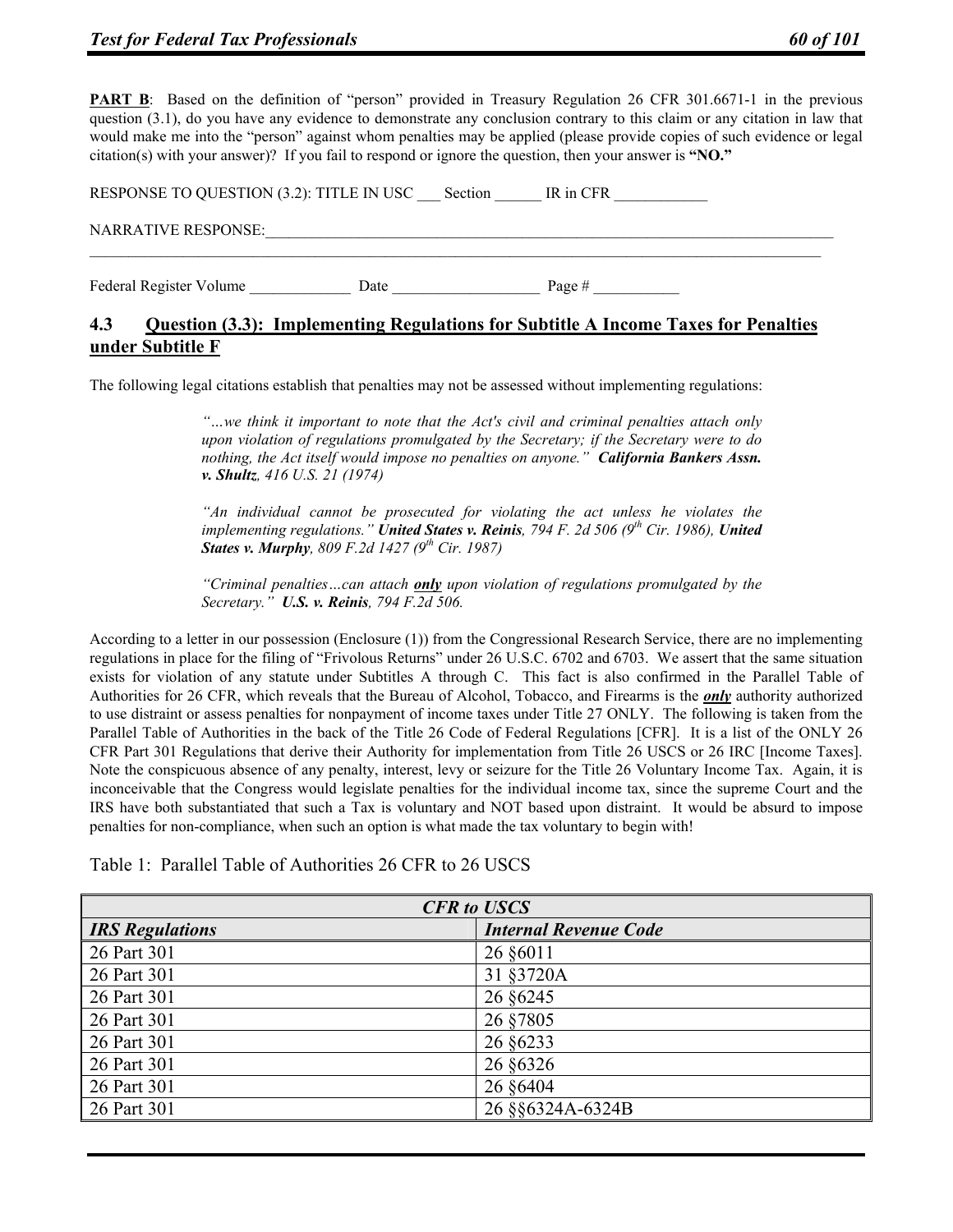| 26 Part 301 | 26 §6241         |
|-------------|------------------|
| 26 Part 301 | 26 § § 6111-6112 |
| 26 Part 301 | 26 §6223         |
| 26 Part 301 | 26 §6227         |
| 26 Part 301 | 26 §6230-6231    |
| 26 Part 301 | 26 §6033         |
| 26 Part 301 | 26 §6036         |
| 26 Part 301 | 26 §6050M        |
| 26 Part 301 | 26 §6059         |
| 26 Part 301 | 26 §2032A        |
| 26 Part 301 | 26 §7624         |
| 26 Part 301 | 26 §3401         |
| 26 Part 301 | 26 § § 6103-6104 |
| 26 Part 301 | 26 §1441         |
| 26 Part 301 | 26 §7216         |
| 26 Part 301 | 26 §6621         |
| 26 Part 301 | 26 § 367         |
| 26 Part 301 | 26 §6867         |
| 26 Part 301 | 26 §6689         |

Subtitle F, Procedures and Administration, is where penalties and interest for underpaid taxes is indicted. However, there are no regulations under 26 U.S.C. Section 1 associated with this Subtitle. For instance, there is no regulation 1.6702 or 1.6703 describing the imposition of penalties for Subtitle A income taxes.

*Statutes without implementing regulations do not have the force of law against the general public*. This requirement results from the fact that  $44 \text{ U.S.C. }$   $§1505(a)$  requires that all laws that will have "generally applicability and legal effect" upon the public at large to have implementing regulations published in the Federal Register, and this is especially true for all laws that impose penalties. Below is a definition of "general applicability and legal effect" from  $1 \text{ CFR } \& 1.1$ :

> *"Document having general applicability and legal effect means any document issued under proper authority prescribing a penalty or course of conduct, conferring a right, privilege, authority, or immunity, or imposing an obligation, and relevant or applicable to the general public, members of a class, or persons in a locality, as distinguished from named individuals or organizations;"*

Regulations relating only to officers, employees or agents of the government need *not* be published in the Federal Register, according to 44 U.S.C. §1505(a). Typically, agents will cite you a statute for liability or penalties but cannot give you the implementing regulation, because there aren't any, and this definitely does not satisfy the burden of proof on the agent! The reason there aren't any implementing regulations is because as we say throughout this book, Subtitle A income taxes ONLY apply to elected or appointed officers of the United States government, and 44 U.S.C. §1505(a) says that implementing regulations aren't required for these people. The implementing regulation must be part of the Internal Revenue Code and must be associated with the statute where the tax is imposed. For Subtitle A income taxes, the tax imposed will be in Section 1 of the Internal Revenue Code, so the implementing regulation must be in Part 1 of the regulations and have the form " 26 CFR § 1.XXXX", where "XXXX" is the section number of the code associated with the liability or enforcement statute and "1" is the Part of the I.R.C. In this case, Section 1 imposing the tax is in Part 1 of the Internal Revenue Code, which is why it is 1.XXXX. There are NO enforcement statutes for any of the taxes in subtitles A through C, so the agent won't be able to produce them and your job is to make sure you have evidence of that. Bring a copy of the Internal Revenue Code with you, which you can obtain from Freedom Books at http://www.paynoincometax.com.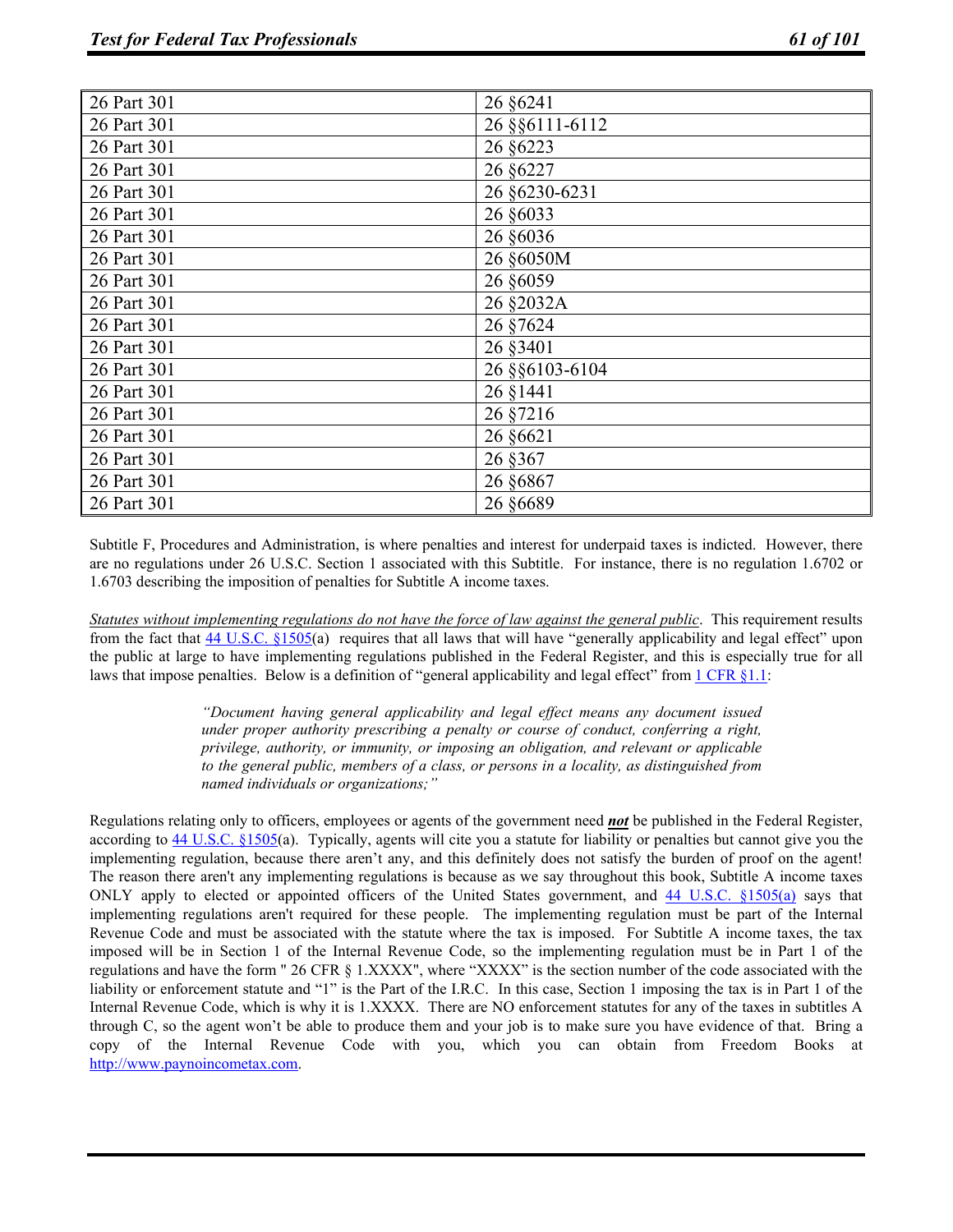The affect of failure to publish implementing regulations authorizing specific enforcement actions is identified in 26 CFR  $\S601.702(a)(2)(ii)$ , and it indicates that the rights of no member of the public at large may be adversely affected by the actions of an agency:

*26 CFR §601.702 Publication and public inspection* 

*(ii) Effect of failure to publish. Except to the extent that a person has actual and timely notice of the terms of any matter referred to in subparagraph (1) of this paragraph which is required to be published in the Federal Register, such person is not required in any manner to resort to, or be adversely affected by, such matter if it is not so published or is not incorporated by reference therein pursuant to subdivision (i) of this subparagraph. Thus, for example, any such matter which imposes an obligation and which is not so published or incorporated by reference will not adversely change or affect a person's rights.*

The question then is:

**PART A:** Do implementing regulations associated with taxes in Subtitles A through C exist? If you fail to respond or ignore the question, then your answer is **"NO."**

RESPONSE TO QUESTION (3.4A): TITLE IN USC Section \_\_\_\_\_ IR in CFR

NARRATIVE RESPONSE:

Federal Register Volume Date Date Page #

**PART B**: Please provide a detailed list of the implementing regulations to assess penalties for tax liability existing under Subtitles A through C. If you fail to respond or ignore the question, then your answer is **"THERE ARE NO IMPLEMENTING REGULATIONS."**

RESPONSE TO QUESTION (3.4B): TITLE IN USC Section \_\_\_\_\_ IR in CFR

NARRATIVE RESPONSE:

Federal Register Volume Date Date Page #

**PART C**: Do you have any evidence which proves that I am an "employee" as referenced in 44 U.S.C. §1505(a). If you fail to respond or ignore the question, then your answer is **"NO. YOU ARE A PRIVATE CITIZEN WHO DOES NOT COME UNDER THE ENFORCEMENT PROVISIONS OF THE INTERNAL REVENUE CODE BECAUSE THERE ARE NO REGULATIONS WHICH HAVE BEEN PUBLISHED WHICH AUTHORIZE ENFORCEMENT AGAINST YOU."** 

RESPONSE TO QUESTION (3.4C): TITLE IN USC Section IR in CFR

NARRATIVE RESPONSE: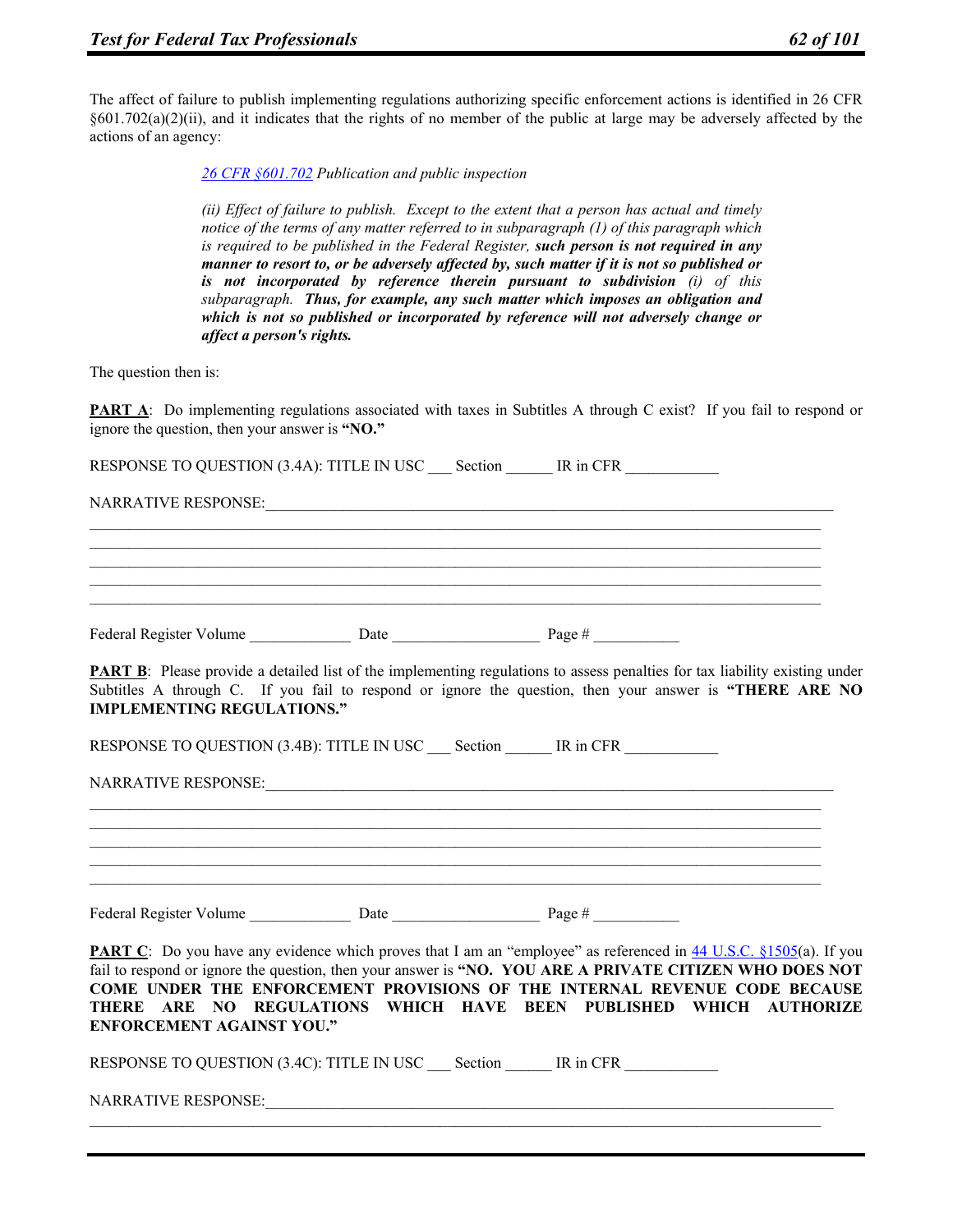Federal Register Volume  $\qquad \qquad$  Date  $\qquad \qquad$  Page #

#### **4.4 Question (3.4): Delegated authority to assess penalties**

The Internal Revenue manual, which is reflective of the ruling case law on this subject states that you have *no delegated authority to issue a civil penalty or to collect penalties without a judgment signed by a magistrate*:

> *IRM 546 §19(b)(2) "the civil penalty for non-compliance may be imposed only by filing a suit in the name of the United States, naming the taxpayer as a defendant and securing a judgment."*

The question then is, what delegated authority allows you to collect penalties absent a court judgment signed by a magistrate? If you fail to respond or ignore the question, then your answer is **"THERE IS NO AUTHORITY TO EITHER IMPOSE OR COLLECT CIVIL PENALTIES FOR NONCOMPLIANCE WITH SUBTITLES A THROUGH C INCOME TAXES."**

 $\mathcal{L}_\mathcal{L} = \{ \mathcal{L}_\mathcal{L} = \{ \mathcal{L}_\mathcal{L} = \{ \mathcal{L}_\mathcal{L} = \{ \mathcal{L}_\mathcal{L} = \{ \mathcal{L}_\mathcal{L} = \{ \mathcal{L}_\mathcal{L} = \{ \mathcal{L}_\mathcal{L} = \{ \mathcal{L}_\mathcal{L} = \{ \mathcal{L}_\mathcal{L} = \{ \mathcal{L}_\mathcal{L} = \{ \mathcal{L}_\mathcal{L} = \{ \mathcal{L}_\mathcal{L} = \{ \mathcal{L}_\mathcal{L} = \{ \mathcal{L}_\mathcal{$  $\mathcal{L}_\mathcal{L} = \{ \mathcal{L}_\mathcal{L} = \{ \mathcal{L}_\mathcal{L} = \{ \mathcal{L}_\mathcal{L} = \{ \mathcal{L}_\mathcal{L} = \{ \mathcal{L}_\mathcal{L} = \{ \mathcal{L}_\mathcal{L} = \{ \mathcal{L}_\mathcal{L} = \{ \mathcal{L}_\mathcal{L} = \{ \mathcal{L}_\mathcal{L} = \{ \mathcal{L}_\mathcal{L} = \{ \mathcal{L}_\mathcal{L} = \{ \mathcal{L}_\mathcal{L} = \{ \mathcal{L}_\mathcal{L} = \{ \mathcal{L}_\mathcal{$  $\mathcal{L}_\mathcal{L} = \{ \mathcal{L}_\mathcal{L} = \{ \mathcal{L}_\mathcal{L} = \{ \mathcal{L}_\mathcal{L} = \{ \mathcal{L}_\mathcal{L} = \{ \mathcal{L}_\mathcal{L} = \{ \mathcal{L}_\mathcal{L} = \{ \mathcal{L}_\mathcal{L} = \{ \mathcal{L}_\mathcal{L} = \{ \mathcal{L}_\mathcal{L} = \{ \mathcal{L}_\mathcal{L} = \{ \mathcal{L}_\mathcal{L} = \{ \mathcal{L}_\mathcal{L} = \{ \mathcal{L}_\mathcal{L} = \{ \mathcal{L}_\mathcal{$  $\mathcal{L}_\mathcal{L} = \{ \mathcal{L}_\mathcal{L} = \{ \mathcal{L}_\mathcal{L} = \{ \mathcal{L}_\mathcal{L} = \{ \mathcal{L}_\mathcal{L} = \{ \mathcal{L}_\mathcal{L} = \{ \mathcal{L}_\mathcal{L} = \{ \mathcal{L}_\mathcal{L} = \{ \mathcal{L}_\mathcal{L} = \{ \mathcal{L}_\mathcal{L} = \{ \mathcal{L}_\mathcal{L} = \{ \mathcal{L}_\mathcal{L} = \{ \mathcal{L}_\mathcal{L} = \{ \mathcal{L}_\mathcal{L} = \{ \mathcal{L}_\mathcal{$  $\mathcal{L}_\mathcal{L} = \{ \mathcal{L}_\mathcal{L} = \{ \mathcal{L}_\mathcal{L} = \{ \mathcal{L}_\mathcal{L} = \{ \mathcal{L}_\mathcal{L} = \{ \mathcal{L}_\mathcal{L} = \{ \mathcal{L}_\mathcal{L} = \{ \mathcal{L}_\mathcal{L} = \{ \mathcal{L}_\mathcal{L} = \{ \mathcal{L}_\mathcal{L} = \{ \mathcal{L}_\mathcal{L} = \{ \mathcal{L}_\mathcal{L} = \{ \mathcal{L}_\mathcal{L} = \{ \mathcal{L}_\mathcal{L} = \{ \mathcal{L}_\mathcal{$ 

RESPONSE TO QUESTION (5): TITLE IN USC Section IR in CFR

NARRATIVE RESPONSE:\_\_\_\_\_\_\_\_\_\_\_\_\_\_\_\_\_\_\_\_\_\_\_\_\_\_\_\_\_\_\_\_\_\_\_\_\_\_\_\_\_\_\_\_\_\_\_\_\_\_\_\_\_\_\_\_\_\_\_\_\_\_\_\_\_\_\_\_\_\_\_\_\_

Federal Register Volume \_\_\_\_\_\_\_\_\_\_\_\_\_ Date \_\_\_\_\_\_\_\_\_\_\_\_\_\_\_\_\_\_\_ Page # \_\_\_\_\_\_\_\_\_\_\_

## **4.5 Question (3.5): Is our income tax system voluntary?**

The supreme Court agrees with this conclusion in the following case:

*"Our system of taxation is based upon voluntary assessment and payment, not upon distraint." Flora v. U.S. 362 U.S. 145, 1959.* 

*[Emphasis added]* 

In case you don't understand, "distraint" is defined as follows and is the equivalent of "force" or "coercion" or "compulsion" in the collection of debts and legal liabilities:

> *"…the act or process of DISTRAINT whereby a person (the DISTRAINOR), without prior court approval, seizes the personal property of another located upon the distrainor's land in satisfaction of a claim, as a pledge for performance of a duty, or in reparation of an injury. Where goods are seized in satisfaction of a claim, the distrainor can hold the goods until the claim is paid and, failing payment, may sell them in satisfaction." [Barron's Law Dictionary, Steven H. Gifis, 1996, p. 150, ISBN 0-8120-3096-6]*

The question then is, how can both *assessment and payment* of Subtitles A through C income taxes payment and our tax system be considered *voluntary* if penalties can be assessed? If you fail to respond or ignore the question, then your answer is **"IT CAN'T BE CONSIDERED VOLUNTARY IF CIVIL OR CRIMINAL PENALTIES ATTACH FOR NONCOMPLIANCE, AND ESPECIALLY IF THESE PENALTIES CAN BE IMPOSED ABSENT A COURT ORDER."**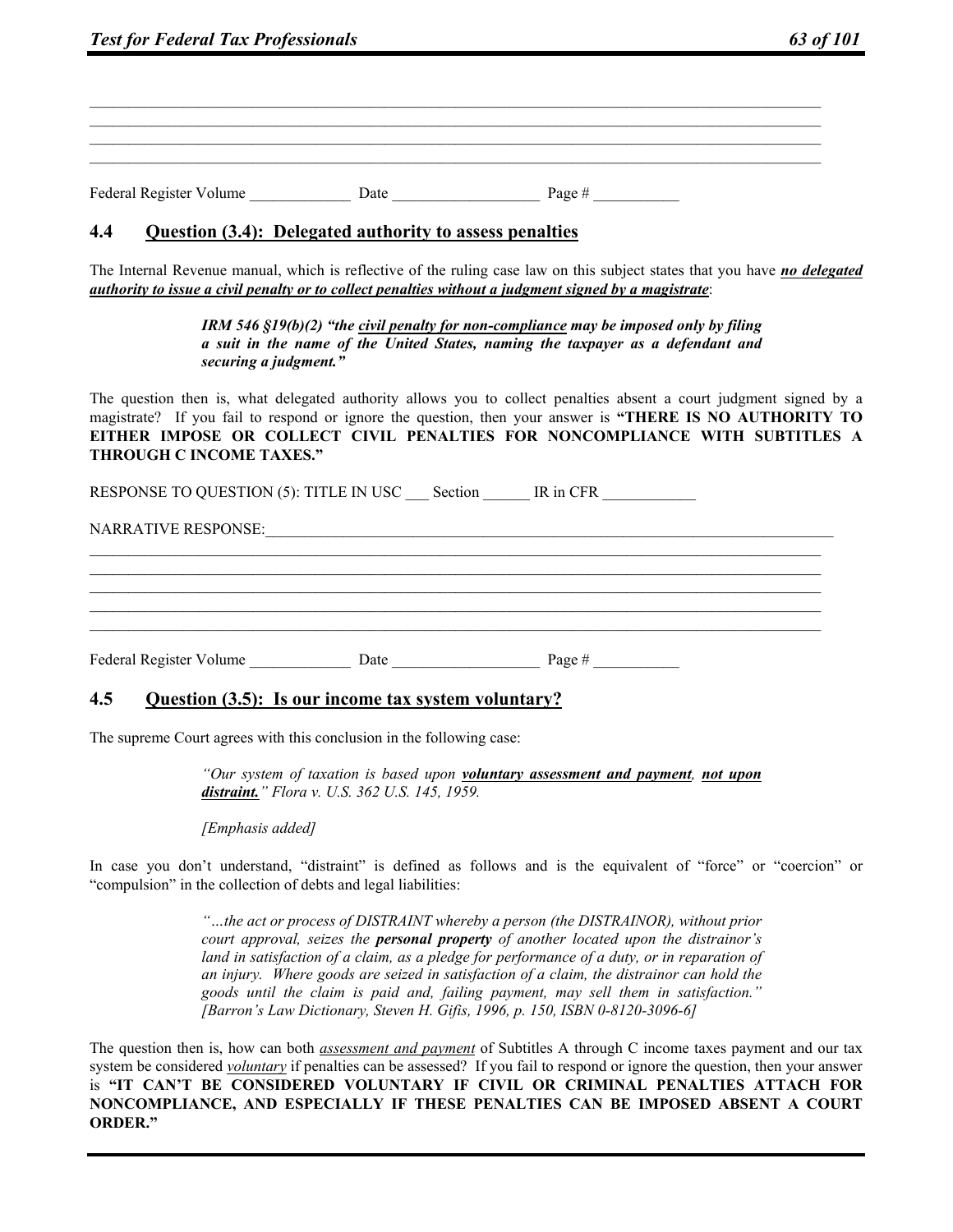RESPONSE TO QUESTION (3.6): TITLE IN USC Section IR in CFR NARRATIVE RESPONSE: Federal Register Volume Date Date Page #  $\frac{1}{2}$ 

# **4.6 Question (3.6): Colossal Fraud of Involuntary Perjury**

The jurat of the Internal Revenue Service (IRS) Form 1040 reads in relevant part:

*"Under penalties of perjury, I declare that I have examined this return and accompanying schedules and statements, and to the best of my* knowledge *and* belief*, they are true, correct and complete." (Italics added.)* 

The U.S. Supreme Court in *Garner v. United States*, 424 U.S. 648 (1976) stated that:

*"The information revealed in the preparation and filing of an income tax return is, for purposes of Fifth Amendment analysis, the testimony of a 'witness,' as that term is used herein."* 

Rule 603 of the Federal Rules of Evidence (Fed.R.Evid.) states:

*"Before testifying, every witness shall be required to declare that he will testify truthfully, by oath or affirmation* administered in a form calculated to awaken his conscience *and impress his mind with his duty to do so." (Italics added.)* 

The jurat of Form 1040 establishes the premise here defended that the tax return to which the jurat refers is by law (26 U.S.C. § 7206) intended to be *voluntarily* completed and signed under the penalties of perjury. This is a simple observation derived from the text of the jurat and the legal terms herein defined. Let's review the definition of "voluntary":

> *"Voluntary: (Black's Law Dictionary, 6th Edition, page 1575) "Unconstrained by interference; unimpelled by another's influence; spontaneous; acting of oneself. Coker v. State, 199 Ga. 20, 33 S.E.2d 171, 174. Done by design or intention. Proceeding from the free and unrestrained will of the person. Produced in or by an act of choice. Resulting from free choice, without compulsion or solicitation. The word, especially in statutes, often implies knowledge of essential facts. Without valuable consideration; gratuitous, as a voluntary conveyance. Also, having a merely nominal consideration; as, a voluntary deed."*

Clearly, the self-assessment of income taxes by making a Form 1040 return under penalties of perjury is *voluntary* because the act of signing any affidavit or document that subjects its affiant to the penalties of perjury must by law be *willful*.

> *"Willful: Proceeding from a conscious motion of the will; voluntary; knowingly; deliberate. Intending the result which actually comes to pass; designed; intentional; purposeful; not accidental or involuntary." Black's Law Dictionary, Sixth Edition, page 1599.*

*Obviously, a* **coerced** *statement though by signed jurat purports it was made under penalties of perjury is nevertheless a fraudulent statement because it was not willful or voluntary.* It is equivalent to holding a gun in the back of a witness who is testifying in court. Would you trust such a witness? *Furthermore, under 26 U.S.C. §7206, it is a felony for an American completing a tax return to make a fraudulent statement.* It is not the rule of law or the payment of taxes that is here protested but a rule of intellectual tyranny invented by corrupt bureaucrats and judges who under color of law (such as 26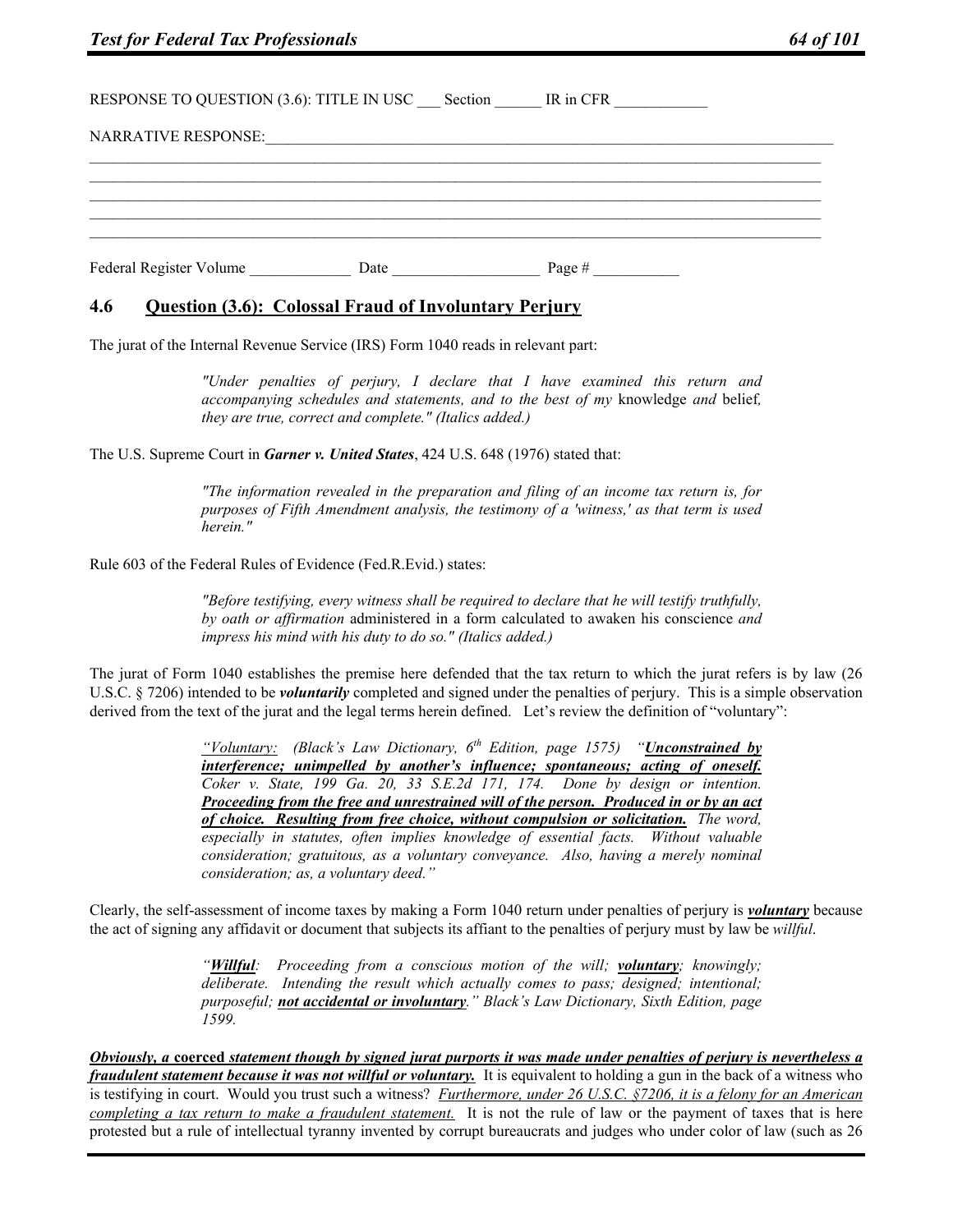U.S.C. §§ 6702, 7203) penalize individuals when they fail or refuse--without being subpoenaed--to testify on Form 1040 and sign its decreed jurat that falsely purports that the form was made and signed willfully (the word means voluntarily) under penalties of perjury.

Justice Hugo Black declared in *U.S. v. Kahriger*, 345 U.S. 22 (1953) that, "The United States has a system of taxation by *confession*." (Italics added). Of course compelled confessions used as evidence are not legal under the Constitution which is why Congress mandated the inclusion of the jurat on Form 1040, thus informing the jurat's potential affiant that unless he/she knows and believes the governmentally defined and preordained answers to the form's prescribed questions are correct, complete and true (and by implication, given *voluntarily* and *willfully*), then the individual acting in his/her personal capacity may not be required to sign the jurat under any statute or regulation and this renders the self-assessment invalid. Justice Black did not state the nature of the confession by which the self-assessment of income taxes is made but any legal confession must be "voluntary," *Bram v. United States*, 168 U.S. 532 (1897), and "the product of a rational intellect and a free will," *Townsend v. Sain*, 372 U.S. 293 (1963).

Furthermore, according to the Supreme Court case of *Weeks v. United States*, 232 U.S. 383 (1914), illegally or unconstitutionally seized or obtained evidence, including testimony, cannot be admitted in court and cannot be used against an individual. Here is what the court said:

> *"We therefore reach the conclusion that the letters [evidence] in question were taken from the house of the accused by an official of the United States, acting under color of his office, in direct violation of the constitutional rights of the defendant; that having made a seasonable application for their return, which was heard and passed upon by the court, there was involved in the order refusing the application a denial of the constitutional rights of the accused, and that the court should have restored these letters to the accused. In holding them and permitting their use upon the trial, we think prejudicial error was committed. " [emphasis added]*

The above ruling includes evidence obtained by the U.S. government on a tax return or other tax document through *compulsion or coercion*, including coercion consisting of civil penalties or imprisonment for not filing tax documents, inaccurate documents, or refusing, under the Fifth Amendment, to incriminate oneself by not providing certain information on the return, including the Social Security Number.

The question for you then is, if you insist on assessing penalties on anyone who files Subtitle A through C income tax returns, including me, then:

**PART A:** Doesn't this make ANY tax documents submitted by such individuals, including returns and self assessments, *compelled, coerced, involuntary, not willful*, and therefore fraudulent as we explain above? Please explain in detail your reasoning behind this. If you fail to respond or ignore the question, then your answer is **"YES."**

RESPONSE TO QUESTION (3.7A): TITLE IN USC Section IR in CFR

 $\mathcal{L}_\mathcal{L} = \{ \mathcal{L}_\mathcal{L} = \{ \mathcal{L}_\mathcal{L} = \{ \mathcal{L}_\mathcal{L} = \{ \mathcal{L}_\mathcal{L} = \{ \mathcal{L}_\mathcal{L} = \{ \mathcal{L}_\mathcal{L} = \{ \mathcal{L}_\mathcal{L} = \{ \mathcal{L}_\mathcal{L} = \{ \mathcal{L}_\mathcal{L} = \{ \mathcal{L}_\mathcal{L} = \{ \mathcal{L}_\mathcal{L} = \{ \mathcal{L}_\mathcal{L} = \{ \mathcal{L}_\mathcal{L} = \{ \mathcal{L}_\mathcal{$  $\mathcal{L}_\mathcal{L} = \{ \mathcal{L}_\mathcal{L} = \{ \mathcal{L}_\mathcal{L} = \{ \mathcal{L}_\mathcal{L} = \{ \mathcal{L}_\mathcal{L} = \{ \mathcal{L}_\mathcal{L} = \{ \mathcal{L}_\mathcal{L} = \{ \mathcal{L}_\mathcal{L} = \{ \mathcal{L}_\mathcal{L} = \{ \mathcal{L}_\mathcal{L} = \{ \mathcal{L}_\mathcal{L} = \{ \mathcal{L}_\mathcal{L} = \{ \mathcal{L}_\mathcal{L} = \{ \mathcal{L}_\mathcal{L} = \{ \mathcal{L}_\mathcal{$  $\mathcal{L}_\mathcal{L} = \{ \mathcal{L}_\mathcal{L} = \{ \mathcal{L}_\mathcal{L} = \{ \mathcal{L}_\mathcal{L} = \{ \mathcal{L}_\mathcal{L} = \{ \mathcal{L}_\mathcal{L} = \{ \mathcal{L}_\mathcal{L} = \{ \mathcal{L}_\mathcal{L} = \{ \mathcal{L}_\mathcal{L} = \{ \mathcal{L}_\mathcal{L} = \{ \mathcal{L}_\mathcal{L} = \{ \mathcal{L}_\mathcal{L} = \{ \mathcal{L}_\mathcal{L} = \{ \mathcal{L}_\mathcal{L} = \{ \mathcal{L}_\mathcal{$  $\mathcal{L}_\mathcal{L} = \{ \mathcal{L}_\mathcal{L} = \{ \mathcal{L}_\mathcal{L} = \{ \mathcal{L}_\mathcal{L} = \{ \mathcal{L}_\mathcal{L} = \{ \mathcal{L}_\mathcal{L} = \{ \mathcal{L}_\mathcal{L} = \{ \mathcal{L}_\mathcal{L} = \{ \mathcal{L}_\mathcal{L} = \{ \mathcal{L}_\mathcal{L} = \{ \mathcal{L}_\mathcal{L} = \{ \mathcal{L}_\mathcal{L} = \{ \mathcal{L}_\mathcal{L} = \{ \mathcal{L}_\mathcal{L} = \{ \mathcal{L}_\mathcal{$  $\mathcal{L}_\mathcal{L} = \{ \mathcal{L}_\mathcal{L} = \{ \mathcal{L}_\mathcal{L} = \{ \mathcal{L}_\mathcal{L} = \{ \mathcal{L}_\mathcal{L} = \{ \mathcal{L}_\mathcal{L} = \{ \mathcal{L}_\mathcal{L} = \{ \mathcal{L}_\mathcal{L} = \{ \mathcal{L}_\mathcal{L} = \{ \mathcal{L}_\mathcal{L} = \{ \mathcal{L}_\mathcal{L} = \{ \mathcal{L}_\mathcal{L} = \{ \mathcal{L}_\mathcal{L} = \{ \mathcal{L}_\mathcal{L} = \{ \mathcal{L}_\mathcal{$ 

NARRATIVE RESPONSE:

Federal Register Volume \_\_\_\_\_\_\_\_\_\_\_\_\_ Date \_\_\_\_\_\_\_\_\_\_\_\_\_\_\_\_\_\_\_ Page # \_\_\_\_\_\_\_\_\_\_\_

**PART B**: Does the process of assessing penalties infringe on my constitutional rights under the First Amendment of free speech, including my right to NOT communicate with my government? (give legal cites why you think not if you disagree). If you fail to respond or ignore the question, then your answer is **"YES."**

RESPONSE TO QUESTION (3.7B): TITLE IN USC \_\_\_ Section \_\_\_\_\_\_ IR in CFR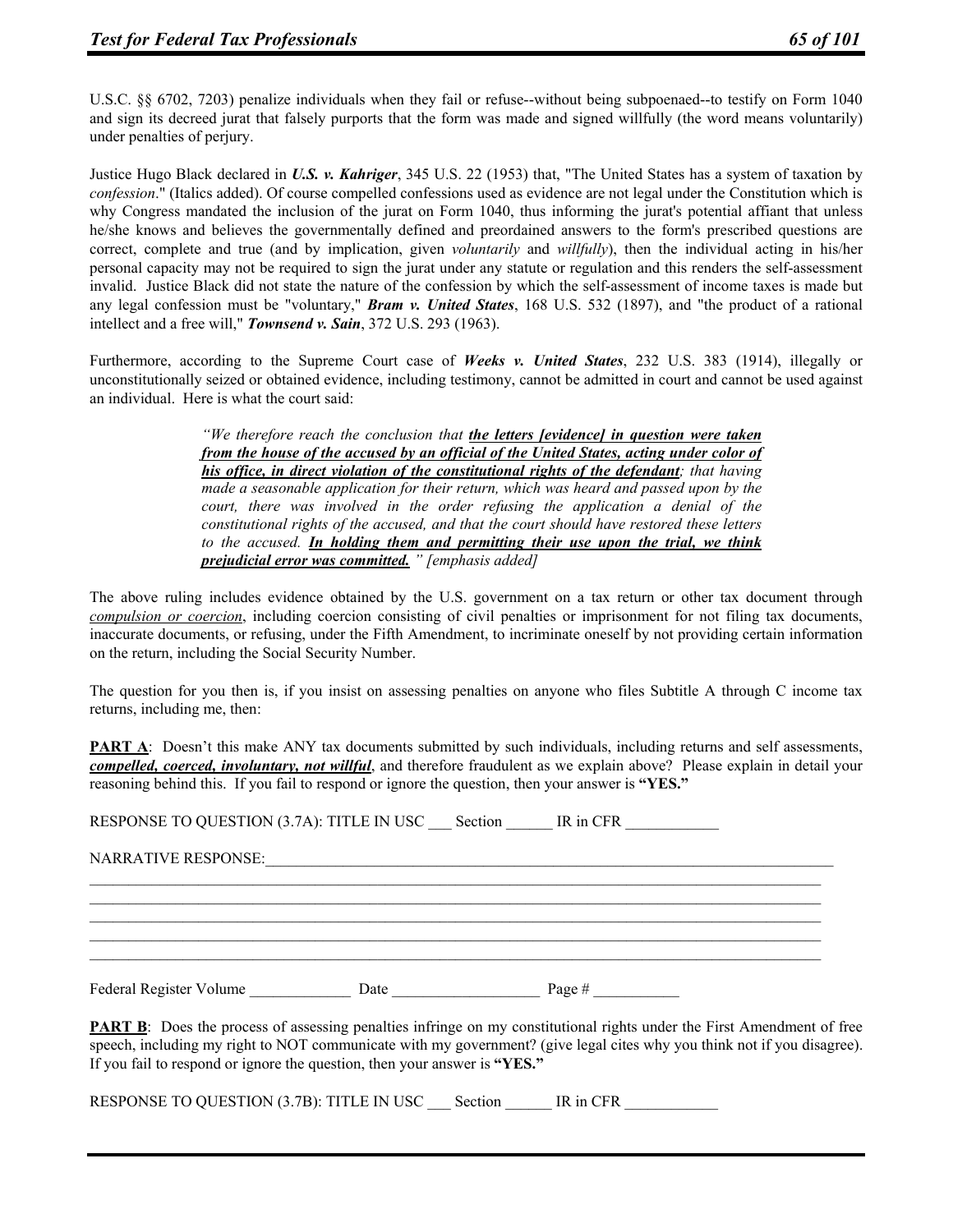| <b>Test for Federal Tax Professionals</b>                                                                                                                                                                                                                                                                                                                                                                                                                                                                                                                                                                 | 66 of 101 |
|-----------------------------------------------------------------------------------------------------------------------------------------------------------------------------------------------------------------------------------------------------------------------------------------------------------------------------------------------------------------------------------------------------------------------------------------------------------------------------------------------------------------------------------------------------------------------------------------------------------|-----------|
|                                                                                                                                                                                                                                                                                                                                                                                                                                                                                                                                                                                                           |           |
|                                                                                                                                                                                                                                                                                                                                                                                                                                                                                                                                                                                                           |           |
|                                                                                                                                                                                                                                                                                                                                                                                                                                                                                                                                                                                                           |           |
|                                                                                                                                                                                                                                                                                                                                                                                                                                                                                                                                                                                                           |           |
| <b>PART C</b> : Since tax returns and tax documents are "evidence" and must be submitted under "penalty of perjury" to be<br>useful as a valid assessment, and since threat of imposition of civil penalties for noncompliance (and penalty of perjury<br>damages) cause them to be submitted under coercion, by what legal or delegated authority do you use them as evidence? If<br>you fail to respond or ignore the question, then your answer is "I HAVE NO AUTHORITY AND IT IS ILLEGAL TO<br>USE THEM AS EVIDENCE AS PER THE SUPREME COURT IN THE CASE OF WEEKS V. UNITED STATES,<br>232 U.S. 383." |           |
| RESPONSE TO QUESTION (3.7C): TITLE IN USC __ Section ______ IR in CFR ___________                                                                                                                                                                                                                                                                                                                                                                                                                                                                                                                         |           |
|                                                                                                                                                                                                                                                                                                                                                                                                                                                                                                                                                                                                           |           |
|                                                                                                                                                                                                                                                                                                                                                                                                                                                                                                                                                                                                           |           |
|                                                                                                                                                                                                                                                                                                                                                                                                                                                                                                                                                                                                           |           |
|                                                                                                                                                                                                                                                                                                                                                                                                                                                                                                                                                                                                           |           |
|                                                                                                                                                                                                                                                                                                                                                                                                                                                                                                                                                                                                           |           |
| PART D: Please show me a delegation of authority order that gives you the authority to compel me to commit fraud on a<br>tax return by having penalties assessed by you against me for any aspect of noncompliance. If you fail to respond or ignore<br>the question, then your answer is "I DON'T HAVE ANY DELEGATION OF AUTHORITY ORDER PERMITTING<br>ME TO DO THIS. I AM, INSTEAD, COMMITTING FRAUD AND EXTORTION UNDER THE COLOR OF<br><b>OFFICE IN VIOLATION OF 26 U.S.C. Section 7214."</b>                                                                                                         |           |
| RESPONSE TO QUESTION (3.7D): TITLE IN USC<br>Section IR in CFR                                                                                                                                                                                                                                                                                                                                                                                                                                                                                                                                            |           |
|                                                                                                                                                                                                                                                                                                                                                                                                                                                                                                                                                                                                           |           |
|                                                                                                                                                                                                                                                                                                                                                                                                                                                                                                                                                                                                           |           |
|                                                                                                                                                                                                                                                                                                                                                                                                                                                                                                                                                                                                           |           |
|                                                                                                                                                                                                                                                                                                                                                                                                                                                                                                                                                                                                           |           |
|                                                                                                                                                                                                                                                                                                                                                                                                                                                                                                                                                                                                           |           |
| Question (3.7): Not involved with any "tax shelter" or marketing of "abusive tax<br>4.7<br>shelters"                                                                                                                                                                                                                                                                                                                                                                                                                                                                                                      |           |
| The definition of "tax shelter" is found in $26$ U.S.C. $§6111$ as follows:                                                                                                                                                                                                                                                                                                                                                                                                                                                                                                                               |           |
| 26 U.S.C. §6111: Registration of tax shelters                                                                                                                                                                                                                                                                                                                                                                                                                                                                                                                                                             |           |
| $(c)$ Tax shelter                                                                                                                                                                                                                                                                                                                                                                                                                                                                                                                                                                                         |           |
| For purposes of this section -                                                                                                                                                                                                                                                                                                                                                                                                                                                                                                                                                                            |           |

*(1) In general*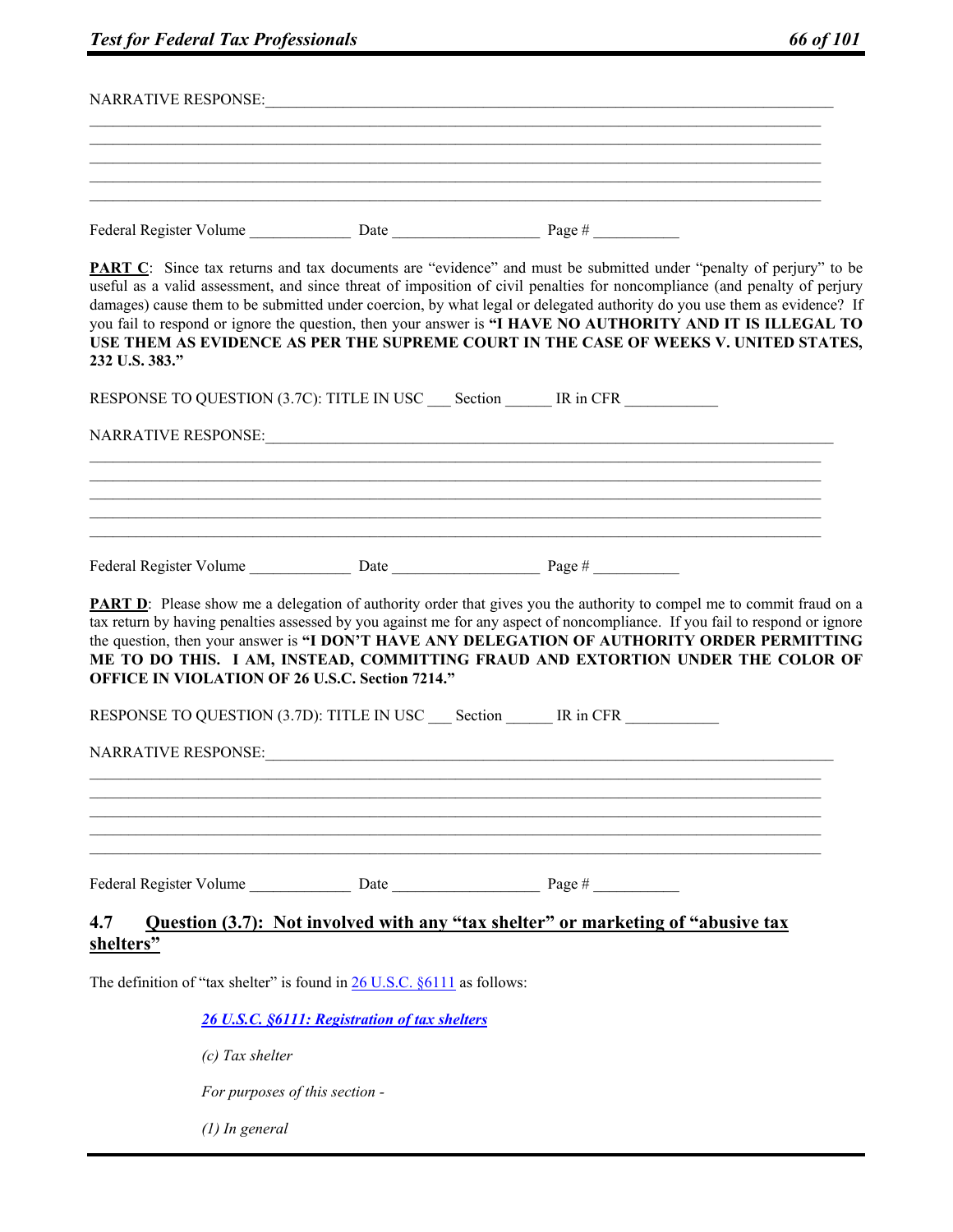*The term ''tax shelter'' means any investment -* 

*(A) with respect to which any person could reasonably infer from the representations made, or to be made, in connection with the offering for sale of interests in the investment that the tax shelter ratio for any investor as of the close of any of the first 5 years ending after the date on which such investment is offered for sale may be greater than 2 to 1, and* 

*(B) which is -* 

*(i) required to be registered under a Federal or State law regulating securities,* 

*(ii) sold pursuant to an exemption from registration requiring the filing of a notice with a Federal or State agency regulating the offering or sale of securities, or* 

*(iii) a substantial investment.* 

An "abusive tax shelter" is defined in 26 U.S.C. §6112 as follows:

*26 U.S.C. §6112: Organizers and sellers of potentially abusive tax shelters must keep lists of investors* 

*(b) Potentially abusive tax shelter* 

*For purposes of this section, the term ''potentially abusive tax shelter'' means -* 

*(1) any tax shelter (as defined in section 6111) with respect to which registration is required under section 6111, and* 

*(2) any entity, investment plan or arrangement, or other plan or arrangement which is of a type which the Secretary determines by regulations as having a potential for tax avoidance or evasion.* 

The following guidance from the Internal Revenue Code describes those persons who promote or sell abusive tax shelters as follows:

#### *TITLE 26 > Subtitle F > CHAPTER 68 > Subchapter B > PART I > Sec. 6700.*

*Sec. 6700. - Promoting abusive tax shelters, etc.* 

*(a) Imposition of penalty* 

*Any person who -* 

 *(2) makes or furnishes or causes another person to make or furnish (in connection with such organization or sale) -* 

*(A) a statement with respect to the allowability of any deduction or credit, the excludability of any income, or the securing of any other tax benefit by reason of holding an interest in the entity or participating in the plan or arrangement which the person knows or has reason to known is false or fraudulent as to any material matter, or* 

*(B) a gross valuation overstatement as to any material matter, shall pay, with respect to each activity described in paragraph (1), a penalty equal to the \$1,000 or, if the person establishes that it is lesser, 100 percent of the gross income derived (or to be derived) by*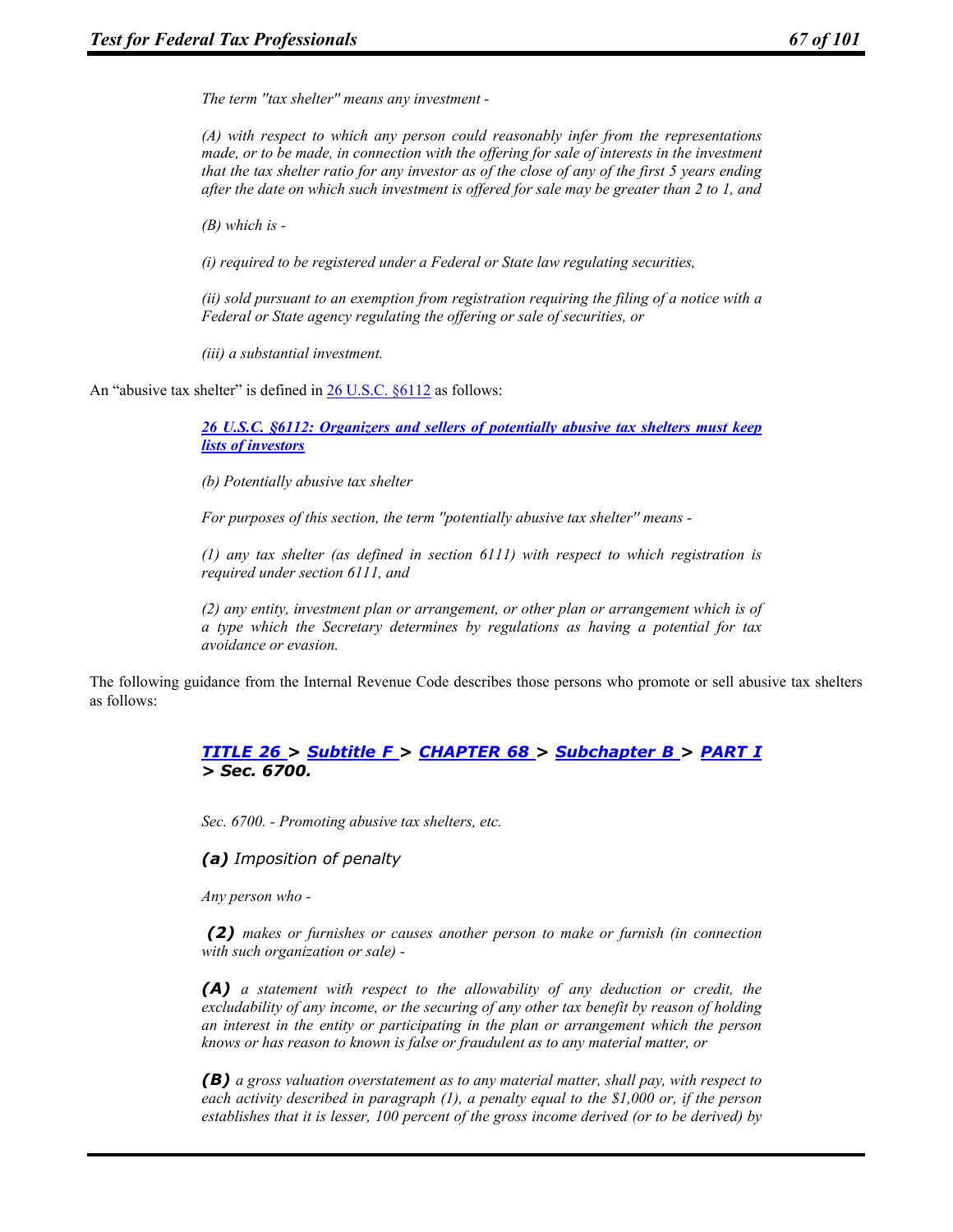*such person from such activity. For purposes of the preceding sentence, activities described in paragraph (1)(A) with respect to each entity or arrangement shall be treated as a separate activity and participation in each sale described in paragraph (1)(B) shall be so treated.* 

Based on the above, some questions are in order.

**PART A**: Is there any such thing as a "tax shelter" that does not involve any kind of investment and which does not produce any kind of deducation on the tax return of the person to whom it is marketed? Please explain in detail your reasoning behind this. If you fail to respond or ignore the question, then your answer is **"NO."**

RESPONSE TO QUESTION (3.7A): TITLE IN USC Section IR in CFR

NARRATIVE RESPONSE:

 $\mathcal{L}_\mathcal{L} = \{ \mathcal{L}_\mathcal{L} = \{ \mathcal{L}_\mathcal{L} = \{ \mathcal{L}_\mathcal{L} = \{ \mathcal{L}_\mathcal{L} = \{ \mathcal{L}_\mathcal{L} = \{ \mathcal{L}_\mathcal{L} = \{ \mathcal{L}_\mathcal{L} = \{ \mathcal{L}_\mathcal{L} = \{ \mathcal{L}_\mathcal{L} = \{ \mathcal{L}_\mathcal{L} = \{ \mathcal{L}_\mathcal{L} = \{ \mathcal{L}_\mathcal{L} = \{ \mathcal{L}_\mathcal{L} = \{ \mathcal{L}_\mathcal{$ Federal Register Volume  $\qquad \qquad$  Date  $\qquad \qquad$  Page #

 $\mathcal{L}_\mathcal{L} = \{ \mathcal{L}_\mathcal{L} = \{ \mathcal{L}_\mathcal{L} = \{ \mathcal{L}_\mathcal{L} = \{ \mathcal{L}_\mathcal{L} = \{ \mathcal{L}_\mathcal{L} = \{ \mathcal{L}_\mathcal{L} = \{ \mathcal{L}_\mathcal{L} = \{ \mathcal{L}_\mathcal{L} = \{ \mathcal{L}_\mathcal{L} = \{ \mathcal{L}_\mathcal{L} = \{ \mathcal{L}_\mathcal{L} = \{ \mathcal{L}_\mathcal{L} = \{ \mathcal{L}_\mathcal{L} = \{ \mathcal{L}_\mathcal{$  $\mathcal{L}_\mathcal{L} = \{ \mathcal{L}_\mathcal{L} = \{ \mathcal{L}_\mathcal{L} = \{ \mathcal{L}_\mathcal{L} = \{ \mathcal{L}_\mathcal{L} = \{ \mathcal{L}_\mathcal{L} = \{ \mathcal{L}_\mathcal{L} = \{ \mathcal{L}_\mathcal{L} = \{ \mathcal{L}_\mathcal{L} = \{ \mathcal{L}_\mathcal{L} = \{ \mathcal{L}_\mathcal{L} = \{ \mathcal{L}_\mathcal{L} = \{ \mathcal{L}_\mathcal{L} = \{ \mathcal{L}_\mathcal{L} = \{ \mathcal{L}_\mathcal{$  $\mathcal{L}_\mathcal{L} = \{ \mathcal{L}_\mathcal{L} = \{ \mathcal{L}_\mathcal{L} = \{ \mathcal{L}_\mathcal{L} = \{ \mathcal{L}_\mathcal{L} = \{ \mathcal{L}_\mathcal{L} = \{ \mathcal{L}_\mathcal{L} = \{ \mathcal{L}_\mathcal{L} = \{ \mathcal{L}_\mathcal{L} = \{ \mathcal{L}_\mathcal{L} = \{ \mathcal{L}_\mathcal{L} = \{ \mathcal{L}_\mathcal{L} = \{ \mathcal{L}_\mathcal{L} = \{ \mathcal{L}_\mathcal{L} = \{ \mathcal{L}_\mathcal{$  $\mathcal{L}_\mathcal{L} = \{ \mathcal{L}_\mathcal{L} = \{ \mathcal{L}_\mathcal{L} = \{ \mathcal{L}_\mathcal{L} = \{ \mathcal{L}_\mathcal{L} = \{ \mathcal{L}_\mathcal{L} = \{ \mathcal{L}_\mathcal{L} = \{ \mathcal{L}_\mathcal{L} = \{ \mathcal{L}_\mathcal{L} = \{ \mathcal{L}_\mathcal{L} = \{ \mathcal{L}_\mathcal{L} = \{ \mathcal{L}_\mathcal{L} = \{ \mathcal{L}_\mathcal{L} = \{ \mathcal{L}_\mathcal{L} = \{ \mathcal{L}_\mathcal{$ 

**PART B**: 26 U.S.C. §6112(b)(2) requires that any "tax shelter", in order to be classified as an "abusive tax shelter", must be marketed and/or sold by an "entity" as an "investment" under 26 U.S.C.  $\S6111(c)(1)(B)(ii)$  that is registered with Federal or State regulatory agencies. Please provide a copy of any such registration documents and a sample of the investment that you assert is being marketed illegally by us. If you fail to respond or ignore the question, then your answer is **"WE DON'T HAVE ANY EVIDENCE SUGGESTING THAT YOU ARE MARKETING SECURITIES THAT WOULD RESULT IN A REDUCTION IN TAX LIABILITY. CONSEQUENTLY, WE AREN'T CLAIMING THAT YOU ARE INVOLVED IN "ABUSIVE TAX SHELTERS""**

 $\mathcal{L}_\mathcal{L} = \{ \mathcal{L}_\mathcal{L} = \{ \mathcal{L}_\mathcal{L} = \{ \mathcal{L}_\mathcal{L} = \{ \mathcal{L}_\mathcal{L} = \{ \mathcal{L}_\mathcal{L} = \{ \mathcal{L}_\mathcal{L} = \{ \mathcal{L}_\mathcal{L} = \{ \mathcal{L}_\mathcal{L} = \{ \mathcal{L}_\mathcal{L} = \{ \mathcal{L}_\mathcal{L} = \{ \mathcal{L}_\mathcal{L} = \{ \mathcal{L}_\mathcal{L} = \{ \mathcal{L}_\mathcal{L} = \{ \mathcal{L}_\mathcal{$  $\mathcal{L}_\mathcal{L} = \{ \mathcal{L}_\mathcal{L} = \{ \mathcal{L}_\mathcal{L} = \{ \mathcal{L}_\mathcal{L} = \{ \mathcal{L}_\mathcal{L} = \{ \mathcal{L}_\mathcal{L} = \{ \mathcal{L}_\mathcal{L} = \{ \mathcal{L}_\mathcal{L} = \{ \mathcal{L}_\mathcal{L} = \{ \mathcal{L}_\mathcal{L} = \{ \mathcal{L}_\mathcal{L} = \{ \mathcal{L}_\mathcal{L} = \{ \mathcal{L}_\mathcal{L} = \{ \mathcal{L}_\mathcal{L} = \{ \mathcal{L}_\mathcal{$  $\mathcal{L}_\mathcal{L} = \{ \mathcal{L}_\mathcal{L} = \{ \mathcal{L}_\mathcal{L} = \{ \mathcal{L}_\mathcal{L} = \{ \mathcal{L}_\mathcal{L} = \{ \mathcal{L}_\mathcal{L} = \{ \mathcal{L}_\mathcal{L} = \{ \mathcal{L}_\mathcal{L} = \{ \mathcal{L}_\mathcal{L} = \{ \mathcal{L}_\mathcal{L} = \{ \mathcal{L}_\mathcal{L} = \{ \mathcal{L}_\mathcal{L} = \{ \mathcal{L}_\mathcal{L} = \{ \mathcal{L}_\mathcal{L} = \{ \mathcal{L}_\mathcal{$  $\mathcal{L}_\mathcal{L} = \{ \mathcal{L}_\mathcal{L} = \{ \mathcal{L}_\mathcal{L} = \{ \mathcal{L}_\mathcal{L} = \{ \mathcal{L}_\mathcal{L} = \{ \mathcal{L}_\mathcal{L} = \{ \mathcal{L}_\mathcal{L} = \{ \mathcal{L}_\mathcal{L} = \{ \mathcal{L}_\mathcal{L} = \{ \mathcal{L}_\mathcal{L} = \{ \mathcal{L}_\mathcal{L} = \{ \mathcal{L}_\mathcal{L} = \{ \mathcal{L}_\mathcal{L} = \{ \mathcal{L}_\mathcal{L} = \{ \mathcal{L}_\mathcal{$  $\mathcal{L}_\mathcal{L} = \{ \mathcal{L}_\mathcal{L} = \{ \mathcal{L}_\mathcal{L} = \{ \mathcal{L}_\mathcal{L} = \{ \mathcal{L}_\mathcal{L} = \{ \mathcal{L}_\mathcal{L} = \{ \mathcal{L}_\mathcal{L} = \{ \mathcal{L}_\mathcal{L} = \{ \mathcal{L}_\mathcal{L} = \{ \mathcal{L}_\mathcal{L} = \{ \mathcal{L}_\mathcal{L} = \{ \mathcal{L}_\mathcal{L} = \{ \mathcal{L}_\mathcal{L} = \{ \mathcal{L}_\mathcal{L} = \{ \mathcal{L}_\mathcal{$ 

RESPONSE TO QUESTION (3.7B): TITLE IN USC Section \_\_\_\_\_ IR in CFR

NARRATIVE RESPONSE:

Federal Register Volume \_\_\_\_\_\_\_\_\_\_\_\_\_ Date \_\_\_\_\_\_\_\_\_\_\_\_\_\_\_\_\_\_\_ Page # \_\_\_\_\_\_\_\_\_\_\_

**PART C**: Admit that "abusive tax shelters" can only be described as such if they are sold or marketed or promoted to persons who are already "taxpayers" and who have an *existing* liability for the tax in question. If you fail to respond or ignore the question, then your answer is **"THIS IS TRUE."**

 $\mathcal{L}_\mathcal{L} = \{ \mathcal{L}_\mathcal{L} = \{ \mathcal{L}_\mathcal{L} = \{ \mathcal{L}_\mathcal{L} = \{ \mathcal{L}_\mathcal{L} = \{ \mathcal{L}_\mathcal{L} = \{ \mathcal{L}_\mathcal{L} = \{ \mathcal{L}_\mathcal{L} = \{ \mathcal{L}_\mathcal{L} = \{ \mathcal{L}_\mathcal{L} = \{ \mathcal{L}_\mathcal{L} = \{ \mathcal{L}_\mathcal{L} = \{ \mathcal{L}_\mathcal{L} = \{ \mathcal{L}_\mathcal{L} = \{ \mathcal{L}_\mathcal{$  $\mathcal{L}_\mathcal{L} = \{ \mathcal{L}_\mathcal{L} = \{ \mathcal{L}_\mathcal{L} = \{ \mathcal{L}_\mathcal{L} = \{ \mathcal{L}_\mathcal{L} = \{ \mathcal{L}_\mathcal{L} = \{ \mathcal{L}_\mathcal{L} = \{ \mathcal{L}_\mathcal{L} = \{ \mathcal{L}_\mathcal{L} = \{ \mathcal{L}_\mathcal{L} = \{ \mathcal{L}_\mathcal{L} = \{ \mathcal{L}_\mathcal{L} = \{ \mathcal{L}_\mathcal{L} = \{ \mathcal{L}_\mathcal{L} = \{ \mathcal{L}_\mathcal{$  $\mathcal{L}_\mathcal{L} = \{ \mathcal{L}_\mathcal{L} = \{ \mathcal{L}_\mathcal{L} = \{ \mathcal{L}_\mathcal{L} = \{ \mathcal{L}_\mathcal{L} = \{ \mathcal{L}_\mathcal{L} = \{ \mathcal{L}_\mathcal{L} = \{ \mathcal{L}_\mathcal{L} = \{ \mathcal{L}_\mathcal{L} = \{ \mathcal{L}_\mathcal{L} = \{ \mathcal{L}_\mathcal{L} = \{ \mathcal{L}_\mathcal{L} = \{ \mathcal{L}_\mathcal{L} = \{ \mathcal{L}_\mathcal{L} = \{ \mathcal{L}_\mathcal{$  $\mathcal{L}_\mathcal{L} = \{ \mathcal{L}_\mathcal{L} = \{ \mathcal{L}_\mathcal{L} = \{ \mathcal{L}_\mathcal{L} = \{ \mathcal{L}_\mathcal{L} = \{ \mathcal{L}_\mathcal{L} = \{ \mathcal{L}_\mathcal{L} = \{ \mathcal{L}_\mathcal{L} = \{ \mathcal{L}_\mathcal{L} = \{ \mathcal{L}_\mathcal{L} = \{ \mathcal{L}_\mathcal{L} = \{ \mathcal{L}_\mathcal{L} = \{ \mathcal{L}_\mathcal{L} = \{ \mathcal{L}_\mathcal{L} = \{ \mathcal{L}_\mathcal{$  $\mathcal{L}_\mathcal{L} = \{ \mathcal{L}_\mathcal{L} = \{ \mathcal{L}_\mathcal{L} = \{ \mathcal{L}_\mathcal{L} = \{ \mathcal{L}_\mathcal{L} = \{ \mathcal{L}_\mathcal{L} = \{ \mathcal{L}_\mathcal{L} = \{ \mathcal{L}_\mathcal{L} = \{ \mathcal{L}_\mathcal{L} = \{ \mathcal{L}_\mathcal{L} = \{ \mathcal{L}_\mathcal{L} = \{ \mathcal{L}_\mathcal{L} = \{ \mathcal{L}_\mathcal{L} = \{ \mathcal{L}_\mathcal{L} = \{ \mathcal{L}_\mathcal{$ 

RESPONSE TO QUESTION (3.7C): TITLE IN USC Section IR in CFR

NARRATIVE RESPONSE:

| Federal Register Volume |  | $a$ ge $\#$ |  |
|-------------------------|--|-------------|--|
|-------------------------|--|-------------|--|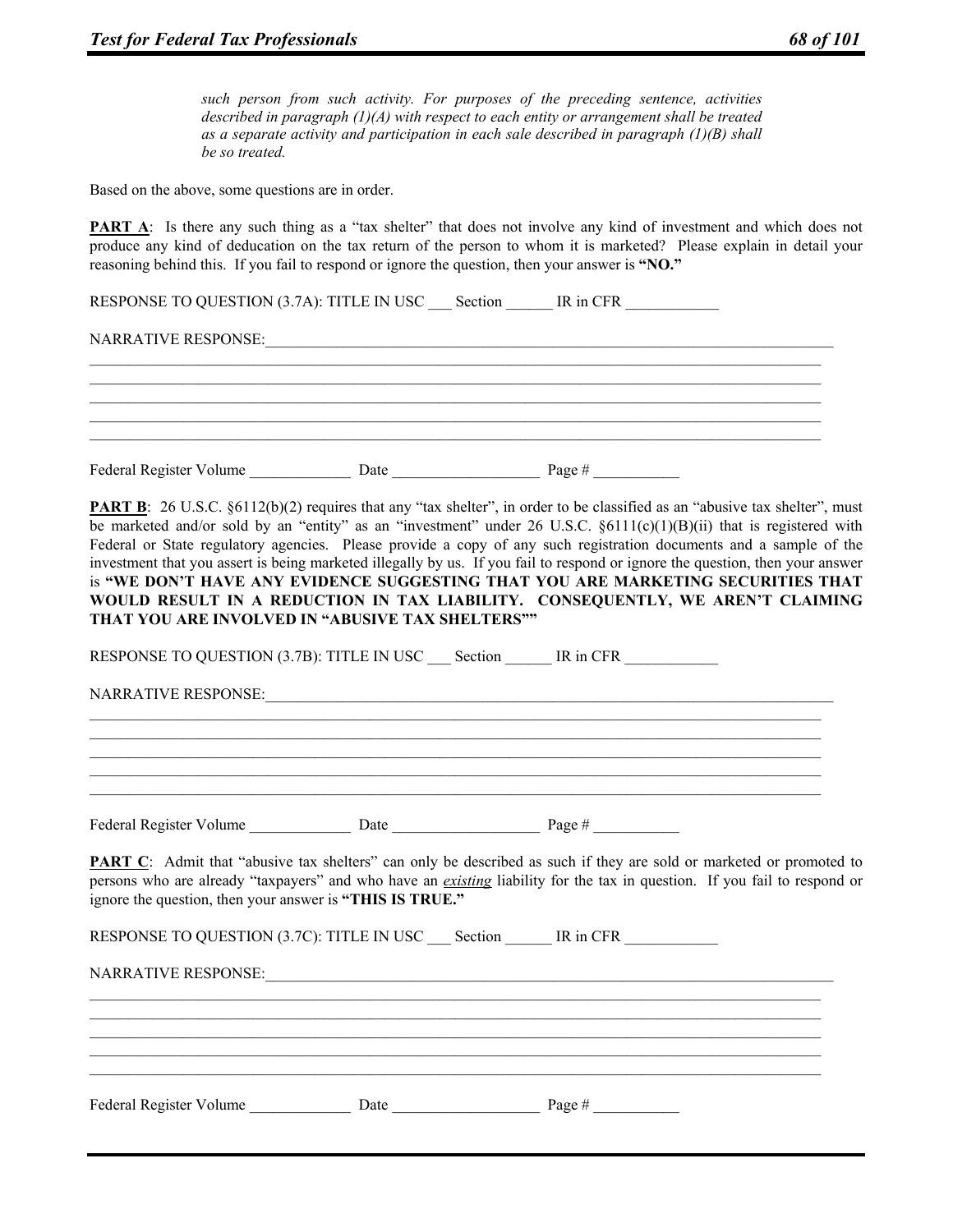**PART D:** Admit that any kind of investment marketed exclusively to "nontaxpayers" cannot be described as an "abusive tax shelter" because such persons do not have an *existing* liability that could be reduced. If you fail to respond or ignore the question, then your answer is **"THIS IS TRUE."**

RESPONSE TO QUESTION (3.7D): TITLE IN USC \_\_\_ Section \_\_\_\_\_\_ IR in CFR \_\_\_\_\_\_\_\_\_\_

NARRATIVE RESPONSE:\_\_\_\_\_\_\_\_\_\_\_\_\_\_\_\_\_\_\_\_\_\_\_\_\_\_\_\_\_\_\_\_\_\_\_\_\_\_\_\_\_\_\_\_\_\_\_\_\_\_\_\_\_\_\_\_\_\_\_\_\_\_\_\_\_\_\_\_\_\_\_\_\_

Federal Register Volume Date Date Page #  $\frac{1}{2}$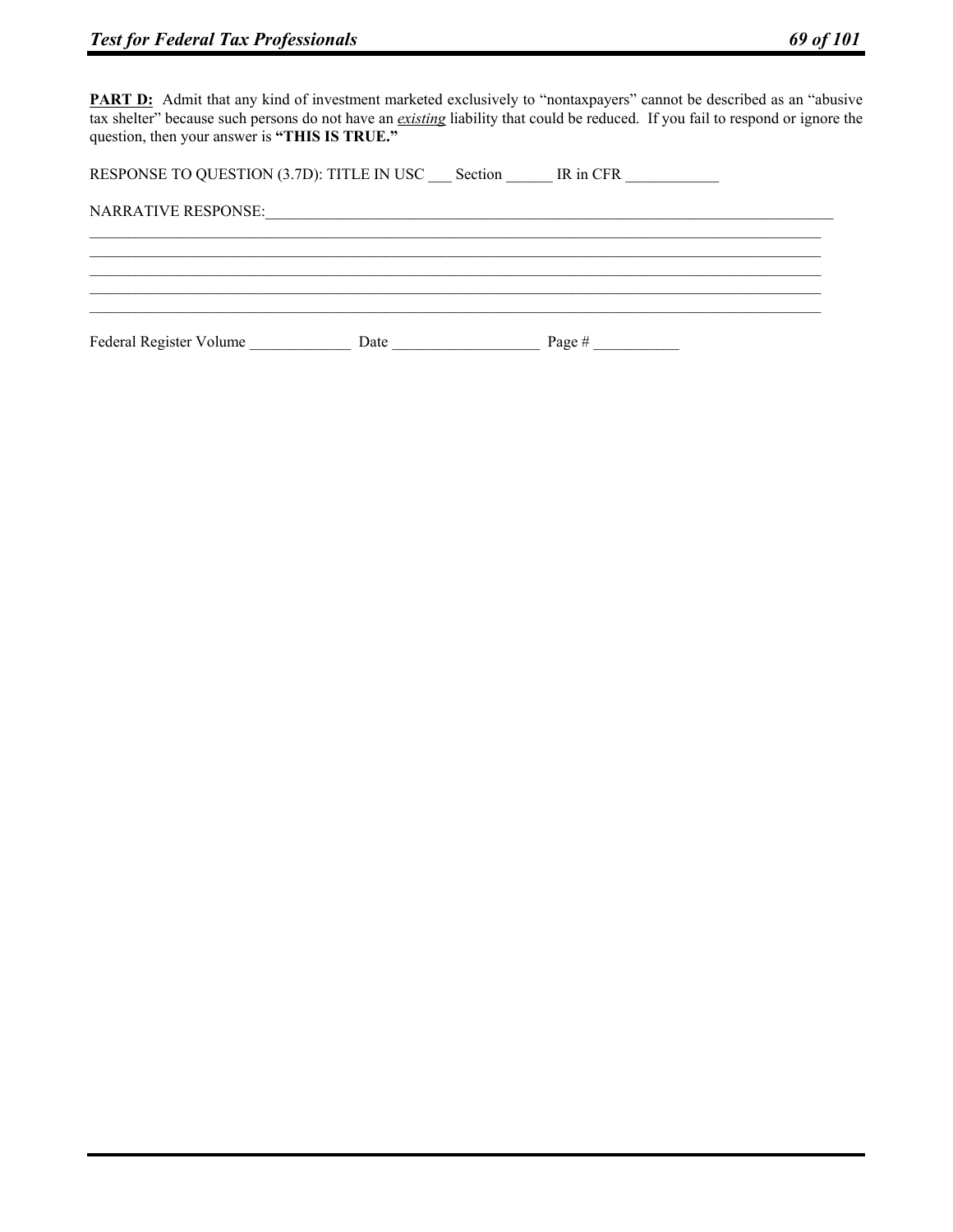# **5. Collections**

The sections below deal with the process of collection used by the Internal Revenue Service (I.R.S.) and the fact that it violates the Fourth Amendment and is usually instituted against other than those against whom it is specifically authorized. They are derived from the following sections of the free book *The Great IRS Hoax: Why We Don't Owe Income Tax*, available from http://famguardian.org/

| Section(s) | <i><b>Subject</b></i>                                                                  |
|------------|----------------------------------------------------------------------------------------|
| 8.5.4.21   | Challenge All Liens and Levies                                                         |
| 3.7.9      | Amendment Prohibition Against Violation of Privacy and Unreasonable Search and Seizure |
|            | Without Probably Cause                                                                 |

# **5.1 Question (4.1): Legitimate objects of distraint**

26 U.S.C. Section 6331 is the portion of the Internal Revenue Code that identifies those "persons" against whom distraint or force may be applied in the collection of taxes for which a valid assessment has been made. Here is that section:

> *26 U.S.C., Subchapter D - Seizure of Property for Collection of Taxes Sec. 6331. Levy and distraint*

*(a) Authority of Secretary* 

*If any person liable to pay any tax neglects or refuses to pay the same within 10 days after notice and demand, it shall be lawful for the Secretary to collect such tax (and such further sum as shall be sufficient to cover the expenses of the levy) by levy upon all property and rights to property (except such property as is exempt under section 6334) belonging to such person or on which there is a lien provided in this chapter for the payment of such tax. Levy may be made upon the accrued salary or wages of any officer, employee, or elected official, of the United States, the District of Columbia, or any agency or instrumentality of the United States or the District of Columbia, by serving a notice of levy on the employer (as defined in section 3401(d)) of such officer, employee, or elected official. If the Secretary makes a finding that the collection of such tax is in jeopardy, notice and demand for immediate payment of such tax may be made by the Secretary and, upon failure or refusal to pay such tax, collection thereof by levy shall be lawful without regard to the 10-day period provided in this section.* 

*(b) Seizure and sale of property* 

*The term ''levy'' as used in this title includes the power of distraint and seizure by any means. Except as otherwise provided in subsection (e), a levy shall extend only to property possessed and obligations existing at the time thereof. In any case in which the Secretary may levy upon property or rights to property, he may seize and sell such property or rights to property (whether real or personal, tangible or intangible).* 

You will note that according to 6331(a), distraint (seizure, collection) may only be instituted against, and I quote "any offer, employee, or elected official of the United States, the District of Columbia…". Furthermore, "employee" is defined as:

> *26 CFR §31.3401(c ) Employee: "...the term [employee] includes officers and employees,*  whether elected or appointed*, of the United States, a [federal] State, Territory, Puerto Rico or any political subdivision, thereof, or the District of Columbia, or any agency or instrumentality of any one or more of the foregoing. The term 'employee' also includes an officer of a corporation."*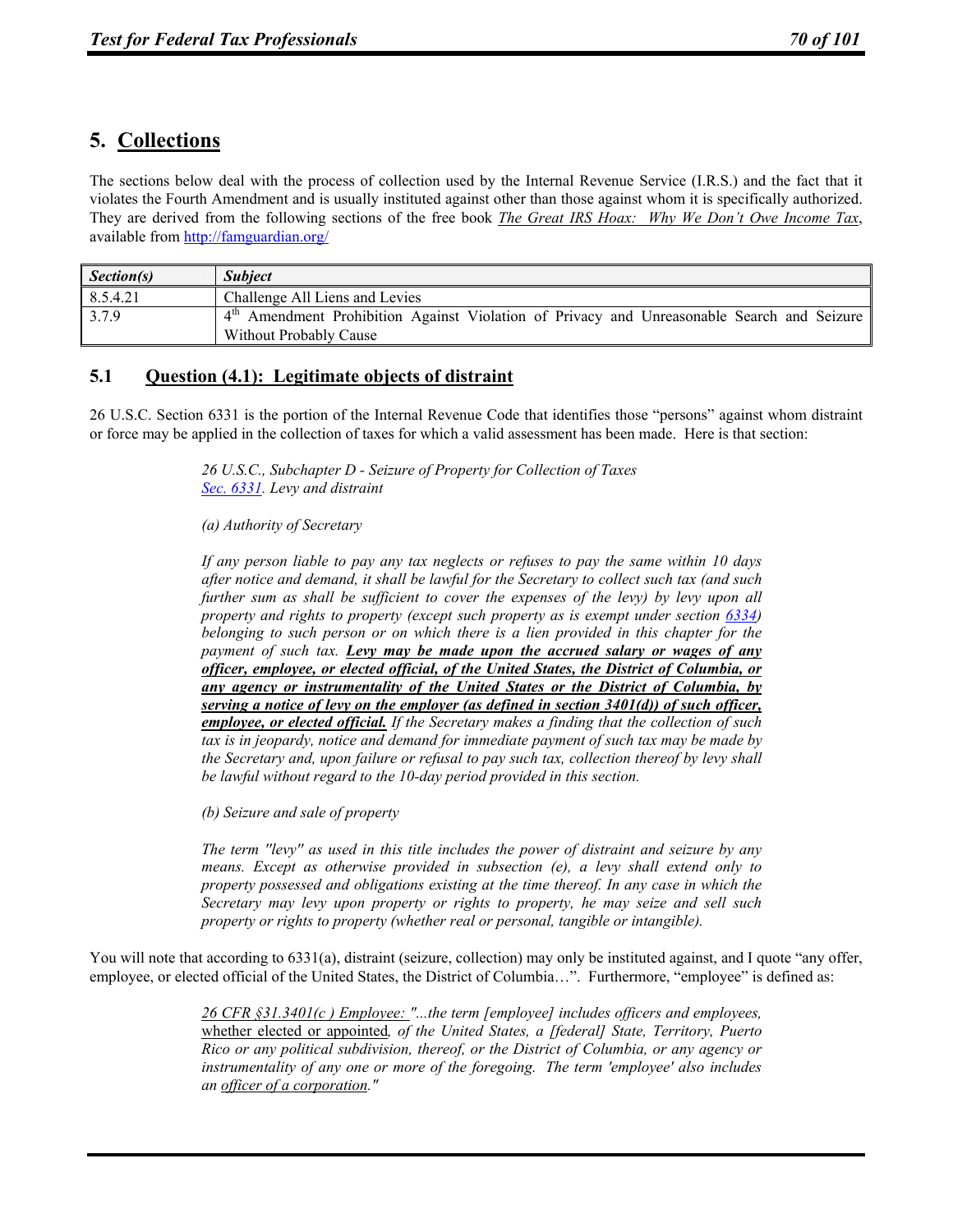I certify under penalty of perjury that I am not such an employee and request that you provide with your answer any information, evidence, and legal citations you have to the contrary.

The question is, do I qualify as a "person" under the Internal Revenue Code section 6331, against whom levy and distraint may be instituted? If you fail to respond or ignore the question, then your answer is **"NO."**

RESPONSE TO QUESTION (4.1): TITLE IN USC Section IR in CFR NARRATIVE RESPONSE: Federal Register Volume  $\qquad \qquad$  Date  $\qquad \qquad$  Page #

# **5.2 Question (4.2): 4th Amendment Requirements**

Here is what the annotated Fourth Amendment says about the seizure of property (see http://caselaw.lp.findlaw.com/data/constitution/amendment04/02.html):

#### *Fourth Amendment Annotations*

#### *Searches and Seizures Pursuant to Warrant*

*Issuance by Neutral Magistrate .--In numerous cases, the Court has referred to the necessity that warrants be issued by a ''judicial officer'' or a ''magistrate.''4 ''The point of the Fourth Amendment, which often is not grasped by zealous officers, is not that it denies law enforcement the support of the usual inferences which reasonable men draw from evidence. Its protection consists in requiring that those inferences be drawn by a neutral and detached magistrate instead of being judged by the officer engaged in the often competitive enterprise of ferreting out crime. Any assumption that evidence sufficient to support a magistrate's disinterested determination to issue a search warrant will justify the officers in making a search without a warrant would reduce the Amendment to a nullity and leave the people's homes secure only in the discretion of police officers.''5 These cases do not mean that only a judge or an official who is a lawyer may issue warrants, but they do stand for two tests of the validity of the power of the issuing party to so act. ''He must be neutral and detached, and he must be capable of determining whether probable cause exists for the requested arrest or search.''6 The first test cannot be met when the issuing party is himself engaged in law*  enforcement activities,<sup>7</sup> but the Court has not required that an issuing party have that *independence of tenure and guarantee of salary which characterizes federal judges. <sup>8</sup>*

 $\overline{a}$ 

 Jones v. United States, 362 U.S. 257, 270 -71 (1960) (approving issuance of warrants by United States Commissioners, many of whom were not lawyers and none of whom had any guarantees of tenure and salary); Shadwick v. City of Tampa, 407 U.S. 345 (1972) (approving issuance of arrest warrants for violation of city ordinances by city clerks who were assigned to and supervised by municipal court judges). The Court reserved the question ''whether a State may lodge warrant authority in someone entirely outside the sphere of the judicial branch. Many persons may not qualify as the kind of 'public

<sup>&</sup>lt;sup>4</sup> United States v. Lefkowitz,  $\frac{285 \text{ U.S. } 452, 464 (1932)}{2000 \text{ G.}}$  Giordenello v. United States,  $\frac{357 \text{ U.S. } 480, 486 (1958)}{2000 \text{ G.}}$  Jones v. United States, 362 U.S. 257, 270 (1960); Katz v. United States, 389 U.S. 347, 356 (1967); United States v. United States District Court, 407 U.S. 297, 321 (1972); United States v. Chadwick, 433 U.S. 1, 9 (1977); Lo-Ji Sales v. New York, 442 U.S. 319, 326<sub>(1979)</sub>.

 $\overline{5}$  Johnson v. United States, 333 U.S. 10, 13 - 14 (1948).

 $6$  Shadwick v. City of Tampa,  $407$  U.S. 345, 354 (1972).

<sup>&</sup>lt;sup>7</sup> Coolidge v. New Hampshire, 403 U.S. 443, 449 -51 (1971) (warrant issued by state attorney general who was leading investigation and who as a justice of the peace was authorized to issue warrants); Mancusi v. DeForte, 392 U.S. 364, 370 - 72 (1968) (subpoena issued by district attorney could not qualify as a valid search warrant); Lo-Ji Sales v. New York, 442 U.S. 319 (1979) (justice of the peace issued open-ended search warrant for obscene materials, accompanied police during its execution, and made probable cause determinations at the scene as to particular items).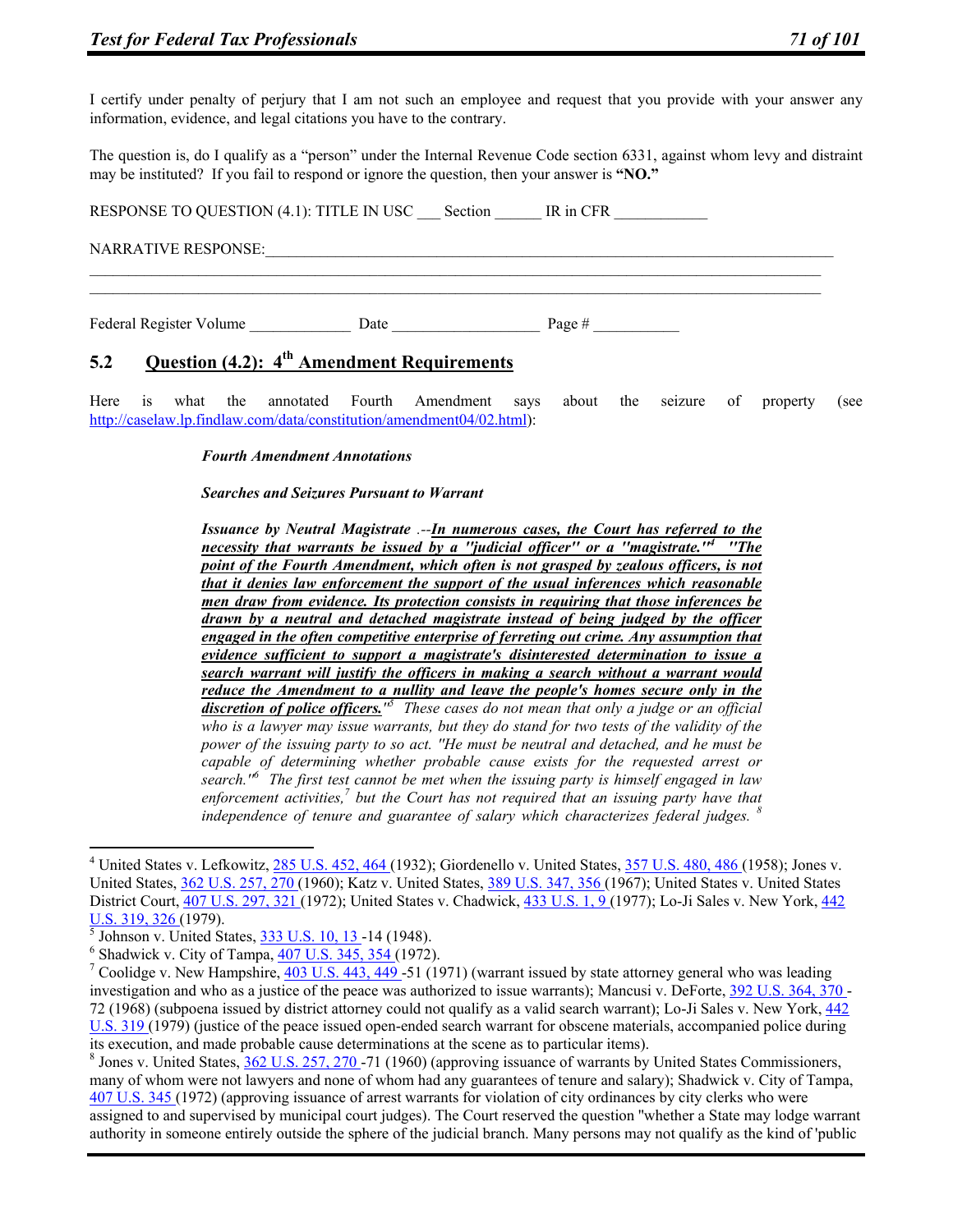*And in passing on the second test, the Court has been essentially pragmatic in assessing whether the issuing party possesses the capacity to determine probable cause.* 

Substitute the term "police officers" above for "IRS revenue officers" to know what your authority is in the distraint process. Did you notice above that *seizure of property requires the issue of a warrant by a magistrate (a judge)*? Seldom if ever does the IRS respect this requirement, which is where most of our problems and due process violations happen. Instead, the tables are turned in the courts so that the taxpayer instead of the IRS needs the order of a judge to get his property back! This creates a built-in prejudice, inconvenience, and cost against the taxpayer in defending his property rights against plunder by the government. If this one requirement for due process were properly observed by the IRS during the collection process, then there would be a lot more people who didn't pay taxes and a lot fewer people scared of the IRS. Consequently, the most fruitful area to focus on violations of the law by revenue officers is the violation of due process by illegal seizing or taking of property and fraud committed on the Notice of Levy.

The question is:

**PART A**: Are you required to have a signed court order by a judge or magistrate before you can issue a Notice of Levy? If you fail to respond or ignore the question, then your answer is **"NO."**

RESPONSE TO QUESTION (4.2A): TITLE IN USC Section IR in CFR

 $\mathcal{L}_\mathcal{L} = \{ \mathcal{L}_\mathcal{L} = \{ \mathcal{L}_\mathcal{L} = \{ \mathcal{L}_\mathcal{L} = \{ \mathcal{L}_\mathcal{L} = \{ \mathcal{L}_\mathcal{L} = \{ \mathcal{L}_\mathcal{L} = \{ \mathcal{L}_\mathcal{L} = \{ \mathcal{L}_\mathcal{L} = \{ \mathcal{L}_\mathcal{L} = \{ \mathcal{L}_\mathcal{L} = \{ \mathcal{L}_\mathcal{L} = \{ \mathcal{L}_\mathcal{L} = \{ \mathcal{L}_\mathcal{L} = \{ \mathcal{L}_\mathcal{$  $\mathcal{L}_\mathcal{L} = \{ \mathcal{L}_\mathcal{L} = \{ \mathcal{L}_\mathcal{L} = \{ \mathcal{L}_\mathcal{L} = \{ \mathcal{L}_\mathcal{L} = \{ \mathcal{L}_\mathcal{L} = \{ \mathcal{L}_\mathcal{L} = \{ \mathcal{L}_\mathcal{L} = \{ \mathcal{L}_\mathcal{L} = \{ \mathcal{L}_\mathcal{L} = \{ \mathcal{L}_\mathcal{L} = \{ \mathcal{L}_\mathcal{L} = \{ \mathcal{L}_\mathcal{L} = \{ \mathcal{L}_\mathcal{L} = \{ \mathcal{L}_\mathcal{$ 

NARRATIVE RESPONSE:

Federal Register Volume \_\_\_\_\_\_\_\_\_\_\_\_\_\_\_\_\_\_\_\_ Date \_\_\_\_\_\_\_\_\_\_\_\_\_\_\_\_\_\_\_\_\_\_\_\_\_\_\_\_\_\_\_ Page # \_\_\_\_\_\_\_\_\_\_\_\_\_\_\_\_

**PART B:** What regulation or legal requirement in your procedures requires you to have a valid signature of a magistrate before you can issue a Notice of Levy? If you fail to respond or ignore the question, then your answer is **"THERE IS NO REQUIREMENT I AM AWARE OF, AND WE ROUTINELY VIOLATE THE FOURTH AMENDMENT CONSTITUTIONAL RIGHTS OF AMERICANS IN ENFORCING THE TAX LAWS."**

RESPONSE TO QUESTION (4.2B): TITLE IN USC Section IR in CFR

 $\mathcal{L}_\mathcal{L} = \{ \mathcal{L}_\mathcal{L} = \{ \mathcal{L}_\mathcal{L} = \{ \mathcal{L}_\mathcal{L} = \{ \mathcal{L}_\mathcal{L} = \{ \mathcal{L}_\mathcal{L} = \{ \mathcal{L}_\mathcal{L} = \{ \mathcal{L}_\mathcal{L} = \{ \mathcal{L}_\mathcal{L} = \{ \mathcal{L}_\mathcal{L} = \{ \mathcal{L}_\mathcal{L} = \{ \mathcal{L}_\mathcal{L} = \{ \mathcal{L}_\mathcal{L} = \{ \mathcal{L}_\mathcal{L} = \{ \mathcal{L}_\mathcal{$  $\mathcal{L}_\mathcal{L} = \{ \mathcal{L}_\mathcal{L} = \{ \mathcal{L}_\mathcal{L} = \{ \mathcal{L}_\mathcal{L} = \{ \mathcal{L}_\mathcal{L} = \{ \mathcal{L}_\mathcal{L} = \{ \mathcal{L}_\mathcal{L} = \{ \mathcal{L}_\mathcal{L} = \{ \mathcal{L}_\mathcal{L} = \{ \mathcal{L}_\mathcal{L} = \{ \mathcal{L}_\mathcal{L} = \{ \mathcal{L}_\mathcal{L} = \{ \mathcal{L}_\mathcal{L} = \{ \mathcal{L}_\mathcal{L} = \{ \mathcal{L}_\mathcal{$ 

NARRATIVE RESPONSE:

Federal Register Volume  $\frac{1}{\sqrt{2\pi}}$  Date  $\frac{1}{\sqrt{2\pi}}$  Page  $\frac{1}{\sqrt{2\pi}}$ 

**PART C**: The IRS sends our the Notice of Levy without all of 26 U.S.C. Section 6331 intact. Section 6331(a) is routinely missing. Can you explain why this is? If you fail to respond or ignore the question, then your answer is **"WE WANT TO TRY TO ILLEGALL STEAL AND EXTORT MONEY FROM YOU WITH AS LITTLE EFFORT AS POSSIBLE AND COMPEL YOU INTO VOLUNTARY COMPLIANCE."**

RESPONSE TO QUESTION (4.2C): TITLE IN USC Section IR in CFR

NARRATIVE RESPONSE:

 civil officers' we have come to associate with the term 'magistrate.' Had the Tampa clerk been entirely divorced from a judicial position, this case would have presented different considerations.'' Id. at 352. 9

 $\mathcal{L}_\mathcal{L} = \{ \mathcal{L}_\mathcal{L} = \{ \mathcal{L}_\mathcal{L} = \{ \mathcal{L}_\mathcal{L} = \{ \mathcal{L}_\mathcal{L} = \{ \mathcal{L}_\mathcal{L} = \{ \mathcal{L}_\mathcal{L} = \{ \mathcal{L}_\mathcal{L} = \{ \mathcal{L}_\mathcal{L} = \{ \mathcal{L}_\mathcal{L} = \{ \mathcal{L}_\mathcal{L} = \{ \mathcal{L}_\mathcal{L} = \{ \mathcal{L}_\mathcal{L} = \{ \mathcal{L}_\mathcal{L} = \{ \mathcal{L}_\mathcal{$  $\mathcal{L}_\mathcal{L} = \{ \mathcal{L}_\mathcal{L} = \{ \mathcal{L}_\mathcal{L} = \{ \mathcal{L}_\mathcal{L} = \{ \mathcal{L}_\mathcal{L} = \{ \mathcal{L}_\mathcal{L} = \{ \mathcal{L}_\mathcal{L} = \{ \mathcal{L}_\mathcal{L} = \{ \mathcal{L}_\mathcal{L} = \{ \mathcal{L}_\mathcal{L} = \{ \mathcal{L}_\mathcal{L} = \{ \mathcal{L}_\mathcal{L} = \{ \mathcal{L}_\mathcal{L} = \{ \mathcal{L}_\mathcal{L} = \{ \mathcal{L}_\mathcal{$ 

<sup>9</sup> Id. at 350-54 (placing on defendant the burden of demonstrating that the issuing official lacks capacity to determine probable cause). See also Connally v. Georgia, 429 U.S. 245 (1977) (unsalaried justice of the peace who receives a sum of money for each warrant issued but nothing for reviewing and denying a warrant not sufficiently detached).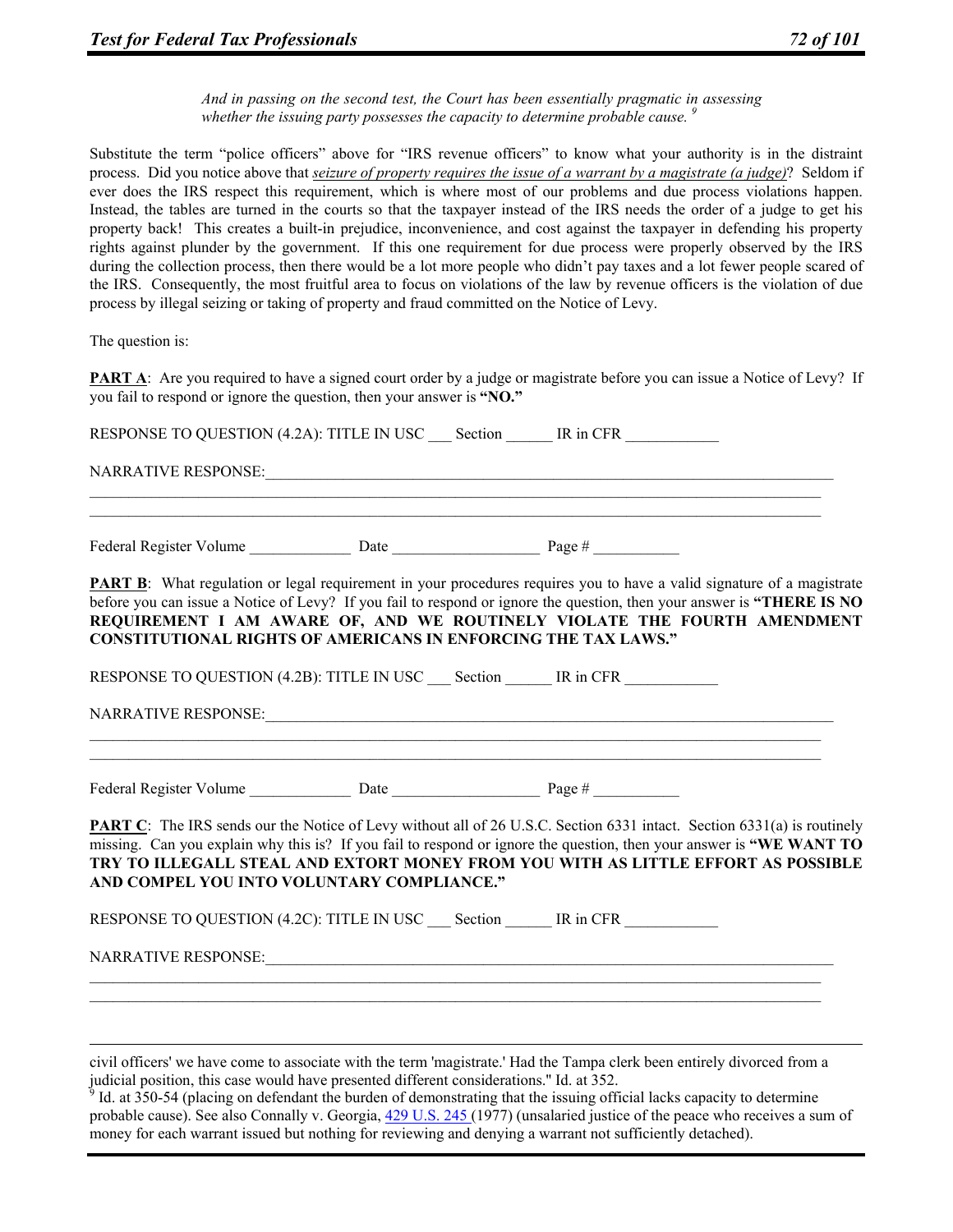| Federal Register Volume |      |        |
|-------------------------|------|--------|
|                         | Jate | Page # |
|                         |      |        |

**PART D**: Do you believe that if the answer to the above question is NO, that you are in violation of 26 U.S.C. Section 7214, which makes it a crime to illegally take more than is owed or "who is guilty of any extortion or willful oppression under color of law" (answer Yes or No)? If you fail to respond or ignore the question, then your answer is **"YES"**

| RESPONSE TO QUESTION (4.2D): TITLE IN USC Section |      | IR in CFR |  |
|---------------------------------------------------|------|-----------|--|
| <b>NARRATIVE RESPONSE:</b>                        |      |           |  |
| Federal Register Volume                           | Date | Page $#$  |  |

# **5.3 Question (4.3): Authority of "Notice of Deficiency"**

A "Notice of Deficiency" is sent out by the IRS to report a tax liability that has not been met. However, in order to establish a valid liability, the IRS needs a valid assessment. There are only two ways a valid assessment can be made:

- A person files a tax return form under penalty of perjury.
- An IRS revenue officer completes a form 23C Certificate of Assessment for that is signed under penalty of perjury.

However, the Notice of Deficiency is routinely sent out without any valid assessment having being made that establishes a tax liability.

The question is:

**PART A:** What is the legal basis for establishing a liability absent a valid assessment? If you fail to respond or ignore the question, then your answer is **"THERE IS NO LEGAL BASIS OR DELEGATED AUTHORITY TO ESTABLISH A LEGAL TAX LIABILITY ABSENT A VALID ASSESSMENT."**

RESPONSE TO QUESTION (4.3A): TITLE IN USC Section TR in CFR

NARRATIVE RESPONSE:

Federal Register Volume Date Date Date Page #

**PART B**: Absent a completed and valid assessment signed under penalties of perjury, what is the legal basis or authority for sending "Notice of Deficiency" to an alleged "taxpayer" (not American Citizen, but "taxpayer")? If you fail to respond or ignore the question, then your answer is **"THERE IS NO LEGAL BASIS OR DELEGATED AUTHORITY TO DO THIS."**

RESPONSE TO QUESTION (4.3B): TITLE IN USC Section \_\_\_\_\_ IR in CFR

NARRATIVE RESPONSE:

Federal Register Volume \_\_\_\_\_\_\_\_\_\_\_\_\_\_\_\_\_\_\_\_\_ Date \_\_\_\_\_\_\_\_\_\_\_\_\_\_\_\_\_\_\_\_\_\_\_\_\_\_\_\_\_\_ Page # \_\_\_\_\_\_\_\_\_\_\_\_\_\_\_\_\_\_\_\_

**PART C**: By what legal authority do you refer to me as a "taxpayer" (a person liable for taxes under the Internal Revenue Code) absent a valid assessment and in light of the fact that I claim under penalty of perjury that I not only have no Subtitle A tax liability, but NEVER HAVE HAD such a liability during my lifetime? If you fail to respond or ignore the question,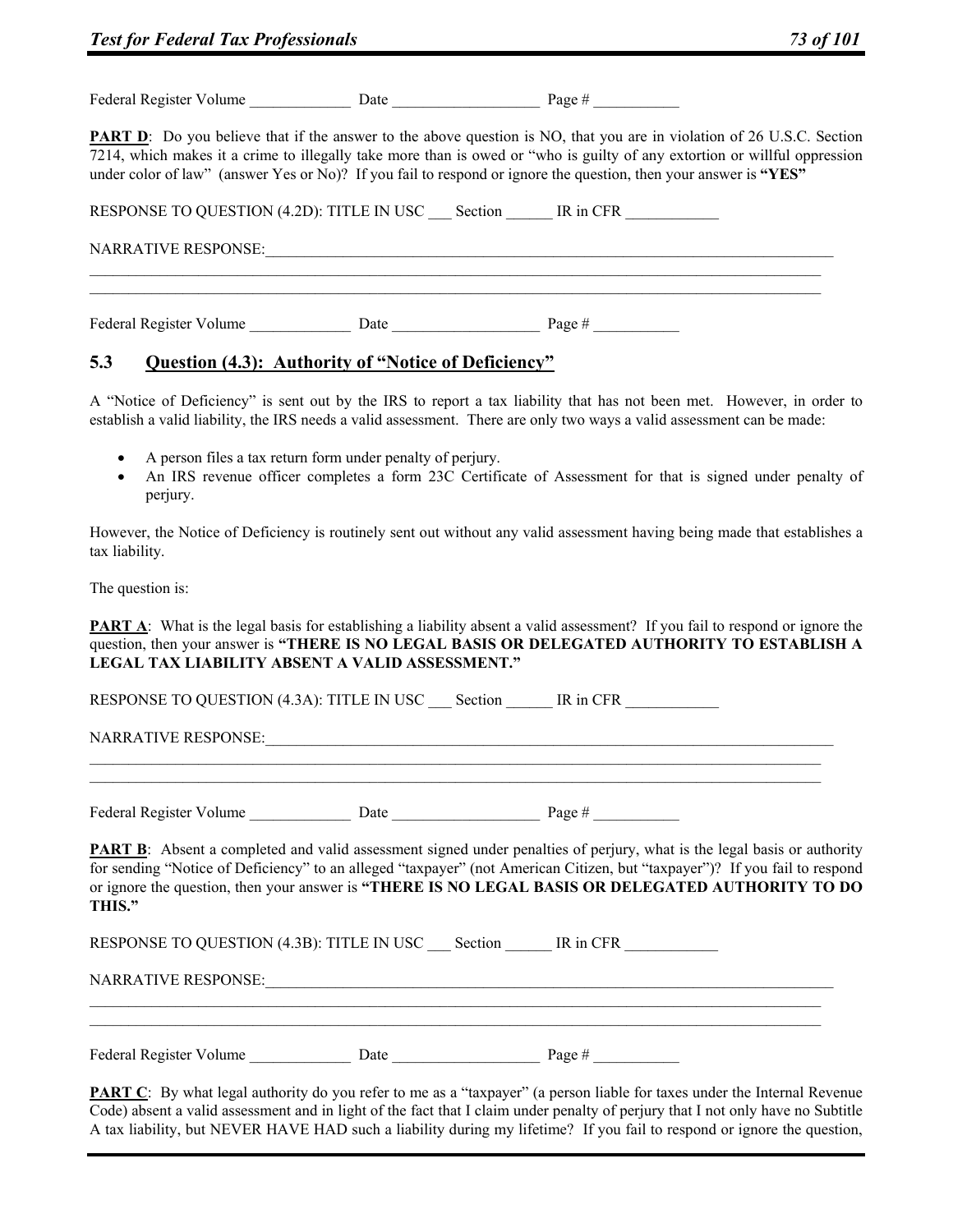#### then your answer is **"I HAVE NO AUTHORITY. ITS JUST AN UNFOUNDED PRESUMPTION DESIGNED TO FOOL PEOPLE INTO PAYING TAXES THEY DON'T OWE."**

| RESPONSE TO QUESTION (4.3C): TITLE IN USC | Section | IR in CFR |  |
|-------------------------------------------|---------|-----------|--|
| <b>NARRATIVE RESPONSE:</b>                |         |           |  |
|                                           |         |           |  |
| Federal Register Volume                   | Date    | Page $#$  |  |

# **5.4 Question (4.4): Notice and Demand**

Before collections or distraint can be commenced for the collection of tax liability, the "Notice and Demand" must be sent to the alleged taxpayer under 26 CFR 301.6303-1. However, as we have pointed out elsewhere in this questionnaire, Subtitles A through C income taxes are voluntary and collection activity is therefore not authorized by law.

According to a letter from the Internal Revenue Service in our possession, there are three types of regulations: *legislative, interpretive, and procedural*. In order for a regulation to have the force of law and fall in the legislative category and to be useful in enforcement activities, it must cite a statute at the bottom of the regulation in the published version. However, if you examine 26 CFR 301.6303-1 supposedly authorizing issuance of the "Notice of Demand", you will notice that it cites *no statutory authority*, because it is based on the older 1939 Internal Revenue Code, rather than the revised 1954 Internal Revenue Code that doesn't authorize issuance of the Notice and Demand. Therefore, this regulation is NOT THE LAW and need not be followed by persons such as myself.

The question is:

Is 26 CFR 301.6303-1 a legislative regulation with the force of law (YES or NO)? If you fail to respond or ignore the question, then your answer is **"NO. It is a procedural or interpretive regulation that may not be used to institute enforcement actions such as collections or distraint on a citizen because the income tax system is voluntary."**

 $\mathcal{L}_\mathcal{L} = \{ \mathcal{L}_\mathcal{L} = \{ \mathcal{L}_\mathcal{L} = \{ \mathcal{L}_\mathcal{L} = \{ \mathcal{L}_\mathcal{L} = \{ \mathcal{L}_\mathcal{L} = \{ \mathcal{L}_\mathcal{L} = \{ \mathcal{L}_\mathcal{L} = \{ \mathcal{L}_\mathcal{L} = \{ \mathcal{L}_\mathcal{L} = \{ \mathcal{L}_\mathcal{L} = \{ \mathcal{L}_\mathcal{L} = \{ \mathcal{L}_\mathcal{L} = \{ \mathcal{L}_\mathcal{L} = \{ \mathcal{L}_\mathcal{$  $\mathcal{L}_\mathcal{L} = \{ \mathcal{L}_\mathcal{L} = \{ \mathcal{L}_\mathcal{L} = \{ \mathcal{L}_\mathcal{L} = \{ \mathcal{L}_\mathcal{L} = \{ \mathcal{L}_\mathcal{L} = \{ \mathcal{L}_\mathcal{L} = \{ \mathcal{L}_\mathcal{L} = \{ \mathcal{L}_\mathcal{L} = \{ \mathcal{L}_\mathcal{L} = \{ \mathcal{L}_\mathcal{L} = \{ \mathcal{L}_\mathcal{L} = \{ \mathcal{L}_\mathcal{L} = \{ \mathcal{L}_\mathcal{L} = \{ \mathcal{L}_\mathcal{$ 

RESPONSE TO QUESTION (4.4): TITLE IN USC Section IR in CFR

NARRATIVE RESPONSE:

| Federal Register Volume |      |        |
|-------------------------|------|--------|
|                         | ⊅ate | Page # |
|                         |      |        |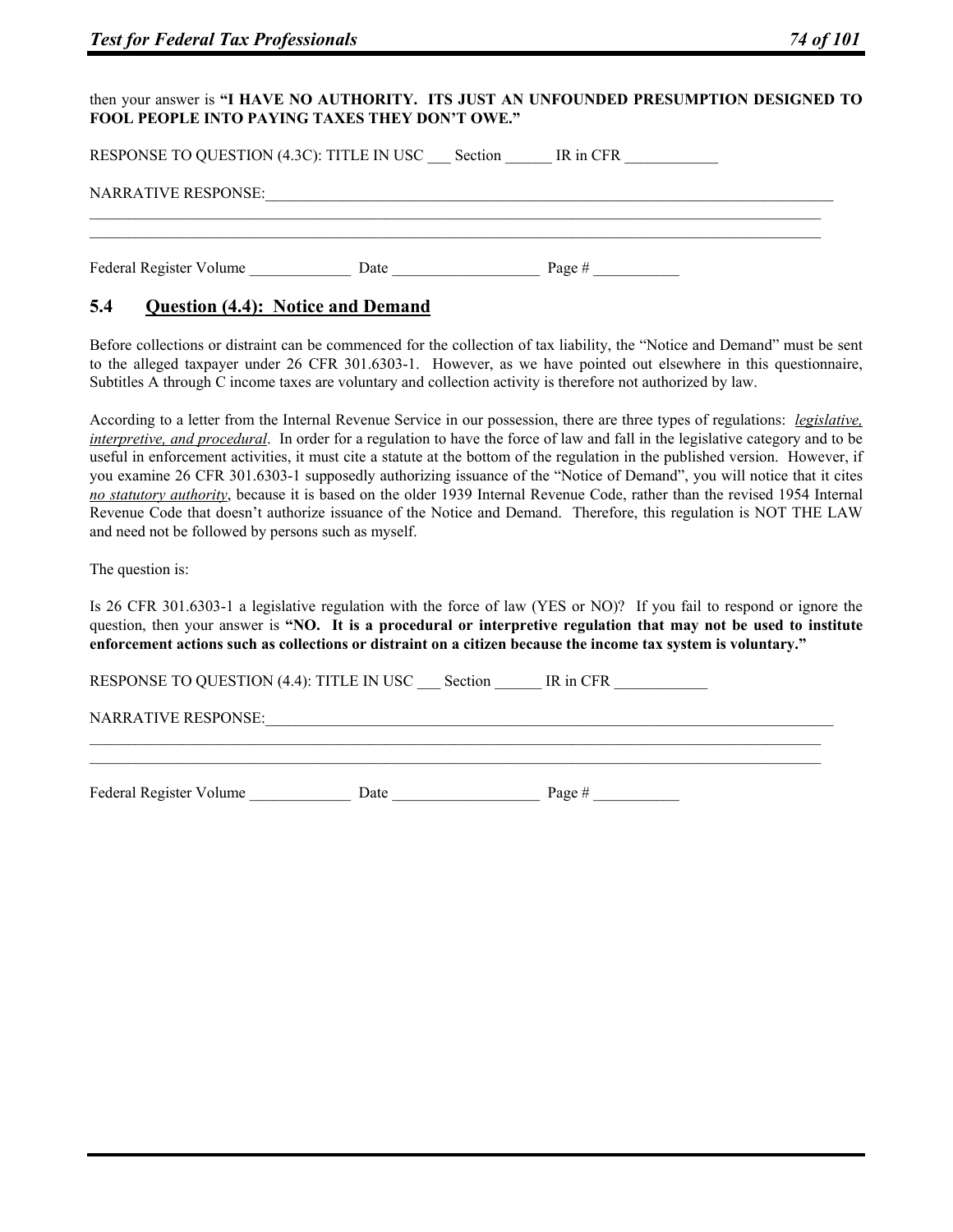# **6. Employment Tax Withholding**

The sections below deal with our liability to pay Employment Taxes under Subtitle C. They are derived from the following sections of the book *The Great IRS Hoax: Why We Don't Owe Income Tax*, available for free from http://famillyguardian.tzo.com/

| Section(s) | <b>Subject</b>                          |
|------------|-----------------------------------------|
| 5.8        | Employment Withholding Taxes are Gifts! |
| 6.4.6      | IRS Form W-4 Scandals                   |

# **6.1 Question (5.1): Am I an "employee"?**

For the purposes of employment withholding taxes, the term "employee", who is the person who pays Subtitle A income taxes, is defined as follows in Treasury Regulation 26 CFR §31.3401(c ):

> *26 CFR §31.3401(c ) Employee: "...the term [employee] includes officers and employees,*  whether elected or appointed*, of the United States, a [federal] State, Territory, Puerto Rico or any political subdivision, thereof, or the District of Columbia, or any agency or instrumentality of any one or more of the foregoing. The term 'employee' also includes an officer of a corporation."*

Under penalty of perjury, I declare that I am *not* an "employee" as described above and do not hold an elected or appointed office for the United States.

#### Questions:

Please provide a copy with your answer of any evidence you might have that would contradict my assertion that I am an not an "employee" within the meaning of the Internal Revenue Code. Also provide with your answer citations to any court cases, regulations, or Internal Revenue Code sections that substantiate your claim.

**PART A**: Do you have any reason to believe anything other than that I am NOT am "employee" as defined above? If you fail to respond or ignore the question, then your answer is **"NO"** to all questions.

RESPONSE TO QUESTION (5.1A): TITLE IN USC Section IR in CFR

NARRATIVE RESPONSE:

Federal Register Volume \_\_\_\_\_\_\_\_\_\_\_\_\_ Date \_\_\_\_\_\_\_\_\_\_\_\_\_\_\_\_\_\_\_ Page # \_\_\_\_\_\_\_\_\_\_\_

**PART B:** Do you have any legal citation or evidence that would contradict this definition of employee? If you fail to respond or ignore the question, then your answer is **"NO"** to all questions.

 $\mathcal{L}_\mathcal{L} = \mathcal{L}_\mathcal{L}$ 

 $\mathcal{L}_\mathcal{L} = \mathcal{L}_\mathcal{L}$ 

RESPONSE TO QUESTION (5.1B): TITLE IN USC Section \_\_\_\_\_ IR in CFR

NARRATIVE RESPONSE:

Federal Register Volume Date Date Date Page #

# **6.2 Question (5.2): Are employment taxes "gifts"?**

IRS Publication 6209 is used to decode Individual Master Files (IMF's). The publication may be ordered from the following website: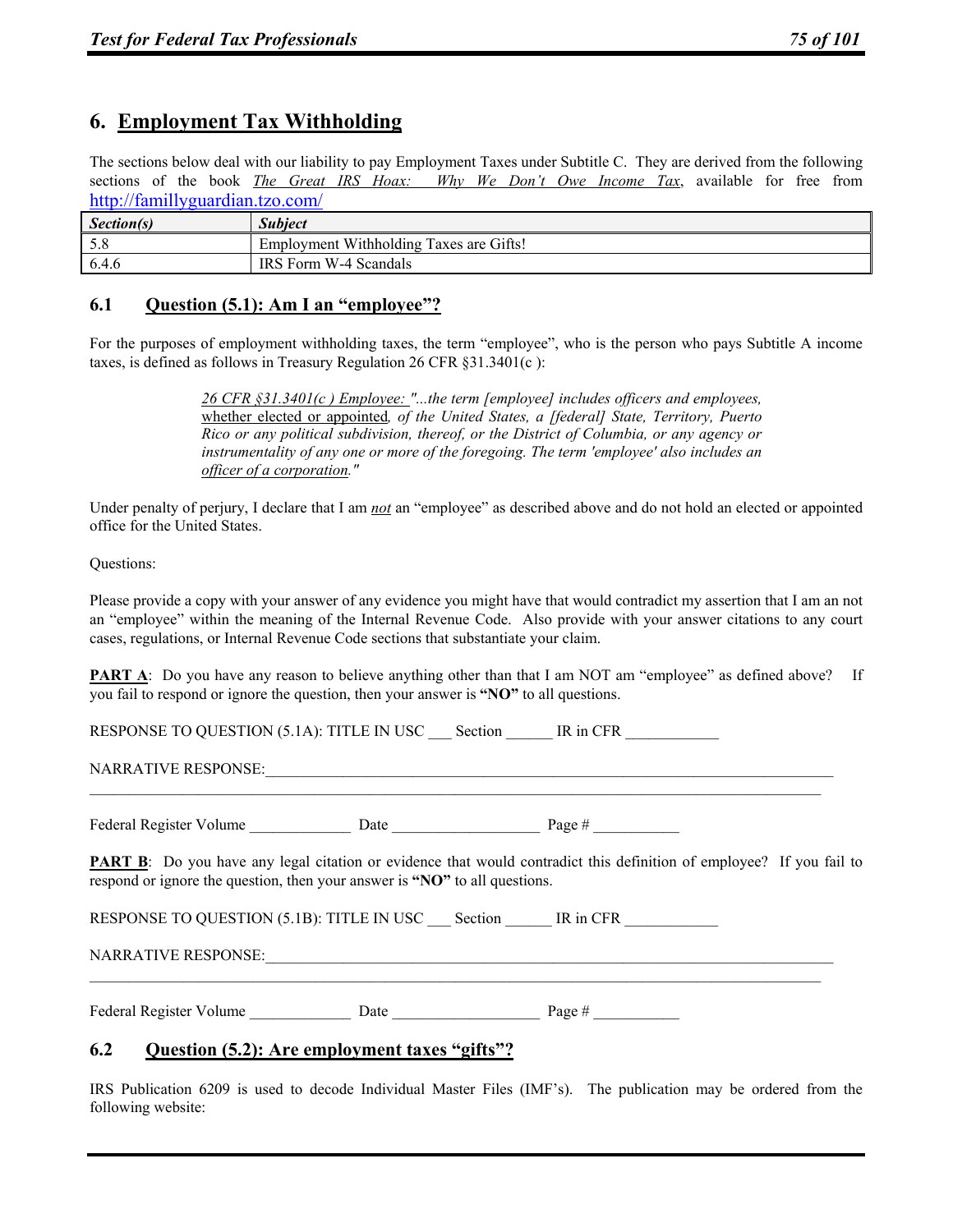# http://www.allaboutfreedom.net/Products\_IRS.html

Chapter 2 of this publication entitled "Tax Returns and Forms" discusses the "Tax Class" assigned to each IRS form. The publication used to identify the meaning of each Tax Class in Chapter 4, but because it generated so much controversy and was such a source of embarrassment for the IRS, the identification of the Tax Class was mysteriously removed from the document by the IRS. Therefore, we will list the Tax Class below for your benefit:

|  | Table 1: Tax Classes Used for Various IRS forms and filings |
|--|-------------------------------------------------------------|
|--|-------------------------------------------------------------|

| Tax or Topic           | <i><b>Subtitle</b></i> | Tax Class                |
|------------------------|------------------------|--------------------------|
|                        |                        | (as used in your         |
|                        |                        | <b>Individual Master</b> |
|                        |                        | File, or IMF)            |
| <b>Income Taxes</b>    | A                      | 2                        |
| <b>Estate and Gift</b> | B                      | 5                        |
| Taxes                  |                        |                          |
| Employment             | $\overline{C}$         | 1                        |
| Taxes                  |                        |                          |
| Miscellaneous          | D                      | $\overline{4}$           |
| Excises                |                        |                          |
| Alcohol, Tobacco,      | E                      | 4                        |
| and Certain Other      |                        |                          |
| Excises                |                        |                          |
| Procedure              | $\overline{F}$         | NA                       |
| Administration         |                        |                          |
| Joint Committee        | G                      | NA                       |
| on Taxation            |                        |                          |
| Financing              | H                      | NA                       |
| Presidential           |                        |                          |
| Election               |                        |                          |
| Campaigns              |                        |                          |
| <b>Trust Fund Code</b> | I                      | NA                       |

Quoting from Chapter 2 of that document, we show the Tax classes assigned to the various IRS forms below:

**Table 2: Tax Classes Used for Various IRS forms and filings** 

| <b>IRS</b> Form<br>number | Tax Class<br>(as used in your<br><b>Individual Master</b><br>File, or IMF) |
|---------------------------|----------------------------------------------------------------------------|
| 1040                      | 2, 6                                                                       |
| 1040NR                    | 2, 6                                                                       |
| 1040X                     | $\overline{2}$                                                             |
| 1099                      | 5                                                                          |
| 940                       | 8                                                                          |
| 941-M                     | 1, 6                                                                       |
| $SS-4$                    | 0, 9                                                                       |
| $W-2$                     | 5                                                                          |
| $W-4$                     | 5                                                                          |
| $W-4E$                    | 5                                                                          |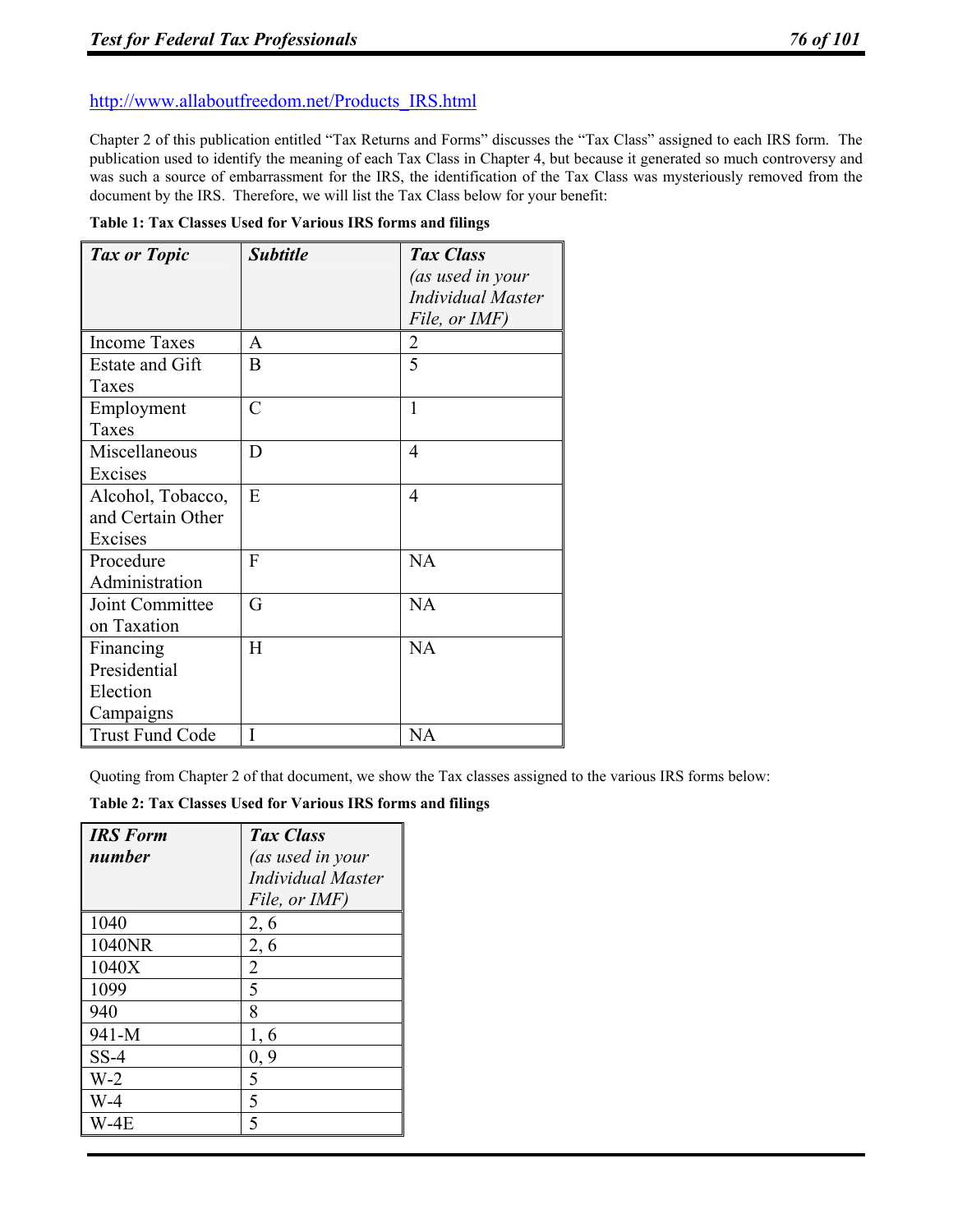Questions:

**PART A**: Are the W-2 and W-4 forms assigned a Tax Class of 5, which is for "Estate and Gift Taxes" (YES or NO)? If you fail to respond or ignore the question, then your answer is **"YES."**

| RESPONSE TO QUESTION (5.2A): TITLE IN USC Section TR in CFR<br>the control of the control of the control of the control of the control of the |  |                                                                                                                                                                                                                                                                                                                                                                         |  |  |
|-----------------------------------------------------------------------------------------------------------------------------------------------|--|-------------------------------------------------------------------------------------------------------------------------------------------------------------------------------------------------------------------------------------------------------------------------------------------------------------------------------------------------------------------------|--|--|
|                                                                                                                                               |  |                                                                                                                                                                                                                                                                                                                                                                         |  |  |
|                                                                                                                                               |  | <b>PART B</b> : If the answer to Part A above is YES, then this establishes that employment tax withholding are $gifis$ , then.<br>doesn't this clearly establish that the income tax is voluntary and not compulsory (YES or NO)? If your answer is NO,<br>please explain in detail why not. If you fail to respond or ignore the question, then your answer is "YES." |  |  |
|                                                                                                                                               |  | RESPONSE TO QUESTION (5.2B): TITLE IN USC __ Section _______ IR in CFR                                                                                                                                                                                                                                                                                                  |  |  |
|                                                                                                                                               |  |                                                                                                                                                                                                                                                                                                                                                                         |  |  |
|                                                                                                                                               |  |                                                                                                                                                                                                                                                                                                                                                                         |  |  |
| <b>COLLECT A VOLUNTARY TAX."</b>                                                                                                              |  | <b>PART C</b> : Why did the IRS remove the listing of "Tax Classes" from Chapter 4 of Publication 6209 and when did they do<br>it? If you fail to respond or ignore the question, then your answer is "IT WAS REMOVED TO HIDE THE TRUTH<br>FROM AMERICANS WHO WERE UPSET ABOUT OUR ILLEGAL ENFORCEMENT ACTIONS TO                                                       |  |  |
|                                                                                                                                               |  | RESPONSE TO QUESTION (5.2C): TITLE IN USC Section MR in CFR                                                                                                                                                                                                                                                                                                             |  |  |
|                                                                                                                                               |  |                                                                                                                                                                                                                                                                                                                                                                         |  |  |
|                                                                                                                                               |  |                                                                                                                                                                                                                                                                                                                                                                         |  |  |
| 6.3 <b>Question (5.3): W-4 Forms</b>                                                                                                          |  |                                                                                                                                                                                                                                                                                                                                                                         |  |  |

The Fifth Amendment to the U.S. Constitution says the following:

*No person shall be held to answer for a capital, or otherwise infamous crime, unless on a presentment or indictment of a Grand Jury, except in cases arising in the land or naval forces, or in the Militia, when in actual service in time of War or public danger; nor shall any person be subject for the same offence to be twice put in jeopardy of life or limb; nor shall be compelled in any criminal case to be a witness against himself, nor be deprived of life, liberty, or property, without due process of law; nor shall private property be taken for public use, without just compensation.* 

"Due process" above means a court order. This means a person may not be deprived of life, liberty, or happiness without a court order. The annotated Fourth Amendment reiterates this:

> *Fourth Amendment Annotations Searches and Seizures Pursuant to Warrant*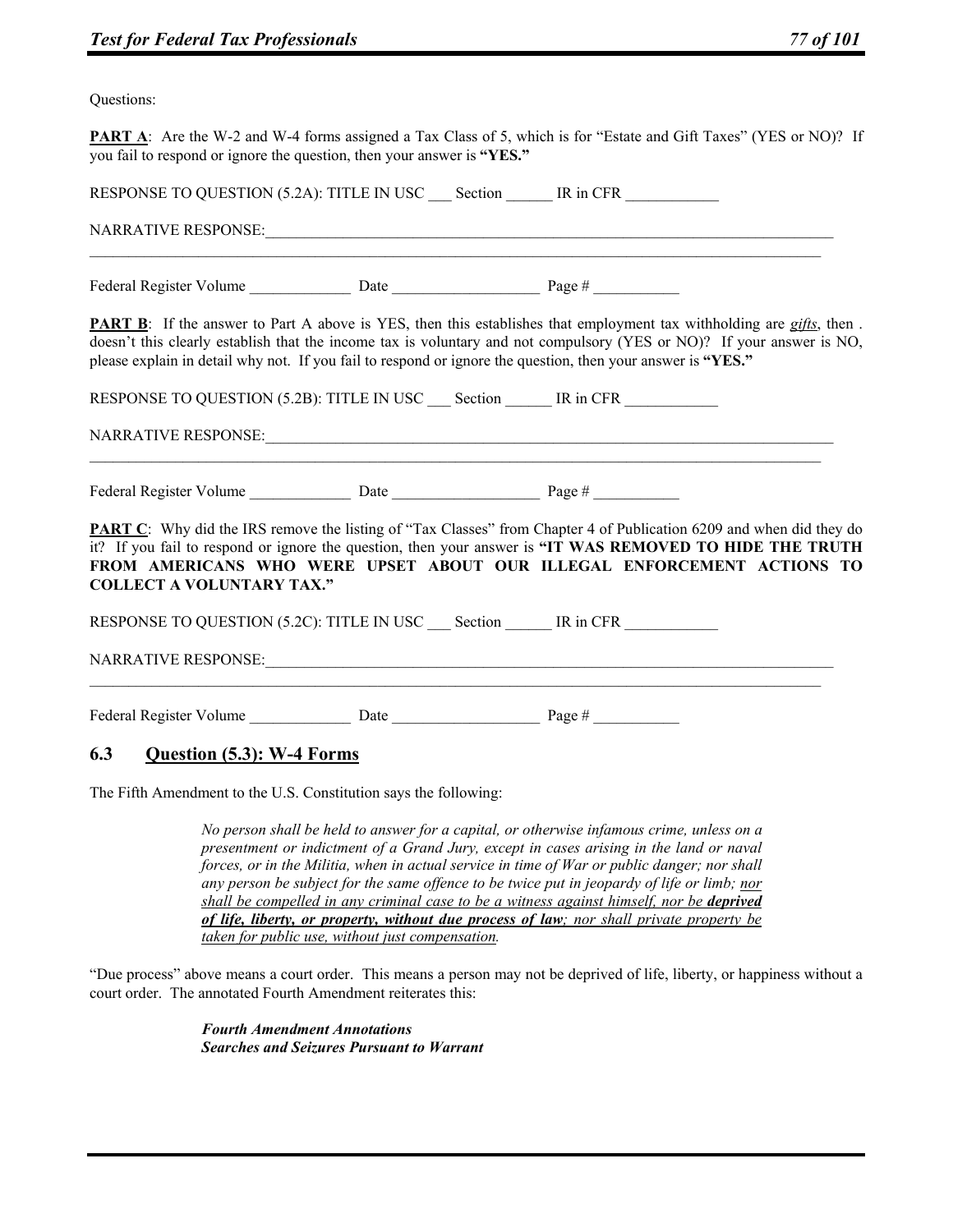*Issuance by Neutral Magistrate .--In numerous cases, the Court has referred to the necessity that warrants be issued by a ''judicial officer'' or a ''magistrate.'' 10 ''The point of the Fourth Amendment, which often is not grasped by zealous officers, is not that it denies law enforcement the support of the usual inferences which reasonable men draw from evidence. Its protection consists in requiring that those inferences be drawn by a neutral and detached magistrate instead of being judged by the officer engaged in the often competitive enterprise of ferreting out crime. Any assumption that evidence sufficient to support a magistrate's disinterested determination to issue a search warrant*  will justify the officers in making a search without a warrant would reduce the *Amendment to a nullity and leave the people's homes secure only in the discretion of police officers.''11 These cases do not mean that only a judge or an official who is a lawyer may issue warrants, but they do stand for two tests of the validity of the power of the issuing party to so act. ''He must be neutral and detached, and he must be capable of determining whether probable cause exists for the requested arrest or search.''12 The first test cannot be met when the issuing party is himself engaged in law enforcement activities,13 but the Court has not required that an issuing party have that independence of tenure and guarantee of salary which characterizes federal judges. 14 And in passing on the second test, the Court has been essentially pragmatic in assessing whether the issuing party possesses the capacity to determine probable cause. <sup>15</sup>*

The Fourth and Fifth Amendment establish *rights*. What makes a right a right is that the government may not tax, penalize, or interfere by legislation with the free exercise of a Constitutional right:

> *"It has long been established that a State may not impose a penalty upon those who exercise a right guaranteed by the Constitution." Frost & Frost Trucking Co. v. Railroad Comm'n of California, 271 U.S. 583. "Constitutional rights would be of little value if they could be indirectly denied,' Smith v. Allwriqht, 321 US. 649, 644, or manipulated out of existence,' Gomillion v. Lightfoot, 364 U.S. 339, 345."*

**Harman v. Forssenius***, 380 U.S 528 at 540, 85 S.Ct. 1177, 1185 (1965):* 

This reiterates that a person's property may *not* be seized against their will without a warrant from a magistrate/judge. However, the back of the W-4 form says:

 $\overline{a}$ 

<sup>&</sup>lt;sup>10</sup> United States v. Lefkowitz, 285 U.S. 452, 464 (1932); Giordenello v. United States, 357 U.S. 480, 486 (1958); Jones v. United States, 362 U.S. 257, 270 (1960); Katz v. United States, 389 U.S. 347, 356 (1967); United States v. United States District Court, 407 U.S. 297, 321 (1972); United States v. Chadwick, 433 U.S. 1, 9 (1977); Lo-Ji Sales v. New York, 442 U.S. 319, 326 (1979).<br><sup>11</sup> Johnson v. United States, <u>333 U.S. 10, 13</u>-14 (1948).<br><sup>12</sup> Shadwick v. City of Tampa, <u>407 U.S. 345, 354 (</u>1972).<br><sup>13</sup> Coolidge v. New Hampshire, 403 U.S. 443, 449 -51 (1971) (warrant issued by

investigation and who as a justice of the peace was authorized to issue warrants); Mancusi v. DeForte, 392 U.S. 364, 370 - 72 (1968) (subpoena issued by district attorney could not qualify as a valid search warrant); Lo-Ji Sales v. New York, 442 U.S. 319 (1979) (justice of the peace issued open-ended search warrant for obscene materials, accompanied police during its execution, and made probable cause determinations at the scene as to particular items). 14 Jones v. United States, 362 U.S. 257, 270 -71 (1960) (approving issuance of warrants by United States Commissioners,

many of whom were not lawyers and none of whom had any guarantees of tenure and salary); Shadwick v. City of Tampa, 407 U.S. 345 (1972) (approving issuance of arrest warrants for violation of city ordinances by city clerks who were assigned to and supervised by municipal court judges). The Court reserved the question ''whether a State may lodge warrant authority in someone entirely outside the sphere of the judicial branch. Many persons may not qualify as the kind of 'public civil officers' we have come to associate with the term 'magistrate.' Had the Tampa clerk been entirely divorced from a

judicial position, this case would have presented different considerations." Id. at  $352$ .<br><sup>15</sup> Id. at  $350-54$  (placing on defendant the burden of demonstrating that the issuing official lacks capacity to determine probable cause). See also Connally v. Georgia, 429 U.S. 245 (1977) (unsalaried justice of the peace who receives a sum of money for each warrant issued but nothing for reviewing and denying a warrant not sufficiently detached).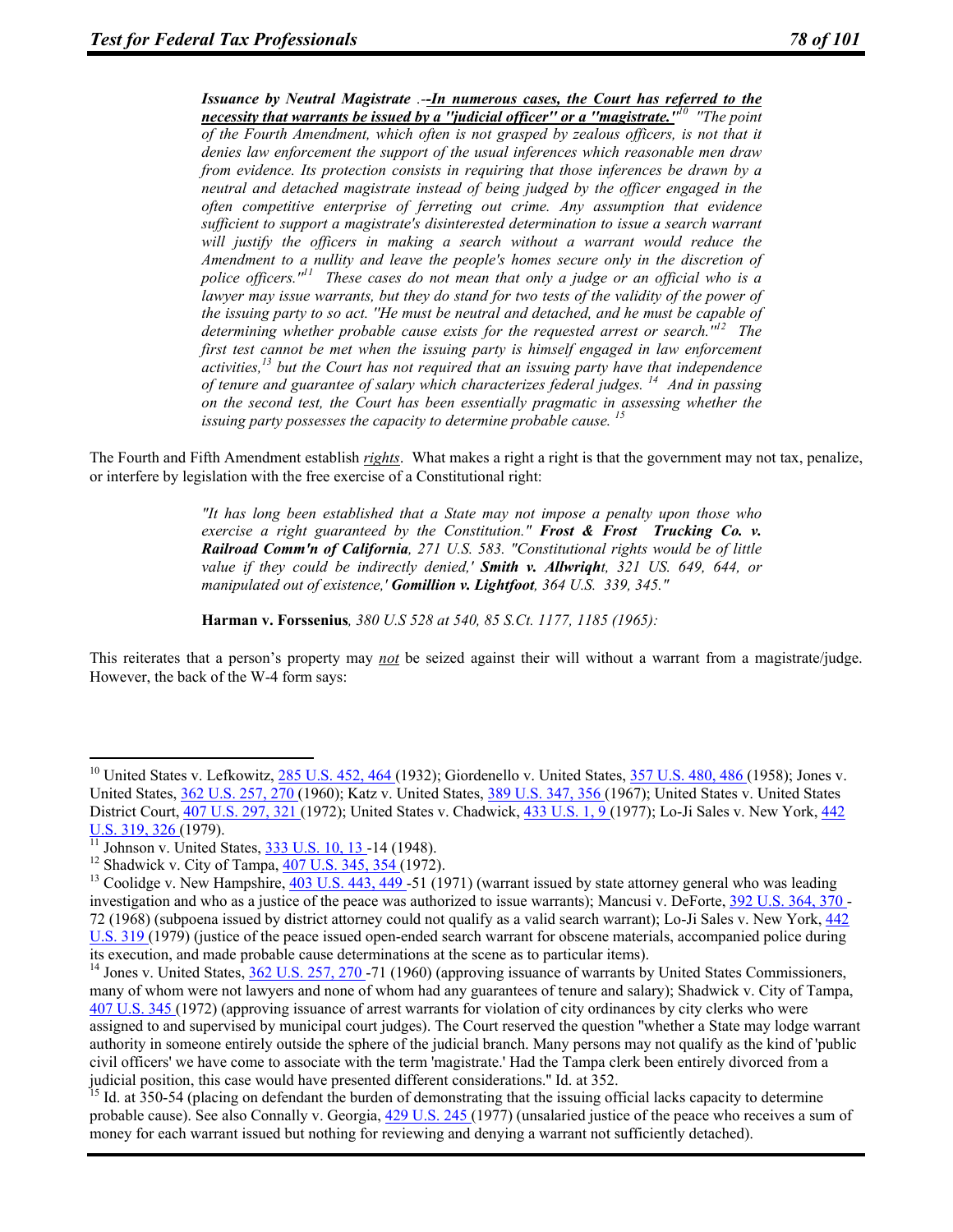*"Failure to provide a properly completed form will result in your being treated as a single person who claims no withholding allowances; providing fraudulent information may also subject you to penalties."* 

This creates the impression that a person's wages will be withheld WITHOUT THEIR PERMISSION and against their will, which amounts to THEFT(!), if they do not submit a W-4 form. This would appear to violate the Fourth and Fifth Amendment by allowing the government to plunder/steal their assets without any clear or established income tax liability or even an assessment.

When persons fill out a W-4 and mark "EXEMPT" on it, it is quite common for the IRS Questionable W-4 Program to contact employers and instruct them to withhold at the "single zero" rate. This amounts to a violation of the Fourth and Fifth Amendment and also exceeds the jurisdiction of the IRS, which is only within federal territories, based on the definition of "State" and "United States", found in 26 U.S.C. Section 7701(a)(9) and 7701(a)(10).

Questions:

**PART A:** Since we established in Question 5.2 earlier that the W-2 and W-4 forms are in Tax Class 5, which is for "Estate" taxes and gifts", by what authority does the IRS or the government violate the Fourth and Fifth Amendment right to due process because they refuse to give a "gift" to the government? If you fail to respond or ignore the question, then your answer is **"WE HAVE NO AUTHORITY. WE ARE JUST TRYING TO INTIMIDATE YOU INTO COMPLYING WITH A** *VOLUNTARY* **TAX."**

RESPONSE TO QUESTION (5.3A): TITLE IN USC Section IR in CFR NARRATIVE RESPONSE: Federal Register Volume Date Date Date Page #

**PART B**: By what legal authority does the IRS tell *private* employers (those who do not have elected or appointed "employees" of the U.S. government) to withhold at the single zero rate for non-submission of a W-4 form? If you fail to respond or ignore the question, then your answer is **"THE IRS HAS NO AUTHORITY TO DO THIS BUT IS NOT VIGILANT IN REMINDING ITS EMPLOYEES OF THIS FACT, RESULTING IN A COMMON VIOLATION OF DUE PROCESS RIGHTS OF LAW ABIDING CITIZENS."**

RESPONSE TO QUESTION (5.3B): TITLE IN USC \_\_\_ Section \_\_\_\_\_ IR in CFR NARRATIVE RESPONSE:\_\_\_\_\_\_\_\_\_\_\_\_\_\_\_\_\_\_\_\_\_\_\_\_\_\_\_\_\_\_\_\_\_\_\_\_\_\_\_\_\_\_\_\_\_\_\_\_\_\_\_\_\_\_\_\_\_\_\_\_\_\_\_\_\_\_\_\_\_\_\_\_\_

Federal Register Volume Date Date Date Page #

**PART C**: By what legal authority does the IRS tell *private* employers (those who do not have elected or appointed "employees" of the U.S. government) to withhold at the single zero rate when employees submit a W-4 form and mark it "EXEMPT" or when the W-4 form submitted is incorrect? If you fail to respond or ignore the question, then your answer is **"THE IRS HAS NO AUTHORITY TO DO THIS BUT IS NOT VIGILANT IN REMINDING ITS EMPLOYEES OF THIS FACT, RESULTING IN A COMMON VIOLATION OF DUE PROCESS RIGHTS OF LAW ABIDING CITIZENS."**

RESPONSE TO QUESTION (5.3C): TITLE IN USC \_\_\_\_\_ Section \_\_\_\_\_\_\_\_ IR in CFR NARRATIVE RESPONSE: Federal Register Volume Date Date Page #  $\frac{1}{2}$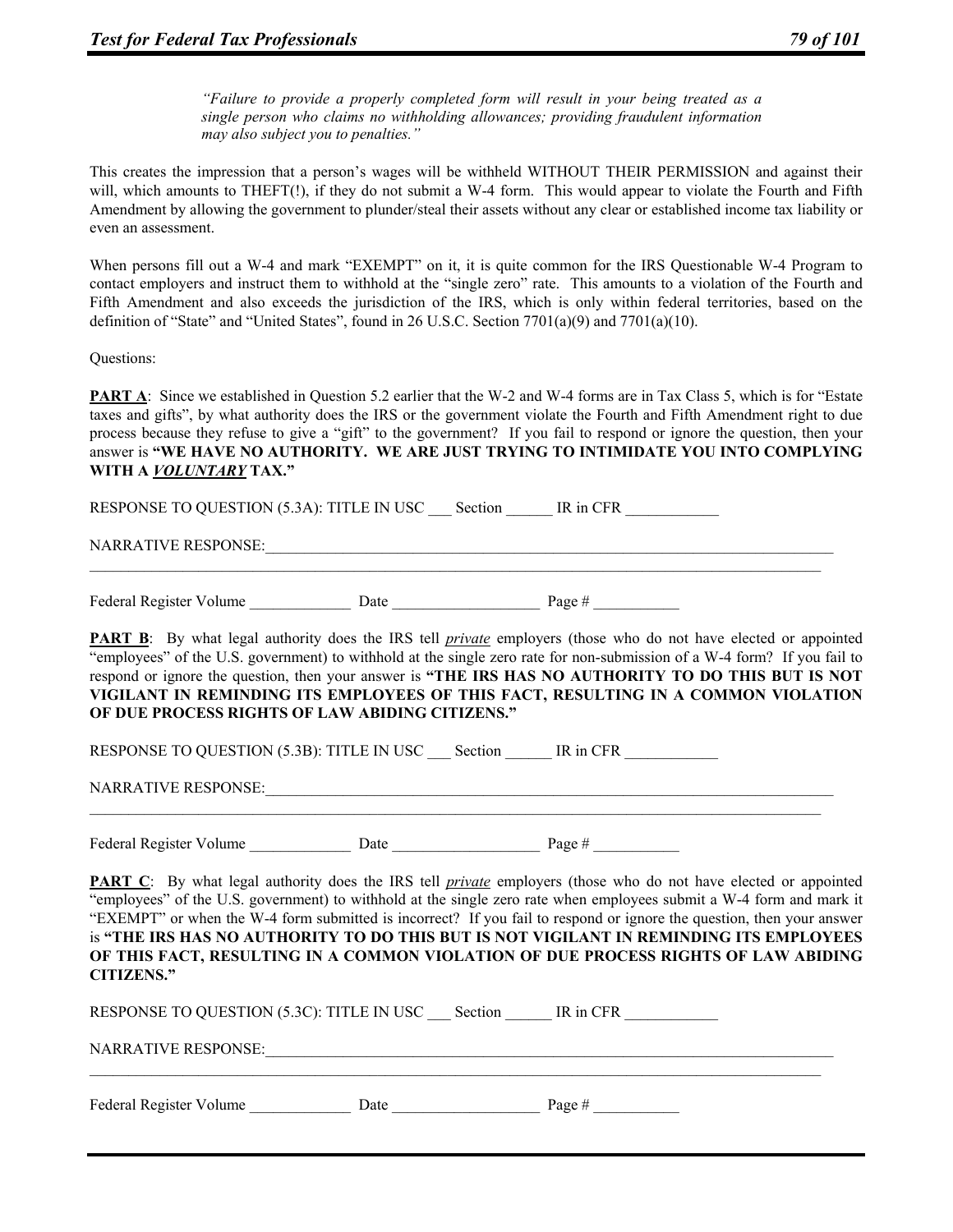## **6.4 Question (5.4): Do I Make "wages"**

The term "Wages" is defined in 26 U.S.C. §3401(a) as follows:

#### *(a) Wages*

 *For purposes of this chapter, the term ''wages'' means all remuneration (other than fees paid to a public official) for services performed by an employee for his employer, including the cash value of all remuneration (including benefits) paid in any medium other than cash; except that such term shall not include remuneration paid - (1) for active service performed in a month for which such employee is entitled to the benefits of section 112 (relating to certain combat zone compensation of members of the Armed Forces of the United States) to the extent remuneration for such service is excludable from gross income under such section; or (2) for agricultural labor (as defined in section 3121(g)) unless the remuneration paid for such labor is wages (as defined in section 3121(a)); or (3) for domestic service in a private home, local college club, or local chapter of a college fraternity or sorority; or (4) for service not in the course of the employer's trade or business performed in any calendar quarter by an employee, unless the cash remuneration paid for such service is \$50 or more and such service is performed by an individual who is regularly employed by such employer to perform such service. For purposes of this paragraph, an individual shall be deemed to be regularly employed by an employer during a calendar quarter only if - (A) on each of some 24 days during such quarter such individual performs for such employer for some portion of the day service not in the course of the employer's trade or business; or (B) such individual was regularly employed (as determined under subparagraph (A)) by such employer in the performance of such service during the preceding calendar quarter; or (5) for services by a citizen or resident of the United States for a foreign government or an international organization; or (6) for such services, performed by a nonresident alien individual, as may be designated by regulations prescribed by the Secretary; or (7) Repealed. Pub. L. 89-809, title I, Sec. 103(k), Nov. 13, 1966, 80 Stat. 1554) (8) (A) for services for an employer (other than the United States or any agency thereof) - (i) performed by a citizen of the United States if, at the time of the payment of such remuneration, it is reasonable to believe that such remuneration will be excluded from gross income under section 911; or (ii) performed in a foreign country or in a possession of the United States by such a citizen if, at the time of the payment of such remuneration, the employer is required by the law of any foreign country or possession of the United States to withhold income tax upon such remuneration; or (B) for services for an employer (other than the United States or any agency thereof) performed by a citizen of the United States within a possession of the United States (other than Puerto Rico), if it is reasonable to believe that at least 80 percent of the remuneration to be paid to the employee by such employer during the calendar year will be for such services; or (C) for services for an employer (other than the United States or any agency thereof) performed by a citizen of the United States within Puerto Rico, if it is reasonable to* 

 *believe that during the entire calendar year the employee will be a bona fide resident of Puerto Rico; or (D) for services for the United States (or any agency thereof) performed by a citizen of* 

 *the United States within a possession of the United States to the extent the United States (or such agency) withholds taxes on such remuneration pursuant to an agreement with such possession; or* 

*<sup>(9)</sup> for services performed by a duly ordained, commissioned, or licensed minister of a*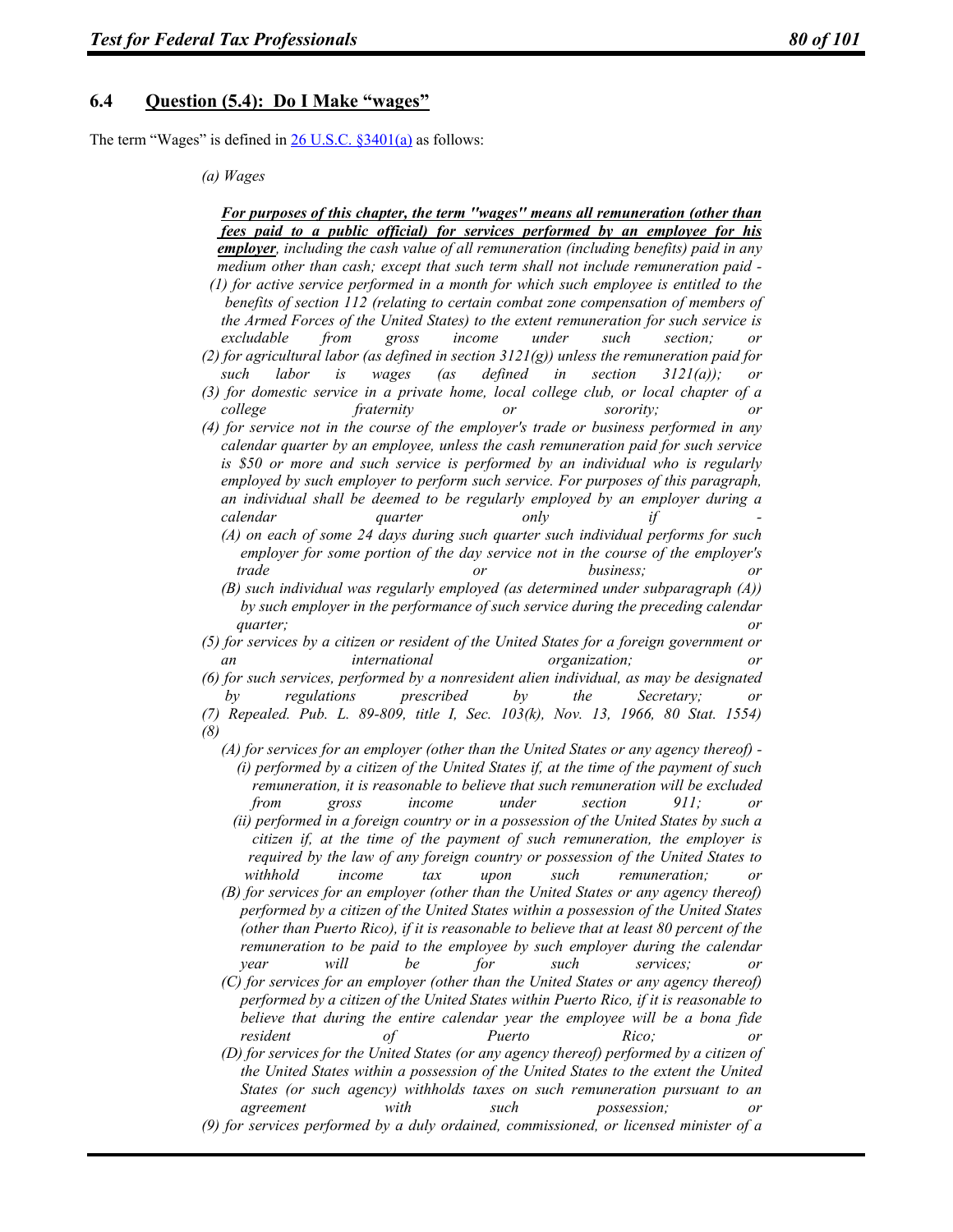*church in the exercise of his ministry or by a member of a religious order in the exercise of duties required by such order; or (10)* 

- *(A) for services performed by an individual under the age of 18 in the delivery or distribution of newspapers or shopping news, not including delivery or distribution to any point for subsequent delivery or distribution; or (B) for services performed by an individual in, and at the time of, the sale of newspapers or magazines to ultimate consumers, under an arrangement under which the newspapers or magazines are to be sold by him at a fixed price, his compensation being based on the retention of the excess of such price over the amount at which the newspapers or magazines are charged to him, whether or not he is guaranteed a minimum amount of compensation for such services, or is entitled to be credited with the unsold newspapers or magazines turned back; or (11) for services not in the course of the employer's trade or business, to the extent paid in any medium other than cash; or (12)* to, or on behalf of, an employee or his beneficiary
- $(A)$  from or to a trust described in section  $401(a)$  which is exempt from tax under  *section 501(a) at the time of such payment unless such payment is made to an employee of the trust as remuneration for services rendered as such employee and not as a beneficiary of the trust; or (B) under or to an annuity plan which, at the time of such payment, is a plan described in* section  $\text{section}$  and  $\text{403}(a)$ ; or
- *(C) for a payment described in section 402(h)(1) and (2) if, at the time of such payment, it is reasonable to believe that the employee will be entitled to an exclusion under such section for payment; or (D) under an arrangement to which section 408(p) applies; or*
- *(13) pursuant to any provision of law other than section 5(c) or 6(1) of the Peace Corps Act, for service performed as a volunteer or volunteer leader within the meaning of such Act; or*

*(14) in the form of group-term life insurance on the life of an employee; or (15) to or on behalf of an employee if (and to the extent that) at the time of the payment of such remuneration it is reasonable to believe that a corresponding deduction is allowable under section 217 (determined without regard to section 274(n)); or (16)* 

 *(A) as tips in any medium other than cash; (B) as cash tips to an employee in any calendar month in the course of his employment by an employer unless the amount of such cash tips is \$20 or more; [1] (17) for service described in section 3121(b)(20); [1]* 

- *(18) for any payment made, or benefit furnished, to or for the benefit of an employee if at the time of such payment or such furnishing it is reasonable to believe that the employee will be able to exclude such payment or benefit from income under section 127 or 129; [1]*
- *(19) for any benefit provided to or on behalf of an employee if at the time such benefit is provided it is reasonable to believe that the employee will be able to exclude such benefit from income under section 74(c), 117, or 132; [1]*
- *(20) for any medical care reimbursement made to or for the benefit of an employee under a self-insured medical reimbursement plan (within the meaning of section*   $105(h)(6)$ ;
- *(21) for any payment made to or for the benefit of an employee if at the time of such payment it is reasonable to believe that the employee will be able to exclude such payment from income under section 106(b).*

The key to deciphering this legal speak above is to realize the definition of "employee", as follows:

*26 CFR §31.3401(c ) Employee: "...the term [employee] includes officers and employees,*  whether elected or appointed*, of the United States, a [federal] State, Territory, Puerto Rico or any political subdivision, thereof, or the District of Columbia, or any agency or*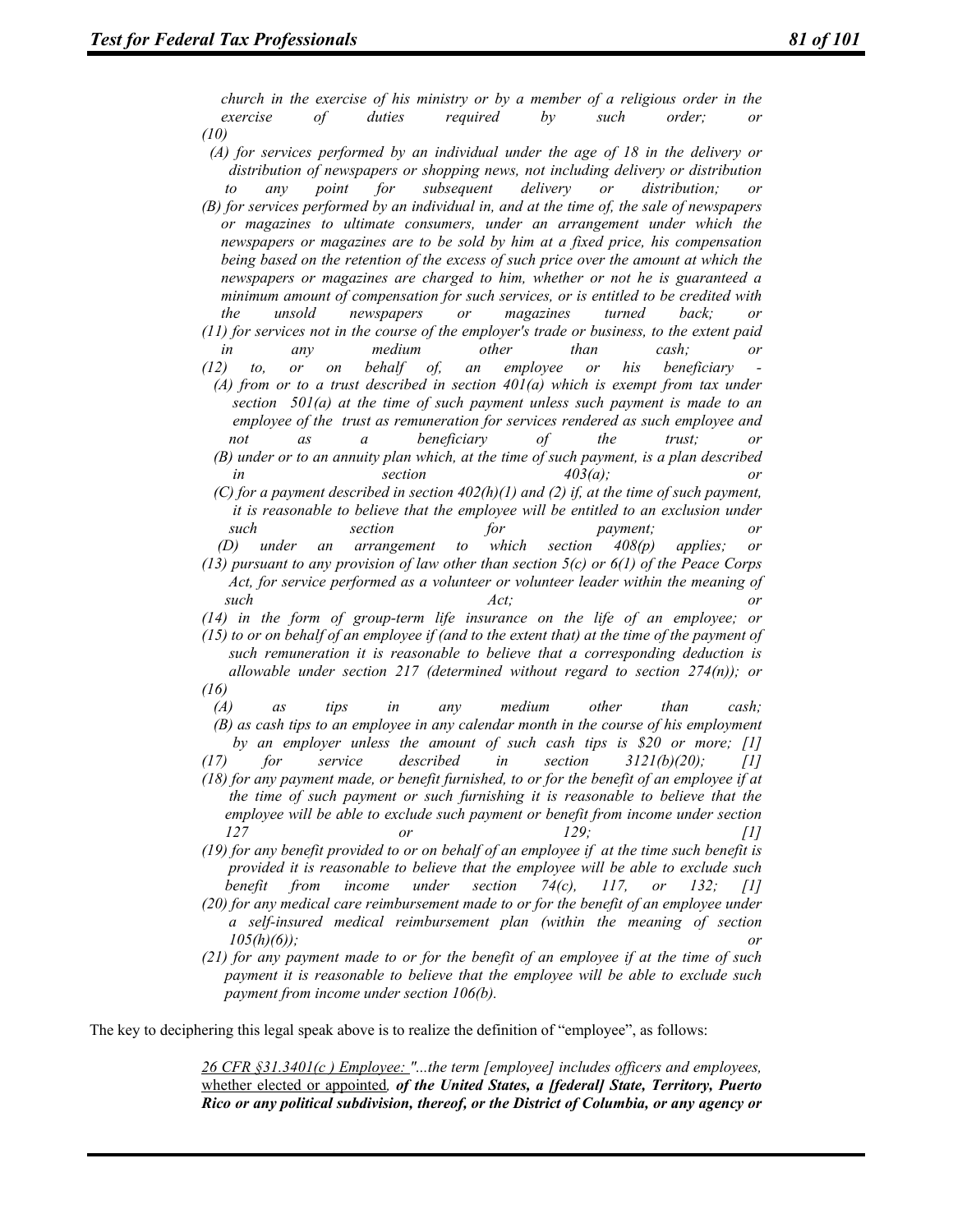### *instrumentality of any one or more of the foregoing. The term 'employee' also includes an officer of a corporation."*

Therefore, we can't be an "employee" unless we work for the U.S. government as an elected or appointed political official, and therefore, we can't earn "wages" that can be taxed. Furthermore, even if we were a "public official" who was elected or appointed, the definition of "wages" above in 26 U.S.C. §3401(a) excludes public officials, so we can't be taxed on those wages anyway! If we work for a private, nonfederal employer outside of the federal zone, we therefore cannot receive "wages" because we aren't "employees" as that term is defined. Therefore, the W-2 receive at the end of each year should reflect "0" under "wages, tips, and other compensation", and we should not be liable for ANY federal income tax.

So how do our corrupt feds turn compensation for labor into something that fits the legal definition "wages" above so it can be taxed? Once again, you have to dig deep into the regulations to find the secret:

#### *26 CFR Sec. 31.3401(a)-3 Amounts deemed wages under voluntary withholding agreements.*

*(a) IN GENERAL. Notwithstanding the exceptions to the definition of wages specified in section 3401(a) and the regulations thereunder, the term "wages" includes the amounts described in paragraph (b)(1) of this section with respect to which there is a voluntary withholding agreement in effect under section 3402(p). References in this chapter to the definition of wages contained in section 3401(a) shall be deemed to refer also to this section (Section 31.3401(a)-3).* 

#### *(b) REMUNERATION FOR SERVICES.*

*(1) Except as provided in subparagraph (2) of this paragraph, the amounts referred to in paragraph (a) of this section include any remuneration for services performed by an employee for an employer which, without regard to this section, does not constitute wages under section 3401(a). For example, remuneration for services performed by an agricultural worker or a domestic worker in a private home (amounts which are*  specifically excluded from the definition of wages by section  $3401(a)(2)$  and  $(3)$ , *respectively) are amounts with respect to which a voluntary withholding agreement may be entered into under section 3402(p). See Sections 31.3401(c)-1 and 31.3401(d)-1 for the definitions of "employee" and "employer".* 

So the bottom line is, if you fill out a W-4 and request voluntary withholding, even though you aren't an elected or appointed political official of the United States, you earn "wages" as legally defined in 26 U.S.C. §3401(a)! That's why we don't recommend filling out W-4 Exempts and instead prefer to use the W-8 form.

At law, labor is property. In fact, the Supreme Court in *Butcher's Union Co. v. Crescent City Co.* (111 U.S. 746) has identified labor as man's most precious property. Therefore, the exchange of one's labor as a private employee (one who does *not* work for the federal government as an elected or appointed political official, also called an "employee") for "wages" or salary (which are also property) is considered by law to be an exchange of properties of equal value in which there is NO gain or profit for the person who performed the labor. Their employer can derive profit, but a natural person cannot profit from wages. Such a property exchange of equal value cannot therefore be taxed because there is no profit or gain. The below statute makes the above assertions very clear:

> *United States Code TITLE 15 - COMMERCE AND TRADE CHAPTER 1 - MONOPOLIES AND COMBINATIONS IN RESTRAINT OF TRADE Sec. 17. Antitrust laws not applicable to labor organizations*

*The labor of a human being is not a commodity or article of commerce….* 

Also, one who works in an ordinary occupation is not a recipient of any privilege granted by government, because he is merely exercising his constitutionally guaranteed right to work and earn a living. Courts have repeatedly ruled that no tax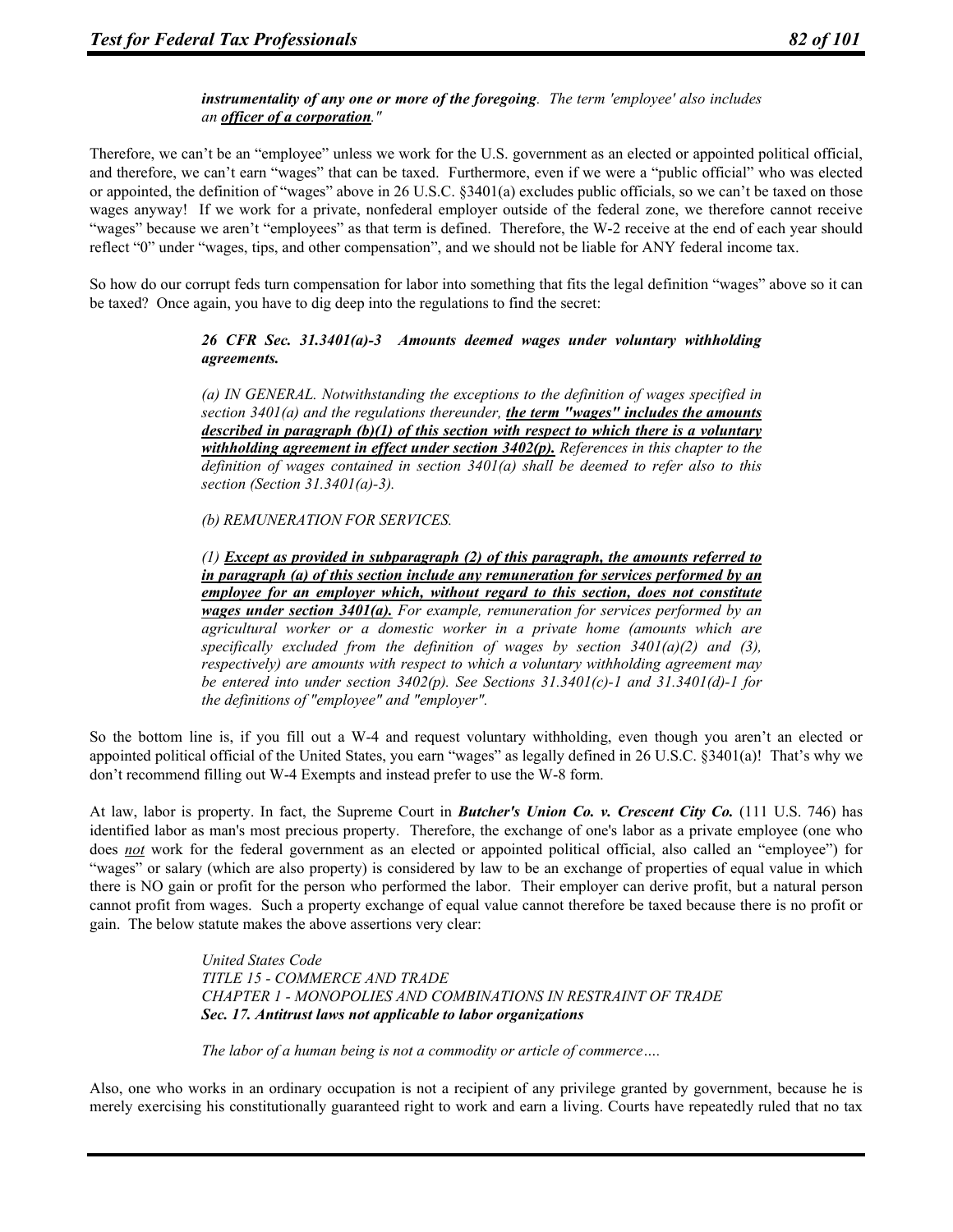may be placed upon the exercise of rights. Their reasoning was sensible. If the exercise of rights could be taxed, government could destroy them by excessive rates of taxation.

When we are thinking about income taxes, we need to think very clearly. The income tax is an indirect excise tax that applies uniformly:

- Throughout the 50 states under Article 1, Section 8, Clause 1 of the Constitution for Subtitle D taxes (see the Defintion of "United States" found in 26 U.S.C. Section 4612)
- Within the federal zone for Subtitles A through C income taxes (see the Definition of "United States" found in 26 U.S.C. Section 7701(a)(9)).

Consequently, we have to be very clear in our minds about the following three issues

|  |  | Table 3: Critical questions with answers |  |  |
|--|--|------------------------------------------|--|--|
|--|--|------------------------------------------|--|--|

 $\overline{a}$ 

| <i><b>Ouestion</b></i>                                          | <b>Answer</b>                                                        |
|-----------------------------------------------------------------|----------------------------------------------------------------------|
| <b><i>WHAT</i></b> kind of tax is the income tax?               | It is an <i>indirect</i> excise tax.                                 |
| <b>WHO</b> is the subject of the tax (what is the definition of | "Person is defined ONLY as a <i>federal corporation</i> . See:       |
| "person" in the meaning of the tax code)?                       | <b>Eisner v. Macomber, 252 U.S. 189 (1920)</b><br>$\bullet$          |
|                                                                 | 26 CFR §6671-1(b) in section Error! Reference<br>$\bullet$           |
|                                                                 | source not found.                                                    |
| <b>WHAT</b> is the definition of "income"?                      | The Supreme Court ruled in <i>Eisner v. Macomber</i> , 252 U.S.      |
|                                                                 | 189 (1920) that Congress nor the Internal Revenue Code               |
|                                                                 | itself CANNOT define "income", and it neither even tries             |
|                                                                 | to. Only the Constitution can define "income". Income is             |
|                                                                 | defined as " <i>corporate profit</i> " from federal corporations and |
|                                                                 | not state corporations. Before you can have "gross income"           |
|                                                                 | you must have "income" and it must derive from taxable               |
|                                                                 | sources identified in 26 CFR §1.861-8(f). See section                |
|                                                                 | Error! Reference source not found, for further details on            |
|                                                                 | this.                                                                |

It took us almost a year to fully discover the implications of the above very simple table. Unless we are very clear in our thinking in answering the above questions, we will cloud the application of the tax code, confuse the IRS, and they will disallow our claim! Please therefore keep this table utmost in your mind in all your dealings with the IRS.

Many people also try to argue with the IRS that their wages are not taxable, without clarifying what they mean or whether they fit the description of "person" found in 26 U.S.C.  $\S7701(a)(1)$  or "individual", which isn't defined in the code but is defined in 26 CFR §1.1441-1(c ). *It is very common for the IRS to disallow claims for refund from people who try to argue that their wages aren't taxable*, however, and it's the *wrong point to argue with the IRS* that will get you in trouble every time. You will get in trouble because your W-2 contains a lie in block 2 saying that you earned "wages" and you never refuted that evidence and clarified that you are not an "employee". Have you ever wondered why 26 U.S.C. Section 61 does not list "wages" as a type of taxable income? Instead, they try to confuse the issue with the following statement in that section identified as taxable: "Compensation for services, including fees, commissions, fringe benefits, and similar items;". There is a very good reason why they didn't just come out and say "wages are taxable". This is a result of the following analysis and conclusions:

1. The Public Salary Tax Act of 1939 and the devious redefinition of "gross income":<sup>16</sup>

When Congress revised the 1939 Internal Revenue Code came out with the 1954 code, they removed the specific mention of wages as being taxable. *Why would Congress REMOVE wages from the list of items of gross income if they wanted it to be taxable*? Here is the redefinition:

<sup>&</sup>lt;sup>16</sup> Excerpts from *Vultures in Eagle's Clothing*, Lynn Meredith, ISBN 0-9645192-6-7 39.95, January 11, 1999; Prosperity Publishers, 562-592-9077, page 58.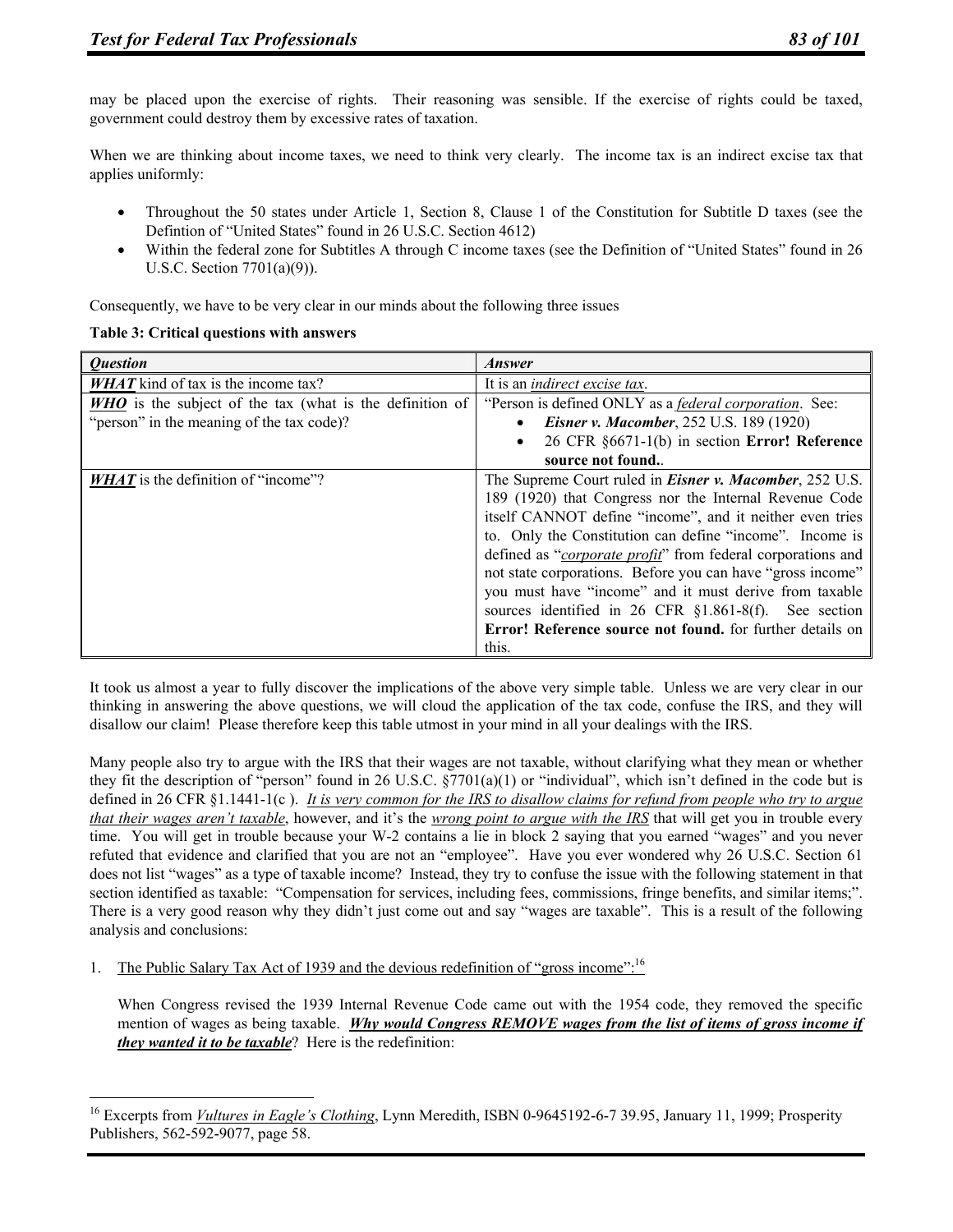1. 26 U.S.C. Section 22(a) entitled "Gross income(a) General definition" states:

*Gross income" includes gains, profits, and income derived from salaries, wages, or compensation for personal services…* 

2. 26 U.S.C. Section 61(a)(1), entitled "Gross income defined", says the following:

*Except as otherwise provided in this subtitle, gross income means all income from whatever source derived, including (but not limited to) the following items:* 

*(1) Compensation for services, including fees, commissions, fringe benefits, and similar items.* 

The above changes were based on the Public Salary Tax Act of 1939, which was passed *after* the 1939 code revision. The Act, *which has never been repealed*, was extremely significant because it amends and redefines the words "gross income" [not "income'] which is the basis for calculating "taxable income," to include ONLY "compensation for services (as public servants) earned by officers and employees of a State. As will be later documented, in statutory construction of the word "including" means "only" and cannot be expanded to add other elements not within the exact "meaning of the definition." The meaning here is "government employees" and can't be expanded to also include "private sector employees."

> *Public Salary Act of 1939, TITLE I-SECTION 1. "§22(a) of the Internal Revenue Code relating to the definition of 'gross income,' is amended after the words "compensation for personal service' the following: 'including personal service as an officer or employee of a State, or any political subdivision thereof, or any agency or instrumentality of any one or more of the foregoing."*

"Wages" and "Compensation for personal services" are ONLY earned by **elected or appointed federal employees**. This is why the Government rightfully argues "Wages are Gross Income.". According to their definition of "wages", they're right, but also according to their definition of "employee", you don't earn "wages"! However, by such definition, **compensation for labor in the private sector is not "wages" and is not "compensation for personal services**".

Elected and appointed government employees are considered to be public servants, exercising "official privileges", while employed. According to a Freedom of Information Act response in our possession, the income tax is applicable to those who chose to make themselves liable by entering into contracts with the U.S. Government. Also, such paychecks come from the District of Columbia, giving them compensation "effectively connected to" a federal area (from "within the United States" under 26 U.S.C. §861) under exclusive federal United States\*\* jurisdiction.

2. Labor is property relative to *natural persons*, as ruled by the U.S. supreme Court in 1883 in the case of *Butcher's Union Co. v. Crescent City Co* (111 U.S. 746). We repeat that ruling here for your benefit:

> *"Among these unalienable rights, as proclaimed in the Declaration of Independence is the right of men to pursue their happiness, by which is meant, the right any lawful business or vocation, in any manner not inconsistent with the equal rights of others, which may increase their prosperity or develop their faculties, so as to give them their highest enjoyment...It has been well said that, THE PROPERTY WHICH EVERY MAN HAS IS HIS OWN LABOR, AS IT IS THE ORIGINAL FOUNDATION OF ALL OTHER PROPERTY SO IT IS THE* **MOST SACRED AND INVIOLABLE..."**

This is easy to see, because if labor had no value or wasn't property or something they could acquire, then people wouldn't be willing to pay for it!

- 3. Receipt of wages by a *natural person* constitutes an *equal exchange* of one type of property for another: Labor exchanged for money.
- 4. Since the income tax is a tax on *profit*, and since receipt of wages by natural persons who don't work for the federal government is an equal exchange of property, there can be no "profit" involved, and therefore no tax on wages as income. However, money received by federal corporations in exchange for labor of *their* employees is taxable after the cost of producing the labor is deducted to arrive at corporate profit. This conclusion is supported by the following cites: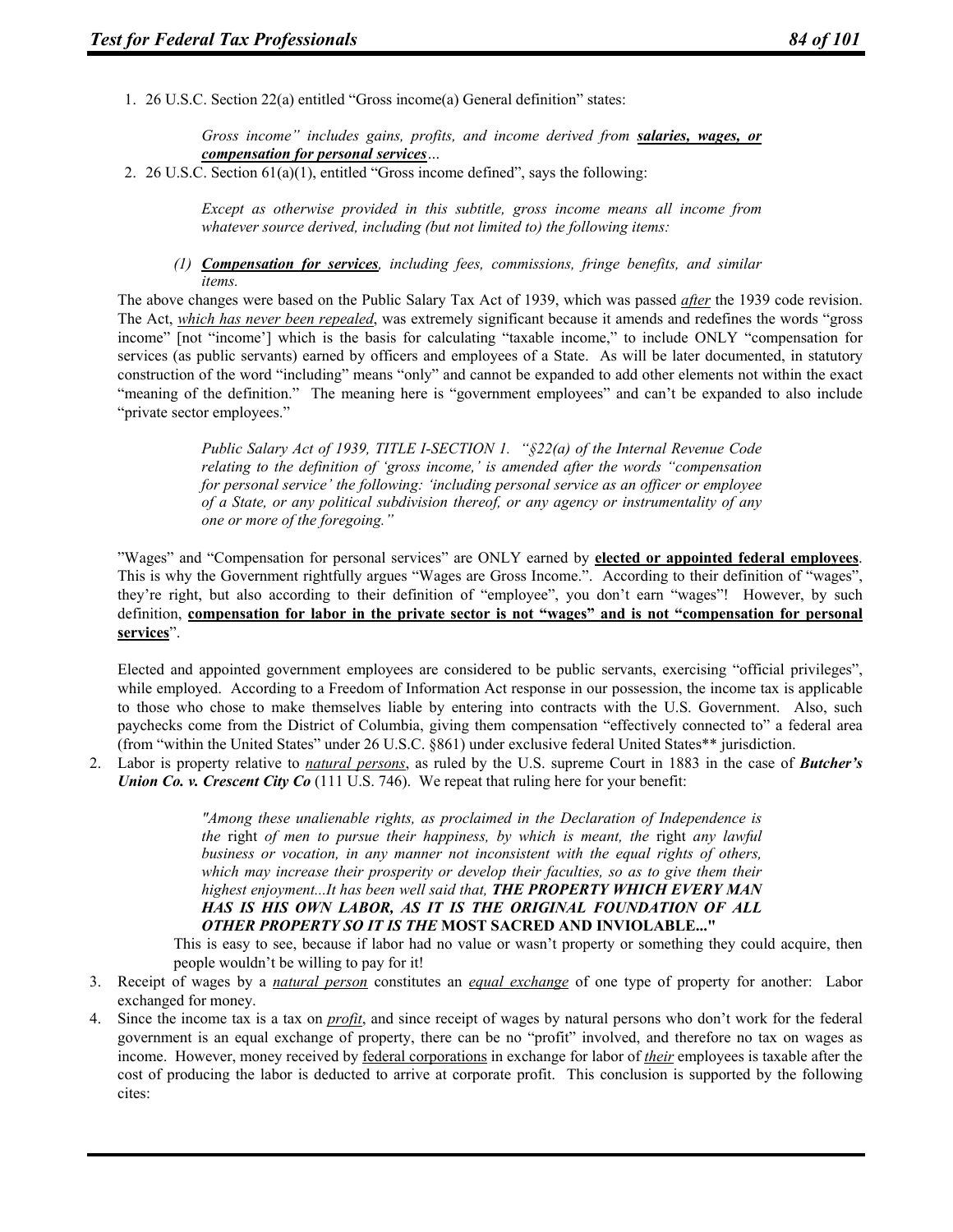*Stapler v U.S*., 21 F Supp 737 AT 739 *"Income within the meaning of the Sixteenth Amendment and the Revenue Act, means 'gain'... and in such connection 'Gain' means profit...proceeding from property, severed from capital, however invested or employed, and coming in, received, or drawn by the taxpayer, for his separate use, benefit and disposal... "*

*Oliver v. Halstead* 86 S.E. Rep 2nd 85e9 *"There is a clear distinction between `profit' and `wages', or a compensation for labor. Compensation for labor (wages) cannot be regarded as profit within the meaning of the law. The word `profit', as ordinarily used, means the gain made upon any business or investment -- a different thing altogether from the mere compensation for labor."*

*Evens v Gore*, 253 U.S. 245. US Supreme court, never overruled "After further consideration, we adhere to that view and accordingly hold that the Sixteenth Amendment does not authorize or support the tax in question. " (A tax on salary)

*Edwards v. Keith*, 231 F 110,113 "*The phraseology of form 1040 is somewhat obscure .... But it matters little what it does mean; the statute and the statute alone determines what is income to be taxed. It taxes only income "derived" from many different sources; one does not "derive income" by rendering services and charging for them... IRS cannot enlarge the scope of the statute."*

*McCutchin v Commissioner of IRS*, 159 F2d,*"The 16th Amendment does not authorize laying of an income tax upon one person for the income derived solely from another."*[wages]

*Blatt Co. v U.S*., 59 S.Ct. 186 *"Treasury regulations can add nothing to income as defined by Congress."*

*Olk v. United States*, February 18, 1975, Las Vegas, Nevada.*"Tips are gifts and therefore are not taxable."*

*Commissioner of IRS v Duberstein*, 80 S. Ct. 1190. *"Property acquired by gift is excluded from gross income."*

*Central Illinois Publishing Service v. U.S*., 435 U.S. 21 *"Decided cases have made the distinction between wages and income and have refused to equate the two."*

*Anderson Oldsmobile, Inc. vs Hofferbert*, 102 F Supp 902 *"Constitutionally the only thing that can be taxed by Congress is "income." And the tax actually imposed by Congress has been on net income as*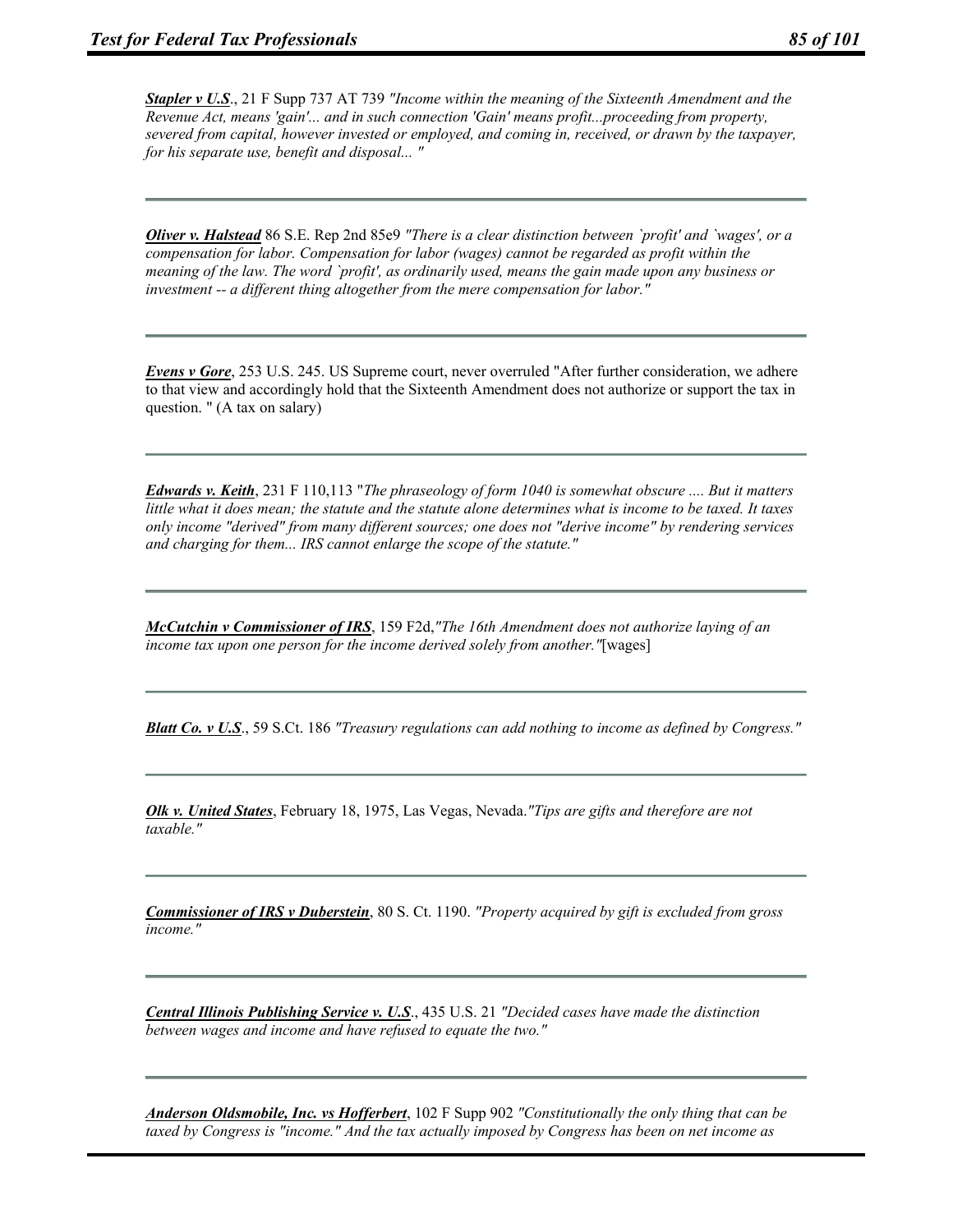*distinct from gross income. THE TAX IS NOT, NEVER HAS BEEN, AND COULD NOT CONSTITUTIONALLY BE UPON "GROSS RECEIPTS" ..."*

*Conner v US*, 303 F Supp 1187 Federal District Court, Houston, never overruled. *"..whatever may constitute income, therefore, must have the essential feature of gain to the recipient. This was true at the time of Eisner V Macomber, it was true under section 22(a) of the Internal Revenue Code of 1938, and it is likewise true under Section 61(a) of the IRS code of 1954. If there is not gain, there is not income, CONGRESS HAS TAXED INCOME, NOT COMPENSATION"!!!*

*Bowers vs Kerbaugh-Empire Co*., 271 US 174D *"Income" has been taken to mean the same thing as used in the Corporation Excise Tax Act of 1909, in the Sixteenth Amendment and in the various revenue acts subsequently passed ...."*

*Brushaber v. Union Pacific R.R. Co*., 240 U.S. 1 *"The conclusion reached in the Pollock Case did not in any degree involve holding that income taxes generically and necessarily came within the class of direct taxes on property, but on the contrary recognized the fact that taxation on income was in its nature an excise entitled to be enforced as such..."*

*Simms v. Ahrens*, 271 SW 720 *"An income tax is neither a property tax nor a tax on occupations of common right, but is an EXCISE tax...The legislature may declare as 'privileged' and tax as such for state revenue, those pursuits not matters of common right, but it has no power to declare as a 'privilege' and tax for revenue purposes, occupations that are of common right."*

*Eisner v. Macomber*, 252 US 189 US Supreme court, never overruled "*...the definition of 'income' approved by this court is: The gain derived from capital, from labor, or from both combined, provided it be understood to include profits gained through sale or conversion of capital assets."*

*Laureldale Cemetery Assoc. vs Matthews*, 345 Pa. 239; "*Reasonable compensation for labor or services rendered is not profit"*

*Schuster v. Helvering*, 121 F 2nd 643 *"Income is realized gain."*

5. A tax on wages of *natural persons* as a percentage of income (not "gross income", but income) from wages amounts to slavery and violates the 13<sup>th</sup> Amendment, which outlawed slavery. For instance, if your marginal tax rate is 28% and you erroneously treat your wages as income, then you are a slave for the first 28% of the year. There is no other way to look at it. The only thing necessary to make you a complete slave would be for the combined sum of the State and Federal taxes on income to consume 100% of your wages! That will happen some day, we predict, if somewhere along the line people don't wake up and protest the unjust income tax we have now! Even the press agrees with this view of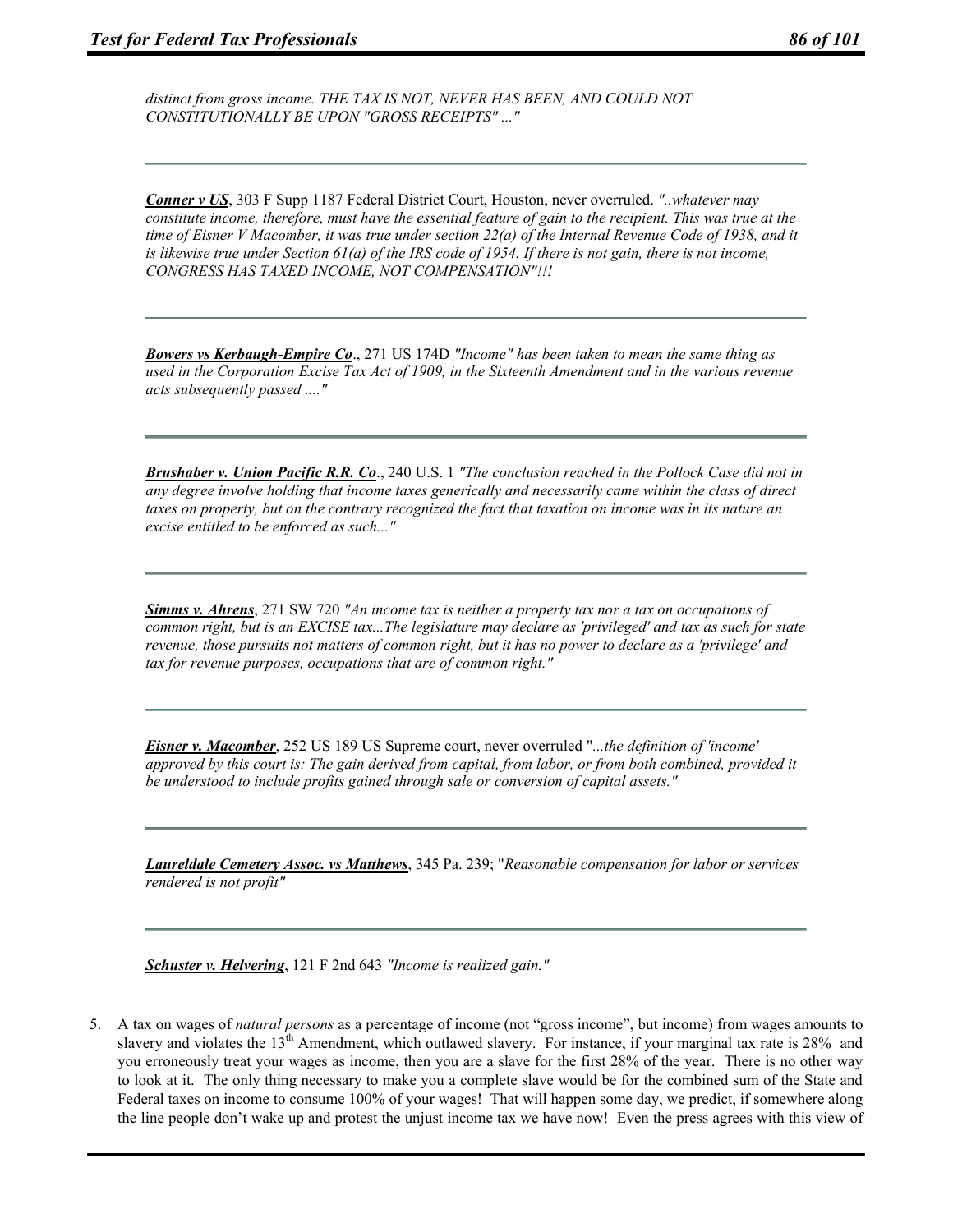income taxes, because the newspapers frequently talk about "tax freedom day", which is the first day of the year in which the nation as a whole quits working for the government and starts making money only for themselves. The implication is that everything before that is "slavery." Every year, tax freedom day gets later, and right now, we spend the first four months of the year a slaves to the government. This happens because the government raises tax rates and will continue to do so because people don't protest. However, a tax on corporate profits derived from wages is perfectly legal ethical and moral.

6. It is not within the power of the government to impose a mandatory tax on the exercise of an occupation of common right, or natural right, or on the receipt and/or realization of the earnings received from the exercise of such a right. The Income Tax is an *excise* tax. To be legally required to pay an excise tax, a "person" must be involved in the exercise of a taxable *privilege\**. Most citizens in the course of their employment are exercising **no** privileges upon which an excise tax could be imposed by law.

> *\*Privilege: "A particular benefit or advantage enjoyed by a person, company, or class beyond the common advantages of their citizens…" (Black's Law Dictionary–6th Edition) "…An advantage possessed by an individual or a class of persons, which is not possessed by others which exists by operation of law or by virtue of a license, franchise, grant or other permission…" (Ballentine's Law Dictionary).*

> *"That the right to…accept employment as a laborer for hire is a fundamental right, is inherent in every free citizen, and is indisputable…" United States v. Morris, 125 F.Rept. 325, 331.*

> *"The conclusion reached in the Pollock case…recognized the fact that taxation on income was, in its nature, an excise…" Brushaber v. Union Pacific Railroad Co., 240 U.S. 1, 15-17*

> *EXCISES: "Excises are taxes laid upon…licenses to pursue certain [regulated] occupations and upon corporate privileges; the requirement to pay such taxes involves the exercise of privilege…Conceding the power of Congress to tax the business activities of private corporations.. the tax must be measured by some standard…It is, therefore, well settled by the decisions of this court that when the sovereign authority has exercised the right to tax a legitimate subject of taxation as an exercise of a franchise or privilege, it is no objection that the measure of taxation is income…" Flint v. Stone Tracy Co., 220 U.S. 107, at pg 154, 165*

> *"The obligation to pay an excise is based upon the voluntary action of the person taxed in performing the act, enjoying the privilege, or engaging in the occupation which is the subject of the excise, and the element of absolute and unavoidable demand is lacking." People ex rel. Atty Gen. V. Naglee, 1 Cal. 232, Bank of Commerce & T. Co. v. Senter, 149 Tenn. 441, 381 SW 144*

> *"The individual, unlike the corporation, cannot be taxed for the mere privilege of existing. The corporation is an artificial entity which owes its existence and charter power to the State, but the individual's right to live and own property are natural rights for the enjoyment of which an excise cannot be imposed." Redfield v. Fisher, 292 Oregon 814, 817*

> *"Legislature…cannot name something to be a taxable privilege unless it is first a privilege." [Taxation West Key 43]…"The Right to receive income or earnings is a right belonging to every person and realization and receipt of income is therefore not a 'privilege', that can be taxed." [Taxation West Key 933]-Jack Cole Co. v. MacFarland, 337 S.E. 2d 453, Tenn.*

> *"The term 'excise tax' is synonymous with 'privilege tax', and the two have been used interchangeably." Foster & C. Co. v. Graham, 154 Tenn. 412, 285 S.W. 570, 47 ALR 971. "Whether a tax is characterized in the statute imposing it, as a privilege tax or an excise tax is merely a choice of synonymous words. An excise tax is a privilege tax."*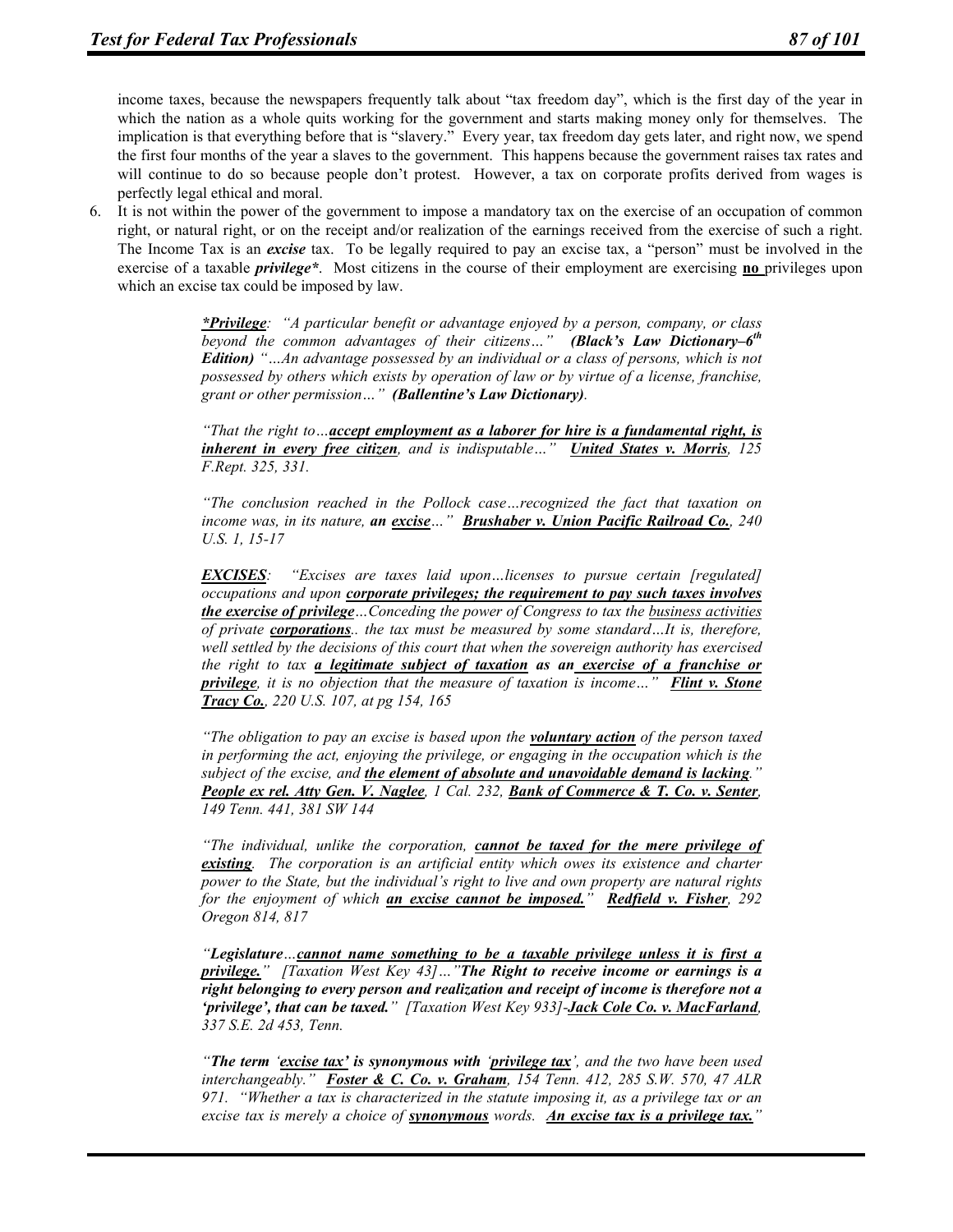*Bank of Commerce & T. Co. v. Senter, 149 Tenn. 569, 260 SW 144, American Airways v. Wallace, 57 F.2d, 877, 8880.* 

*"An excise is…a duty levied upon licenses to pursue certain trades or deal in certain commodities, upon official privileges, [i.e. a government job as an elected or appointed political official but NOT an occupation of common right] etc." Black v. State, 113 Wis. 205, 89 NW 522* 

*New Neighborhoods v. W. VA. Workers Comp. Fund, 886 F.2d 714 (4th Cir. 1989): "Excise tax is one not directly imposed upon persons or property."* 

*Also: Sims v. Ahrens, 167 Ark. 557, 271 SW 720; Diefendorf v. Gallet, 51 Idaho 619, 10 P2d 307; Miles v. Department of Treasury, 209 Ind 172, 199 NE 372, 97 ALR 1474, 101 ALR 1359, app. Dismd 298 U.S. 640, 80 Led 1372,56 S.Ct. 750* 

We said earlier that the income tax is a tax on corporate profit. How come employees of the federal government can have their wages taxed? The reason is because the U.S. government is a federal corporation! That's right. In 1871, the District of Columbia became a Municipal Corporation, which also made them a federal corporation. "Employees" of that corporation then were in receipt of "profit" from the *federal corporation*! We have an article on our website that explains this conclusion completely below:

http://famguardian.org/Subjects/Taxes/16Amend/SpecialLaw/16thAmendIRCIrrelevant.htm

**PART A:** Can a person who works for a private (nonfederal) employer (not "employer" as defined in the code, but the more general definition of employer) and who *does not* have a voluntary withholding agreement in place be classified as an "employee" under 26 CFR §31.3401(c ) (YES or NO)? If you fail to respond or ignore the question, then your answer is **"NO."**

RESPONSE TO QUESTION (5.4A): TITLE IN USC Section IR in CFR NARRATIVE RESPONSE:  $\mathcal{L}_\mathcal{L} = \{ \mathcal{L}_\mathcal{L} = \{ \mathcal{L}_\mathcal{L} = \{ \mathcal{L}_\mathcal{L} = \{ \mathcal{L}_\mathcal{L} = \{ \mathcal{L}_\mathcal{L} = \{ \mathcal{L}_\mathcal{L} = \{ \mathcal{L}_\mathcal{L} = \{ \mathcal{L}_\mathcal{L} = \{ \mathcal{L}_\mathcal{L} = \{ \mathcal{L}_\mathcal{L} = \{ \mathcal{L}_\mathcal{L} = \{ \mathcal{L}_\mathcal{L} = \{ \mathcal{L}_\mathcal{L} = \{ \mathcal{L}_\mathcal{$ Federal Register Volume Date Date Page # **PART B**: Since the only type of person who can earn "wages" is an "employee", who is defined as an elected or appointed political official under 26 CFR §31.3401(c ), and since 26 U.S.C. §3401(a) specifically excludes public officials, then who exactly is it that can earn "wages"? If you fail to respond or ignore the question, then your answer is **"NO ONE CAN EARN WAGES WHICH CAN BE TAXED, BECAUSE THE ONLY CLASS OF INDIVIDUALS WHO CAN EARN 'WAGES' PER THE CODE ARE SPECIFICALLY EXEMPTED. THE WHOLE OF SUBTITLE C,** 

RESPONSE TO QUESTION (5.4B): TITLE IN USC Section \_\_\_\_\_ IR in CFR

**EMPLOYMENT TAXES, WOULD THEREFORE APPEAR TO BE COMPLETELY IRRELEVANT!"**

 $\mathcal{L}_\mathcal{L} = \{ \mathcal{L}_\mathcal{L} = \{ \mathcal{L}_\mathcal{L} = \{ \mathcal{L}_\mathcal{L} = \{ \mathcal{L}_\mathcal{L} = \{ \mathcal{L}_\mathcal{L} = \{ \mathcal{L}_\mathcal{L} = \{ \mathcal{L}_\mathcal{L} = \{ \mathcal{L}_\mathcal{L} = \{ \mathcal{L}_\mathcal{L} = \{ \mathcal{L}_\mathcal{L} = \{ \mathcal{L}_\mathcal{L} = \{ \mathcal{L}_\mathcal{L} = \{ \mathcal{L}_\mathcal{L} = \{ \mathcal{L}_\mathcal{$ 

NARRATIVE RESPONSE:

Federal Register Volume Date Date Page #  $\frac{1}{2}$ 

**PART C**: I declare under penalty of perjury that I am not an elected or appointed public official of the United States government, an "employee" as defined in 26 CFR §31.3401(c ), and that I do not have a voluntary withholding agreement in place with my employer. Do you have any evidence to suggest that I earn "wages" as defined in 26 U.S.C. §3401(a) (YES or NO)? If you fail to respond or ignore the question, then your answer is **"NO. YOU CANNOT EARN 'WAGES' UNDER SUCH CIRCUMSTANCES"**

RESPONSE TO QUESTION (5.4C): TITLE IN USC Section FR IN CFR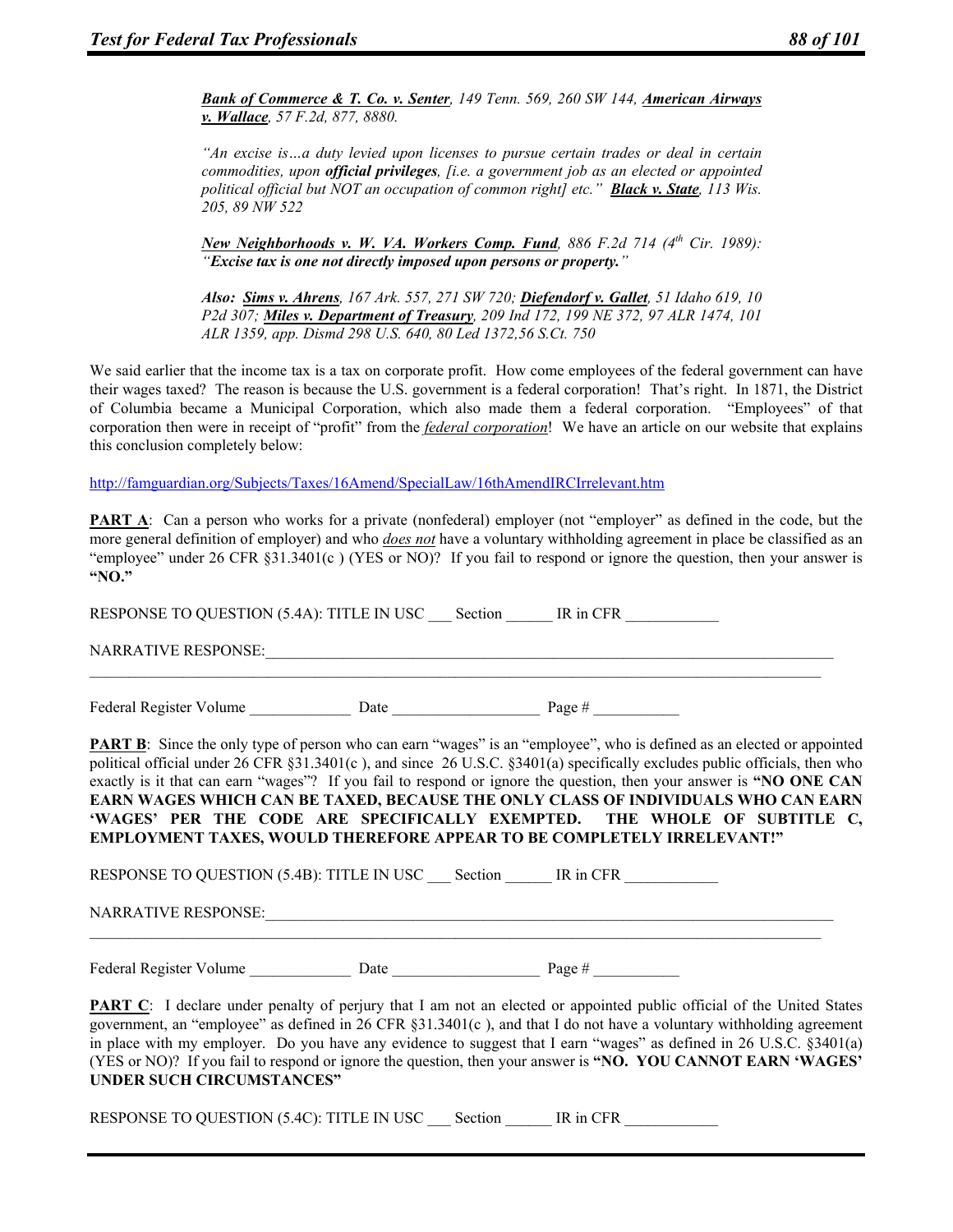<u> 1989 - Johann John Harry, mars ar yw i ganwys y cynnwys y cynnwys y cynnwys y cynnwys y cynnwys y cynnwys y c</u>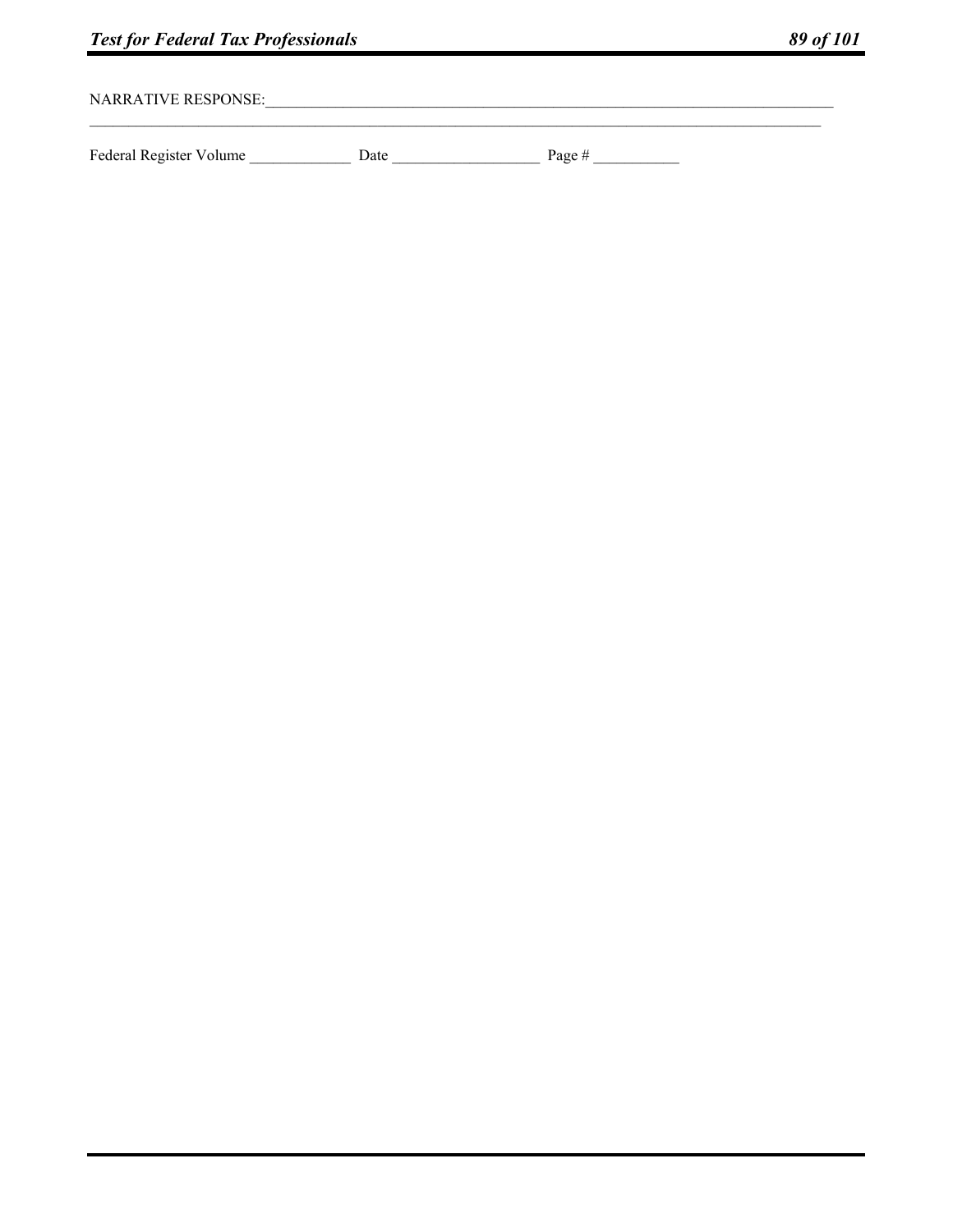# **7. Social Security**

The sections below deal with our liability to pay Social Security Taxes and our citizenship status. They are derived from the following sections of the book *The Great IRS Hoax: Why We Don't Owe Income Tax*, available for free from http://famillyguardian.tzo.com/

| Section(s)                | <b>Subject</b>                             |
|---------------------------|--------------------------------------------|
| 4.9                       | $\sim$ .<br>$\cdot$ $\cdot$<br>Citizenship |
| $\gamma$ o<br>$\angle$ .0 | The Social Security Fraud                  |

# **7.1 Question (6.1): Definition of "United States"**

The term 'United States' means the Federal Government or the United States Government and is geographically illustrated as Washington, DC and the U.S. Territories.

Does the term 'United States' have any legal meaning other than the identification of the 'Federal Government' or 'United States Government?' If you fail to respond or ignore the question, then your answer is **"NO."**

 $\mathcal{L}_\mathcal{L} = \{ \mathcal{L}_\mathcal{L} = \{ \mathcal{L}_\mathcal{L} = \{ \mathcal{L}_\mathcal{L} = \{ \mathcal{L}_\mathcal{L} = \{ \mathcal{L}_\mathcal{L} = \{ \mathcal{L}_\mathcal{L} = \{ \mathcal{L}_\mathcal{L} = \{ \mathcal{L}_\mathcal{L} = \{ \mathcal{L}_\mathcal{L} = \{ \mathcal{L}_\mathcal{L} = \{ \mathcal{L}_\mathcal{L} = \{ \mathcal{L}_\mathcal{L} = \{ \mathcal{L}_\mathcal{L} = \{ \mathcal{L}_\mathcal{$ 

RESPONSE TO QUESTION (6.1): TITLE IN USC Section IR in CFR

### NARRATIVE RESPONSE:

Federal Register Volume Date Date Page #  $\frac{1}{2}$ 

# **7.2 Question (6.2): Jurisdiction**

Does the term 'subject to the jurisdiction of the United States' and/or 'subject to the jurisdiction of the United States at birth' mean the same as exclusive or sovereign jurisdiction of the United States? If you fail to respond or ignore the question, then your answer is **"YES."**

RESPONSE TO QUESTION (6.2): TITLE IN USC Section FR IN CFR

Federal Register Volume Date Date Date Page #

### **7.3 Question (6.3): Exclusive jurisdiction in the 50 states of the union**

Does the 'United States' have exclusive jurisdiction or sovereignty over the fifty States of the union? If you fail to respond or ignore the question, then your answer is **"NO."**

RESPONSE TO QUESTION (6.3): TITLE IN USC Section IR in CFR

Federal Register Volume Date Date Page #

### **7.4 Question (6.4): Jurisdiction over Washington, D.C. and U.S. Territories**

Does the 'United States' have exclusive jurisdiction and/or sovereignty only over Washington, DC and the U.S. Territories? If you fail to respond or ignore the question, then your answer is **"YES."**

 $\mathcal{L}_\mathcal{L} = \mathcal{L}_\mathcal{L}$ 

RESPONSE TO QUESTION (6.4): TITLE IN USC Section IR in CFR

NARRATIVE RESPONSE: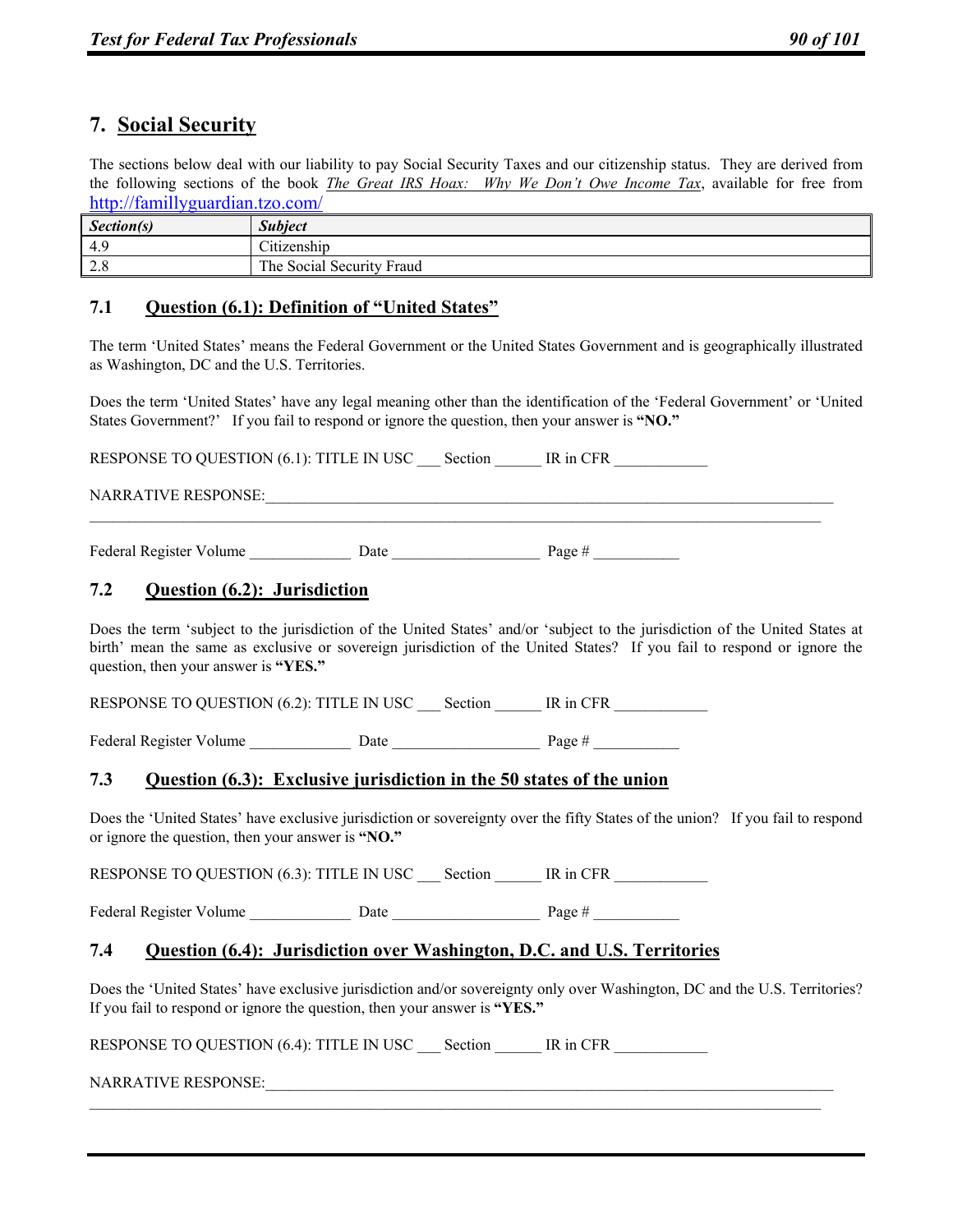| <b>Test for Federal Tax Professionals</b>                                                                                                                                           |                                     |                                                    |                                                                                                                                                                                                                                                                                                                                                                                       | 91 of 101 |  |
|-------------------------------------------------------------------------------------------------------------------------------------------------------------------------------------|-------------------------------------|----------------------------------------------------|---------------------------------------------------------------------------------------------------------------------------------------------------------------------------------------------------------------------------------------------------------------------------------------------------------------------------------------------------------------------------------------|-----------|--|
|                                                                                                                                                                                     |                                     |                                                    |                                                                                                                                                                                                                                                                                                                                                                                       |           |  |
| 7.5                                                                                                                                                                                 |                                     | Question (6.5): Rights of "U.S. citizens"          |                                                                                                                                                                                                                                                                                                                                                                                       |           |  |
|                                                                                                                                                                                     | question, then your answer is "NO." |                                                    | Do the 'U.S. citizens' who are "subject to the exclusive or sovereign jurisdiction of the United States at birth" have full<br>constitutional rights or protections including those enumerated in the Bill of Rights? If you fail to respond or ignore the                                                                                                                            |           |  |
|                                                                                                                                                                                     |                                     |                                                    | RESPONSE TO QUESTION (6.5): TITLE IN USC Section IR in CFR                                                                                                                                                                                                                                                                                                                            |           |  |
|                                                                                                                                                                                     |                                     |                                                    |                                                                                                                                                                                                                                                                                                                                                                                       |           |  |
|                                                                                                                                                                                     |                                     |                                                    |                                                                                                                                                                                                                                                                                                                                                                                       |           |  |
| 7.6                                                                                                                                                                                 |                                     | <b>Question (6.6): SS-5 American Citizenship</b>   |                                                                                                                                                                                                                                                                                                                                                                                       |           |  |
| Does the 'SS-5' form provide a wide range of citizenship choices including that of an American Citizen? If you fail to<br>respond or ignore the question, then your answer is "NO." |                                     |                                                    |                                                                                                                                                                                                                                                                                                                                                                                       |           |  |
|                                                                                                                                                                                     |                                     |                                                    | RESPONSE TO QUESTION (6.6): TITLE IN USC Section FR MESS RESPONSE TO QUESTION (6.6): TITLE IN USC Section FR MESS                                                                                                                                                                                                                                                                     |           |  |
|                                                                                                                                                                                     |                                     |                                                    |                                                                                                                                                                                                                                                                                                                                                                                       |           |  |
|                                                                                                                                                                                     |                                     |                                                    |                                                                                                                                                                                                                                                                                                                                                                                       |           |  |
| 7.7                                                                                                                                                                                 |                                     |                                                    | Question (6.7): Definition of the term "U.S. citizen" on the SS-5 form                                                                                                                                                                                                                                                                                                                |           |  |
|                                                                                                                                                                                     | your answer is "NO."                |                                                    | Does the 'SS-5' form provide a definition for the term 'U.S. citizen?' If you fail to respond or ignore the question, then                                                                                                                                                                                                                                                            |           |  |
|                                                                                                                                                                                     |                                     |                                                    | RESPONSE TO QUESTION (6.7): TITLE IN USC Section MESSIE IR in CFR                                                                                                                                                                                                                                                                                                                     |           |  |
|                                                                                                                                                                                     |                                     |                                                    |                                                                                                                                                                                                                                                                                                                                                                                       |           |  |
|                                                                                                                                                                                     |                                     |                                                    |                                                                                                                                                                                                                                                                                                                                                                                       |           |  |
| 7.8                                                                                                                                                                                 |                                     | Question (6.8): Implications of "U.S. citizenship" |                                                                                                                                                                                                                                                                                                                                                                                       |           |  |
| "YES."                                                                                                                                                                              |                                     |                                                    | Does indicating "U.S. citizen" on the 'SS-5' subject a person to the exclusive sovereign jurisdiction of the United States<br>Government under Article 1, Section 8, Clause 17 of the United States of America Constitution even if they were not born<br>on federal property and do not reside on it at any time? If you fail to respond or ignore the question, then your answer is |           |  |
|                                                                                                                                                                                     |                                     |                                                    | RESPONSE TO QUESTION (6.8): TITLE IN USC Section IR in CFR                                                                                                                                                                                                                                                                                                                            |           |  |
|                                                                                                                                                                                     |                                     |                                                    |                                                                                                                                                                                                                                                                                                                                                                                       |           |  |
|                                                                                                                                                                                     |                                     |                                                    |                                                                                                                                                                                                                                                                                                                                                                                       |           |  |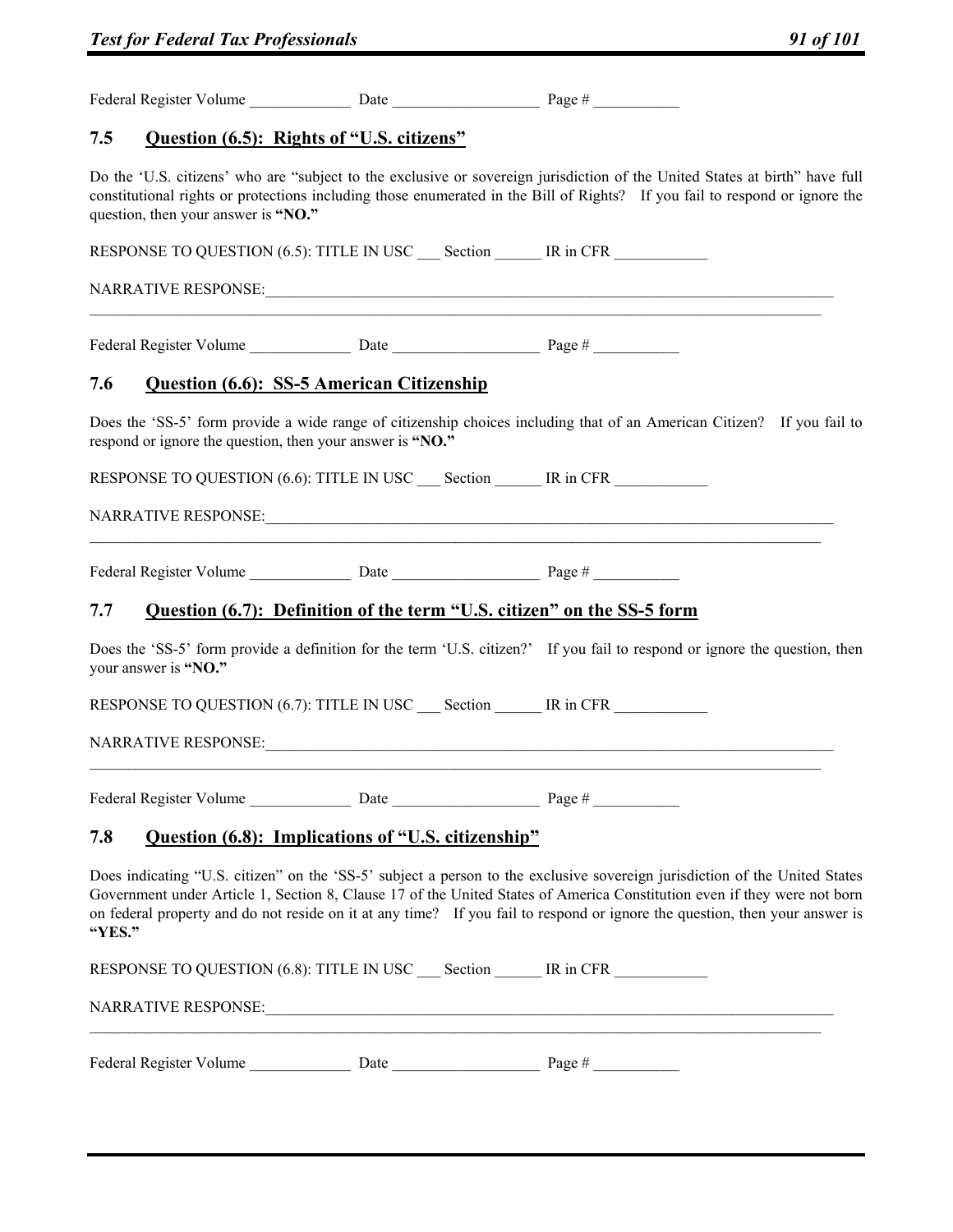# **7.9 Question (6.9): Explanation on SS-5 of implications of "U.S. citizenship"**

Does the 'SS-5' form indicate or provide an explanation that the term 'U.S. citizen' if selected by the individual means that they are now choosing a citizenship devoid of all constitutional rights and protections including those rights stated in the Bill of Rights? If you fail to respond or ignore the question, then your answer is **"NO."**

RESPONSE TO QUESTION (6.9): TITLE IN USC Section IR in CFR NARRATIVE RESPONSE:  $\mathcal{L}_\mathcal{L} = \{ \mathcal{L}_\mathcal{L} = \{ \mathcal{L}_\mathcal{L} = \{ \mathcal{L}_\mathcal{L} = \{ \mathcal{L}_\mathcal{L} = \{ \mathcal{L}_\mathcal{L} = \{ \mathcal{L}_\mathcal{L} = \{ \mathcal{L}_\mathcal{L} = \{ \mathcal{L}_\mathcal{L} = \{ \mathcal{L}_\mathcal{L} = \{ \mathcal{L}_\mathcal{L} = \{ \mathcal{L}_\mathcal{L} = \{ \mathcal{L}_\mathcal{L} = \{ \mathcal{L}_\mathcal{L} = \{ \mathcal{L}_\mathcal{$ Federal Register Volume \_\_\_\_\_\_\_\_\_\_\_\_\_\_\_\_\_\_\_\_ Date \_\_\_\_\_\_\_\_\_\_\_\_\_\_\_\_\_\_\_\_\_\_\_ Page #

### **7.10 Question (6.10): SS-5 form establishment of jurisdiction**

Does the 'SS-5' form indicate or provide an explanation that the term 'U.S. citizen' if selected means that the individual is electing to be treated as a citizen under the exclusive and/or sovereign jurisdiction of the federal government or United States Government? If you fail to respond or ignore the question, then your answer is **"NO."**

RESPONSE TO QUESTION (6.10): TITLE IN USC \_\_\_ Section \_\_\_\_\_\_ IR in CFR \_\_\_\_\_\_\_\_\_

#### NARRATIVE RESPONSE:

Federal Register Volume \_\_\_\_\_\_\_\_\_\_\_\_\_ Date \_\_\_\_\_\_\_\_\_\_\_\_\_\_\_\_\_\_\_ Page # \_\_\_\_\_\_\_\_\_\_\_

# **8. Burden of Proof**

5 U.S.C. §556, the Administrative Procedures Act, requires that the moving party in any administrative proceeding such as this has the burden of proof to demonstrate the facts and assertions being made. Below is that section:

> *TITLE 5 - GOVERNMENT ORGANIZATION AND EMPLOYEES PART I - THE AGENCIES GENERALLY CHAPTER 5 - ADMINISTRATIVE PROCEDURE SUBCHAPTER II - ADMINISTRATIVE PROCEDURE*

*Sec. 556. Hearings; presiding employees; powers and duties; burden of proof; evidence; record as basis of decision*

*(d) Except as otherwise provided by statute,* **the proponent of a rule or order has the burden of proof***. Any oral or documentary evidence may be received, but the agency as a matter of policy shall provide for the exclusion of irrelevant, immaterial, or unduly repetitious evidence.* **A sanction may not be imposed or rule or order issued except on consideration of the whole record or those parts thereof cited by a party and supported by and in accordance with the reliable, probative, and substantial evidence.** *The agency may, to the extent consistent with the interests of justice and the policy of the underlying statutes administered by the agency, consider a violation of section 557(d) of this title sufficient grounds for a decision adverse to a party who has knowingly committed such violation or knowingly caused such violation to occur. A party is entitled to present his case or defense by oral or documentary evidence, to submit rebuttal evidence, and to conduct such cross-examination as may be required for a full and true disclosure of the facts. In rule making or determining claims for money or benefits or applications for initial licenses an agency may, when a party will not be prejudiced thereby, adopt procedures for the submission of all or part of the evidence in written form.*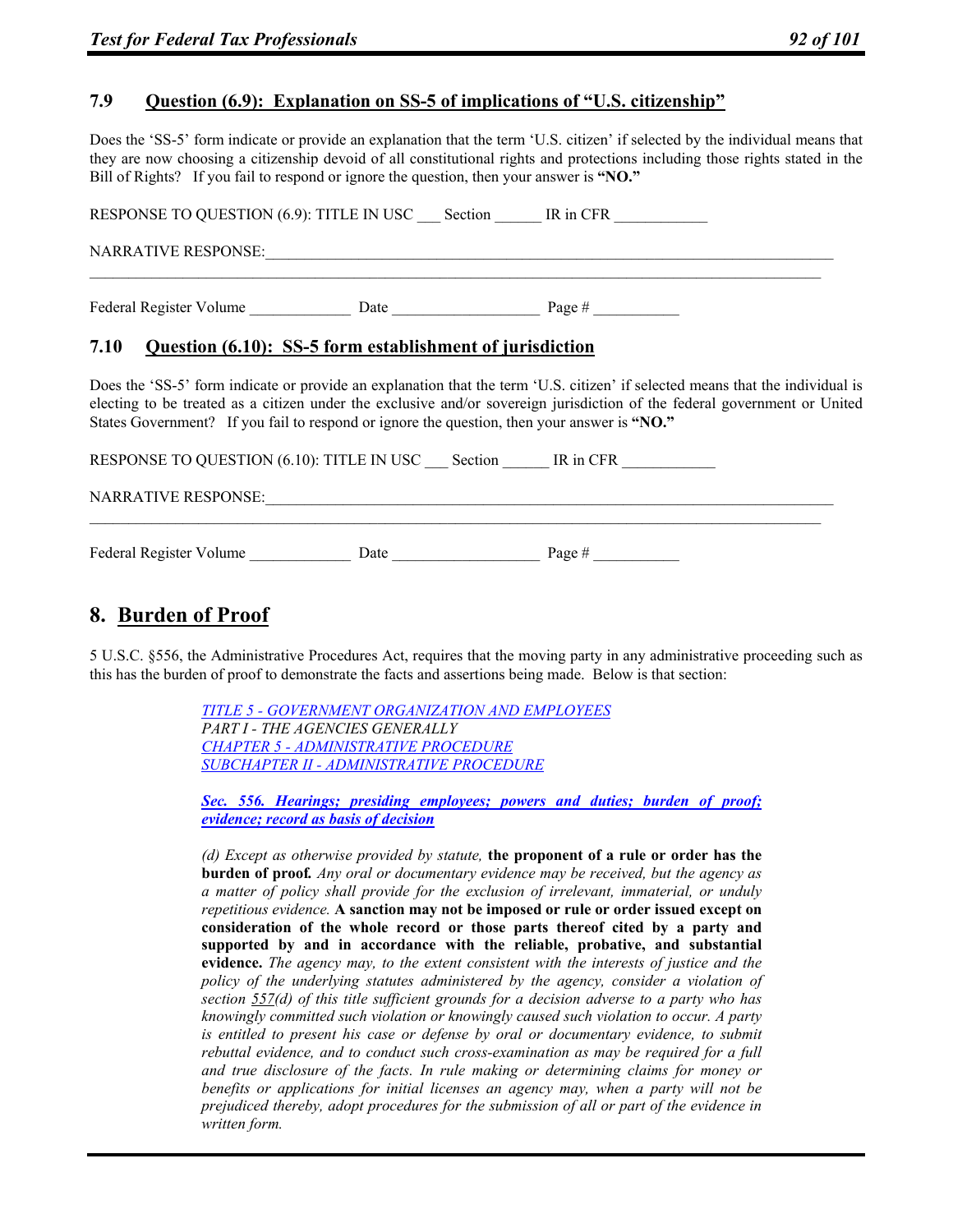And absent proof of liability, the U.S. supreme court has said that people are "presumed" to *not* be liable for tax:

*"Keeping in mind the well-settled rule that the citizen is exempt from taxation unless the same is imposed by clear and unequivocal language, and that where the construction of a tax law is doubtful, the doubt is to be resolved in favor of those upon whom the tax is sought to be laid." Spreckels Sugar Refining Co. v. McClain, 192 U.S. 397 (1904)* 

26 U.S.C. §7491 places the burden of proof on the "taxpayer", but in order to have the burden of proof, I must first be declared a "taxpayer" for the specific source of income in question, which I have not done.

*26 U.S.C. Sec. 7491. Burden of proof* 

*(a) Burden shifts where taxpayer produces credible evidence* 

*(1) General rule If, in any court proceeding, a taxpayer introduces credible evidence with respect to any factual issue relevant to ascertaining the liability of the taxpayer for any tax imposed by subtitle A or B, the Secretary shall have the burden of proof with respect to such issue.* 

*(2) Limitations Paragraph (1) shall apply with respect to an issue only if -* 

*(A) the taxpayer has complied with the requirements under this title to substantiate any item;* 

*(B) the taxpayer has maintained all records required under this title and has cooperated with reasonable requests by the Secretary for witnesses, information, documents, meetings, and interviews; and (C) in the case of a partnership, corporation, or trust, the taxpayer is described in section 7430(c)(4)(A)(ii). Subparagraph (C) shall not apply to any qualified revocable trust*  (as defined in section  $645(b)(1)$ ) with respect to liability for *tax for any taxable year ending after the date of the decedent's death and before the applicable date (as defined in section 645(b)(2)).* 

*(3) Coordination Paragraph (1) shall not apply to any issue if any other provision of this title provides for a specific burden of proof with respect to such issue.* 

Note the use of the word "taxpayer", which has a very specific meaning defined in 26 U.S.C. §7701(a)(14):

#### *26 U.S.C. Sec. 7701(a)14:*

Taxpayer

The term "taxpayer" means any person subject to any internal revenue tax.

The federal courts and the IRS may not declare me a "taxpayer". Only I can do it because only I am the sovereign over my servants in government:

> *"A reasonable construction of the taxing statutes does not include vesting any tax official with absolute power of assessment against individuals not specified in the statutes as a*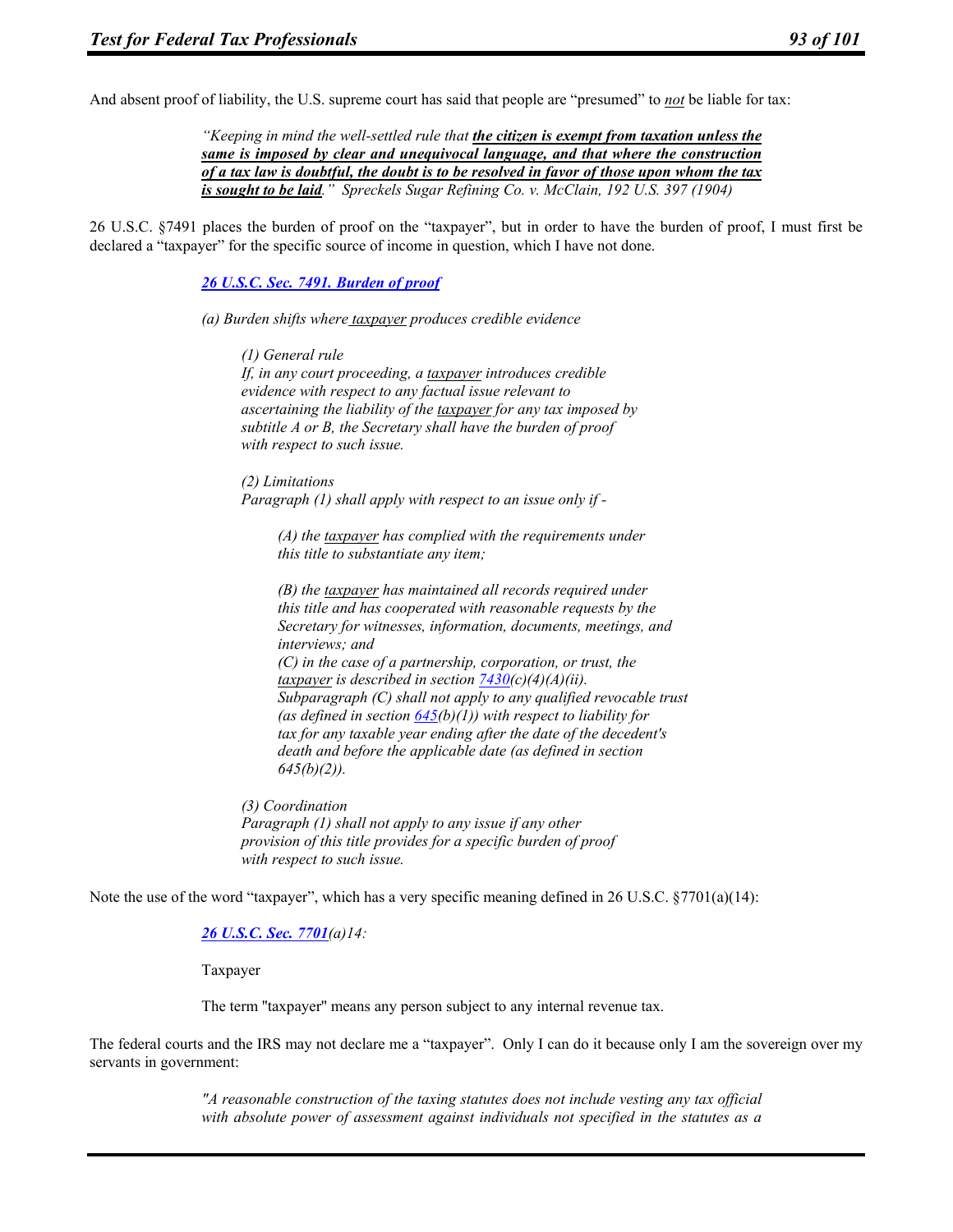*person liable for the tax without an opportunity for judicial review of this status before the appellation of 'taxpayer' is bestowed upon them and their property is seized..." [Botta v. Scanlon, 288 F.2d 504 (1961)]* 

*"And by statutory definition the term "taxpayer" includes any person, trust or estate subject to a tax imposed by the revenue act. ...Since the statutory definition of taxpayer is exclusive, the federal [and state] courts do not have the power to create nonstatutory taxpayers for the purpose of applying the provisions of the Revenue Acts..." C.I.R. v. Trustees of L. Inv. Ass'n., 100 F.2d.18 (1939)* 

I emphasize that a person can *simultaneously* be both a "taxpayer" for certain earnings and a "nontaxpayer" for others within the context of the tax laws, and that the deciding factor is the specific *source* of income. The *source* of income must derive from *within* the federal "United States" for persons who are *not* "U.S. citizens" (see 26 CFR 1.861-8(f)), must be "income" as defined by the Constitution, which means profit received by a federal corporation, and must be connected with a "trade or business in the United States" in order to be taxable according to 26 U.S.C. §7701(a)(26), which means that it *must* be connected with the holding of a public office in the United States:

#### *26 U.S.C. Sec. 7701(a)(26)*

*"The term 'trade or business' includes the performance of the functions of a* public office*."* 

You will note that I am not an elected or appointed officer of the United States government and do not hold public office. Consequently, it is now time for you, as the moving party, to satisfy your burden of proof. I have listed many but not all of the required things you have an obligation to prove in order to make me a "taxpayer" for the specific sources of income in question. Even Black's Law Dictionary explicitly says under the definition of "due process" that the *opposite* of due process is "presumption" and implies that "presumption" *violates* due process:

> *Due process of law. Law in its regular course of administration through courts of justice. Due process of law in each particular case means such an exercise of the powers of the government as the settled maxims of law permit and sanction, and under such safeguards for the protection of individual rights as those maxims prescribe for the class of cases to which the one in question belongs. A course of legal proceedings according to those rules and principles which have been established in our systems of jurisprudence for the enforcement and protection of private rights. To give such proceedings any validity, there must be a tribunal competent by its constitution—that is, by the law of the creation—to pass upon the subject-matter of the suit; and, if that involves merely a determination of the personal liability of the defendant, he must be brought within its jurisdiction by service of process within the state, or his voluntary appearance. Pennoyer v. Neff, 96 U.S. 733, 24 L.Ed. 565. Due process of law implies the right of the person affected thereby to be present before the tribunal which pronounces judgment upon the question of life, liberty, or property, in its most comprehensive sense; to be heard, by testimony or otherwise, and to have the right of controverting, by proof, every material fact which bears on the question of right in the matter involved. If any question of fact or liability be conclusively be presumed [rather than proven] against him, this is not due process of law.*

> *An orderly proceeding wherein a person with notice, actual or constructive, and has an opportunity to be heard and to enforce and protect his rights [Black's Law Dictionary, Sixth Edition, page 500]*

As a person living in a state of the Union, not inside the federal zone, and not inside the "United States" defined in the Internal Revenue Code, you have an obligation to respect my due process rights. The Fifth and Sixth Amendments to the U.S. Constitution guarantee me a right of due process of law. The Fifth Amendment, in particular, guarantees that you cannot take my property or money or the labor that produced either without a court hearing or just compensation. Even the federal circuit courts agree that there is no "tax exception" to either the Fifth or the Sixth Amendments. Out of respect for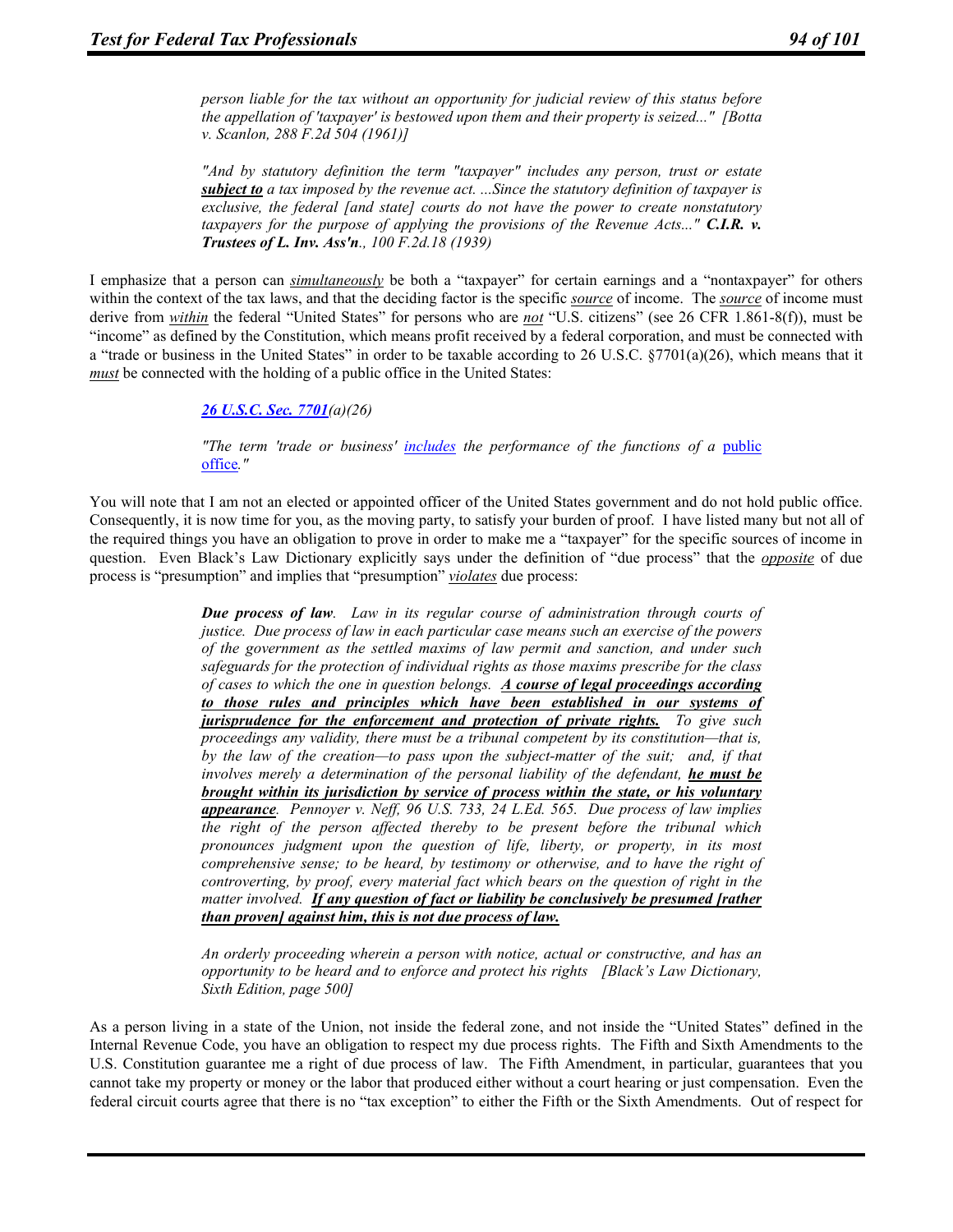my due process rights, you may therefore not "presume" anything and have an obligation to prove all of the below facts necessary to establish any facts contrary to those established below:

- 1. Affiant is not in receipt of any document that verifies Affiant is a "citizen" of the United States. [See definitions of "United States", "State", and "citizen" at 26 CFR § 31.3121(e)-1; see also definitions of "United States" & "State" at 26 U.S.C. subsections 7701(a)(9) & (10)] [Citizen spelled with a capital "C" in the Constitution for the united States of America and first 10 Amendments refers to a natural born State Citizen with unalienable "Rights". Whereas, citizen spelled with a lower case "c" in the  $11<sup>th</sup>$  amendment and later refers to a citizen of the United States with government granted immunities and privileges, a citizen void of any unalienable "Rights" and Constitutional "Rights" as found in the Constitution for the united States of America.]
- 2. Affiant is not in receipt of any document that verifies Affiant is a "citizen" of the United States of America a corporate entity owned by the United States.
- 3. Affiant is not in receipt of any document that verifies Affiant is a "citizen" of the District of Columbia, Puerto Rico, the Virgin Islands, Guam, American Samoa, the Northern Mariana Islands, or any other "federal territory", "federal area" or "federal district".
- 4. Affiant is not in receipt of any document that verifies Affiant is a "citizen" of the "STATE OF CALIFORNIA". [The "State of California is a incorporated shadow federal "State", a "political subdivision of the U.S." created by the 1940 Buck Act. The 10th Amendment and the Separation of Powers Doctrine prohibits the state "Republics" from acquiescing to federal authority, thereby functioning as federal States, without constitutional amendment which specifically delegates authority to the United States which is not already articulated in the "Constitution for the united States of America" see New York v. United States, et all, 1992].
- 5. Affiant is not in receipt of any document that verifies Affiant is a "citizen" of the political coalition, compact or alliance of territories and insular possessions of the United States known as the "UNITED STATES", "UNITED STATES OF AMERICA" or the "STATE OF CALIFORNIA". [Not to be confused with the Union of States the parties to the Constitution originally known as the united States of America, established in the Articles of Confederation] [See notes following 18 U.S.C. § 1001; 40 Stat. 1015, c. 194].
- 6. Affiant is not in receipt of any document that verifies Affiant is a "United States citizen living abroad" as defined in 26 U.S.C.
- 7. Affiant is not in receipt of any document that verifies Affiant is subject to the "UNITED STATES" or "UNITED STATES OF AMERICA".
- 8. Affiant is not in receipt of any document that verifies Affiant is a member of the corporate body politic of the any state or federal government.
- 9. Affiant is not in receipt of any document that verifies Affiant is a "resident" of the "UNITED STATES". [See definitions of "United States" and "State" at 26 U.S.C. § 3121(e) and 26 C.F.R. § 31.3121(e)-1; see also definitions of "United States" & "State" at 26 U.S.C. § 7701(a)(9)&(10); see also U.S. v. Bevans, 16 U.S. 336]
- 10. Affiant is not in receipt of any document that verifies Affiant is a "resident" of the "UNITED STATES OF AMERICA".
- 11. Affiant is not in receipt of any document that verifies Affiant is a "resident" of the District of Columbia, Puerto Rico, the Virgin Islands, Guam, American Samoa, nor the Northern Mariana Islands, nor any other "federal territory", "federal area" or "federal district".
- 12. Affiant is not in receipt of any document that verifies Affiant is a "resident" of the "STATE OF CALIFORNIA".
- 13. Affiant is not in receipt of any document that verifies Affiant is a "resident" of the political coalition, compact or alliance of territories and insular possessions of the United States known as the "UNITED STATES", "UNITED STATES OF AMERICA" or the "STATE OF CALIFORNIA".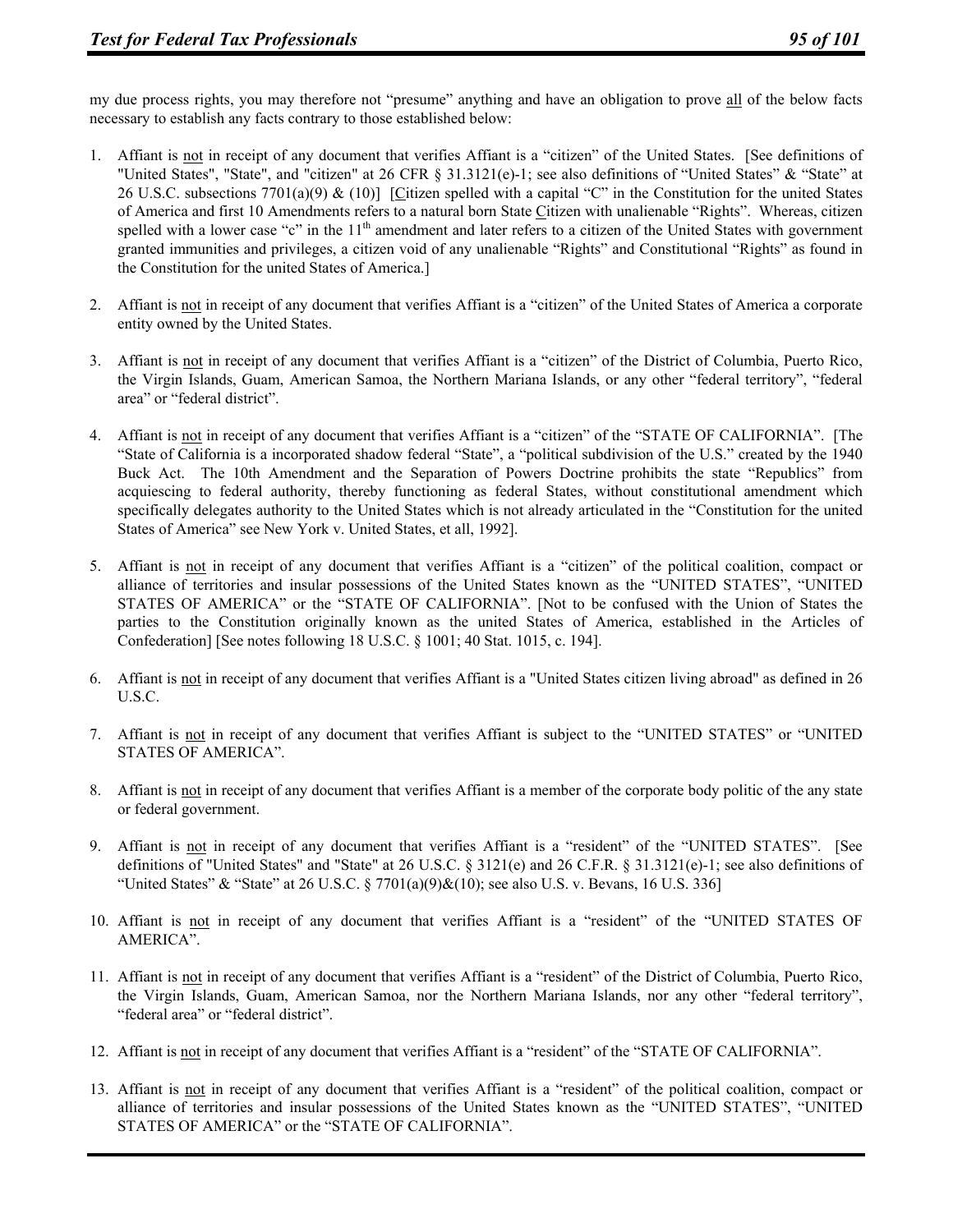- 14. Affiant is not in receipt of any document that verifies Affiant's dwelling place is in the "UNITED STATES".
- 15. Affiant is not in receipt of any document that verifies Affiant's dwelling place is in the "UNITED STATES OF AMERICA".
- 16. Affiant is not in receipt of any document that verifies Affiant's dwelling place is in the "STATE OF CALIFORNIA".
- 17. Affiant is not in receipt of any document that verifies Affiant is a "resident alien" lawfully admitted to a state of the Union.
- 18. Affiant is not in receipt of any document that verifies Affiant is a "resident alien" lawfully admitted to the "UNITED STATES".
- 19. Affiant is not in receipt of any document that verifies Affiant is a "resident alien" lawfully admitted to the "UNITED STATES OF AMERICA".
- 20. Affiant is not in receipt of any document that verifies Affiant is a "resident alien" lawfully admitted to the District of Columbia, Puerto Rico, the Virgin Islands, Guam, American Samoa, nor the Northern Mariana Islands, nor any other "federal territory", "federal area" or "federal district".
- 21. Affiant is not in receipt of any document that verifies Affiant is a "resident alien" lawfully admitted to the "STATE OF CALIFORNIA".
- 22. Affiant is not electing to be treated as a resident of the "UNITED STATES", "UNITED STATES OF AMERICA", District of Columbia, Puerto Rico, the Virgin Islands, Guam, American Samoa, nor the Northern Mariana Islands, nor any other "federal territory", "federal area" or "federal district". [26 U.S.C. 7701(b)(4) and 26 CFR 1.871].
- 23. Affiant is not electing to be treated as a resident of the "STATE OF CALIFORNIA".
- 24. Affiant is not in receipt of any document that verifies Affiant is a partnership, corporation, estate, fiduciary or trust as defined by 26 U.S.C..
- 25. Affiant is not in receipt of any document that verifies Affiant is an "officer", "employee" or "elected official" of the following: (1)"UNITED STATES", (2) "UNITED STATES OF AMERICA", (3) of a "State", (4) of any political subdivision thereof, (5) of the District of Columbia, (6) of any agency or instrumentality of the foregoing, or (7) an "officer" of a "United States corporation"; as those terms are defined and used within the 26 U.S.C.
- 26. Affiant is not in receipt of any document that verifies Affiant is a "policy-making office-holder in the government".
- 27. Affiant does not hold any government office.
- 28. Affiant is not "employed" by an "employer" as the Internal Revenue Code defines it.
- 29. Affiant is not unemployed.
- 30. Affiant is not self-employed.
- 31. Affiant is not even employable.
- 32. Affiant does work and claims the unalienable right to work. [Working is a "right" not a privileged activity that can be assessed an indirect "income" tax.]
- 33. Affiant is not in receipt of any document that verifies Affiant is in "Privity" with the Internal Revenue Service.
- 34. Affiant is not in receipt of any document that verifies Affiant is a "withholding agent".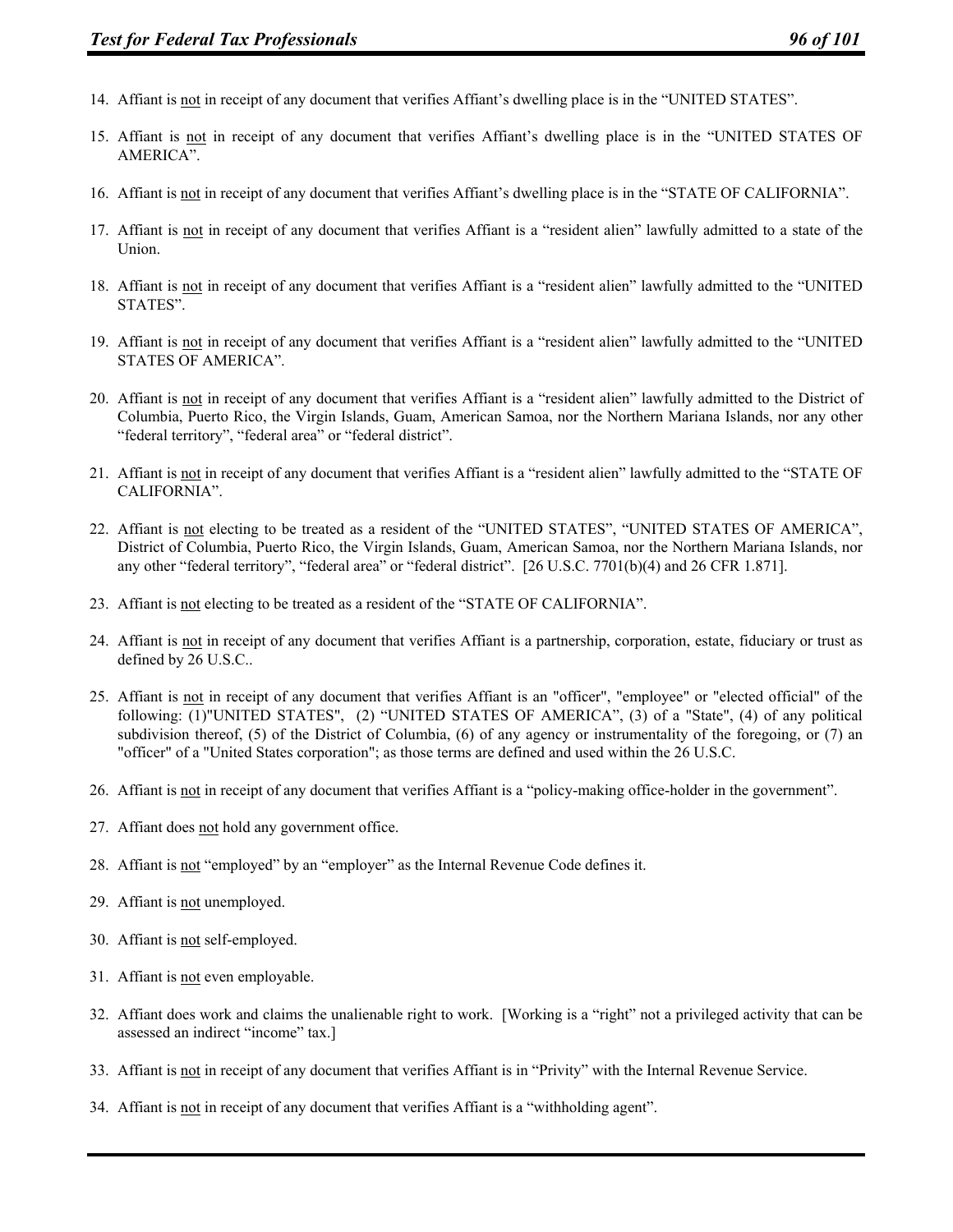- 35. Affiant is not in receipt of any document that verifies Affiant is working abroad earning foreign income.
- 36. Affiant is not in receipt of any document that verifies Affiant is a  $14<sup>th</sup>$  Amendment citizen.
- 37. Affiant is not in receipt of any document which verifies Affiant is "subject to" nor dependent on the "quasi contractual" or "adhesion contract" social insurance trust / charitable trust / constructive trust created by the  $14<sup>th</sup>$ Amendment.
- 38. Affiant is not in receipt of any document that verifies Affiant is a constructive beneficiary of the  $14<sup>th</sup>$  amendment public/private trust.
- 39. Affiant is not in receipt of any document that verifies Affiant is "subject to" the "public debt" the 14<sup>th</sup> Amendment established. Affiant "Rights" do not come from the 14<sup>th</sup> Amendment.
- 40. Affiant does not elect to convey property to the  $14<sup>th</sup>$  amendment public/private trust.
- 41. Affiant is not in receipt of any document that verifies Affiant is a "privileged entity" such as a resident alien, corporation, partnership, trust, or estate.
- 42. Affiant is not in receipt of any document which verifies Affiant is living within a "federal territory", "federal enclave", "federal area", "federal district", **"**within this State**", "**In this state", "in the State" or within a federal "State" over which the [Federal] "United States" has been (1) ceded jurisdiction by the "Constitution for the united States of America" article 1, section 8, clause17, or (2) federal reservation of jurisdiction when the Republic of California become a state of the Union, or (3) the Republic of California ceded the land and jurisdiction to the Federal government under Article IV, section 3, clause 2. ["federal area" 4 U.S.C. § 110(e), definition of "States" 4 U.S.C. § 103 & 110(d)] [The Federal Reserve districts and the Internal Revenue Districts are "new states," which have been established within the jurisdiction of legal states of the Union. See Constitution for the united States of America Article 4, Section 3, Clause 1 "New States may be admitted by the Congress into this Union; but no new State shall be formed or erected within the Jurisdiction of any other State; nor any State be formed by the Junction of two or more States, or Parts of States, without the Consent of the Legislatures of the States concerned as well as of the Congress".] [see Fort Leavenworth R. R. v. Lowe, 114 U. S. 525; "…Legislature of a State has no power to cede away her jurisdiction and legislative power over any portion of her territory, except as such cession follows under the Constitution from her consent to a purchase by the United States…"]
- 43. Affiant is not in receipt of any document that verifies Affiant is a "**taxpayer**" as defined by 26 U.S.C. or owes any income tax to the Treasury. [Spreckles Sugar v McClain, 192 US 397; Miller v Standard Nut Margarine, 284 US 498; Gould v Gould, 245 US 151]
- 44. Affiant is not in receipt of any document that verifies Affiant is a "**person**" as used within 26 U.S.C. [maxim Homo vocabulum est naturae; persona juris civilis 'man' is a term of nature; 'person' is a term of civil law .] [Black's Law Dictionary, Revised Fourth Edition, "PERSON" Term may include artificial beings, as corporations .... relating to taxation and the revenue laws, People v. McLean, 80 N.Y. 254. A person is such, not because he is human, but because rights and duties are ascribed to him. The person is a legal subject or substance of which the rights and duties are attributes.].
- 45. Affiant is not in receipt of any document that verifies Affiant is an "**individual**" as used within 26 U.S.C. [Black's Law Dictionary, Revised Fourth Edition, "INDIVIDUAL" As a noun, this term denotes a single person as distinguished from a group or class, and also, very commonly, a private or natural person as distinguished from a partnership, corporation, or association: but it is said that this restrictive signification is not necessarily inherent in the word, and that it may, in proper cases, include artificial persons. State v. Bell Telephone Co., 36 Ohio St. 310, 38 Am. Rep. 583. As an adjective, "individual" means pertaining or belonging to, or characteristic of, one single person, either in opposition to a firm, association, or corporation, or considered in his relation thereto]
- 46. Affiant is not in receipt of any document that verifies Affiant holds the legislatively created office of "**person**" or "**individual**" within the government.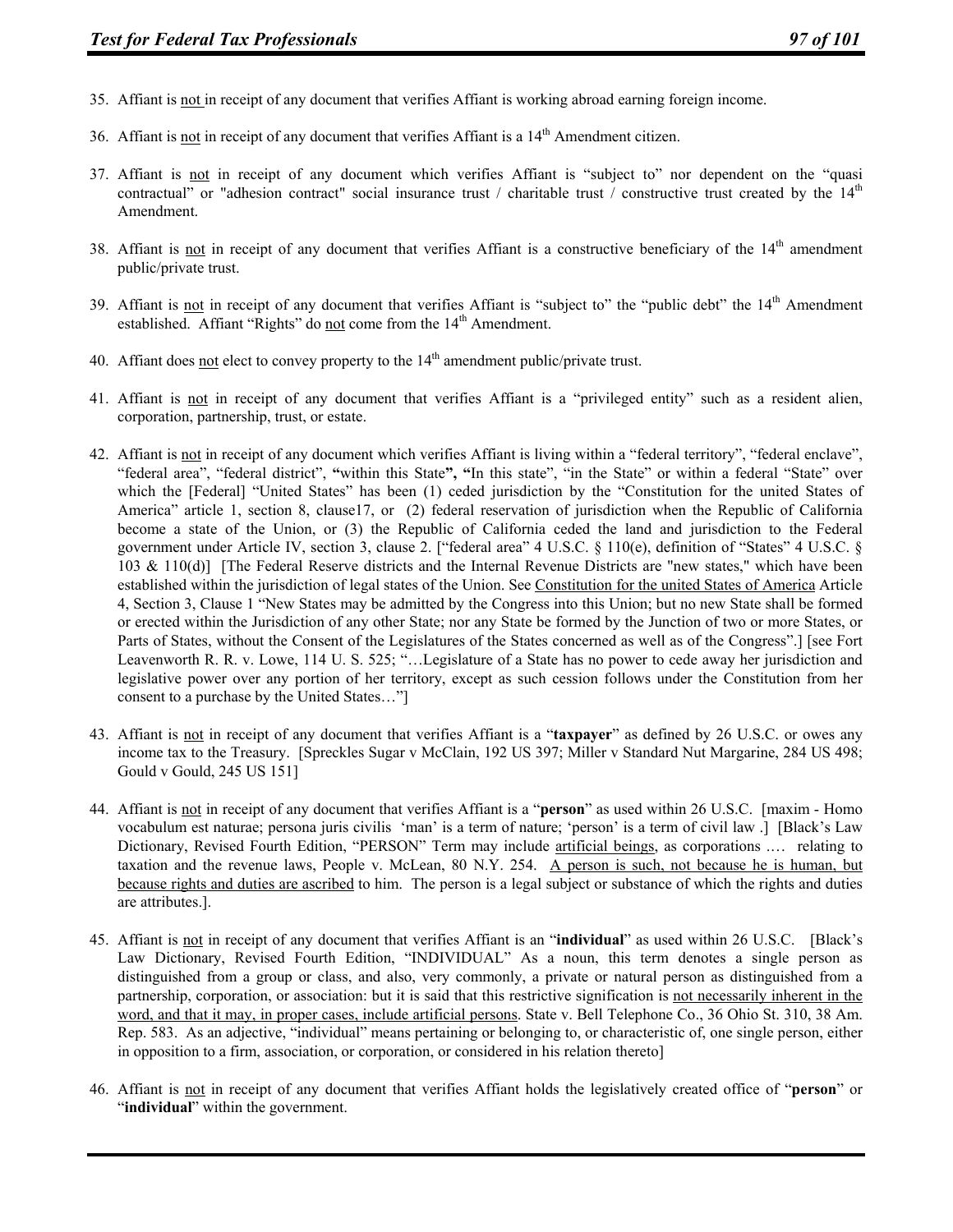- 47. Affiant is not in receipt of any document that verifies Affiant is subject to Internal Revenue Service tax audit(s)/check(s) authorized by Treasury Order 150-29.
- 48. Affiant is not in receipt of any document that verifies Affiant is a "juristic entity", "resident agent", "corporate entity", "individual entity", "property", "franchisee of the federal government", "bankrupt person", "human resource", "institutional unit", "private enterprise", "private law merchant", "employee", "employer", "withholding agent", "government employee", "constructive trustee", "implied trust", "private charitable trust", "disenfranchised entity", "enfranchised entity", "incompetent", "civilly dead", "surety for any fiction", "guarantor for any fiction", or any other **commercial** label.
- 49. Affiant is not in receipt of any document that verifies Affiant was created by the "United States", "Great Britain", "United Nations", any government created trust, or any government/corporate entity.
- 50. Affiant is not in receipt of any document that verifies Affiant is "subject to" the "United States", "Great Britain", "United Nations", any government created trust, or any government/corporate entity.
- 51. Affiant is not in receipt of any document that verifies Affiant is "subject to" the federal governments powers arising from the "Constitution for the united States of America(1787)" Article 4, Section 3, Clause 2 "The Congress shall have Power to dispose of and make all needful Rules and Regulations respecting the Territory or other Property belonging to the United States, and nothing in this Constitution shall be so construed as to prejudice any claims of the United States, or of any particular State."
- 52. Please identify the specific authority within the Constitution that authorizes the collection of direct taxes upon persons who are neither "U.S. citizens" nor "aliens" and who reside on nonfederal land within states of the union? The Supreme Court said it wasn't the Sixteenth Amendment in the case of Stanton v. Baltic Mining, 204 U.S. 103 (1916). So what amendment was it, exactly, because before the Sixteenth Amendment, the Supreme Court in Pollock said direct taxes weren't authorized? See Pollock v. Farmers Loan and Trust, 157 U.S. 429 (1895).
- 53. Please identify how a judge who is paid by an income tax can hear a case on income taxes and not possess a conflict of interest in violation of 28 U.S.C. §455 and 28 U.S.C. §144.?
- 54. Please explain how a person may obtain a redress of grievances against his constitutional rights in a court that cannot rule on constitutional rights in the context of federal income taxes as required by 28 U.S.C. §2201?
- 55. Please explain how congress by legislation can suspend the enforcement of constitutional rights within states of the union under 28 U.S.C. §2201 within the context of federal income taxes if these taxes do indeed apply to states of the union?
- 56. Please explain how a person can pay a voluntary income tax without in effect bribing a public official in violation of 18 U.S.C. §201?
- 57. Please explain how a person can sit as an impartial juror and rule on an income tax issue before the court if he is (or will be) receiving the proceeds of income taxes extorted from the defendant in violation of 18 U.S.C. §597?
- 58. Please explain how the court can recruit jurors who are peers of a defendant who is not a "U.S. citizen" when 28 U.S.C. §1865(b) requires that all jurors in federal court must be "U.S. citizens"?
- 59. Please explain how a person born in a state of the union and not on federal territory or property can be a "citizen of the United States" under 8 U.S.C. §1401 if he was not born on federal territory or property?
- 60. Please explain how a person living in a state of the union, not residing in the federal United States [federal zone], who is neither an elected or appointed officer of the United States government can submit a tax return involuntarily without violating his constitutional rights and subjecting himself to later criminal prosecution based on the information he submits?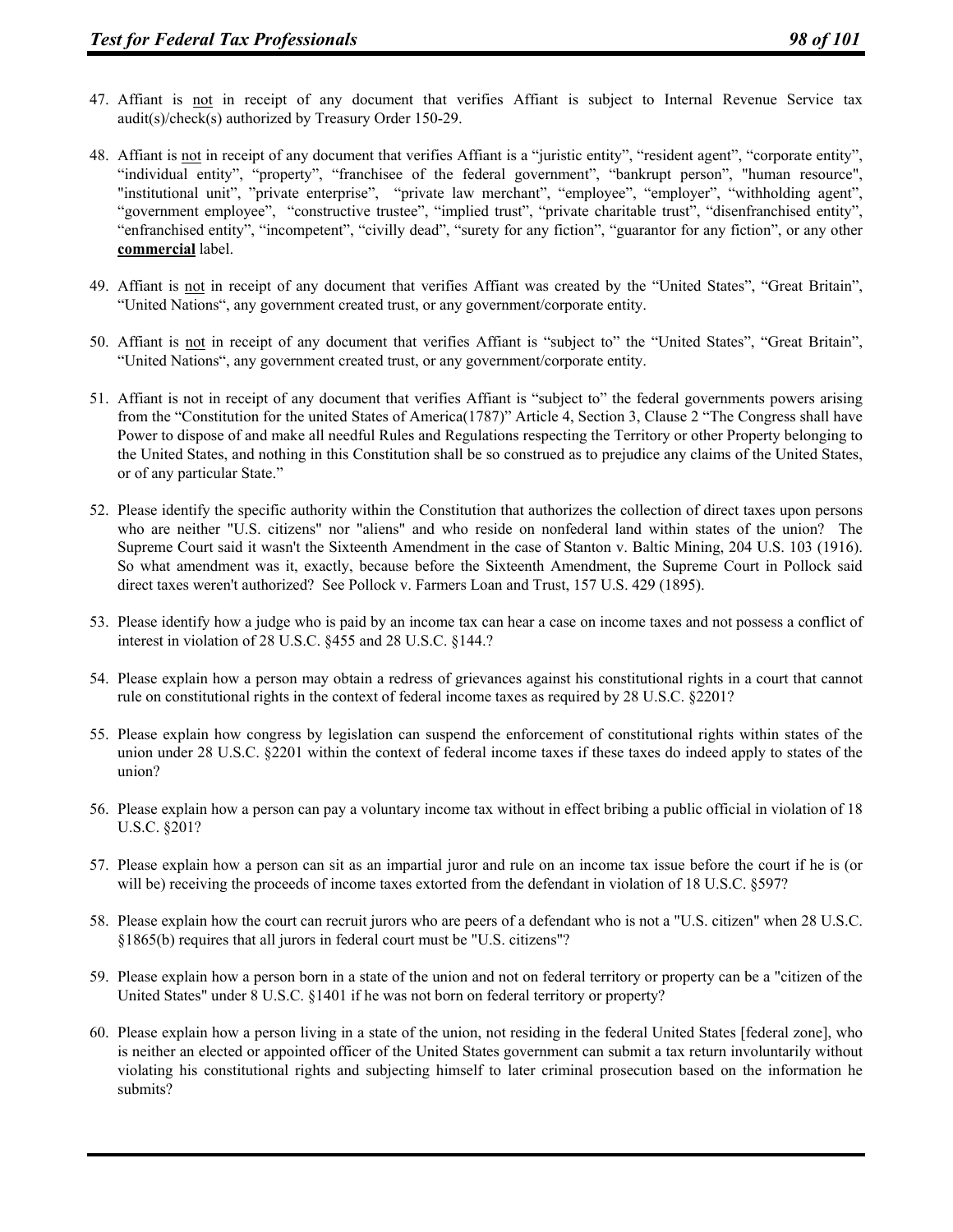- 61. Please indicate how a person can indicate on their tax return that they are under duress without being subject to a frivolous return penalty?
- 62. Please indicate how a federal court can admit into evidence a tax return that was filed under duress and in which the government was unable to define any statute within Subtitle A of the Internal Revenue Code that made a person liable for the income tax?
- 63. Please indicate how the IRS can penalize and charge interest for unpaid taxes against natural persons (people) when the Constitution Article 1, Section 9, Clause 3 and Article 1, Section 10 of the Constitution specifically forbid Bills of Attainder, which are penalties not imposed by a court?
- 64. Please specify how the IRS can change a return if the only evidence that is admissible in the verification of returns is a signature under penalty of perjury as required under 26 U.S.C. §6065 while at the same time, none of the documents provided by the IRS to the alleged "taxpayer" are under penalty of perjury, and in most cases don't even identify the person you are even dealing with?
- 65. How can I sign a tax return document under penalty of perjury stating it is true without accurately knowing the answers to these clearly conflicting constitutional and legal questions in the face of a hypocritical servant government who absolutely refuses to answer them and who would rather see people die of hunger than answer them?
- 66. How can a court or a judge claim or infer that a person gave their voluntary consent to pay a tax if that person is completely unaware of doing so and claims instead to be under illegal duress?
- 67. How can a person pay a tax that is mandatory instead of voluntary and still live in a free country in which the government derives all its just powers from the voluntary consent of the people as the Declaration of Independence requires?
- 68. How can an attorney who is defending a tax freedom advocate and who is also licensed by the same court he is litigating in front of or by the judicial branch of any government claim to be free of conflict of interest? How can this same attorney claim to objectively administer and zealously defend the rights of his client if he could have his license to practice law pulled or be sanctioned under Federal Rule of Civil Procedure 11 for doing so?
- 69. How can any judge of good conscience, after having been made fully aware of all the foregoing conflicts of interest created exclusively by the illegal enforcement of our income tax laws claim to be administering justice and to be doing so completely free of conflict of interest in the process?
- 70. How can a judge declare the truth about these matters without putting his law school buddies, his golf buddies, and most of his attorney friends who "practice law" (synonymous with deny justice in most cases) into jail in the process and making himself into a criminal for having denied justice to so many people in previous trials he has heard in which he ruled unjustly because of ignorance about the matters mentioned here? Are criminals capable of policing themselves? Do they just walk into the nearest courthouse and declare themselves guilty and sentence themselves properly? Who polices the police? Earth calling the federal judiciary? (Beam me up Scotty, there's no intelligent life here!).
- 71. How can a government that the founding fathers designed as the servant of the sovereign people claim any right greater than the people it serves? People can't legally steal property from each other or enslave each other so what gives the federal government the right to STEAL income taxes from the sovereign people it is supposed to serve or enslave them? See our Natural Law information for further details. See also the following for further details:

*"Remember the word that I said to you: 'A servant is not greater than his master.'" [Bible,* John15:20*]* 

*"No legislative act contrary to the Constitution can be valid. To deny this would be to affirm that the deputy (agent) is greater than his principal; that the servant is above the master; that the representatives of the people are superior to the people; that men, acting by virtue of powers may do not only what their powers do not authorize, but*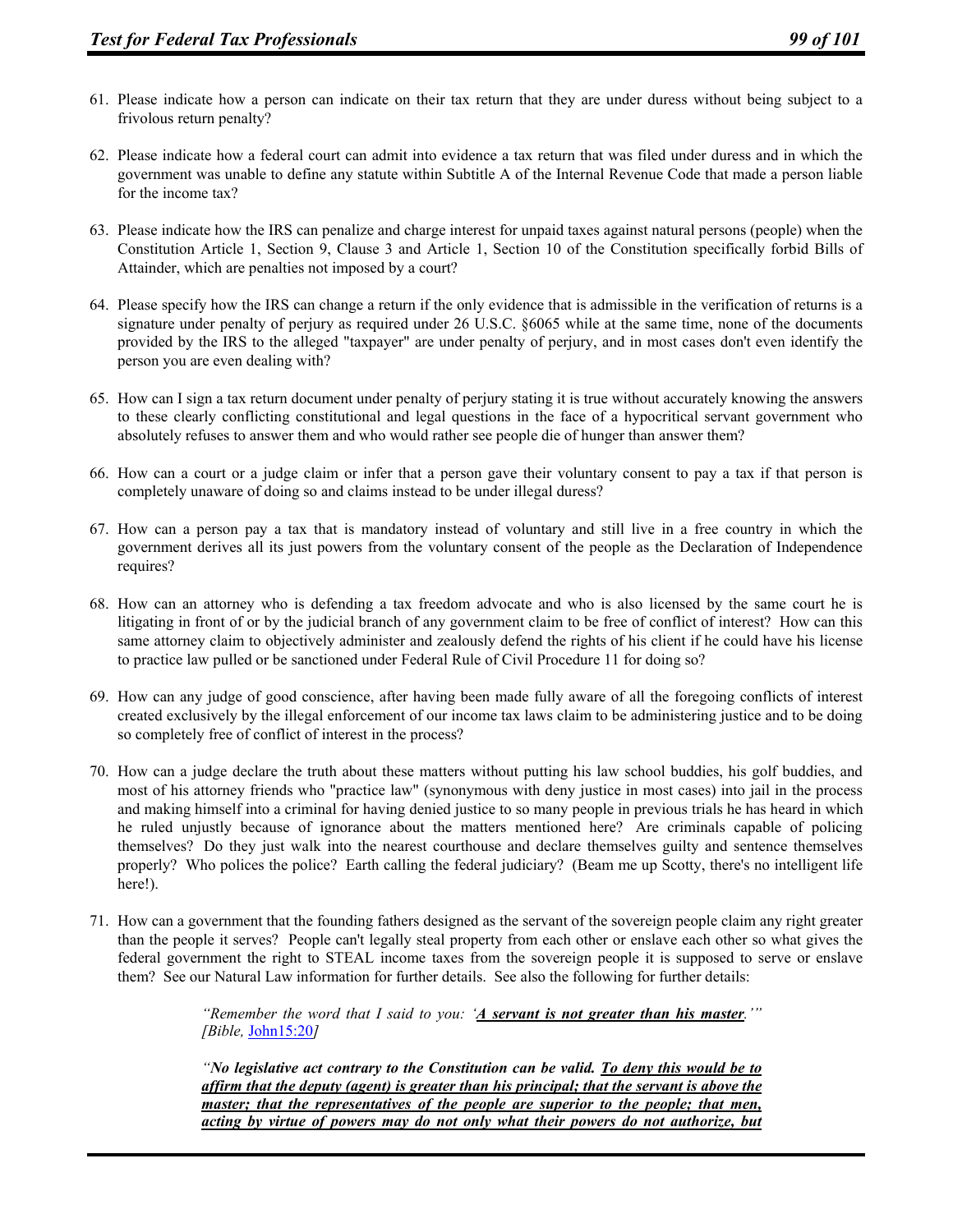*what they forbid…[text omitted] It is not otherwise to be supposed that the Constitution could intend to enable the representatives of the people to substitute their will to that of their constituents. It is far more rational to suppose, that the courts were designed to be an intermediate body between the people and the legislature, in order, among other things, to keep the latter within the limits assigned to their authority. The interpretation of the laws is the proper and peculiar province of the courts.*  $\underline{A}$ *Constitution is, in fact, and must be regarded by judges, as fundamental law. If there should happen to be an irreconcilable variance between the two, the Constitution is to be preferred to the statute." - Alexander Hamilton (*Federalist Paper # 78*)*